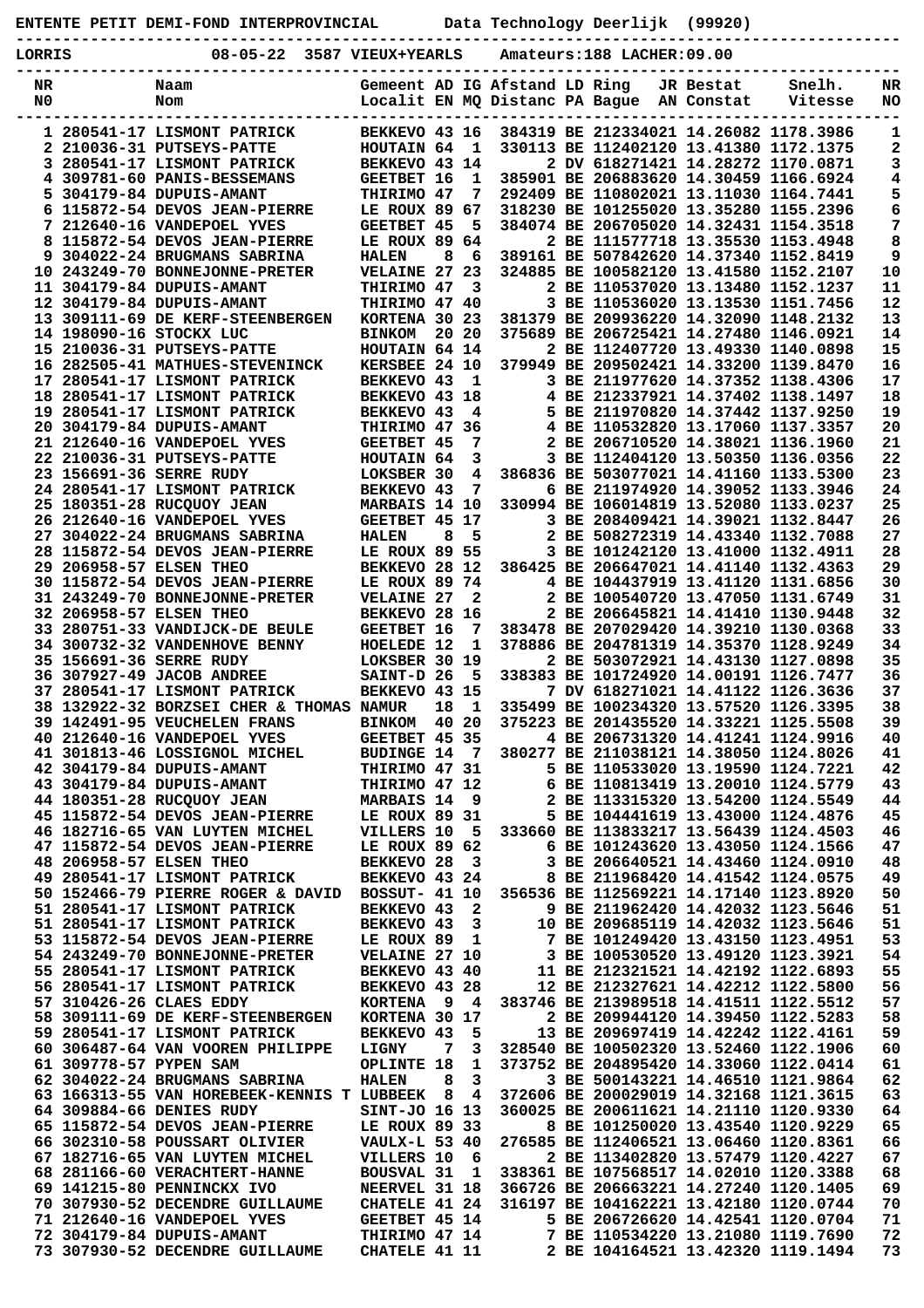|                         | 74 304179-84 DUPUIS-AMANT                                         | THIRIMO 47 23                          |                |                |                                                         | 8 BE 110801521 13.21180 1119.0547      |  | 74         |
|-------------------------|-------------------------------------------------------------------|----------------------------------------|----------------|----------------|---------------------------------------------------------|----------------------------------------|--|------------|
|                         | 75 304179-84 DUPUIS-AMANT                                         | THIRIMO 47 33                          |                |                |                                                         | 9 BE 110534020 13.21250 1118.5553      |  | 75         |
|                         | 76 226792-06 DELSTANCHE-GOFFARD                                   | BIERGES 50 36                          |                |                |                                                         | 350162 BE 113703220 14.13039 1118.4962 |  | 76         |
|                         | 77 282505-41 MATHUES-STEVENINCK                                   | <b>KERSBEE 24</b>                      |                | 4              |                                                         | 2 BE 407489821 14.39480 1118.1548      |  | 77         |
|                         | 78 229758-62 DESWERT GUY                                          | <b>FARCIEN</b>                         | $\overline{7}$ | 6              |                                                         | 319221 BE 103941016 13.45310 1118.0469 |  | 78         |
| 79 307033-28 HOK SAPIN  |                                                                   | INCOURT 11                             |                | 1              |                                                         | 353784 BE 301562220 14.16300 1117.8009 |  | 79         |
|                         |                                                                   |                                        |                |                |                                                         |                                        |  |            |
|                         | 80 148761-60 DEFRENE THIERRY                                      | <b>ONOZ</b>                            | 45             | 8              |                                                         | 329900 BE 103102619 13.55100 1117.6736 |  | 80         |
|                         | 81 161960-67 LEROY FRERES                                         | <b>RACOUR</b>                          |                | 29 10          |                                                         | 366484 BE 102315219 14.28010 1117.2725 |  | 81         |
|                         | 82 280541-17 LISMONT PATRICK                                      | BEKKEVO 43 37                          |                |                |                                                         | 14 BE 212325321 14.44122 1116.5464     |  | 82         |
|                         | 83 280541-17 LISMONT PATRICK                                      | BEKKEVO 43 29                          |                |                |                                                         | 15 BE 212326421 14.44162 1116.3302     |  | 83         |
|                         | 84 280541-17 LISMONT PATRICK                                      | BEKKEVO 43 20                          |                |                |                                                         | 16 BE 211961320 14.44192 1116.1681     |  | 84         |
|                         | 85 302310-58 POUSSART OLIVIER                                     | VAULX-L 53                             |                | 6              |                                                         | 2 BE 202034120 13.07490 1116.0872      |  | 85         |
|                         | 86 304022-24 BRUGMANS SABRINA                                     | <b>HALEN</b>                           | 8              | 4              |                                                         | 4 BE 500661521 14.48450 1115.8738      |  | 86         |
|                         | 87 302310-58 POUSSART OLIVIER                                     | <b>VAULX-L 53 31</b>                   |                |                |                                                         | 3 BE 112407121 13.07540 1115.7120      |  | 87         |
|                         | 88 280541-17 LISMONT PATRICK                                      | BEKKEVO 43 19                          |                |                |                                                         | 17 BE 209689619 14.44302 1115.5741     |  | 88         |
|                         |                                                                   |                                        |                |                |                                                         |                                        |  |            |
|                         | 89 280541-17 LISMONT PATRICK                                      | BEKKEVO 43 25                          |                |                |                                                         | 18 BE 209689019 14.44332 1115.4122     |  | 89         |
|                         | 90 307927-49 JACOB ANDREE                                         | SAINT-D 26 13                          |                |                |                                                         | 2 BE 103273721 14.03241 1115.2971      |  | 90         |
|                         | 91 280751-33 VANDIJCK-DE BEULE                                    | GEETBET 16                             |                | 1              |                                                         | 2 BE 207053220 14.43540 1115.0858      |  | 91         |
|                         | 92 310426-26 CLAES EDDY                                           | <b>KORTENA</b>                         | 9              | 2              |                                                         | 2 BE 204955320 14.44171 1114.6173      |  | 92         |
|                         | 93 309781-60 PANIS-BESSEMANS                                      | GEETBET 16                             |                | 9              |                                                         | 2 BE 211070121 14.46259 1113.9311      |  | 93         |
| 94 309778-57 PYPEN SAM  |                                                                   | OPLINTE 18                             |                | 3              |                                                         | 2 BE 209338721 14.35350 1113.7383      |  | 94         |
|                         | 95 181310-17 COLETTE-THIRIONET                                    | TILLIER 14                             |                | 4              |                                                         | 345008 BE 103940219 14.09560 1113.1684 |  | 95         |
|                         | 96 181310-17 COLETTE-THIRIONET                                    | TILLIER 14                             |                | $\mathbf{2}$   |                                                         | 2 BE 100320020 14.09580 1113.0487      |  | 96         |
|                         | 97 142278-76 DEVILERS-LECLERCO                                    | ST-REMY 10                             |                | 2              |                                                         | 273422 BE 105743221 13.05418 1112.8438 |  | 97         |
|                         | 98 307927-49 JACOB ANDREE                                         | SAINT-D 26 11                          |                |                |                                                         | 3 BE 101724320 14.04051 1112.7908      |  | 98         |
|                         |                                                                   |                                        |                |                |                                                         |                                        |  |            |
|                         | 99 212640-16 VANDEPOEL YVES                                       | GEETBET 45 31                          |                |                |                                                         | 6 BE 202976219 14.45111 1112.6613      |  | 99         |
|                         | 100 198090-16 STOCKX LUC                                          | <b>BINKOM</b>                          | 20             | $6^{\circ}$    |                                                         | 2 BE 201045820 14.37390 1112.6581      |  | 100        |
|                         | 101 212640-16 VANDEPOEL YVES                                      | GEETBET 45 16                          |                |                |                                                         | 7 BE 206736620 14.45121 1112.6076      |  | 101        |
|                         | 102 148761-60 DEFRENE THIERRY                                     | <b>ONOZ</b>                            |                | 45 32          |                                                         | 2 BE 103055221 13.56320 1112.5225      |  | 102        |
|                         | 103 152466-79 PIERRE ROGER & DAVID                                | BOSSUT- 41 34                          |                |                |                                                         | 2 PT 931904319 14.20390 1111.9164      |  | 103        |
|                         | 104 304022-24 BRUGMANS SABRINA                                    | <b>HALEN</b>                           | 8              | 8              |                                                         | 5 BE 617512321 14.50030 1111.7298      |  | 104        |
|                         | 105 300732-32 VANDENHOVE BENNY                                    | HOELEDE 12                             |                | 3              |                                                         | 2 BE 209790520 14.40540 1111.4286      |  | 105        |
|                         | 106 282178-05 BEELEN DANIEL                                       | KUMTICH 11                             |                | 6              |                                                         | 370549 BE 201676420 14.33280 1111.2025 |  | 106        |
|                         | 107 304022-24 BRUGMANS SABRINA                                    | <b>HALEN</b>                           | 8              | 7              |                                                         | 6 BE 617515721 14.50140 1111.1478      |  | 107        |
|                         |                                                                   |                                        |                |                |                                                         |                                        |  |            |
|                         | 108 280541-17 LISMONT PATRICK                                     | BEKKEVO 43 11                          |                |                |                                                         | 19 BE 209697819 14.45542 1111.0590     |  | 108        |
|                         | 109 243249-70 BONNEJONNE-PRETER                                   | <b>VELAINE 27 12</b>                   |                |                |                                                         | 4 BE 100530920 13.52250 1111.0345      |  | 109        |
|                         | 110 280541-17 LISMONT PATRICK                                     | BEKKEVO 43 32                          |                |                |                                                         | 20 BE 212322921 14.45552 1111.0054     |  | 110        |
|                         | 111 209941-33 ROCH ROBERT                                         | $GREZ-DO$ 49                           |                | 3              |                                                         | 355570 BE 112771720 14.20080 1110.6935 |  | 111        |
|                         | 112 301813-46 LOSSIGNOL MICHEL                                    | <b>BUDINGE 14</b>                      |                | 8              |                                                         | 2 BE 211035121 14.42260 1110.5140      |  | 112        |
|                         | 113 115872-54 DEVOS JEAN-PIERRE                                   | LE ROUX 89 20                          |                |                |                                                         | 9 BE 101241020 13.46370 1110.2983      |  | 113        |
|                         | 114 300732-32 VANDENHOVE BENNY                                    | HOELEDE 12                             |                | 2              |                                                         | 3 BE 209792820 14.41150 1110.2886      |  | 114        |
|                         | 115 282505-41 MATHUES-STEVENINCK                                  | <b>KERSBEE 24</b>                      |                | 5              |                                                         | 3 BE 209504321 14.42130 1110.2586      |  | 115        |
|                         | 116 304179-84 DUPUIS-AMANT                                        | THIRIMO 47 41                          |                |                |                                                         | 10 BE 110536320 13.23230 1110.2031     |  | 116        |
|                         | 116 304179-84 DUPUIS-AMANT                                        | THIRIMO 47 47                          |                |                |                                                         | 11 BE 110812919 13.23230 1110.2031     |  | 116        |
|                         |                                                                   |                                        |                |                |                                                         |                                        |  |            |
| 118 175434-58 SEHA RENE |                                                                   | THOREMB 23                             |                | 5              |                                                         | 352155 BE 210588217 14.17120 1110.1986 |  | 118        |
|                         |                                                                   | THOREMB 23 10                          |                |                |                                                         | 2 BE 112852620 14.17150 1110.0236      |  | 119        |
|                         | 119 175434-58 SEHA RENE<br>120 304179-84 DUPUIS-AMANT             | THIRIMO 47 6                           |                |                |                                                         | 12 BE 110812819 13.23260 1109.9924     |  | 120        |
|                         | 121 115872-54 DEVOS JEAN-PIERRE LE ROUX 89                        |                                        |                | $\mathbf{2}$   |                                                         | 10 BE 104430919 13.46420 1109.9756     |  | 121        |
|                         | 122 156691-36 SERRE RUDY                                          | LOKSBER 30 25                          |                |                |                                                         | 3 BE 503077521 14.48340 1109.7906      |  | 122        |
|                         | 123 280541-17 LISMONT PATRICK                                     | BEKKEVO 43 9                           |                |                |                                                         | 21 BE 213833118 14.46182 1109.7756     |  | 123        |
|                         | 124 304179-84 DUPUIS-AMANT                                        | THIRIMO 47 15                          |                |                |                                                         | 13 BE 110533420 13.23310 1109.6414     |  | 124        |
|                         | 125 152466-79 PIERRE ROGER & DAVID                                | BOSSUT- 41                             |                | 6              |                                                         | 3 BE 106369219 14.21190 1109.6094      |  | 125        |
|                         | 126 301813-46 LOSSIGNOL MICHEL                                    | <b>BUDINGE 14</b>                      |                | 3              |                                                         | 3 BE 204821120 14.42440 1109.5419      |  | 126        |
|                         | 127 198090-16 STOCKX LUC                                          |                                        |                | 9              |                                                         | 3 BE 206728121 14.38380 1109.4271      |  | 127        |
|                         |                                                                   | BINKOM 20                              |                |                |                                                         |                                        |  |            |
|                         | 128 152466-79 PIERRE ROGER & DAVID BOSSUT- 41                     |                                        |                |                | $9 \left( \begin{array}{ccc} 9 & 1 \end{array} \right)$ | 4 BE 112562221 14.21240 1109.3217      |  | 128        |
|                         | 129 306597-77 LEFOUR LAURENT                                      | LA BUIS 32                             |                | $\mathbf{1}$   |                                                         | 296882 BE 212037318 13.27390 1109.2173 |  | 129        |
|                         | 130 115872-54 DEVOS JEAN-PIERRE                                   | LE ROUX 89 18                          |                |                |                                                         | 11 BE 101251320 13.46540 1109.2018     |  | 130        |
|                         | 131 220302-15 SPRUYT EDDY                                         | LOUPOIG 40 24<br>BINKOM 20 17          |                |                | 332554 BE 114908319 13.59500 1109.1295                  |                                        |  | 131        |
|                         | 132 198090-16 STOCKX LUC                                          |                                        |                |                |                                                         | 4 BE 206725521 14.38520 1108.6632      |  | 132        |
|                         | 133 280541-17 LISMONT PATRICK                                     | <b>BEKKEVO 43 26</b>                   |                |                |                                                         | 22 BE 212323821 14.46392 1108.6551     |  | 133        |
|                         | 134 280541-17 LISMONT PATRICK                                     |                                        |                |                |                                                         | 23 BE 200730919 14.46402 1108.6018     |  | 134        |
|                         | 135 115872-54 DEVOS JEAN-PIERRE                                   | <b>BEKKEVO 43 12<br/>LE ROUX 89 65</b> |                |                |                                                         | 12 BE 111581618 13.47060 1108.4291     |  | 135        |
|                         | 136 310059-47 FAYT GEORGES                                        | LA BUIS 16 6                           |                |                |                                                         | 296832 BE 110903521 13.27510 1108.2024 |  | 136        |
|                         | 137 114332-66 MEURANT ROBERT                                      | <b>CLERMON 12</b>                      |                |                |                                                         |                                        |  | 137        |
|                         |                                                                   |                                        |                | $\mathbf{2}$   |                                                         | 294414 BE 112772519 13.25470 1107.7218 |  |            |
|                         | 138 243249-70 BONNEJONNE-PRETER                                   | <b>VELAINE 27</b>                      |                | 4              |                                                         | 5 BE 100541020 13.53190 1107.6254      |  | 138        |
|                         | 139 202369-27 MONETTE ROMAIN                                      | <b>RUMMEN</b> 10                       |                | $\mathbf 1$    |                                                         | 384147 BE 201152320 14.46500 1107.5839 |  | 139        |
|                         | 140 280751-33 VANDIJCK-DE BEULE                                   | <b>GEETBET 16</b>                      |                | 6              |                                                         | 3 BE 207029520 14.46160 1107.4644      |  | 140        |
|                         | 141 115872-54 DEVOS JEAN-PIERRE                                   | LE ROUX 89 11                          |                |                |                                                         | 13 BE 101244520 13.47220 1107.4005     |  | 141        |
|                         | 142 307927-49 JACOB ANDREE                                        | SAINT-D 26                             |                | 1              |                                                         | 4 BE 101722120 14.05361 1107.2682      |  | 142        |
|                         | 143 171260-55 VANDEN WYNGAERT DIRK                                | <b>BIERBEE 19</b>                      |                | $\mathbf{2}$   |                                                         | 365847 BE 201785320 14.30340 1106.7268 |  | 143        |
|                         | 144 304179-84 DUPUIS-AMANT                                        | THIRIMO 47                             |                | 5              |                                                         | 14 BE 110530120 13.24140 1106.6318     |  | 144        |
|                         | 145 156691-36 SERRE RUDY                                          | LOKSBER 30                             |                | $\overline{7}$ |                                                         | 4 BE 508703320 14.49360 1106.5103      |  | 145        |
|                         | 146 206958-57 ELSEN THEO                                          |                                        |                |                |                                                         | 4 BE 206647521 14.49160 1106.3896      |  | 146        |
|                         | 147 115872-54 DEVOS JEAN-PIERRE                                   | BEKKEVU 20 27<br>LE ROUX 89 52         |                |                |                                                         | 14 BE 101246720 13.47450 1105.9253     |  | 147        |
|                         |                                                                   |                                        |                |                |                                                         | 15 BE 101240520 13.47480 1105.7331     |  | 148        |
|                         |                                                                   |                                        |                |                |                                                         |                                        |  |            |
|                         | 148 115872-54 DEVOS JEAN-PIERRE                                   | LE ROUX 89 32                          |                |                |                                                         |                                        |  |            |
|                         | 148 115872-54 DEVOS JEAN-PIERRE                                   | LE ROUX 89 57                          |                |                |                                                         | 16 BE 101247120 13.47480 1105.7331     |  | 148        |
|                         | 150 309884-66 DENIES RUDY                                         | $SINT-JO 16 7$                         |                |                |                                                         | 2 BE 200614521 14.25400 1105.5015      |  | 150        |
|                         | 151 304179-84 DUPUIS-AMANT                                        | <b>THIRIMO 47 24</b>                   |                |                |                                                         | 15 BE 110530520 13.24310 1105.4464     |  | 151        |
|                         | 152 282505-41 MATHUES-STEVENINCK<br>153 148761-60 DEFRENE THIERRY | <b>KERSBEE 24 18</b><br>ONOZ           |                | 45 13          | 4 BE 209795120 14.43430 1105.4134                       | 3 BE 100013120 13.58280 1105.3161      |  | 152<br>153 |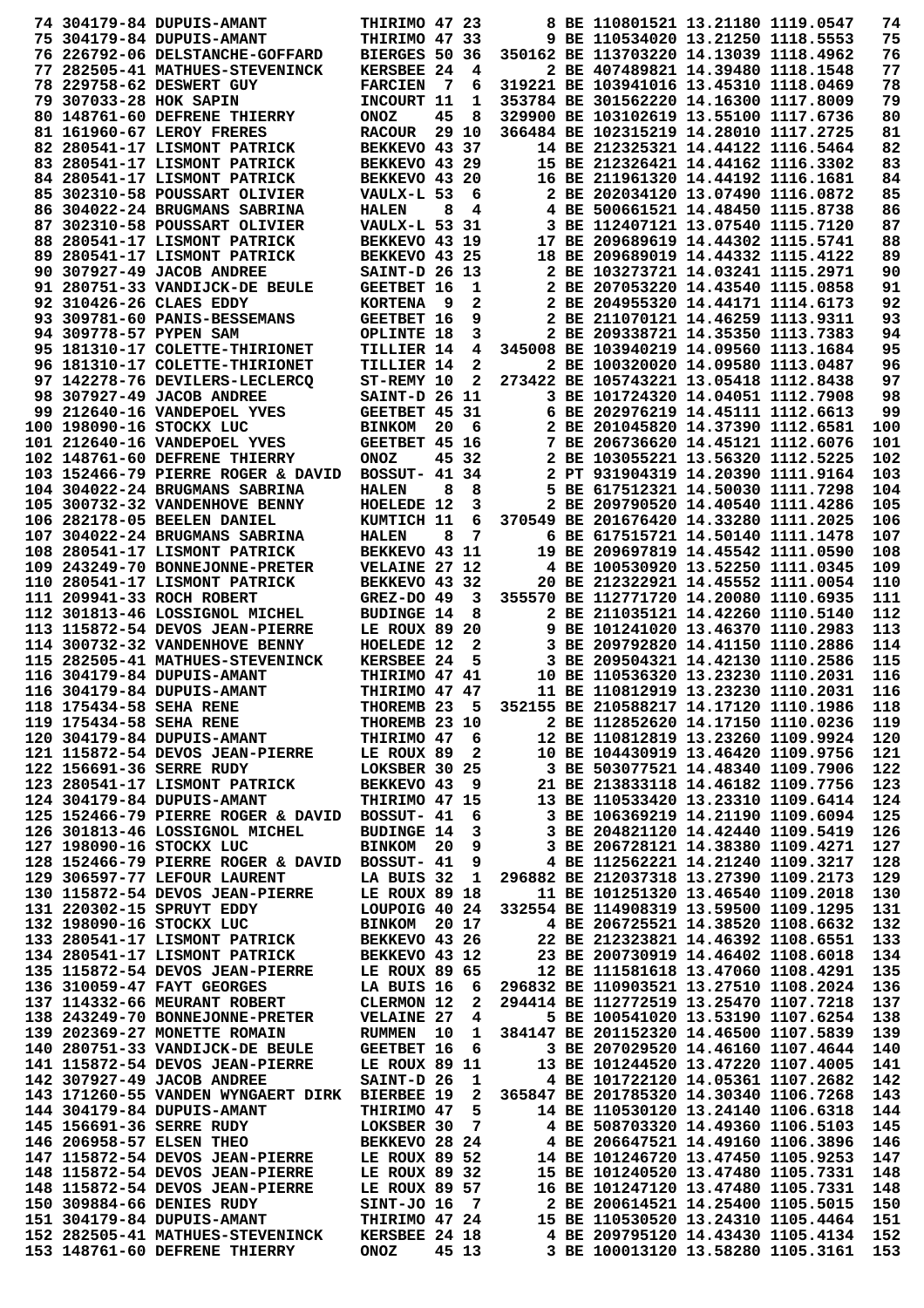|                         | 154 310426-26 CLAES EDDY                                                                                                                                                                                                                     | <b>KORTENA</b>              | - 9            | 1            |                                                                                                                                                                                                                       | 3 BE 204951520 14.47151 1105.0948                                      |  | 154        |
|-------------------------|----------------------------------------------------------------------------------------------------------------------------------------------------------------------------------------------------------------------------------------------|-----------------------------|----------------|--------------|-----------------------------------------------------------------------------------------------------------------------------------------------------------------------------------------------------------------------|------------------------------------------------------------------------|--|------------|
|                         | 155 115872-54 DEVOS JEAN-PIERRE                                                                                                                                                                                                              | LE ROUX 89                  |                | 3            |                                                                                                                                                                                                                       | 17 BE 114416117 13.47580 1105.0932                                     |  | 155        |
|                         | 156 162054-64 VANWINCKEL JOSEPH                                                                                                                                                                                                              | <b>BUNSBEE 15</b>           |                | 6            |                                                                                                                                                                                                                       | 373351 BE 210165721 14.37520 1105.0247                                 |  | 156        |
|                         | 157 148761-60 DEFRENE THIERRY                                                                                                                                                                                                                | <b>ONOZ</b>                 | 45             | 5            |                                                                                                                                                                                                                       | 4 BE 103100219 13.58330 1105.0075                                      |  | 157        |
|                         | 158 218879-47 DELBRUYERE ROGER (VEU                                                                                                                                                                                                          | SOLRE S 13                  |                | 5            |                                                                                                                                                                                                                       | 295173 BE 111016421 13.27090 1104.8961                                 |  | 158        |
|                         | 159 280541-17 LISMONT PATRICK                                                                                                                                                                                                                | BEKKEVO 43 42               |                |              |                                                                                                                                                                                                                       | 24 BE 212334621 14.47502 1104.8835                                     |  | 159        |
|                         | 160 302483-37 VANDEBORNE ELZA                                                                                                                                                                                                                | WOMMERS 31                  |                | 4            |                                                                                                                                                                                                                       | 372913 BE 211572718 14.37350 1104.6547                                 |  | 160        |
|                         | 161 309179-40 MARIT CHRISTOPHE                                                                                                                                                                                                               | CORROY- 56 34               |                |              |                                                                                                                                                                                                                       | 346165 BE 113501021 14.13260 1104.4294                                 |  | 161        |
|                         | 162 210036-31 PUTSEYS-PATTE                                                                                                                                                                                                                  | HOUTAIN 64 10               |                |              |                                                                                                                                                                                                                       | 4 BE 112401520 13.58550 1104.3647                                      |  | 162        |
|                         | 162 210036-31 PUTSEYS-PATTE                                                                                                                                                                                                                  | HOUTAIN 64 31               |                |              |                                                                                                                                                                                                                       | 5 BE 104231916 13.58550 1104.3647                                      |  | 162        |
|                         | 164 302310-58 POUSSART OLIVIER                                                                                                                                                                                                               | <b>VAULX-L 53 12</b>        |                |              |                                                                                                                                                                                                                       | 4 BE 114013919 13.10280 1104.2787                                      |  | 164        |
|                         | 165 302310-58 POUSSART OLIVIER                                                                                                                                                                                                               | <b>VAULX-L 53 10</b>        |                |              |                                                                                                                                                                                                                       | 5 BE 110451220 13.10300 1104.1317<br>2 BE 113636820 14.06280 1104.0711 |  | 165        |
|                         | 166 281166-60 VERACHTERT-HANNE<br>167 302310-58 POUSSART OLIVIER                                                                                                                                                                             | BOUSVAL 31 16<br>VAULX-L 53 |                |              |                                                                                                                                                                                                                       | 6 BE 114010519 13.10320 1103.9848                                      |  | 166<br>167 |
|                         | 168 176632-92 OOSTENS ARTHUR                                                                                                                                                                                                                 | WANFERC 22 19               |                | 3            |                                                                                                                                                                                                                       | 325945 BE 104927020 13.55160 1103.9004                                 |  | 168        |
|                         | 169 302310-58 POUSSART OLIVIER                                                                                                                                                                                                               | <b>VAULX-L 53 14</b>        |                |              |                                                                                                                                                                                                                       | 7 BE 110459720 13.10340 1103.8380                                      |  | 169        |
|                         | 170 209941-33 ROCH ROBERT                                                                                                                                                                                                                    | GREZ-DO 49 26               |                |              |                                                                                                                                                                                                                       | 2 BE 113344821 14.22080 1103.7976                                      |  | 170        |
|                         | 171 141215-80 PENNINCKX IVO                                                                                                                                                                                                                  | NEERVEL 31 10               |                |              |                                                                                                                                                                                                                       | 2 BE 206663921 14.32150 1103.7893                                      |  | 171        |
|                         | 172 141215-80 PENNINCKX IVO                                                                                                                                                                                                                  | NEERVEL 31 17               |                |              |                                                                                                                                                                                                                       | 3 BE 206663821 14.32180 1103.6232                                      |  | 172        |
|                         | 173 282647-86 DECELLE ROBERT                                                                                                                                                                                                                 | NIL-SAI 14                  |                | 2            |                                                                                                                                                                                                                       | 344783 BE 109219618 14.12250 1103.5999                                 |  | 173        |
|                         | 174 198090-16 STOCKX LUC                                                                                                                                                                                                                     | <b>BINKOM</b>               |                | 20 10        |                                                                                                                                                                                                                       | 5 BE 206723921 14.40340 1103.1291                                      |  | 174        |
|                         | 175 142491-95 VEUCHELEN FRANS                                                                                                                                                                                                                | <b>BINKOM</b>               |                | 40 15        |                                                                                                                                                                                                                       | 2 BE 201434220 14.40161 1102.7268                                      |  | 175        |
|                         | 176 168525-36 MERCIER JULES                                                                                                                                                                                                                  | <b>AUVELAI</b>              | 4              | 3            |                                                                                                                                                                                                                       | 323550 BE 116144316 13.53250 1102.6981                                 |  | 176        |
|                         | 177 304179-84 DUPUIS-AMANT                                                                                                                                                                                                                   | THIRIMO 47 42               |                |              |                                                                                                                                                                                                                       | 16 BE 110816419 13.25120 1102.5980                                     |  | 177        |
|                         | 178 311198-22 BARLET YOHAN                                                                                                                                                                                                                   | CHATELI 34                  |                | -1           |                                                                                                                                                                                                                       | 319739 BE 110804720 13.50002 1102.5357                                 |  | 178        |
|                         | 179 307930-52 DECENDRE GUILLAUME                                                                                                                                                                                                             | CHATELE 41 40               |                |              |                                                                                                                                                                                                                       | 3 BE 110912421 13.46500 1102.3719                                      |  | 179        |
|                         | 180 243249-70 BONNEJONNE-PRETER                                                                                                                                                                                                              | <b>VELAINE 27 26</b>        |                |              |                                                                                                                                                                                                                       | 6 BE 100541520 13.54480 1102.0522                                      |  | 180        |
|                         | 181 126156-56 VANDIJCK-TOREMANS                                                                                                                                                                                                              | KORTENA 19                  |                | 2            |                                                                                                                                                                                                                       | 384061 BE 209441721 14.48319 1101.9400                                 |  | 181        |
|                         | 182 243249-70 BONNEJONNE-PRETER                                                                                                                                                                                                              | <b>VELAINE 27</b>           |                | 5            |                                                                                                                                                                                                                       | 7 BE 100583420 13.54510 1101.8654                                      |  | 182        |
|                         | 183 310188-79 BUELENS KIM                                                                                                                                                                                                                    | MOLENBE                     | $\overline{7}$ | 5            |                                                                                                                                                                                                                       | 381710 BE 213146320 14.46310 1101.5632                                 |  | 183        |
|                         | 184 243249-70 BONNEJONNE-PRETER                                                                                                                                                                                                              | VELAINE 27 14               |                |              |                                                                                                                                                                                                                       | 8 BE 104650321 13.54580 1101.4295                                      |  | 184        |
|                         | 185 182716-65 VAN LUYTEN MICHEL                                                                                                                                                                                                              | VILLERS 10                  |                | 3            |                                                                                                                                                                                                                       | 3 BE 113400820 14.02589 1101.2548                                      |  | 185        |
|                         | 186 307930-52 DECENDRE GUILLAUME                                                                                                                                                                                                             | CHATELE 41 20               |                |              |                                                                                                                                                                                                                       | 4 BE 110810120 13.47100 1101.0923                                      |  | 186        |
|                         | 187 240449-83 DECAMP ANDRE                                                                                                                                                                                                                   | SPY                         |                | 27 10        |                                                                                                                                                                                                                       | 329844 BE 101540518 13.59340 1101.0704                                 |  | 187        |
|                         | 188 242849-58 VERSPREET-MUNTONI                                                                                                                                                                                                              | THIRIMO 69                  |                | 4            |                                                                                                                                                                                                                       | 292828 BE 110826121 13.25590 1100.9261                                 |  | 188        |
|                         | <b>189 208922-81 MATTERNE ETIENNE</b>                                                                                                                                                                                                        | <b>BINKOM</b>               | 9              | 6            |                                                                                                                                                                                                                       | 374389 BE 207000721 14.40099 1100.6100                                 |  | 189        |
|                         | 190 281166-60 VERACHTERT-HANNE                                                                                                                                                                                                               | BOUSVAL 31 11               |                |              |                                                                                                                                                                                                                       | 3 BE 107566017 14.07270 1100.5399                                      |  | 190        |
|                         | 191 210036-31 PUTSEYS-PATTE                                                                                                                                                                                                                  | HOUTAIN 64                  |                | 9            |                                                                                                                                                                                                                       | 6 BE 115982918 13.59590 1100.4378                                      |  | 191        |
|                         | 192 309111-69 DE KERF-STEENBERGEN                                                                                                                                                                                                            | KORTENA 30 25               |                |              |                                                                                                                                                                                                                       | 3 BE 209939620 14.46350 1100.3962                                      |  | 192        |
|                         | 193 307927-49 JACOB ANDREE                                                                                                                                                                                                                   | SAINT-D 26                  |                | 8            |                                                                                                                                                                                                                       | 5 BE 101722320 14.07351 1100.1284                                      |  | 193        |
|                         | 194 302310-58 POUSSART OLIVIER<br>195 181310-17 COLETTE-THIRIONET                                                                                                                                                                            | VAULX-L 53                  |                | 2            |                                                                                                                                                                                                                       | 8 BE 114018219 13.11330 1099.5230                                      |  | 194        |
|                         | 196 152466-79 PIERRE ROGER & DAVID                                                                                                                                                                                                           | TILLIER 14 10<br>BOSSUT- 41 |                | 4            |                                                                                                                                                                                                                       | 3 BE 100318220 14.13480 1099.4519<br>5 BE 106364119 14.24220 1099.1758 |  | 195<br>196 |
|                         | 197 242849-58 VERSPREET-MUNTONI                                                                                                                                                                                                              | THIRIMO 69                  |                | 2            |                                                                                                                                                                                                                       | 2 BE 107607717 13.26330 1098.5856                                      |  | 197        |
|                         | 198 162054-64 VANWINCKEL JOSEPH                                                                                                                                                                                                              | <b>BUNSBEE 15</b>           |                | $\mathbf{1}$ |                                                                                                                                                                                                                       | 2 BE 211162520 14.39510 1098.5758                                      |  | 198        |
|                         | 199 307033-28 HOK SAPIN                                                                                                                                                                                                                      | INCOURT 11 3                |                |              |                                                                                                                                                                                                                       | 2 BE 611114220 14.22070 1098.3101                                      |  | 199        |
|                         | 200 308876-28 LADRIERE JEAN FRANCOI MAZY 8 2 331780 BE 100577520 14.02050 1098.3062                                                                                                                                                          |                             |                |              |                                                                                                                                                                                                                       |                                                                        |  | 200        |
|                         |                                                                                                                                                                                                                                              |                             |                |              |                                                                                                                                                                                                                       | 2 BE 101237421 14.33430 1098.1891                                      |  | 201        |
|                         | 201 161960-67 LEROY FRERES<br>202 281166-60 VERACHTERT-HANNE<br>203 210036-31 PUTSEYS-PATTE<br>204 304179-84 DUPUIS-AMANT<br>204 304179-84 DUPUIS-AMANT<br>204 304179-84 DUPUIS-AMANT<br>205                                                 |                             |                |              | 4 BE 107568417 14.08070 1098.1587                                                                                                                                                                                     |                                                                        |  | 202        |
|                         |                                                                                                                                                                                                                                              |                             |                |              |                                                                                                                                                                                                                       |                                                                        |  | 203        |
|                         |                                                                                                                                                                                                                                              |                             |                |              | 7 BE 112203421 14.00400 1097.9368<br>17 BE 110531820 13.26240 1097.6314                                                                                                                                               |                                                                        |  | 204        |
|                         | 205 309111-69 DE KERF-STEENBERGEN KORTENA 30 15                                                                                                                                                                                              |                             |                |              |                                                                                                                                                                                                                       |                                                                        |  | 205        |
|                         | <b>SINT-JO 16 10</b><br>206 309884-66 DENIES RUDY                                                                                                                                                                                            |                             |                |              |                                                                                                                                                                                                                       |                                                                        |  | 206        |
|                         | 207 180351-28 RUCQUOY JEAN MARBAIS 14 1                                                                                                                                                                                                      |                             |                |              | 4 BE 209946620 14.47310 1097.4409<br>3 BE 200613521 14.28050 1097.3584<br>3 BE 113313720 14.01420 1097.0965                                                                                                           |                                                                        |  | 207        |
|                         | 208 171260-55 VANDEN WYNGAERT DIRK BIERBEE 19 12                                                                                                                                                                                             |                             |                |              | 2 BE 201783720 14.33310 1096.9377<br>4 BE 208316519 14.49511 1096.8820<br>25 BE 212335321 14.50242 1096.7904                                                                                                          |                                                                        |  | 208        |
|                         | 209 310426-26 CLAES EDDY                                                                                                                                                                                                                     | KORTENA 9 7                 |                |              |                                                                                                                                                                                                                       |                                                                        |  | 209        |
|                         | 210 280541-17 LISMONT PATRICK BEKKEVO 43 39                                                                                                                                                                                                  |                             |                |              |                                                                                                                                                                                                                       |                                                                        |  | 210        |
|                         |                                                                                                                                                                                                                                              |                             |                |              | 5 BE 503078621 14.52430 1096.7330                                                                                                                                                                                     |                                                                        |  | 211        |
|                         |                                                                                                                                                                                                                                              |                             |                |              |                                                                                                                                                                                                                       | 5 BE 103106619 14.00490 1096.6813                                      |  | 212        |
|                         |                                                                                                                                                                                                                                              |                             |                |              | 2 BE 100398118 13.30430 1096.6521                                                                                                                                                                                     |                                                                        |  | 213        |
|                         |                                                                                                                                                                                                                                              |                             |                |              |                                                                                                                                                                                                                       |                                                                        |  | 214        |
|                         | 211 156691-36 SERRE RUDY LOKSBER 30 21<br>212 148761-60 DEFRENE THIERRY ONOZ 45 3<br>213 306597-77 LEFOUR LAURENT LA BUIS 32 22<br>214 142491-95 VEUCHELEN FRANS BINKOM 40 18<br>215 280541-17 LISMONT PATRICK BEKKEVO 43 10<br>215 2805     |                             |                |              | 3 BE 203640416 14.42101 1096.6035<br>26 BE 208711418 14.50322 1096.3732<br>27 BE 209680319 14.50342 1096.2689                                                                                                         |                                                                        |  | 215        |
|                         |                                                                                                                                                                                                                                              |                             |                |              |                                                                                                                                                                                                                       |                                                                        |  | 216        |
|                         |                                                                                                                                                                                                                                              |                             |                |              | 8 BE 206700520 14.50211 1096.2528<br>18 BE 110531120 13.26450 1096.1912<br>19 BE 110531920 13.26510 1095.7804                                                                                                         |                                                                        |  | 217        |
|                         |                                                                                                                                                                                                                                              |                             |                |              |                                                                                                                                                                                                                       |                                                                        |  | 218        |
|                         |                                                                                                                                                                                                                                              |                             |                |              |                                                                                                                                                                                                                       |                                                                        |  | 219        |
|                         |                                                                                                                                                                                                                                              |                             |                |              |                                                                                                                                                                                                                       |                                                                        |  | 220        |
|                         | 217 212640-16 VANDEPOEL YVES<br>217 212640-16 VANDEPOEL YVES<br>218 304179-84 DUPUIS-AMANT<br>219 304179-84 DUPUIS-AMANT<br>220 176632-92 OOSTENS ARTHUR<br>221 304179-84 DUPUIS-AMANT<br>221 304179-84 DUPUIS-AMANT<br>221 304179-84 DUPUIS |                             |                |              |                                                                                                                                                                                                                       |                                                                        |  | 221<br>222 |
|                         |                                                                                                                                                                                                                                              |                             |                |              |                                                                                                                                                                                                                       |                                                                        |  | 223        |
|                         | 223 282370-03 CRETEN LAMBERT ATTENHO 17 3 371760 BE 210092520 14.39230 1095.3985<br>224 125092-59 COUVREUR YVES HAM S/H 41 5 305189 BE 114938220 13.38370 1095.3724                                                                          |                             |                |              |                                                                                                                                                                                                                       |                                                                        |  | 224        |
|                         | 225 307534-44 BASTOGNE-HENRY CORROY- 69 16 2 BE 103963420 14.04500 1095.3100                                                                                                                                                                 |                             |                |              |                                                                                                                                                                                                                       |                                                                        |  | 225        |
| 226 307033-28 HOK SAPIN |                                                                                                                                                                                                                                              |                             |                |              |                                                                                                                                                                                                                       |                                                                        |  | 226        |
|                         | 227 152466-79 PIERRE ROGER & DAVID BOSSUT- 41 31                                                                                                                                                                                             |                             |                |              |                                                                                                                                                                                                                       |                                                                        |  | 227        |
|                         | 228 301813-46 LOSSIGNOL MICHEL                                                                                                                                                                                                               |                             |                |              |                                                                                                                                                                                                                       |                                                                        |  | 228        |
|                         |                                                                                                                                                                                                                                              |                             |                |              | NCOURT 11 4<br>3 BE 301562920 14.23000 1095.3065<br>DAVID BOSSUT- 41 31<br>6 BE 109520018 14.25340 1095.1244<br>EL BUDINGE 14 4 4 BE 208643319 14.47180 1094.9525<br>KORTENA 9 5<br>5 BE 209511021 14.50321 1094.7437 |                                                                        |  | 229        |
|                         | 229 310426-26 CLAES EDDY (229 310426-26 CLAES EDDY ) KORTENA 9 5 5 BE 209511021 14.50321 1094.7437<br>229 310426-26 CLAES EDDY (231 111819-75 ALBERT MICHEL ) AUVELAI 12 2 323910 BE 104053019 13.55530 1094.7220                            |                             |                |              |                                                                                                                                                                                                                       |                                                                        |  | 229        |
|                         |                                                                                                                                                                                                                                              |                             |                |              |                                                                                                                                                                                                                       |                                                                        |  | 231        |
|                         | 232 152466-79 PIERRE ROGER & DAVID BOSSUT- 41 8 7 BE 112562321 14.25420 1094.6761                                                                                                                                                            |                             |                |              |                                                                                                                                                                                                                       |                                                                        |  | 232        |
|                         | 233 198090-16 STOCKX LUC<br><b>BINKOM</b> 20 11                                                                                                                                                                                              |                             |                |              | 6 BE 206729221 14.43130 1094.6118                                                                                                                                                                                     |                                                                        |  | 233        |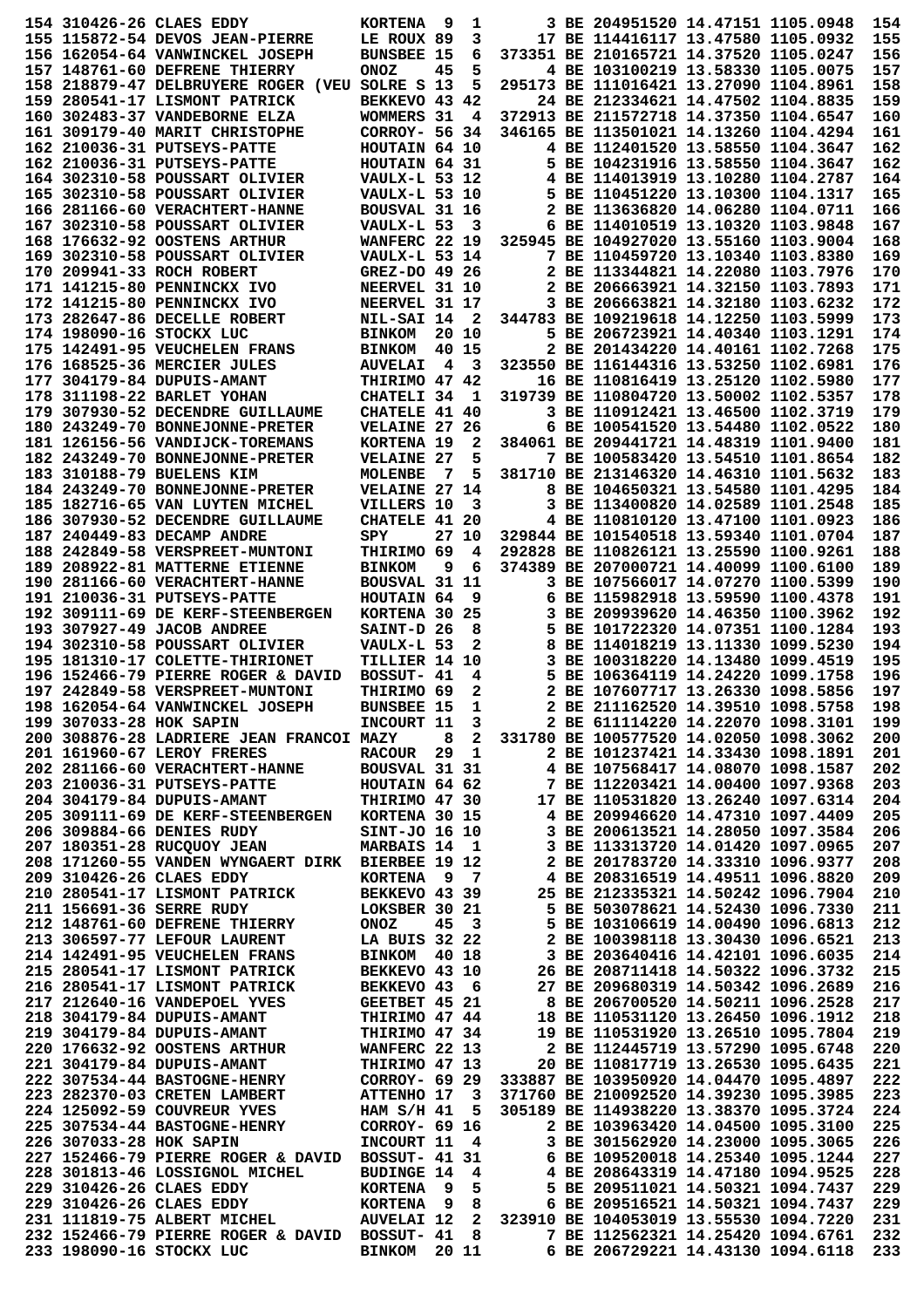|                         | 234 209941-33 ROCH ROBERT                         | $GREZ-DO$ 49 44         |                         |                                        | 3 BE 112774020 14.24520 1094.5106      |  | 234 |
|-------------------------|---------------------------------------------------|-------------------------|-------------------------|----------------------------------------|----------------------------------------|--|-----|
|                         | 235 156691-36 SERRE RUDY                          | LOKSBER 30 18           |                         |                                        | 6 BE 503076221 14.53300 1094.3027      |  | 235 |
|                         | 236 129234-30 BOGAERTS JEAN-PIERRE                | OPLINTE 40 19           |                         |                                        | 373447 BE 204793020 14.41160 1094.2967 |  | 236 |
|                         |                                                   | <b>BOUSVAL 31</b>       | 6                       |                                        | 5 BE 107566217 14.09130 1094.2521      |  | 237 |
|                         | 238 142491-95 VEUCHELEN FRANS                     | <b>BINKOM</b>           | 40 14                   |                                        | 4 BE 200485419 14.42561 1094.1520      |  | 238 |
|                         | 239 304179-84 DUPUIS-AMANT                        | THIRIMO 47              | 8                       |                                        | 21 BE 110799421 13.27160 1094.0721     |  | 239 |
|                         | 240 307534-44 BASTOGNE-HENRY                      | CORROY- 69 17           |                         |                                        | 3 BE 103093919 14.05110 1094.0538      |  | 240 |
|                         |                                                   |                         |                         |                                        |                                        |  |     |
|                         | 241 282969-20 DENRUYTER-SCHEPERS                  | - 32<br><b>TIENEN</b>   | $\mathbf{2}$            |                                        | 369023 BE 211189920 14.37250 1093.6715 |  | 241 |
|                         | 242 243249-70 BONNEJONNE-PRETER                   | <b>VELAINE 27</b>       | 7                       |                                        | 9 BE 100583120 13.57040 1093.6434      |  | 242 |
|                         | 243 309884-66 DENIES RUDY                         | SINT-JO 16 16           |                         |                                        | 4 BE 200610921 14.29170 1093.3593      |  | 243 |
|                         | 244 281166-60 VERACHTERT-HANNE                    | <b>BOUSVAL 31</b>       | 2                       |                                        | 6 BE 107568617 14.09320 1093.1327      |  | 244 |
|                         | 245 281166-60 VERACHTERT-HANNE                    | BOUSVAL 31 25           |                         |                                        | 7 BE 104385616 14.09330 1093.0738      |  | 245 |
|                         | 246 146932-74 NATENS LEON                         | MEENSEL 41              | 2                       |                                        | 378185 BE 201409720 14.46030 1092.8623 |  | 246 |
|                         | 247 309884-66 DENIES RUDY                         | SINT-JO 16              | 3                       |                                        | 5 BE 209127119 14.29290 1092.6956      |  | 247 |
| 248 309778-57 PYPEN SAM |                                                   | OPLINTE 18              | 5                       |                                        | 3 BE 209340021 14.42030 1092.6824      |  | 248 |
|                         | 249 309884-66 DENIES RUDY                         | SINT-JO 16              | 1                       |                                        | 6 BE 205481420 14.29300 1092.6404      |  | 249 |
|                         | 250 309179-40 MARIT CHRISTOPHE                    | CORROY- 56 41           |                         |                                        | 2 BE 115302121 14.16490 1092.6351      |  | 250 |
|                         | 251 142491-95 VEUCHELEN FRANS                     | <b>BINKOM</b><br>40     | 8                       |                                        | 5 BE 201433420 14.43251 1092.6120      |  | 251 |
|                         | 252 152466-79 PIERRE ROGER & DAVID                | <b>BOSSUT- 41 39</b>    |                         |                                        | 8 BE 109510018 14.26190 1092.6074      |  | 252 |
|                         |                                                   |                         |                         |                                        |                                        |  |     |
|                         | 253 115872-54 DEVOS JEAN-PIERRE                   | LE ROUX 89 30           |                         |                                        | 18 BE 104444719 13.51160 1092.5727     |  | 253 |
|                         | 254 148761-60 DEFRENE THIERRY                     | <b>ONOZ</b>             | 45 22                   |                                        | 6 BE 114999717 14.01580 1092.5047      |  | 254 |
|                         | 255 152466-79 PIERRE ROGER & DAVID                | <b>BOSSUT- 41 41</b>    |                         |                                        | 9 BE 112563921 14.26220 1092.4400      |  | 255 |
|                         | 256 215026-74 DELVEAUX LOUIS                      | CEROUX- 11              | 3                       |                                        | 342910 BE 113455220 14.13551 1092.3542 |  | 256 |
|                         | 257 209941-33 ROCH ROBERT                         | GREZ-DO 49 17           |                         |                                        | 4 BE 112606817 14.25320 1092.2691      |  | 257 |
|                         | 258 115872-54 DEVOS JEAN-PIERRE                   | LE ROUX 89 38           |                         |                                        | 19 BE 101245220 13.51210 1092.2602     |  | 258 |
|                         | 259 280052-13 SIMONS YVES                         | <b>OVERWIN 15</b>       | 3                       |                                        | 369071 BE 209836020 14.37540 1092.2492 |  | 259 |
|                         | 260 226792-06 DELSTANCHE-GOFFARD                  | BIERGES 50 44           |                         |                                        | 2 BE 113702320 14.20389 1092.0437      |  | 260 |
|                         | 261 171260-55 VANDEN WYNGAERT DIRK                | <b>BIERBEE 19 13</b>    |                         |                                        | 3 BE 212466321 14.35040 1091.8633      |  | 261 |
|                         | 262 161960-67 LEROY FRERES                        | 29<br><b>RACOUR</b>     | 3                       |                                        | 3 BE 102319019 14.35420 1091.7009      |  | 262 |
|                         | 263 308660-06 ZARZECKI MAREK                      | LINCENT 41              | 3                       |                                        | 364133 BE 204416918 14.33361 1091.5203 |  | 263 |
|                         | 264 282505-41 MATHUES-STEVENINCK                  | <b>KERSBEE 24</b>       | 2                       |                                        | 5 BE 209502021 14.48060 1091.4938      |  | 264 |
|                         |                                                   |                         |                         |                                        |                                        |  |     |
|                         | 265 281596-05 DIELS GERARD                        | 33<br>LIMAL             | 6                       |                                        | 346558 BE 105434619 14.17310 1091.4640 |  | 265 |
|                         | 266 307534-44 BASTOGNE-HENRY                      | CORROY- 69 63           |                         |                                        | 4 BE 103954020 14.05550 1091.4312      |  | 266 |
|                         | 267 148761-60 DEFRENE THIERRY                     | <b>ONOZ</b>             | 45 19                   |                                        | 7 BE 103103019 14.02170 1091.3602      |  | 267 |
|                         | 268 206958-57 ELSEN THEO                          | BEKKEVO <sub>28</sub>   | 8                       |                                        | 5 BE 206641821 14.54130 1090.9283      |  | 268 |
|                         | 269 310426-26 CLAES EDDY                          | <b>KORTENA</b><br>9     | 3                       |                                        | 7 BE 208319019 14.51511 1090.6471      |  | 269 |
|                         | 270 210036-31 PUTSEYS-PATTE                       | HOUTAIN 64 59           |                         |                                        | 8 BE 112204521 14.02480 1090.2015      |  | 270 |
|                         | 271 308660-06 ZARZECKI MAREK                      | LINCENT 41              | 9                       |                                        | 2 BE 105841019 14.34031 1090.0499      |  | 271 |
|                         | 272 240449-83 DECAMP ANDRE                        | 27<br>SPY               | 7                       |                                        | 2 BE 101542120 14.02360 1090.0330      |  | 272 |
|                         |                                                   |                         |                         |                                        |                                        |  |     |
|                         |                                                   |                         |                         |                                        |                                        |  |     |
|                         | 273 210036-31 PUTSEYS-PATTE                       | HOUTAIN 64 32           |                         |                                        | 9 BE 115983418 14.02510 1090.0215      |  | 273 |
|                         | 274 302310-58 POUSSART OLIVIER                    | <b>VAULX-L 53 16</b>    |                         |                                        | 9 BE 114014119 13.13490 1089.7039      |  | 274 |
|                         | 275 210036-31 PUTSEYS-PATTE                       | HOUTAIN 64 58           |                         |                                        | 10 BE 112213621 14.02570 1089.6617     |  | 275 |
|                         | 276 132922-32 BORZSEI CHER & THOMAS NAMUR         | 18                      | 3                       |                                        | 2 BE 103729119 14.07540 1089.6362      |  | 276 |
|                         | 277 184882-00 VAN OVERSTRAETEN EUGE OVERIJS       | 8                       | 2                       |                                        | 352195 BE 205623820 14.23142 1089.5886 |  | 277 |
|                         | 278 304179-84 DUPUIS-AMANT                        | THIRIMO 47              | $\overline{2}$          |                                        | 22 BE 110535720 13.28220 1089.5876     |  | 278 |
|                         | 279 180351-28 RUCQUOY JEAN                        | MARBAIS 14 5            |                         |                                        | 4 BE 106125019 14.03470 1089.5726      |  | 279 |
|                         | 280 184158-52 DOC TEAM DELHOVE PAES SART-DA136 50 |                         |                         |                                        | 330382 BE 113429021 14.03140 1089.5306 |  | 280 |
|                         | 281 180351-28 RUCQUOY JEAN                        | MARBAIS 14 12           |                         |                                        | 5 BE 113313920 14.03480 1089.5128      |  | 281 |
|                         | 282 302310-58 POUSSART OLIVIER                    | VAULX-L 53              | $\overline{7}$          |                                        | 10 BE 202031120 13.13530 1089.4177     |  | 282 |
|                         | 282 302310-58 POUSSART OLIVIER                    | VAULX-L 53              | - 8                     |                                        | 11 BE 110459820 13.13530 1089.4177     |  | 282 |
|                         | 284 152466-79 PIERRE ROGER & DAVID                | <b>BOSSUT- 41 22</b>    |                         |                                        | 10 BE 113532720 14.27180 1089.3248     |  | 284 |
|                         |                                                   |                         |                         |                                        | 3 BE 100816418 13.28490 1089.3223      |  |     |
|                         | 285 242849-58 VERSPREET-MUNTONI                   | THIRIMO 69 29           |                         |                                        |                                        |  | 285 |
|                         | 286 302310-58 POUSSART OLIVIER                    | VAULX-L 53              | $\mathbf{1}$            |                                        | 12 BE 114012419 13.13560 1089.2032     |  | 286 |
|                         | 287 162054-64 VANWINCKEL JOSEPH                   | <b>BUNSBEE 15 14</b>    |                         |                                        | 3 BE 210164121 14.42480 1089.1219      |  | 287 |
|                         | 288 198090-16 STOCKX LUC                          | BINKOM 20 18            |                         |                                        | 7 BE 206723021 14.45000 1088.9536      |  | 288 |
|                         | 289 184158-52 DOC TEAM DELHOVE PAES SART-DA136 79 |                         |                         |                                        | 2 BE 106769819 14.03250 1088.8723      |  | 289 |
| 290 304668-88 PAEPS WIM |                                                   | <b>BERTEM</b><br>5      | 3                       |                                        | 366338 BE 301340921 14.36311 1088.6123 |  | 290 |
|                         | 291 212640-16 VANDEPOEL YVES                      | <b>GEETBET 45</b>       | 3                       |                                        | 9 BE 202993719 14.52550 1088.2852      |  | 291 |
|                         | 292 209941-33 ROCH ROBERT                         | <b>GREZ-DO 49 15</b>    |                         |                                        | 5 BE 112773120 14.26460 1088.1465      |  | 292 |
|                         | 293 309781-60 PANIS-BESSEMANS                     | GEETBET 16 15           |                         |                                        | 3 BE 211072621 14.54440 1087.8622      |  | 293 |
|                         | 294 184882-00 VAN OVERSTRAETEN EUGE OVERIJS       | - 8                     | 6                       |                                        | 2 BE 200532621 14.23462 1087.7938      |  | 294 |
|                         | 295 309111-69 DE KERF-STEENBERGEN                 | KORTENA 30              | 3                       |                                        | 5 BE 210561621 14.50360 1087.7895      |  | 295 |
|                         | 296 148761-60 DEFRENE THIERRY                     | <b>ONOZ</b>             | 45 15                   |                                        | 8 BE 100009420 14.03170 1087.7617      |  | 296 |
|                         | 297 166313-55 VAN HOREBEEK-KENNIS T LUBBEEK       | $\overline{\mathbf{8}}$ | $\overline{\mathbf{2}}$ |                                        | 2 BE 201414620 14.42338 1087.6996      |  | 297 |
|                         | 298 309111-69 DE KERF-STEENBERGEN                 | <b>KORTENA 30 11</b>    |                         |                                        | 6 BE 209940520 14.50510 1087.0144      |  | 298 |
|                         | 299 129649-57 DEHERTOGH JEAN                      | OVERIJS 10              | - 1                     |                                        | 353527 BE 212320418 14.25149 1086.9448 |  | 299 |
|                         |                                                   |                         |                         |                                        |                                        |  |     |
|                         | 300 280541-17 LISMONT PATRICK                     | <b>BEKKEVO 43 41</b>    |                         |                                        | 28 BE 212323921 14.53352 1086.9160     |  | 300 |
|                         | 301 107607-34 HERMANS R-BONNE W                   | <b>LOKSBER 6</b>        | - 6                     |                                        | 385818 BE 504327719 14.55030 1086.6582 |  | 301 |
|                         | 302 152466-79 PIERRE ROGER & DAVID                | <b>BOSSUT- 41 36</b>    |                         |                                        | 11 BE 113527120 14.28070 1086.6135     |  | 302 |
|                         | 303 305168-06 CHAPELLE-WESTYN BERNA HAM S/H 10 8  |                         |                         |                                        | 304001 BE 112631419 13.39491 1086.4227 |  | 303 |
|                         | 304 137924-87 SCHOONYANS NOEL                     | VILLERS 21 15           |                         | 313064 BE 101816120 13.48120 1086.2734 |                                        |  | 304 |
|                         | 305 184158-52 DOC TEAM DELHOVE PAES SART-DA136 29 |                         |                         |                                        | 3 BE 113428421 14.04120 1086.0684      |  | 305 |
|                         | 306 184158-52 DOC TEAM DELHOVE PAES SART-DA136 31 |                         |                         |                                        | 4 BE 115561921 14.04140 1085.9494      |  | 306 |
| 307 307033-28 HOK SAPIN |                                                   | INCOURT 11              | - 6                     |                                        | 4 BE 301562120 14.25490 1085.8376      |  | 307 |
|                         | 308 132922-32 BORZSEI CHER & THOMAS NAMUR         |                         | 18 11                   |                                        | 3 BE 100238020 14.09010 1085.6987      |  | 308 |
| 309 309778-57 PYPEN SAM |                                                   | OPLINTE 18              | 4                       |                                        | 4 BE 209333621 14.44160 1085.6468      |  | 309 |
|                         | 310 283034-85 DEBRIGODE MICHEL                    | VIEUX-G 10              | $\mathbf{1}$            | 334128 BE 107636817 14.07498 1085.4303 |                                        |  | 310 |
|                         | 311 210036-31 PUTSEYS-PATTE                       | <b>HOUTAIN 64 37</b>    |                         |                                        | 11 BE 112402620 14.04080 1085.4220     |  | 311 |
|                         |                                                   |                         |                         | 375447 BE 205842520 14.45550 1085.3683 |                                        |  | 312 |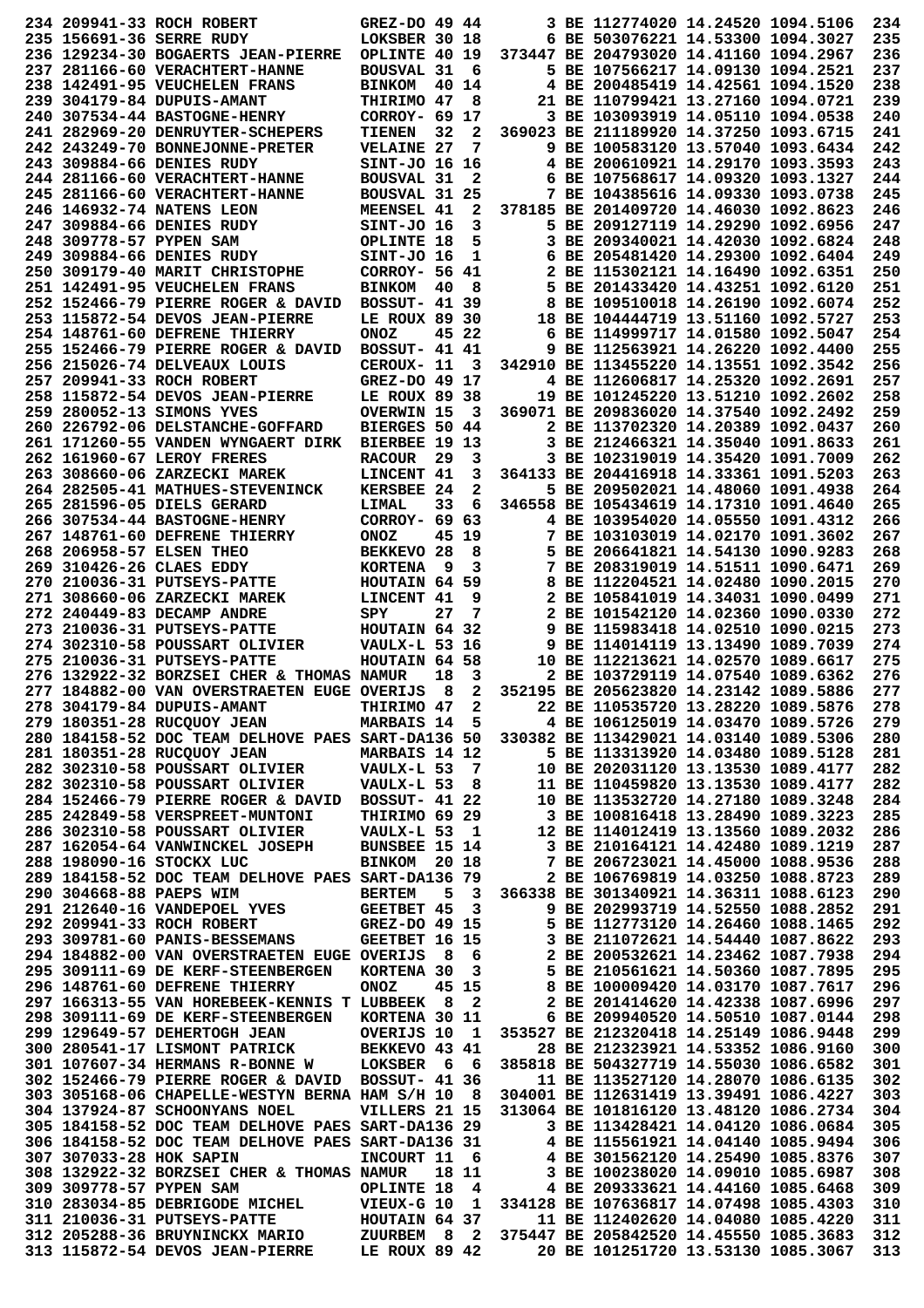| 314 184158-52 DOC TEAM DELHOVE PAES SART-DA136112                                                    |                                      | 5 BE 113415921 14.04260 1085.2360<br>314                                                                                                                                                                                                             |
|------------------------------------------------------------------------------------------------------|--------------------------------------|------------------------------------------------------------------------------------------------------------------------------------------------------------------------------------------------------------------------------------------------------|
| 315 307534-44 BASTOGNE-HENRY                                                                         | CORROY- 69 20                        | 5 BE 103085419 14.07410 1085.1644<br>315                                                                                                                                                                                                             |
| 316 311198-22 BARLET YOHAN                                                                           | CHATELI 34<br>6                      | 2 BE 110919021 13.54392 1085.1362<br>316                                                                                                                                                                                                             |
| 317 117151-72 PARENT-BERWAER                                                                         | LE ROUX 22<br>4                      | 318611 BE 104154721 13.53380 1085.0641<br>317                                                                                                                                                                                                        |
| 318 215026-74 DELVEAUX LOUIS                                                                         | 2<br>CEROUX- 11                      | 2 BE 113910517 14.16021 1085.0380<br>318                                                                                                                                                                                                             |
| 319 161960-67 LEROY FRERES                                                                           |                                      | 4 BE 114326318 14.37460 1085.0212<br>319                                                                                                                                                                                                             |
|                                                                                                      | <b>RACOUR</b><br>29 18               |                                                                                                                                                                                                                                                      |
| 320 304179-84 DUPUIS-AMANT                                                                           | THIRIMO 47 25                        | 23 BE 105860617 13.29300 1085.0056<br>320                                                                                                                                                                                                            |
| 321 307534-44 BASTOGNE-HENRY                                                                         | CORROY- 69 25                        | 6 BE 103086419 14.07440 1084.9881<br>321                                                                                                                                                                                                             |
| 322 310426-26 CLAES EDDY                                                                             | <b>KORTENA</b><br>- 9<br>6           | 322<br>8 BE 211024718 14.53431 1084.8915                                                                                                                                                                                                             |
| 323 300732-32 VANDENHOVE BENNY                                                                       | HOELEDE 12<br>4                      | 4 BE 204781519 14.49150 1084.8561<br>323                                                                                                                                                                                                             |
| 324 281166-60 VERACHTERT-HANNE                                                                       | BOUSVAL 31 17                        | 8 BE 101177718 14.11560 1084.7222<br>324                                                                                                                                                                                                             |
| 325 210036-31 PUTSEYS-PATTE                                                                          | HOUTAIN 64 29                        | 12 BE 101087318 14.04210 1084.6493<br>325                                                                                                                                                                                                            |
| 326 152466-79 PIERRE ROGER & DAVID                                                                   | <b>BOSSUT- 41 29</b>                 | 12 BE 112561921 14.28430 1084.6301<br>326                                                                                                                                                                                                            |
| 327 215026-74 DELVEAUX LOUIS                                                                         | CEROUX- 11<br>8                      | 3 BE 113914417 14.16111 1084.5233<br>327                                                                                                                                                                                                             |
| 328 281166-60 VERACHTERT-HANNE                                                                       | BOUSVAL 31 26                        | 328<br>9 BE 107566517 14.12020 1084.3745                                                                                                                                                                                                             |
| 329 181310-17 COLETTE-THIRIONET                                                                      | <b>TILLIER 14</b><br>5               | 4 BE 100311020 14.18110 1084.3057<br>329                                                                                                                                                                                                             |
| 330 218879-47 DELBRUYERE ROGER (VEU SOLRE S 13 10                                                    |                                      | 2 BE 111112021 13.32150 1084.1983<br>330                                                                                                                                                                                                             |
| 331 206958-57 ELSEN THEO                                                                             | BEKKEVO 28 25                        | 6 BE 206647721 14.56270 1084.0931<br>331                                                                                                                                                                                                             |
|                                                                                                      |                                      |                                                                                                                                                                                                                                                      |
| 332 209941-33 ROCH ROBERT                                                                            | GREZ-DO 49<br>4                      | 6 BE 112777320 14.28080 1083.6144<br>332                                                                                                                                                                                                             |
| 333 226792-06 DELSTANCHE-GOFFARD                                                                     | <b>BIERGES 50</b><br>6               | 3 BE 115868618 14.23139 1083.3159<br>333                                                                                                                                                                                                             |
| 334 304179-84 DUPUIS-AMANT                                                                           | THIRIMO 47 22                        | 24 BE 110813219 13.29580 1083.1300<br>334                                                                                                                                                                                                            |
| 335 302310-58 POUSSART OLIVIER                                                                       | <b>VAULX-L 53 52</b>                 | 13 BE 112404521 13.15220 1083.0897<br>335                                                                                                                                                                                                            |
| 336 282647-86 DECELLE ROBERT                                                                         | NIL-SAI 14<br>3                      | 2 BE 106072919 14.18200 1083.0880<br>336                                                                                                                                                                                                             |
| 336 282647-86 DECELLE ROBERT                                                                         | NIL-SAI 14<br>9                      | 3 BE 113129120 14.18200 1083.0880<br>336                                                                                                                                                                                                             |
| 338 304179-84 DUPUIS-AMANT                                                                           | THIRIMO 47 17                        | 25 BE 110815119 13.30010 1082.9294<br>338                                                                                                                                                                                                            |
| 339 156691-36 SERRE RUDY                                                                             | LOKSBER 30<br>3                      | 7 BE 503075421 14.57140 1082.8665<br>339                                                                                                                                                                                                             |
| 340 182424-64 DE BELS-CRETON                                                                         | 28 13<br>LOBBES                      | 304382 BE 109791121 13.41070 1082.7604<br>340                                                                                                                                                                                                        |
| 341 281326-26 JAUBIN DIRK                                                                            | OVERIJS<br>- 8<br>2                  | 354385 BE 205529720 14.27180 1082.7528<br>341                                                                                                                                                                                                        |
| 342 184158-52 DOC TEAM DELHOVE PAES SART-DA136129                                                    |                                      | 6 BE 113414221 14.05100 1082.6281<br>342                                                                                                                                                                                                             |
| 343 117151-72 PARENT-BERWAER                                                                         | LE ROUX 22 14                        | 2 BE 104514119 13.54180 1082.6062<br>343                                                                                                                                                                                                             |
| 344 302310-58 POUSSART OLIVIER                                                                       | <b>VAULX-L 53 35</b>                 | 14 BE 112408321 13.15320 1082.3833<br>344                                                                                                                                                                                                            |
| 345 301813-46 LOSSIGNOL MICHEL                                                                       | 2<br><b>BUDINGE 14</b>               | 5 BE 208642919 14.51210 1082.3310<br>345                                                                                                                                                                                                             |
|                                                                                                      |                                      | 13 BE 112407220 14.05030 1082.1603<br>346                                                                                                                                                                                                            |
| 346 210036-31 PUTSEYS-PATTE                                                                          | 2<br>HOUTAIN 64                      |                                                                                                                                                                                                                                                      |
| 347 304022-24 BRUGMANS SABRINA                                                                       | 8<br>1<br><b>HALEN</b>               | 7 BE 508276019 14.59370 1082.1551<br>347                                                                                                                                                                                                             |
| 348 229758-62 DESWERT GUY                                                                            | 7<br>3<br><b>FARCIEN</b>             | 2 BE 112519819 13.55020 1081.9828<br>348                                                                                                                                                                                                             |
| 349 146932-74 NATENS LEON                                                                            | MEENSEL 41<br>8                      | 2 BE 201792918 14.49340 1081.8680<br>349                                                                                                                                                                                                             |
| 350 302483-37 VANDEBORNE ELZA                                                                        | WOMMERS 31 16                        | 2 BE 204772719 14.44420 1081.8480<br>350                                                                                                                                                                                                             |
| 351 146932-74 NATENS LEON                                                                            | MEENSEL 41 31                        | 3 BE 201405820 14.49350 1081.8164<br>351                                                                                                                                                                                                             |
| 352 148761-60 DEFRENE THIERRY                                                                        | 45 16<br><b>ONOZ</b>                 | 9 BE 114011817 14.05020 1081.5211<br>352                                                                                                                                                                                                             |
| 353 307193-91 ADAM ANDRE                                                                             | 8<br><b>JODOIGN</b><br>2             | 359173 BE 112767920 14.32120 1081.1951<br>353                                                                                                                                                                                                        |
| 354 282520-56 TASSOUL PIERRE                                                                         | $\mathbf 1$<br>- 8<br><b>CHASTRE</b> | 339797 BE 109277418 14.14170 1081.1805<br>354                                                                                                                                                                                                        |
| 355 126156-56 VANDIJCK-TOREMANS                                                                      | KORTENA 19<br>6                      | 2 BE 204921320 14.55159 1081.0550<br>355                                                                                                                                                                                                             |
| 356 302483-37 VANDEBORNE ELZA                                                                        | 9<br>WOMMERS 31                      | 3 BE 211576918 14.44580 1081.0117<br>356                                                                                                                                                                                                             |
| 357 115872-54 DEVOS JEAN-PIERRE                                                                      | LE ROUX 89 29                        | 21 BE 111578818 13.54280 1080.6996<br>357                                                                                                                                                                                                            |
| 358 125092-59 COUVREUR YVES                                                                          | HAM $S/H$ 41<br>6                    | 358<br>2 BE 112745919 13.42240 1080.6976                                                                                                                                                                                                             |
| 359 309781-60 PANIS-BESSEMANS                                                                        | GEETBET 16 11                        | 4 BE 211075821 14.57070 1080.6020<br>359                                                                                                                                                                                                             |
| 360 303811-07 KULIG CHARLES                                                                          |                                      | FORCHIE 18 2 312580 BE 108112817 13.49160 1080.5946<br>360                                                                                                                                                                                           |
| 361 115872-54 DEVOS JEAN-PIERRE LE ROUX 89 46                                                        |                                      | 22 BE 101248220 13.54300 1080.5772<br>361                                                                                                                                                                                                            |
| 362 181310-17 COLETTE-THIRIONET                                                                      |                                      | 362                                                                                                                                                                                                                                                  |
| 363 115872-54 DEVOS JEAN-PIERRE                                                                      | TILLIER 14 6<br>LE ROUX 89 71        | 5 BE 100320120 14.19180 1080.5136<br>23 BE 104436419 13.54320 1080.4550<br>2 BE 212183019 14.44050 1080.4359<br>7 BE 209121219 14.33140 1080.3991<br>8 BE 200613821 14.33150 1080.3451<br>363                                                        |
| 364 282370-03 CRETEN LAMBERT                                                                         | ATTENHO 17 14                        | 364                                                                                                                                                                                                                                                  |
|                                                                                                      |                                      |                                                                                                                                                                                                                                                      |
| 365 309884-66 DENIES RUDY SINT-JO 16 2<br>366 309884-66 DENIES RUDY SINT-JO 16 15                    |                                      | 365                                                                                                                                                                                                                                                  |
|                                                                                                      |                                      | 366<br>367 307930-52 DECENDRE GUILLAUME CHATELE 41 36 5 BE 115008421 13.52430 1080.2152                                                                                                                                                              |
|                                                                                                      |                                      | 367                                                                                                                                                                                                                                                  |
|                                                                                                      |                                      | 368                                                                                                                                                                                                                                                  |
|                                                                                                      |                                      | 368 281269-66 MOERENHOUT C & E<br>369 118014-62 VANHOUCKE IVAN HALLE-B 12 12 376135 BE 205753320 14.25160 1080.1968<br>370 209941-33 ROCH ROBERT GREZ-DO 49 38 7 BE 105901619 14.29130 1080.0486<br>369                                              |
|                                                                                                      |                                      | 370                                                                                                                                                                                                                                                  |
| 371 209941-33 ROCH ROBERT GREZ-DO 49 28                                                              |                                      | 8 BE 112774520 14.29150 1079.9393<br>371                                                                                                                                                                                                             |
|                                                                                                      |                                      | 372 187583-82 VANDERLINDEN-DE BRUYN OVERIJS 8 1 352720 BE 212124718 14.26430 1079.5899<br>372                                                                                                                                                        |
| 373 184158-52 DOC TEAM DELHOVE PAES SART-DA136123                                                    |                                      | 373                                                                                                                                                                                                                                                  |
| 374 215026-74 DELVEAUX LOUIS                                                                         |                                      | PAES SART-DA136123 7 BE 113412321 14.06030 1079.5033<br>CEROUX- 11 4 4 BE 113455820 14.17411 1079.4026<br>VAULX-L 53 9 15 BE 110450620 13.16180 1079.1455<br>MOLENBE 7 3 2 BE 201575420 14.53450 1079.0389<br>374                                    |
| 375 302310-58 POUSSART OLIVIER                                                                       |                                      | 375                                                                                                                                                                                                                                                  |
| 376 310188-79 BUELENS KIM                                                                            |                                      | 376                                                                                                                                                                                                                                                  |
| 377 152466-79 PIERRE ROGER & DAVID BOSSUT- 41 14                                                     |                                      | 13 BE 210954717 14.30260 1078.9953<br>377                                                                                                                                                                                                            |
|                                                                                                      |                                      |                                                                                                                                                                                                                                                      |
|                                                                                                      |                                      |                                                                                                                                                                                                                                                      |
| 378 148896-01 LELOIR GONZALES                                                                        |                                      | MONT-SU 19 10 312302 BE 105994317 13.49280 1078.8876<br>378                                                                                                                                                                                          |
| 379 152466-79 PIERRE ROGER & DAVID BOSSUT- 41 5                                                      |                                      | 14 BE 211551819 14.30280 1078.8864<br>379                                                                                                                                                                                                            |
|                                                                                                      |                                      | 380                                                                                                                                                                                                                                                  |
|                                                                                                      |                                      | 381                                                                                                                                                                                                                                                  |
|                                                                                                      |                                      | 382                                                                                                                                                                                                                                                  |
|                                                                                                      |                                      | 383                                                                                                                                                                                                                                                  |
|                                                                                                      |                                      | 384                                                                                                                                                                                                                                                  |
|                                                                                                      |                                      | 385                                                                                                                                                                                                                                                  |
| 386 132922-32 BORZSEI CHER & THOMAS NAMUR                                                            | 18 10                                | 380 156691-36 SERRE RUDY<br>380 156691-36 SERRE RUDY<br>381 156691-36 SERRE RUDY<br>382 180351-28 RUCQUOY JEAN<br>382 180351-28 RUCQUOY JEAN<br>382 180351-28 RUCQUOY JEAN<br>382 180351-28 RUCQUOY JEAN<br>382 180351-28 RUCQUOY JEAN<br>383<br>386 |
| 387 242849-58 VERSPREET-MUNTONI                                                                      | THIRIMO 69 11                        | 387                                                                                                                                                                                                                                                  |
| 388 307534-44 BASTOGNE-HENRY                                                                         | CORROY- 69 6                         | 388                                                                                                                                                                                                                                                  |
| 389 307534-44 BASTOGNE-HENRY                                                                         | CORROY- 69 34                        | 4 BE 100231820 14.11090 1078.2549<br>4 BE 110830021 13.31350 1078.2252<br>7 BE 103953320 14.09430 1078.0401<br>8 BE 114830217 14.09480 1077.7502<br>389                                                                                              |
| 390 307534-44 BASTOGNE-HENRY                                                                         | CORROY- 69 8                         | 9 BE 103953120 14.09490 1077.6922<br>390                                                                                                                                                                                                             |
| 391 139443-54 STOFFE JOHNNY ANDERLU 24 22                                                            |                                      | 307648 BE 110846821 13.45310 1077.5133<br>391                                                                                                                                                                                                        |
| 392 184158-52 DOC TEAM DELHOVE PAES SART-DA136 65<br>393 309111-69 DE KERF-STEENBERGEN KORTENA 30 18 |                                      | 8 BE 113424121 14.06380 1077.4497<br>392<br>7 BE 210576021 14.54000 1077.3418<br>393                                                                                                                                                                 |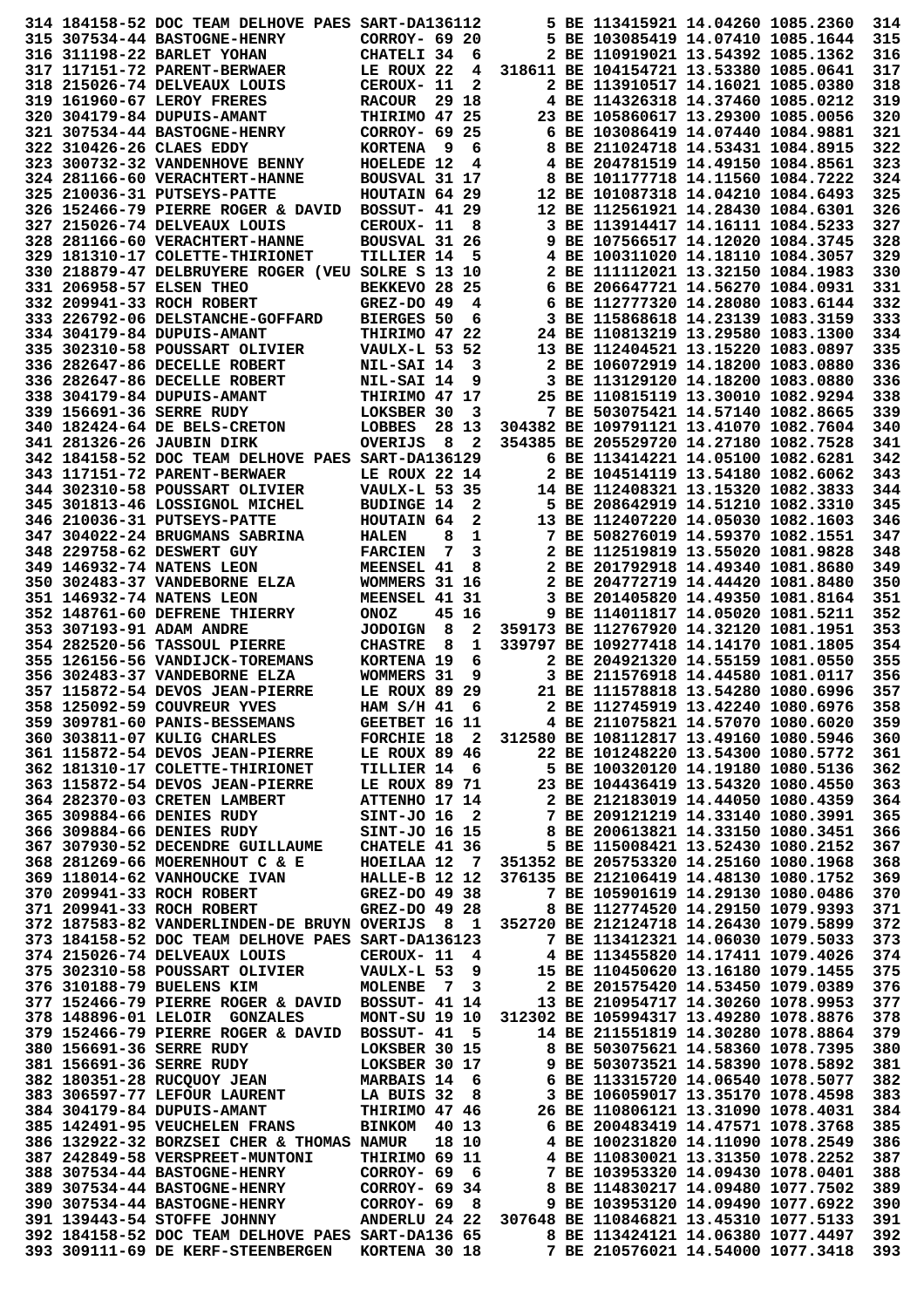|  | 394 310059-47 FAYT GEORGES                                                                                                                                                                                                                   | LA BUIS 16                     |                         | 4              |                                                                                                                                                                                                                                        | 2 BE 115092821 13.35330 1077.2346                                           |  | 394        |
|--|----------------------------------------------------------------------------------------------------------------------------------------------------------------------------------------------------------------------------------------------|--------------------------------|-------------------------|----------------|----------------------------------------------------------------------------------------------------------------------------------------------------------------------------------------------------------------------------------------|-----------------------------------------------------------------------------|--|------------|
|  | 395 307534-44 BASTOGNE-HENRY                                                                                                                                                                                                                 | CORROY- 69 68                  |                         |                |                                                                                                                                                                                                                                        | 10 BE 103087719 14.09580 1077.1707                                          |  | 395        |
|  | 396 309179-40 MARIT CHRISTOPHE                                                                                                                                                                                                               | CORROY- 56 38                  |                         |                |                                                                                                                                                                                                                                        | 3 BE 115300921 14.21240 1077.0535                                           |  | 396        |
|  | 397 184158-52 DOC TEAM DELHOVE PAES SART-DA136 48                                                                                                                                                                                            |                                |                         |                |                                                                                                                                                                                                                                        | 9 BE 113418621 14.06450 1077.0399                                           |  | 397        |
|  | 398 220302-15 SPRUYT EDDY                                                                                                                                                                                                                    | LOUPOIG 40                     |                         | 2              |                                                                                                                                                                                                                                        | 2 BE 115646418 14.08460 1077.0398                                           |  | 398        |
|  | 399 240449-83 DECAMP ANDRE                                                                                                                                                                                                                   | SPY                            |                         | 27 25          |                                                                                                                                                                                                                                        | 3 BE 104085621 14.06190 1076.8072                                           |  | 399        |
|  | 400 181310-17 COLETTE-THIRIONET                                                                                                                                                                                                              | TILLIER 14                     |                         | 1              |                                                                                                                                                                                                                                        | 6 BE 100314420 14.20270 1076.6360                                           |  | 400        |
|  | 401 115872-54 DEVOS JEAN-PIERRE                                                                                                                                                                                                              | LE ROUX 89 10                  |                         |                |                                                                                                                                                                                                                                        | 24 BE 101243820 13.55380 1076.4348                                          |  | 401        |
|  | 401 115872-54 DEVOS JEAN-PIERRE                                                                                                                                                                                                              | LE ROUX 89 72                  |                         |                |                                                                                                                                                                                                                                        | 25 BE 104443819 13.55380 1076.4348                                          |  | 401        |
|  | 403 304620-40 DE DEENE GUY                                                                                                                                                                                                                   | <b>RANCE</b>                   | 12                      | 6              |                                                                                                                                                                                                                                        | 281720 BE 111972420 13.21430 1076.4313                                      |  | 403        |
|  | 404 307927-49 JACOB ANDREE                                                                                                                                                                                                                   | SAINT-D 26                     |                         | 3              |                                                                                                                                                                                                                                        | 6 BE 103022919 14.14221 1076.3902                                           |  | 404        |
|  | 405 114829-78 MAES-MOUTHUY                                                                                                                                                                                                                   | THIRIMO 46 19                  |                         |                |                                                                                                                                                                                                                                        | 294156 BE 107132521 13.33170 1076.3774                                      |  | 405        |
|  | 406 241745-21 NALINNES MARCEL<br>407 118014-62 VANHOUCKE IVAN                                                                                                                                                                                | <b>BOUSSU</b><br>HALLE-B 12    | 7                       | 6<br>6         |                                                                                                                                                                                                                                        | 293909 BE 115072620 13.33050 1076.2612<br>2 BE 209959720 14.49290 1076.2602 |  | 406<br>407 |
|  | 408 282505-41 MATHUES-STEVENINCK                                                                                                                                                                                                             | <b>KERSBEE 24</b>              |                         | 6              |                                                                                                                                                                                                                                        | 6 BE 209506921 14.53060 1076.0379                                           |  | 408        |
|  | 409 139784-07 PRINCEN HENRI                                                                                                                                                                                                                  | GEETBET 43 19                  |                         |                |                                                                                                                                                                                                                                        | 383461 BE 206932420 14.56240 1075.9287                                      |  | 409        |
|  | 410 242849-58 VERSPREET-MUNTONI                                                                                                                                                                                                              | THIRIMO 69 56                  |                         |                |                                                                                                                                                                                                                                        | 5 BE 105908417 13.32100 1075.9143                                           |  | 410        |
|  | 411 139784-07 PRINCEN HENRI                                                                                                                                                                                                                  | GEETBET 43                     |                         | 5              |                                                                                                                                                                                                                                        | 2 BE 208457319 14.56270 1075.7778                                           |  | 411        |
|  | 412 281166-60 VERACHTERT-HANNE                                                                                                                                                                                                               | BOUSVAL 31 10                  |                         |                |                                                                                                                                                                                                                                        | 10 BE 101171718 14.14340 1075.6416                                          |  | 412        |
|  | 413 114829-78 MAES-MOUTHUY                                                                                                                                                                                                                   | THIRIMO 46 38                  |                         |                |                                                                                                                                                                                                                                        | 2 BE 115322721 13.33310 1075.4591                                           |  | 413        |
|  | 414 206958-57 ELSEN THEO                                                                                                                                                                                                                     | BEKKEVO 28                     |                         | 5              |                                                                                                                                                                                                                                        | 7 BE 206643521 14.59210 1075.3444                                           |  | 414        |
|  | 415 242849-58 VERSPREET-MUNTONI                                                                                                                                                                                                              | THIRIMO 69 27                  |                         |                |                                                                                                                                                                                                                                        | 6 BE 100835618 13.32190 1075.3216                                           |  | 415        |
|  | 416 282647-86 DECELLE ROBERT                                                                                                                                                                                                                 | NIL-SAI 14                     |                         | 6              |                                                                                                                                                                                                                                        | 4 BE 106075819 14.20430 1075.0392                                           |  | 416        |
|  | 417 171260-55 VANDEN WYNGAERT DIRK                                                                                                                                                                                                           | <b>BIERBEE 19</b>              |                         | 9              |                                                                                                                                                                                                                                        | 4 BE 201783520 14.40210 1074.9141                                           |  | 417        |
|  | 418 307927-49 JACOB ANDREE                                                                                                                                                                                                                   | SAINT-D 26                     |                         | 4              |                                                                                                                                                                                                                                        | 7 BE 101722420 14.14521 1074.6810                                           |  | 418        |
|  | 419 168525-36 MERCIER JULES                                                                                                                                                                                                                  | <b>AUVELAI</b>                 | $\overline{\mathbf{4}}$ | 2              |                                                                                                                                                                                                                                        | 2 BE 104465619 14.01040 1074.6789                                           |  | 419        |
|  | 420 300044-23 BALEAU JEAN JACQUES                                                                                                                                                                                                            | MOIGNEL 18 11                  |                         |                |                                                                                                                                                                                                                                        | 322320 BE 104071619 13.59560 1074.6388                                      |  | 420        |
|  | 421 128444-16 JAUMOTTE MICHEL                                                                                                                                                                                                                | <b>THOREMB</b>                 | 2                       | 1              |                                                                                                                                                                                                                                        | 350869 BE 105592819 14.26300 1074.6371                                      |  | 421        |
|  | 422 115872-54 DEVOS JEAN-PIERRE                                                                                                                                                                                                              | LE ROUX 89 39                  |                         |                |                                                                                                                                                                                                                                        | 26 BE 115517719 13.56080 1074.6173                                          |  | 422        |
|  | 423 242849-58 VERSPREET-MUNTONI                                                                                                                                                                                                              | THIRIMO 69 62                  |                         |                |                                                                                                                                                                                                                                        | 7 BE 115421321 13.32330 1074.4010                                           |  | 423        |
|  | 424 310059-47 FAYT GEORGES                                                                                                                                                                                                                   | LA BUIS 16 12<br>GEETBET 45 39 |                         |                |                                                                                                                                                                                                                                        | 3 BE 110942421 13.36180 1074.3105<br>10 BE 202969119 14.57370 1073.9824     |  | 424<br>425 |
|  | 425 212640-16 VANDEPOEL YVES<br>426 115872-54 DEVOS JEAN-PIERRE                                                                                                                                                                              | LE ROUX 89 13                  |                         |                |                                                                                                                                                                                                                                        | 27 BE 111579318 13.56200 1073.8920                                          |  | 426        |
|  | 427 310110-01 SPRUYT SEBASTIEN & MI VIEUX-G                                                                                                                                                                                                  |                                | 9                       | 7              |                                                                                                                                                                                                                                        | 332533 BE 111799519 14.09420 1073.7262                                      |  | 427        |
|  | 428 114332-66 MEURANT ROBERT                                                                                                                                                                                                                 | CLERMON 12                     |                         | 7              |                                                                                                                                                                                                                                        | 2 BE 110278120 13.34120 1073.7199                                           |  | 428        |
|  | 429 208922-81 MATTERNE ETIENNE                                                                                                                                                                                                               | <b>BINKOM</b>                  | 9                       | 2              |                                                                                                                                                                                                                                        | 2 BE 201142320 14.48429 1073.6246                                           |  | 429        |
|  | 430 115872-54 DEVOS JEAN-PIERRE                                                                                                                                                                                                              | LE ROUX 89 48                  |                         |                |                                                                                                                                                                                                                                        | 28 00 101251820 13.56250 1073.5901                                          |  | 430        |
|  | 431 210036-31 PUTSEYS-PATTE                                                                                                                                                                                                                  | HOUTAIN 64 13                  |                         |                |                                                                                                                                                                                                                                        | 14 BE 112405220 14.07300 1073.5382                                          |  | 431        |
|  | 432 111819-75 ALBERT MICHEL                                                                                                                                                                                                                  | <b>AUVELAI 12</b>              |                         | 7              |                                                                                                                                                                                                                                        | 2 BE 101516620 14.01470 1073.3197                                           |  | 432        |
|  | 432 111819-75 ALBERT MICHEL                                                                                                                                                                                                                  | <b>AUVELAI 12</b>              |                         | 8              |                                                                                                                                                                                                                                        | 3 BE 104050419 14.01470 1073.3197                                           |  | 432        |
|  | 434 242849-58 VERSPREET-MUNTONI                                                                                                                                                                                                              | THIRIMO 69 58                  |                         |                |                                                                                                                                                                                                                                        | 8 BE 111629820 13.32510 1073.2197                                           |  | 434        |
|  | 435 282505-41 MATHUES-STEVENINCK                                                                                                                                                                                                             | KERSBEE 24                     |                         | 7              |                                                                                                                                                                                                                                        | 7 BE 209501821 14.54020 1073.2012                                           |  | 435        |
|  | 436 180351-28 RUCQUOY JEAN                                                                                                                                                                                                                   | <b>MARBAIS 14</b>              |                         | 8              |                                                                                                                                                                                                                                        | 7 BE 109588018 14.08310 1072.8561                                           |  | 436        |
|  | 437 310674-80 JEANMENNE JM et ELOIS SIVRY                                                                                                                                                                                                    |                                | 1                       | 1              |                                                                                                                                                                                                                                        | 281940 BE 111959720 13.22500 1072.6951                                      |  | 437        |
|  | 438 206958-57 ELSEN THEO                                                                                                                                                                                                                     | BEKKEVO 28 21                  |                         |                |                                                                                                                                                                                                                                        | 8 BE 206646721 15.00150 1072.6579                                           |  | 438        |
|  | 439 243249-70 BONNEJONNE-PRETER                                                                                                                                                                                                              | VELAINE 27 8                   |                         |                |                                                                                                                                                                                                                                        | 10 BE 100540120 14.02530 1072.6407                                          |  | 439        |
|  | 440 306597-77 LEFOUR LAURENT                                                                                                                                                                                                                 | LA BUIS 32 12                  |                         |                | LA BUIS 32 12 4 BE 103036216 13.36500 1072.4214<br>JODOIGN 8 6 2 BE 111023516 14.34570 1072.3183                                                                                                                                       | 4 BE 103036216 13.36500 1072.4214                                           |  | 440        |
|  | 441 307193-91 ADAM ANDRE<br>442 302483-37 VANDEBORNE ELZA                                                                                                                                                                                    | <b>WOMMERS 31</b>              |                         | 8              |                                                                                                                                                                                                                                        |                                                                             |  | 441<br>442 |
|  | 443 309179-40 MARIT CHRISTOPHE                                                                                                                                                                                                               | CORROY- 56 5                   |                         |                | 4 BE 211572818 14.47520 1071.9998<br>4 BE 113464620 14.22590 1071.7736<br>9 BE 110822221 13.33150 1071.6487                                                                                                                            |                                                                             |  | 443        |
|  | 444 242849-58 VERSPREET-MUNTONI                                                                                                                                                                                                              | THIRIMO 69 37                  |                         |                |                                                                                                                                                                                                                                        |                                                                             |  | 444        |
|  | 445 307193-91 ADAM ANDRE                                                                                                                                                                                                                     | <b>JODOIGN 8</b>               |                         | 3              |                                                                                                                                                                                                                                        | 3 BE 112406317 14.35130 1071.4652                                           |  | 445        |
|  | 446 243249-70 BONNEJONNE-PRETER                                                                                                                                                                                                              | VELAINE 27 6                   |                         |                |                                                                                                                                                                                                                                        | 11 BE 103135621 14.03150 1071.3438                                          |  | 446        |
|  | 447 304179-84 DUPUIS-AMANT                                                                                                                                                                                                                   | THIRIMO 47 35                  |                         |                |                                                                                                                                                                                                                                        | 27 BE 100624118 13.32590 1071.1606                                          |  | 447        |
|  | -<br>448 193586-71 VANDEBORNE MARCEL MOMMERS 12 12<br>449 115872-54 DEVOS JEAN-PIERRE LE ROUX 89 66                                                                                                                                          |                                |                         |                | 373378 BE 210685421 14.48360 1071.0786                                                                                                                                                                                                 |                                                                             |  | 448        |
|  |                                                                                                                                                                                                                                              |                                |                         |                |                                                                                                                                                                                                                                        | 29 BE 101251920 13.57070 1071.0608                                          |  | 449        |
|  | 450 139784-07 PRINCEN HENRI                                                                                                                                                                                                                  | GEETBET 43 2                   |                         |                |                                                                                                                                                                                                                                        | 3 BE 213341719 14.58030 1070.9705                                           |  | 450        |
|  | 451 156691-36 SERRE RUDY<br>452 304179-84 DUPUIS-AMANT THIRIMO 47 9<br>453 117151-72 PARENT-BERWAER LE ROUX 22 15                                                                                                                            |                                |                         |                | 10 BE 503079821 15.01150 1070.8263                                                                                                                                                                                                     |                                                                             |  | 451        |
|  |                                                                                                                                                                                                                                              |                                |                         |                |                                                                                                                                                                                                                                        | 28 BE 110799821 13.33050 1070.7684                                          |  | 452        |
|  |                                                                                                                                                                                                                                              |                                |                         |                |                                                                                                                                                                                                                                        | 3 BE 104512819 13.57340 1070.7214                                           |  | 453        |
|  | 454 115872-54 DEVOS JEAN-PIERRE LE ROUX 89                                                                                                                                                                                                   |                                |                         | $\overline{7}$ |                                                                                                                                                                                                                                        | 30 BE 101242220 13.57140 1070.6403                                          |  | 454        |
|  | 455 114332-66 MEURANT ROBERT                                                                                                                                                                                                                 |                                |                         |                |                                                                                                                                                                                                                                        |                                                                             |  | 455        |
|  | 456 139443-54 STOFFE JOHNNY<br>457 193586-71 VANDEBORNE MARCEL WOMMERS 12                                                                                                                                                                    |                                |                         |                |                                                                                                                                                                                                                                        |                                                                             |  | 456<br>457 |
|  | 458 307930-52 DECENDRE GUILLAUME                                                                                                                                                                                                             |                                |                         |                |                                                                                                                                                                                                                                        |                                                                             |  | 458        |
|  | 459 282969-20 DENRUYTER-SCHEPERS                                                                                                                                                                                                             |                                |                         |                |                                                                                                                                                                                                                                        |                                                                             |  | 459        |
|  | 460 282178-05 BEELEN DANIEL                                                                                                                                                                                                                  |                                |                         |                |                                                                                                                                                                                                                                        |                                                                             |  | 460        |
|  | 461 137924-87 SCHOONYANS NOEL                                                                                                                                                                                                                |                                |                         |                | CLERMON 12 1 3 BE 112775219 13.35000 1070.5964<br>ANDERLU 24 4 2 BE 110622319 13.47250 1070.5964<br>WOMMERS 12 7 2 BE 210680321 14.48500 1070.3622<br>CHATELE 41 22 6 BE 110810720 13.55290 1070.1019<br>TIENEN 32 32 2 BE 210140021 1 |                                                                             |  | 461        |
|  |                                                                                                                                                                                                                                              |                                |                         |                |                                                                                                                                                                                                                                        |                                                                             |  | 462        |
|  |                                                                                                                                                                                                                                              |                                |                         |                |                                                                                                                                                                                                                                        |                                                                             |  | 463        |
|  |                                                                                                                                                                                                                                              |                                |                         |                |                                                                                                                                                                                                                                        | 5 BE 209335221 14.49230 1069.7477<br>11 BE 508240719 15.01370 1069.7405     |  | 464        |
|  | 461 137924-67 SCHOONTANS NOEL VIELERS 21 3<br>462 242849-58 VERSPREET-MUNTONI THIRIMO 69 63<br>463 309778-57 PYPEN SAM OPLINTE 18 13<br>464 156691-36 SERRE RUDY LOKSBER 30 2<br>465 282647-86 DECELLE ROBERT NIL-SAI 14 7                   |                                |                         |                |                                                                                                                                                                                                                                        | 5 BE 106070619 14.22190 1069.7027                                           |  | 465        |
|  |                                                                                                                                                                                                                                              |                                |                         |                |                                                                                                                                                                                                                                        |                                                                             |  | 466        |
|  |                                                                                                                                                                                                                                              |                                |                         |                |                                                                                                                                                                                                                                        |                                                                             |  | 467        |
|  |                                                                                                                                                                                                                                              |                                |                         |                |                                                                                                                                                                                                                                        |                                                                             |  | 468        |
|  |                                                                                                                                                                                                                                              |                                |                         |                |                                                                                                                                                                                                                                        |                                                                             |  | 469        |
|  | 466 306597-77 LEFOUR LAURENT<br>466 306597-77 LEFOUR LAURENT<br>468 242849-58 COCU J & V<br>468 242849-58 VERSPREET-MUNTONI<br>468 242849-58 VERSPREET-MUNTONI<br>469 168525-36 MERCIER JULES<br>470 306597-77 LEFOUR LAURENT<br>470 306597- |                                |                         |                |                                                                                                                                                                                                                                        |                                                                             |  | 470        |
|  |                                                                                                                                                                                                                                              |                                |                         |                |                                                                                                                                                                                                                                        |                                                                             |  | 471        |
|  | 472 115872-54 DEVOS JEAN-PIERRE<br>473 148761-60 DEFRENE THIERRY                                                                                                                                                                             | LE ROUX 89 56<br><b>ONOZ</b>   |                         | 45 11          | 32 BE 104443919 13.57360 1069.3212                                                                                                                                                                                                     | 10 BE 100006520 14.08330 1069.1946                                          |  | 472<br>473 |
|  |                                                                                                                                                                                                                                              |                                |                         |                |                                                                                                                                                                                                                                        |                                                                             |  |            |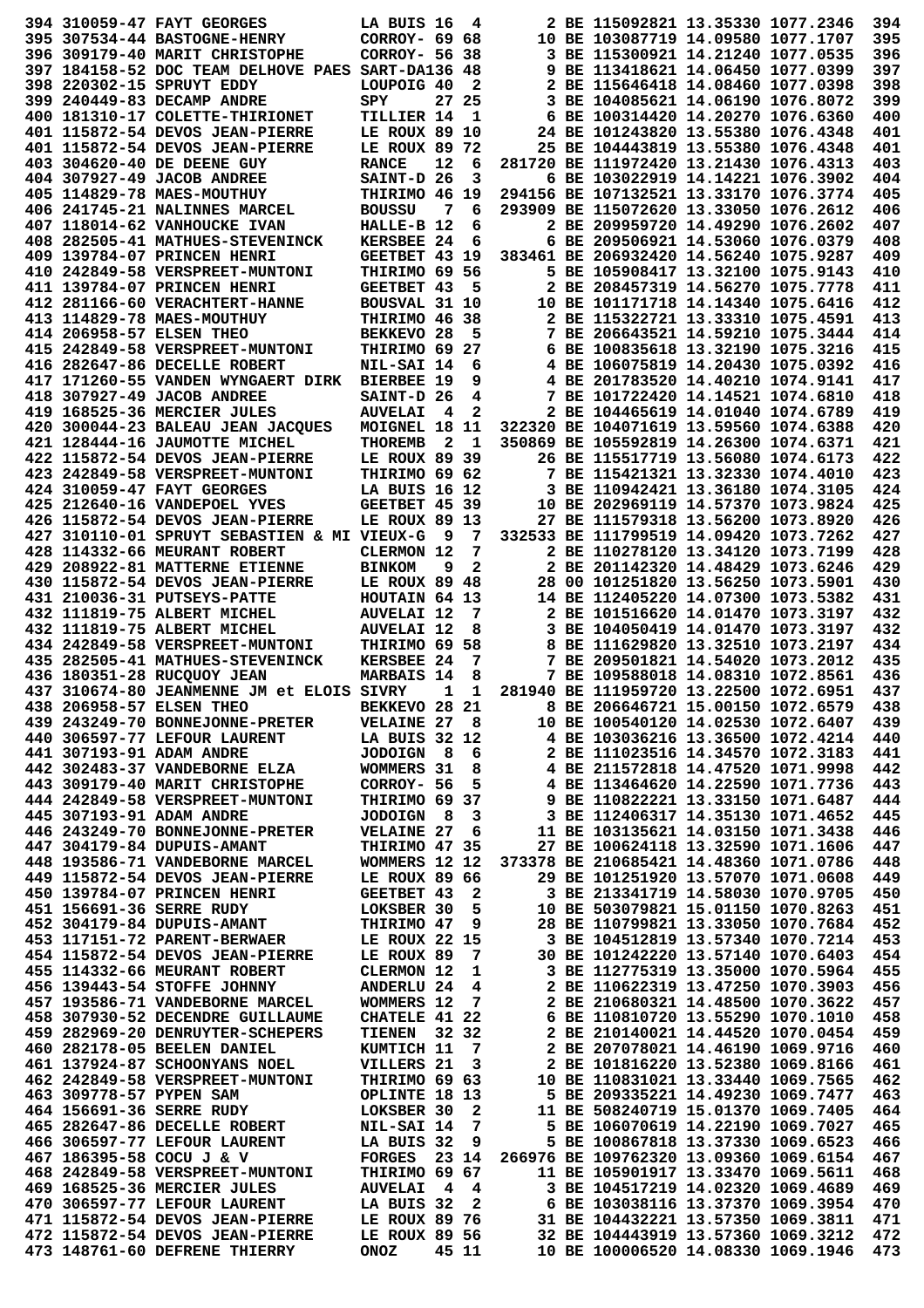|                             | 473 148761-60 DEFRENE THIERRY                                                                                                                                                              | <b>ONOZ</b>                           |     | 45 18        | 11 BE 103109219 14.08330 1069.1946                                       |                                   | 473        |
|-----------------------------|--------------------------------------------------------------------------------------------------------------------------------------------------------------------------------------------|---------------------------------------|-----|--------------|--------------------------------------------------------------------------|-----------------------------------|------------|
|                             | 475 309179-40 MARIT CHRISTOPHE                                                                                                                                                             | CORROY- 56                            |     | $\mathbf{1}$ | 5 BE 109191718 14.23520 1068.8503                                        |                                   | 475        |
|                             | 476 148761-60 DEFRENE THIERRY                                                                                                                                                              | <b>ONOZ</b>                           |     | 45 14        | 12 BE 103108619 14.08410 1068.7328                                       |                                   | 476        |
|                             | 477 303225-03 PEETERS BOB                                                                                                                                                                  | MELDERT 15                            |     | 1            | 364425 BE 213774618 14.41030 1068.5383                                   |                                   | 477        |
|                             | 478 193586-71 VANDEBORNE MARCEL                                                                                                                                                            | WOMMERS 12                            |     | 4            | 3 BE 210684721 14.49260 1068.5243                                        |                                   | 478        |
|                             | 479 304179-84 DUPUIS-AMANT                                                                                                                                                                 | THIRIMO 47 38                         |     |              | 29 BE 110531320 13.33430 1068.2908                                       |                                   | 479        |
|                             |                                                                                                                                                                                            |                                       |     |              |                                                                          |                                   |            |
|                             | 480 146932-74 NATENS LEON                                                                                                                                                                  | MEENSEL 41 33                         |     |              | 4 BE 213684521 14.54010 1068.2689                                        |                                   | 480        |
|                             | 481 309111-69 DE KERF-STEENBERGEN                                                                                                                                                          | KORTENA 30 19                         |     |              | 8 BE 204732119 14.57050 1068.0392                                        |                                   | 481        |
|                             | 482 142491-95 VEUCHELEN FRANS                                                                                                                                                              | <b>BINKOM</b>                         |     | 40 38        | 7 BE 206994621 14.51241 1067.7895                                        |                                   | 482        |
|                             | 483 142491-95 VEUCHELEN FRANS                                                                                                                                                              | <b>BINKOM</b>                         | 40  | 6            | 8 BE 200751219 14.51251 1067.7388                                        |                                   | 483        |
|                             | 484 283184-41 DUERINCKX GUIDO                                                                                                                                                              | ST JORI 12                            |     | 8            | 375673 BE 204736920 14.51530 1067.6067                                   |                                   | 484        |
|                             | 485 306487-64 VAN VOOREN PHILIPPE                                                                                                                                                          | LIGNY                                 | 7   | 1            | 2 BE 115308619 14.07480 1067.3814                                        |                                   | 485        |
|                             | 486 240449-83 DECAMP ANDRE                                                                                                                                                                 | SPY                                   | 27  | 5            | 4 BE 104230119 14.09030 1067.2836                                        |                                   | 486        |
|                             | 487 302310-58 POUSSART OLIVIER                                                                                                                                                             | <b>VAULX-L 53 45</b>                  |     |              | 16 BE 112402621 13.19090 1067.2776                                       |                                   | 487        |
|                             | 488 148896-01 LELOIR GONZALES                                                                                                                                                              | MONT-SU 19                            |     | 2            | 2 BE 112570119 13.52370 1067.2735                                        |                                   | 488        |
|                             | 489 218879-47 DELBRUYERE ROGER (VEU SOLRE S 13                                                                                                                                             |                                       |     | 3            | 3 BE 111011921 13.36350 1067.2118                                        |                                   | 489        |
|                             |                                                                                                                                                                                            |                                       | - 4 | 3            | 334566 BE 106675119 14.13301 1067.1905                                   |                                   | 490        |
|                             | 490 305501-48 MERVEILLE THIERRY                                                                                                                                                            | <b>GENAPPE</b>                        |     |              |                                                                          |                                   |            |
|                             | 491 307534-44 BASTOGNE-HENRY                                                                                                                                                               | CORROY- 69                            |     | 44           | 11 BE 103080619 14.12530 1067.1294                                       |                                   | 491        |
|                             | 492 309510-80 COOSEMANS PATRICK                                                                                                                                                            | <b>BEAUVEC</b>                        | 2   | 1            | 360817 BE 112988720 14.38080 1067.0850                                   |                                   | 492        |
|                             | 493 242849-58 VERSPREET-MUNTONI                                                                                                                                                            | THIRIMO 69                            |     | 7            | 12 BE 110989119 13.34300 1066.7687                                       |                                   | 493        |
|                             | 494 161960-67 LEROY FRERES                                                                                                                                                                 | <b>RACOUR</b>                         | 29  | 9            | 5 BE 102320419 14.43330 1066.7559                                        |                                   | 494        |
|                             | 495 206958-57 ELSEN THEO                                                                                                                                                                   | BEKKEVO <sub>28</sub>                 |     | 2            | 9 BE 201374620 15.02170 1066.6375                                        |                                   | 495        |
|                             | 496 182716-65 VAN LUYTEN MICHEL                                                                                                                                                            | VILLERS 10                            |     | 4            | 4 BE 113834017 14.12489 1066.6368                                        |                                   | 496        |
|                             | 497 115872-54 DEVOS JEAN-PIERRE                                                                                                                                                            | LE ROUX 89 23                         |     |              | 33 BE 104432119 13.58220 1066.5736                                       |                                   | 497        |
|                             | 498 115872-54 DEVOS JEAN-PIERRE                                                                                                                                                            | LE ROUX 89 26                         |     |              | 34 BE 116224818 13.58250 1066.3949                                       |                                   | 498        |
|                             | 499 306597-77 LEFOUR LAURENT                                                                                                                                                               | LA BUIS 32                            |     | 6            | 7 BE 103044116 13.38270 1066.1950                                        |                                   | 499        |
|                             | 500 300732-32 VANDENHOVE BENNY                                                                                                                                                             | HOELEDE 12                            |     | 5            | 5 BE 211564318 14.55220 1066.1833                                        |                                   | 500        |
|                             | 501 309072-30 PETIT JEAN-MICHEL                                                                                                                                                            | <b>THUIN</b>                          |     | 36 16        | 302783 BE 111371721 13.44000 1066.1373                                   |                                   | 501        |
|                             |                                                                                                                                                                                            |                                       |     |              |                                                                          |                                   |            |
|                             | 502 118014-62 VANHOUCKE IVAN                                                                                                                                                               | HALLE-B 12                            |     | 5            | 3 BE 208434818 14.52530 1065.8905                                        |                                   | 502        |
|                             | 503 218879-47 DELBRUYERE ROGER (VEU SOLRE S 13                                                                                                                                             |                                       |     | 1            | 4 BE 110601320 13.36560 1065.8630                                        |                                   | 503        |
|                             | 504 282969-20 DENRUYTER-SCHEPERS                                                                                                                                                           | <b>TIENEN</b>                         |     | 32 11        | 3 BE 206161618 14.46160 1065.7191                                        |                                   | 504        |
|                             | 505 309111-69 DE KERF-STEENBERGEN                                                                                                                                                          | KORTENA 30                            |     | 1            | 9 BE 209939420 14.57540 1065.6021                                        |                                   | 505        |
|                             | 506 308660-06 ZARZECKI MAREK                                                                                                                                                               | LINCENT 41 31                         |     |              | 3 BE 112721121 14.41441 1065.5420                                        |                                   | 506        |
|                             | 507 125092-59 COUVREUR YVES                                                                                                                                                                | HAM S/H 41 22                         |     |              | 3 BE 110288020 13.46280 1065.3561                                        |                                   | 507        |
|                             | 508 156691-36 SERRE RUDY                                                                                                                                                                   | LOKSBER 30                            |     | 1            | 12 BE 508702420 15.03070 1065.3215                                       |                                   | 508        |
|                             | 509 176632-92 OOSTENS ARTHUR                                                                                                                                                               | WANFERC 22 12                         |     |              | 3 BE 104923920 14.06000 1065.1797                                        |                                   | 509        |
|                             | 510 307930-52 DECENDRE GUILLAUME                                                                                                                                                           | <b>CHATELE 41</b>                     |     | 2            | 7 BE 110813520 13.56510 1065.1743                                        |                                   | 510        |
|                             | 511 309072-30 PETIT JEAN-MICHEL                                                                                                                                                            | <b>THUIN</b>                          |     | 36 14        | 2 BE 111372921 13.44160 1065.1372                                        |                                   | 511        |
|                             | 512 307930-52 DECENDRE GUILLAUME                                                                                                                                                           |                                       |     |              | 8 BE 114856320 13.56540 1064.9949                                        |                                   | 512        |
|                             |                                                                                                                                                                                            | CHATELE 41 15                         |     |              |                                                                          |                                   |            |
|                             | 513 280541-17 LISMONT PATRICK                                                                                                                                                              | BEKKEVO 43 23                         |     |              | 29 BE 209681619 15.00531 1064.9348                                       |                                   | 513        |
|                             | 514 302893-59 LEJEUNE DAMIEN                                                                                                                                                               | SARS-LA 33 15                         |     |              | 299428 BE 112638419 13.41110 1064.8853                                   |                                   | 514        |
|                             | 515 118014-62 VANHOUCKE IVAN                                                                                                                                                               | HALLE-B 12                            |     | 1            | 4 BE 212103419 14.53130 1064.8846                                        |                                   | 515        |
|                             | 516 280052-13 SIMONS YVES                                                                                                                                                                  | <b>OVERWIN 15</b>                     |     | 5            | 2 BE 209830420 14.46350 1064.8839                                        |                                   | 516        |
|                             | 517 308660-06 ZARZECKI MAREK                                                                                                                                                               | LINCENT 41 10                         |     |              | 4 BE 104410020 14.41581 1064.8150                                        |                                   | 517        |
|                             | 518 208922-81 MATTERNE ETIENNE                                                                                                                                                             | <b>BINKOM</b>                         | 9   | 8            | 3 BE 207000521 14.51369 1064.7697                                        |                                   | 518        |
|                             | 519 139443-54 STOFFE JOHNNY                                                                                                                                                                | ANDERLU 24 8                          |     |              | 3 BE 110500719 13.48590 1064.5873                                        |                                   | 519        |
|                             | 520 107607-34 HERMANS R-BONNE W                                                                                                                                                            | LOKSBER 6 4                           |     |              | 2 BE 504327119 15.02260 1064.5213                                        |                                   | 520        |
|                             | 521 226792-06 DELSTANCHE-GOFFARD                                                                                                                                                           | <b>BIERGES 50 22</b>                  |     |              | 4 BE 109700918 14.28589 1064.3815                                        |                                   | 521        |
|                             | 522 304179-84 DUPUIS-AMANT                                                                                                                                                                 | THIRIMO 47 1                          |     |              | 30 BE 608224020 13.34460 1064.2084                                       |                                   | 522        |
|                             | 523 125092-59 COUVREUR YVES                                                                                                                                                                | HAM S/H 41 16                         |     |              | 4 BE 110286620 13.46490 1064.0560                                        |                                   | 523        |
|                             | 524 282647-86 DECELLE ROBERT                                                                                                                                                               | NIL-SAI 14 1                          |     |              |                                                                          |                                   | 524        |
|                             | 525 310271-65 BEELEN NELLY & JEAN                                                                                                                                                          | WOMMERS 14 4                          |     |              |                                                                          |                                   |            |
|                             |                                                                                                                                                                                            |                                       |     |              |                                                                          | 6 BE 106076019 14.24050 1063.8714 |            |
| 526 210036-31 PUTSEYS-PATTE |                                                                                                                                                                                            |                                       |     |              | 372907 BE 208706919 14.50330 1063.7769                                   |                                   | 525        |
|                             |                                                                                                                                                                                            | HOUTAIN 64 55                         |     |              | 15 BE 112408620 14.10200 1063.7368                                       |                                   | 526        |
|                             | 527 281817-32 VANGOIDSENHOVEN PAUL BOUTERS 18 12                                                                                                                                           |                                       |     |              | 369901 BE 207156621 14.47470 1063.5961                                   |                                   | 527        |
|                             | 528 280052-13 SIMONS YVES                                                                                                                                                                  | OVERWIN 15 4                          |     |              | 3 BE 209841020 14.47010 1063.5541                                        |                                   | 528        |
|                             | 529 307927-49 JACOB ANDREE                                                                                                                                                                 | <b>SAINT-D 26 23</b>                  |     |              | 8 BE 103010021 14.18131 1063.3674                                        |                                   | 529        |
|                             |                                                                                                                                                                                            |                                       |     |              | 3 BE 111642120 13.36380 1063.3426                                        |                                   | 530        |
|                             |                                                                                                                                                                                            |                                       |     |              |                                                                          |                                   | 531        |
|                             |                                                                                                                                                                                            |                                       |     |              | 5 5 BE 301563820 14.32430 1063.3191<br>2 BE 205841820 14.53060 1063.2880 |                                   | 532        |
|                             |                                                                                                                                                                                            |                                       |     |              |                                                                          |                                   | 533        |
|                             | 530 114829-78 MAES-MOUTHUY<br>531 307033-28 HOK SAPIN INCOURT 11 5<br>532 205288-36 BRUYNINCKX MARIO ZUURBEM 8 1<br>533 282370-03 CRETEN LAMBERT ATTENHO 17 17                             |                                       |     |              | 3 BE 205984317 14.49380 1063.2853                                        |                                   |            |
|                             | 534 148761-60 DEFRENE THIERRY                                                                                                                                                              |                                       |     |              | 13 BE 103051621 14.10160 1063.2789                                       |                                   | 534        |
|                             | 535 301813-46 LOSSIGNOL MICHEL                                                                                                                                                             | ONOZ 4537<br>BUDINGE 149              |     |              | 6 BE 211032721 14.57390 1063.2658                                        |                                   | 535        |
|                             | 536 307927-49 JACOB ANDREE                                                                                                                                                                 | <b>SAINT-D 26 10</b>                  |     |              | 9 BE 101722620 14.18161 1063.2003                                        |                                   | 536        |
|                             | 537 310110-01 SPRUYT SEBASTIEN & MI VIEUX-G                                                                                                                                                |                                       | - 9 | $_{3}$       | 2 BE 108358215 14.12480 1063.0850                                        |                                   | 537        |
|                             | 538 187583-82 VANDERLINDEN-DE BRUYN OVERIJS                                                                                                                                                |                                       | 8   | 4            | 2 BE 212122818 14.31480 1063.0500                                        |                                   | 538        |
|                             | 539 281269-66 MOERENHOUT C & E                                                                                                                                                             | HOEILAA 12 2                          |     |              | 2 BE 200630921 14.30330 1062.9315                                        |                                   | 539        |
|                             | 540 198090-16 STOCKX LUC                                                                                                                                                                   |                                       |     |              | 8 BE 206729121 14.53270 1062.9198                                        |                                   | 540        |
|                             |                                                                                                                                                                                            | <b>BINKOM 20 13<br/>SAINT-D 26 15</b> |     |              | 10 BE 103006821 14.18221 1062.8664                                       |                                   | 541        |
|                             |                                                                                                                                                                                            |                                       |     |              | 4 BE 207055220 15.00520 1062.6584                                        |                                   | 542        |
|                             |                                                                                                                                                                                            |                                       |     |              | 13 BE 508709820 15.04030 1062.5903                                       |                                   | 543        |
|                             |                                                                                                                                                                                            |                                       |     |              | 3 BE 105805117 13.53560 1062.4926                                        |                                   | 544        |
|                             | 541 307927-49 JACOB ANDREE (16 542 280751-33 VANDIJCK-DE BEULE (6)<br>542 280751-33 VANDIJCK-DE BEULE (6)<br>543 156691-36 SERRE RUDY (1) LOKSBER 30 26<br>545 115872-54 DEVOS JEAN-PIERRE | LE ROUX 89 49                         |     |              | 35 BE 101242720 13.59320 1062.4193                                       |                                   | 545        |
|                             | 546 184158-52 DOC TEAM DELHOVE PAES SART-DA136 2                                                                                                                                           |                                       |     |              | 10 BE 113420821 14.10590 1062.3785                                       |                                   | 546        |
|                             | 547 115872-54 DEVOS JEAN-PIERRE                                                                                                                                                            |                                       |     |              |                                                                          |                                   | 547        |
|                             |                                                                                                                                                                                            | LE ROUX 89 15                         |     |              | 36 BE 101240320 13.59410 1061.8875                                       |                                   |            |
|                             | 548 184158-52 DOC TEAM DELHOVE PAES SART-DA136 52                                                                                                                                          |                                       |     |              | 11 BE 113422521 14.11090 1061.8094                                       |                                   | 548        |
|                             | 549 209941-33 ROCH ROBERT                                                                                                                                                                  | GREZ-DO 49 19                         |     |              | 9 BE 105904119 14.34530 1061.7728                                        |                                   | 549        |
|                             | 550 115872-54 DEVOS JEAN-PIERRE                                                                                                                                                            | <b>LE ROUX 89 43</b>                  |     |              | 37 BE 104440919 13.59430 1061.7694                                       |                                   | 550        |
|                             | 551 310059-47 FAYT GEORGES                                                                                                                                                                 | LA BUIS 16                            |     | 3            | 4 BE 114002021 13.39340 1061.7575                                        |                                   | 551        |
|                             | 552 115872-54 DEVOS JEAN-PIERRE LE ROUX 89 5<br>552 115872-54 DEVOS JEAN-PIERRE                                                                                                            | <b>LE ROUX 89 12</b>                  |     |              | 38 BE 101243720 13.59450 1061.6514<br>39 BE 101252320 13.59450 1061.6514 |                                   | 552<br>552 |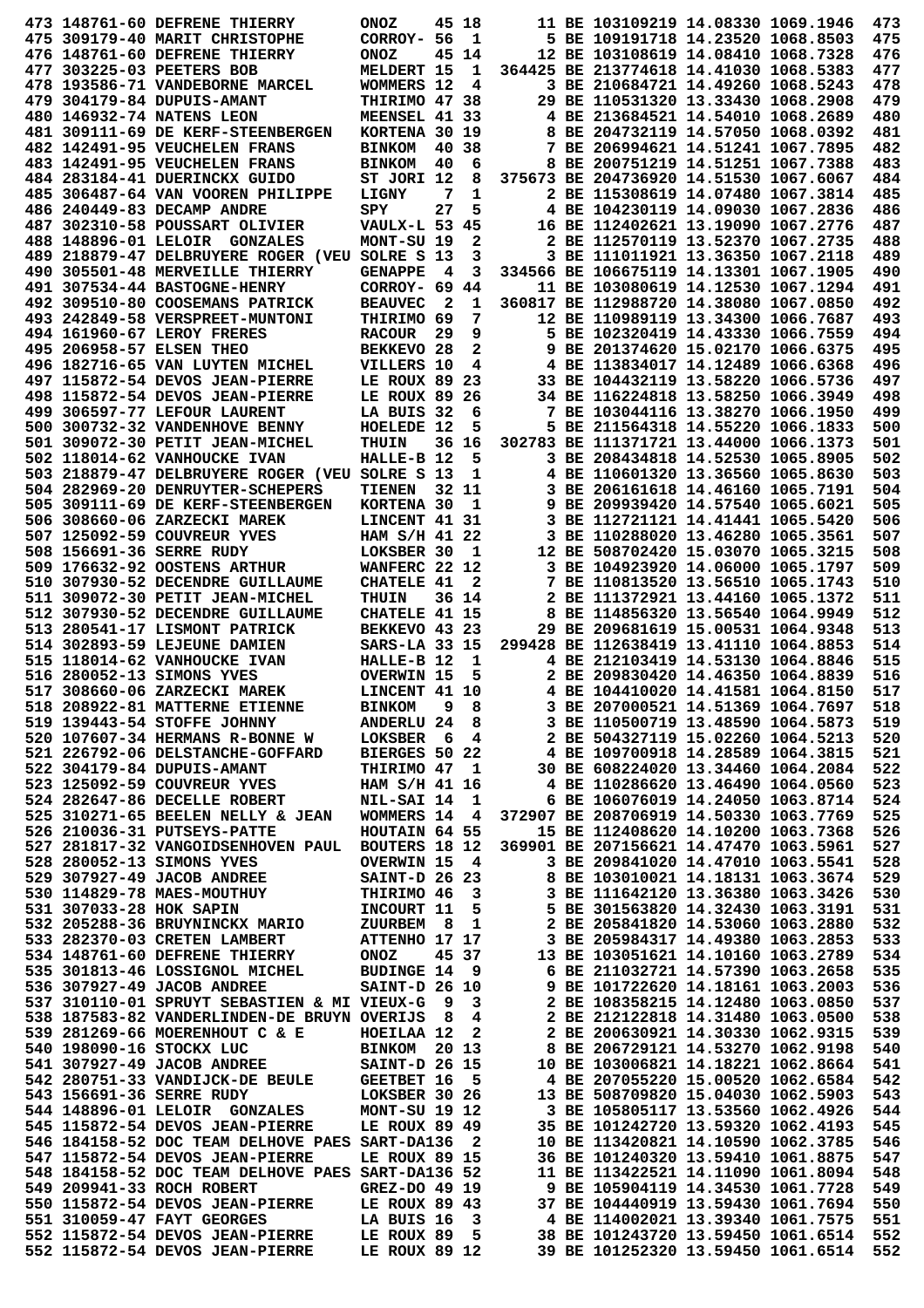|  | 552 115872-54 DEVOS JEAN-PIERRE                                                                                                 | LE ROUX 89 34                  |                     |  | 40 BE 101249820 13.59450 1061.6514                                                                        |                                                                                                       | 552        |
|--|---------------------------------------------------------------------------------------------------------------------------------|--------------------------------|---------------------|--|-----------------------------------------------------------------------------------------------------------|-------------------------------------------------------------------------------------------------------|------------|
|  | 555 146932-74 NATENS LEON                                                                                                       | MEENSEL 41                     | 3                   |  | 5 BE 200203219 14.56150 1061.5719                                                                         |                                                                                                       | 555        |
|  | 556 210036-31 PUTSEYS-PATTE                                                                                                     | HOUTAIN 64 47                  |                     |  | 16 BE 112205421 14.10580 1061.5704                                                                        |                                                                                                       | 556        |
|  | 557 302893-59 LEJEUNE DAMIEN                                                                                                    | SARS-LA 33                     | 2                   |  | 2 BE 110913019 13.42040 1061.5505                                                                         |                                                                                                       | 557        |
|  | 558 209941-33 ROCH ROBERT                                                                                                       | $GREZ-DO$ 49                   | 5                   |  | 10 BE 112777420 14.34580 1061.5086                                                                        |                                                                                                       | 558        |
|  |                                                                                                                                 | THIRIMO 47 18                  |                     |  | 31 BE 110532520 13.35280 1061.5041                                                                        |                                                                                                       | 559        |
|  | 559 304179-84 DUPUIS-AMANT                                                                                                      |                                |                     |  |                                                                                                           |                                                                                                       |            |
|  | 560 280541-17 LISMONT PATRICK                                                                                                   | BEKKEVO 43 38                  |                     |  | 30 BE 212322521 15.02031 1061.5032                                                                        |                                                                                                       | 560        |
|  | 561 206958-57 ELSEN THEO                                                                                                        | BEKKEVO 28 11                  |                     |  | 10 BE 206643021 15.04030 1061.4613                                                                        |                                                                                                       | 561        |
|  | 562 309179-40 MARIT CHRISTOPHE                                                                                                  | CORROY- 56 47                  |                     |  | 6 BE 113514021 14.26080 1061.4217                                                                         |                                                                                                       | 562        |
|  | 563 280541-17 LISMONT PATRICK                                                                                                   | BEKKEVO 43 34                  |                     |  | 31 BE 212337121 15.02061 1061.3566                                                                        |                                                                                                       | 563        |
|  | 564 115872-54 DEVOS JEAN-PIERRE                                                                                                 | LE ROUX 89 69                  |                     |  | 41 BE 101241820 13.59500 1061.3563                                                                        |                                                                                                       | 564        |
|  | 565 229758-62 DESWERT GUY                                                                                                       | <b>FARCIEN</b>                 | $\overline{7}$<br>7 |  | 3 BE 103940916 14.00480 1061.2400                                                                         |                                                                                                       | 565        |
|  | 566 115872-54 DEVOS JEAN-PIERRE                                                                                                 | LE ROUX 89                     | 4                   |  | 42 BE 104440719 13.59520 1061.2383                                                                        |                                                                                                       | 566        |
|  | 567 118014-62 VANHOUCKE IVAN                                                                                                    | HALLE-B 12                     | 9                   |  | 5 BE 209957320 14.54260 1061.2292                                                                         |                                                                                                       | 567        |
|  | 568 142278-76 DEVILERS-LECLERCO                                                                                                 | <b>ST-REMY 10 10</b>           |                     |  | 2 BE 618486518 13.17388 1061.2286                                                                         |                                                                                                       | 568        |
|  | 569 170003-59 BUTENEERS FERDINAND                                                                                               | WALSBET 19                     | 1                   |  | 368298 BE 204901619 14.47040 1061.1736                                                                    |                                                                                                       | 569        |
|  | 570 220302-15 SPRUYT EDDY                                                                                                       | LOUPOIG 40 13                  |                     |  | 3 BE 112478220 14.13230 1061.1732                                                                         |                                                                                                       | 570        |
|  | 571 281596-05 DIELS GERARD                                                                                                      | LIMAL                          | 2<br>33             |  | 2 BE 105430719 14.26350 1061.1625                                                                         |                                                                                                       | 571        |
|  | 572 118014-62 VANHOUCKE IVAN                                                                                                    | HALLE-B 12                     | 2                   |  | 6 BE 209961220 14.54280 1061.1294                                                                         |                                                                                                       | 572        |
|  | 573 210036-31 PUTSEYS-PATTE                                                                                                     | HOUTAIN 64 56                  |                     |  | 17 BE 111751619 14.11110 1060.8312                                                                        |                                                                                                       | 573        |
|  |                                                                                                                                 |                                |                     |  | 3 BE 204919320 14.51148 1060.8101                                                                         |                                                                                                       |            |
|  | 574 166313-55 VAN HOREBEEK-KENNIS T LUBBEEK                                                                                     |                                | - 8<br>3            |  |                                                                                                           |                                                                                                       | 574        |
|  | 575 306597-77 LEFOUR LAURENT                                                                                                    | LA BUIS 32 25                  |                     |  | 8 BE 110950719 13.39520 1060.7980                                                                         |                                                                                                       | 575        |
|  | 576 114829-78 MAES-MOUTHUY                                                                                                      | THIRIMO 46 11                  |                     |  | 4 BE 115425221 13.37180 1060.7862                                                                         |                                                                                                       | 576        |
|  | 577 209941-33 ROCH ROBERT                                                                                                       | $GREZ-DO$ 49                   | 9                   |  | 11 BE 113340621 14.35130 1060.7169                                                                        |                                                                                                       | 577        |
|  | 578 148761-60 DEFRENE THIERRY                                                                                                   | <b>ONOZ</b>                    | 45 20               |  | 14 BE 114984517 14.11010 1060.7149                                                                        |                                                                                                       | 578        |
|  | 579 210036-31 PUTSEYS-PATTE                                                                                                     | HOUTAIN 64 30                  |                     |  | 18 BE 107536017 14.11140 1060.6608                                                                        |                                                                                                       | 579        |
|  | 580 309111-69 DE KERF-STEENBERGEN                                                                                               | KORTENA 30 24                  |                     |  | 10 BE 210563421 14.59430 1060.2205                                                                        |                                                                                                       | 580        |
|  | 581 184158-52 DOC TEAM DELHOVE PAES SART-DA136102                                                                               |                                |                     |  | 12 BE 106773619 14.11390 1060.1059                                                                        |                                                                                                       | 581        |
|  | 582 142491-95 VEUCHELEN FRANS                                                                                                   | BINKOM 40 26                   |                     |  | 9 BE 206994721 14.53571 1060.0967                                                                         |                                                                                                       | 582        |
|  | 583 115872-54 DEVOS JEAN-PIERRE                                                                                                 | LE ROUX 89 22                  |                     |  | 43 BE 104441719 14.00120 1060.0600                                                                        |                                                                                                       | 583        |
|  | 584 181310-17 COLETTE-THIRIONET                                                                                                 | <b>TILLIER 14 14</b>           |                     |  | 7 BE 103945319 14.25280 1060.0410                                                                         |                                                                                                       | 584        |
|  | 585 308660-06 ZARZECKI MAREK                                                                                                    | LINCENT 41                     | 6                   |  | 5 BE 104411620 14.43381 1059.6505                                                                         |                                                                                                       | 585        |
|  | 586 226792-06 DELSTANCHE-GOFFARD                                                                                                | <b>BIERGES 50</b>              | 3                   |  | 5 BE 109700318 14.30289 1059.5505                                                                         |                                                                                                       | 586        |
|  | 587 300732-32 VANDENHOVE BENNY                                                                                                  | HOELEDE 12 10                  |                     |  | 6 BE 210551921 14.57360 1059.5246                                                                         |                                                                                                       | 587        |
|  | 588 308660-06 ZARZECKI MAREK                                                                                                    |                                |                     |  | 6 BE 112731821 14.43411 1059.4963                                                                         |                                                                                                       | 588        |
|  |                                                                                                                                 | LINCENT 41 25                  |                     |  |                                                                                                           |                                                                                                       |            |
|  | 589 281269-66 MOERENHOUT C & E                                                                                                  | HOEILAA 12                     | 6                   |  | 3 BE 200632021 14.31430 1059.1931                                                                         |                                                                                                       | 589        |
|  | 590 152466-79 PIERRE ROGER & DAVID                                                                                              | <b>BOSSUT- 41 28</b>           |                     |  | 15 BE 112569421 14.36380 1059.1227                                                                        |                                                                                                       | 590        |
|  | 591 306487-64 VAN VOOREN PHILIPPE                                                                                               | LIGNY                          | 7<br>5              |  | 3 BE 100502220 14.10150 1058.9525                                                                         |                                                                                                       | 591        |
|  | 592 302483-37 VANDEBORNE ELZA                                                                                                   | WOMMERS 31                     | 7                   |  | 5 BE 210627717 14.52110 1058.8604                                                                         |                                                                                                       | 592        |
|  | 593 304179-84 DUPUIS-AMANT                                                                                                      | THIRIMO 47 29                  |                     |  | 32 BE 110532720 13.36100 1058.8135                                                                        |                                                                                                       | 593        |
|  | 594 308763-12 UYTTEBROEK JOERI                                                                                                  | KERKOM 15                      | 7                   |  | 373371 BE 200433419 14.52401 1058.7029                                                                    |                                                                                                       | 594        |
|  | 595 212640-16 VANDEPOEL YVES                                                                                                    | GEETBET 45 24                  |                     |  |                                                                                                           |                                                                                                       |            |
|  |                                                                                                                                 |                                |                     |  |                                                                                                           | 11 BE 208403721 15.02470 1058.6870                                                                    | 595        |
|  | 596 311198-22 BARLET YOHAN                                                                                                      | CHATELI 34 29                  |                     |  | 3 BE 110919921 14.02012 1058.6684                                                                         |                                                                                                       | 596        |
|  | 597 305168-06 CHAPELLE-WESTYN BERNA HAM S/H 10                                                                                  |                                | 7                   |  | 2 BE 111891320 13.47111 1058.5546                                                                         |                                                                                                       | 597        |
|  | 598 132922-32 BORZSEI CHER & THOMAS NAMUR                                                                                       |                                | 18 16               |  | 5 BE 103150921 14.16580 1058.4678                                                                         |                                                                                                       | 598        |
|  |                                                                                                                                 |                                |                     |  |                                                                                                           |                                                                                                       | 599        |
|  |                                                                                                                                 |                                |                     |  | 8 BE 109587618 14.12440 1058.3905<br>4 BE 111775919 14.14200 1057.9661                                    |                                                                                                       | 600        |
|  |                                                                                                                                 |                                |                     |  |                                                                                                           |                                                                                                       |            |
|  | 599 180351-28 RUCQUOY JEAN MARBAIS 14 2<br>600 220302-15 SPRUYT EDDY LOUPOIG 40 35<br>601 114332-66 MEURANT ROBERT CLERMON 12 4 |                                |                     |  | 4 BE 110279520 13.38180 1057.9015                                                                         |                                                                                                       | 601        |
|  | 602 117242-66 DENIVEL MICHEL                                                                                                    |                                |                     |  | 376900 BE 209816020 14.56171 1057.8610                                                                    |                                                                                                       | 602        |
|  | 603 220302-15 SPRUYT EDDY                                                                                                       | DRIESLI 42 11<br>LOUPOIG 40 31 |                     |  | 5 BE 110128119 14.14270 1057.5735                                                                         |                                                                                                       | 603        |
|  | 604 176632-92 OOSTENS ARTHUR                                                                                                    | WANFERC 22 2                   |                     |  | 4 BE 100019720 14.08140 1057.4619                                                                         |                                                                                                       | 604        |
|  | 605 139443-54 STOFFE JOHNNY                                                                                                     | <b>ANDERLU 24 16</b>           |                     |  |                                                                                                           |                                                                                                       | 605        |
|  | 606 176632-92 OOSTENS ARTHUR                                                                                                    |                                |                     |  |                                                                                                           | ANDERLU 24 16   4 BE 110846421 13.50590 1057.2702<br>WANFERC 22 5   5 BE 112443619 14.08180 1057.2332 | 606        |
|  | 607 176632-92 OOSTENS ARTHUR                                                                                                    | WANFERC 22                     |                     |  | 7 6 BE 115319619 14.08190 1057.1761                                                                       |                                                                                                       | 607        |
|  | 608 307534-44 BASTOGNE-HENRY                                                                                                    |                                |                     |  | 12 BE 103081619 14.15510 1057.1062                                                                        |                                                                                                       | 608        |
|  | 609 195059-89 CROWET JEAN-MARIE                                                                                                 |                                |                     |  | CORROY- 69 33 12 BE 103081619 14.15510 1057.1062<br>IE BOUSSU- 6 5 294192 BE 109756720 13.38190 1057.0405 |                                                                                                       | 609        |
|  | 610 240449-83 DECAMP ANDRE                                                                                                      | SPY                            | 27 9                |  | 5 BE 108166418 14.12040 1056.9665                                                                         |                                                                                                       | 610        |
|  | 611 281166-60 VERACHTERT-HANNE                                                                                                  | <b>BOUSVAL 31 29</b>           |                     |  | 11 BE 101176618 14.20100 1056.8277                                                                        |                                                                                                       | 611        |
|  | 612 302483-37 VANDEBORNE ELZA                                                                                                   | WOMMERS 31 10                  |                     |  | 6 BE 204771919 14.52520 1056.8099                                                                         |                                                                                                       | 612        |
|  | 613 171260-55 VANDEN WYNGAERT DIRK BIERBEE 19 18                                                                                |                                |                     |  | 5 BE 201780320 14.46160 1056.5470                                                                         |                                                                                                       | 613        |
|  | 614 304179-84 DUPUIS-AMANT                                                                                                      | THIRIMO 47 26                  |                     |  |                                                                                                           |                                                                                                       | 614        |
|  | 615 280541-17 LISMONT PATRICK                                                                                                   | BEKKEVO 43 22                  |                     |  |                                                                                                           |                                                                                                       | 615        |
|  | 616 309179-40 MARIT CHRISTOPHE                                                                                                  | <b>CORROY- 56 19</b>           |                     |  | 7 BE 113375820 14.27430 1056.2935                                                                         | 33 BE 110811619 13.36480 1056.3909<br>32 BE 212335521 15.03501 1056.3002                              | 616        |
|  | 616 309179-40 MARIT CHRISTOPHE                                                                                                  |                                |                     |  |                                                                                                           |                                                                                                       | 616        |
|  | 618 304179-84 DUPUIS-AMANT                                                                                                      | CORROY- 56 22<br>THIRIMO 47 20 |                     |  |                                                                                                           |                                                                                                       |            |
|  |                                                                                                                                 |                                |                     |  | 8 BE 113464120 14.27430 1056.2935<br>34 BE 110537220 13.36510 1056.2001                                   |                                                                                                       | 618        |
|  | 619 309179-40 MARIT CHRISTOPHE                                                                                                  | CORROY- 56 7                   |                     |  | 9 BE 106091619 14.27460 1056.1324                                                                         |                                                                                                       | 619        |
|  | 620 282969-20 DENRUYTER-SCHEPERS                                                                                                | TIENEN 32 13                   |                     |  |                                                                                                           |                                                                                                       | 620        |
|  | 621 280541-17 LISMONT PATRICK                                                                                                   | BEKKEVO 43 36                  |                     |  | 4 BE 206258118 14.49250 1056.1116<br>33 BE 211094421 15                                                   |                                                                                                       | 621        |
|  | 622 209941-33 ROCH ROBERT                                                                                                       | GREZ-DO 49 23                  |                     |  | 12 BE 112775920 14.36480 1055.7304                                                                        |                                                                                                       | 622        |
|  | 623 184158-52 DOC TEAM DELHOVE PAES SART-DA136 38                                                                               |                                |                     |  | 13 BE 113418821 14.12570 1055.7022                                                                        |                                                                                                       | 623        |
|  | 624 308660-06 ZARZECKI MAREK                                                                                                    | LINCENT 41 33                  |                     |  | 7 BE 112724621 14.44581 1055.5549                                                                         |                                                                                                       | 624        |
|  | 625 156691-36 SERRE RUDY                                                                                                        | LOKSBER 30 14                  |                     |  | 14 BE 508703920 15.06290 1055.5350                                                                        |                                                                                                       | 625        |
|  |                                                                                                                                 |                                |                     |  | 13 BE 103080519 14.16200 1055.4910                                                                        |                                                                                                       | 626        |
|  |                                                                                                                                 |                                |                     |  | 15 BE 503073821 15.06300 1055.4870                                                                        |                                                                                                       | 627        |
|  | 626 307534-44 BASTOGNE-HENRY CORROY- 69 24<br>627 156691-36 SERRE RUDY LOKSBER 30 30<br>628 180351-28 RUCQUOY JEAN MARBAIS 14 3 |                                |                     |  | 9 BE 113311720 14.13360 1055.4656                                                                         |                                                                                                       | 628        |
|  | 629 198090-16 STOCKX LUC                                                                                                        |                                |                     |  | 9 BE 200705019 14.55580 1055.4050                                                                         |                                                                                                       | 629        |
|  | EXEMPLE BRINKOM 20 2<br>LOKSBER 30 23<br>630 156691-36 SERRE RUDY                                                               |                                |                     |  | 16 BE 508242319 15.06320 1055.3911                                                                        |                                                                                                       | 630        |
|  | 631 181310-17 COLETTE-THIRIONET TILLIER 14                                                                                      |                                | - 9                 |  | 8 BE 103938619 14.26550 1055.3393                                                                         |                                                                                                       | 631        |
|  | 632 308660-06 ZARZECKI MAREK LINCENT 41<br>633 161960-67 LEROY FRERES                                                           | RACOUR 29 4                    | 7                   |  | 8 BE 105840319 14.45051 1055.1980<br>6 BE 114340018 14.47190 1055.1869                                    |                                                                                                       | 632<br>633 |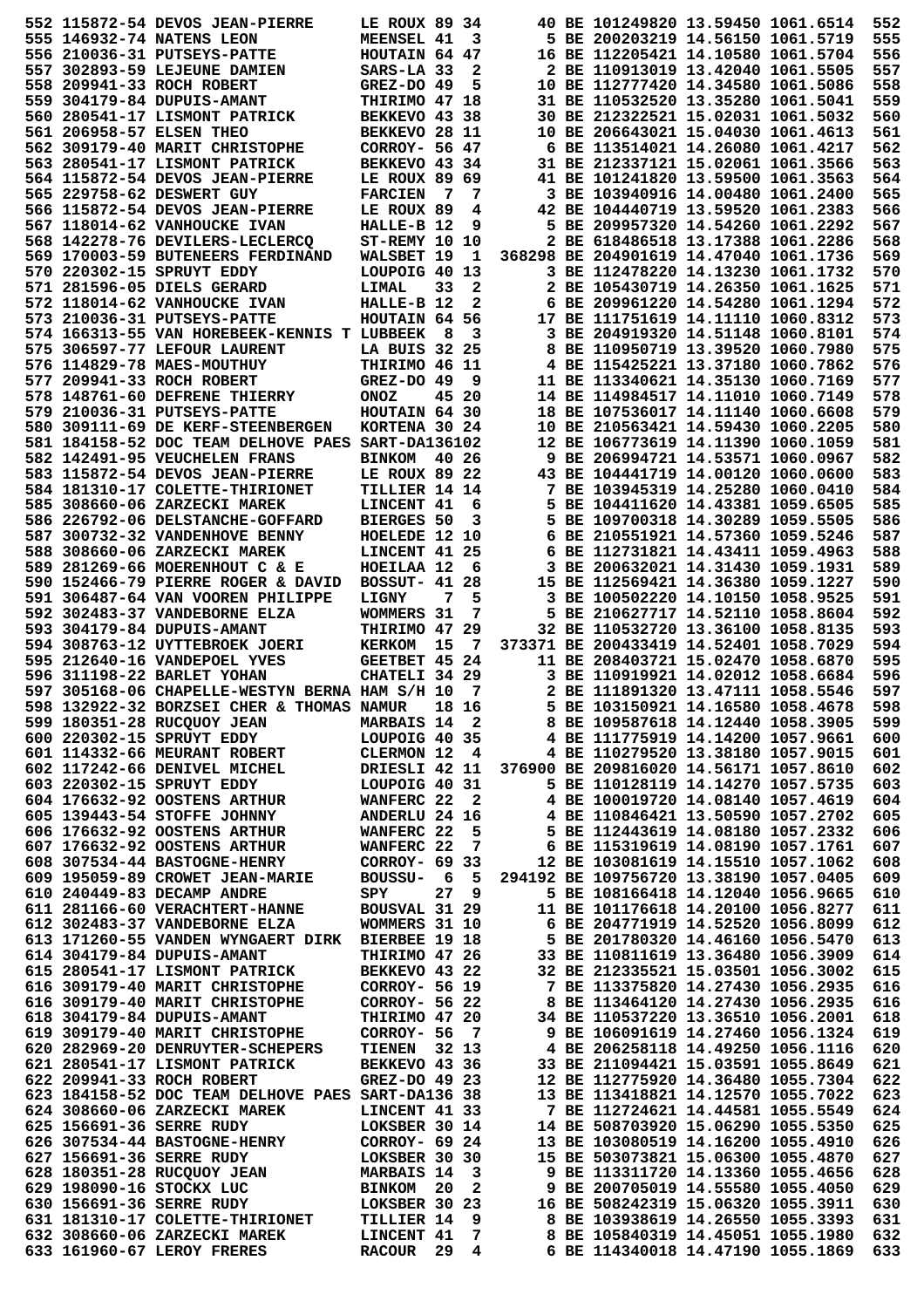|  | 634 154562-41 SEVENANS WILLY                                        | <b>NODUWEZ</b><br>5<br>5                                  | 363540 BE 112653721 14.44330 1055.1154                                       |                                   | 634        |
|--|---------------------------------------------------------------------|-----------------------------------------------------------|------------------------------------------------------------------------------|-----------------------------------|------------|
|  | 635 111819-75 ALBERT MICHEL                                         | <b>AUVELAI 12 10</b>                                      | 4 BE 104031921 14.07000 1055.0814                                            |                                   | 635        |
|  | 636 115872-54 DEVOS JEAN-PIERRE                                     | LE ROUX 89 40                                             | 44 BE 104442519 14.01370 1055.0810                                           |                                   | 636        |
|  | 637 309111-69 DE KERF-STEENBERGEN                                   | KORTENA 30 16                                             | 11 BE 209932120 15.01300 1054.9903                                           |                                   | 637        |
|  | 638 117151-72 PARENT-BERWAER                                        | LE ROUX 22<br>8                                           | 4 BE 104481219 14.02030 1054.8287                                            |                                   | 638        |
|  | 639 243249-70 BONNEJONNE-PRETER                                     | <b>VELAINE 27 24</b>                                      | 12 BE 100530820 14.08010 1054.7644                                           |                                   | 639        |
|  | 640 209941-33 ROCH ROBERT                                           | GREZ-DO 49 34                                             | 13 BE 112777220 14.37070 1054.7387                                           |                                   | 640        |
|  | 641 156691-36 SERRE RUDY                                            | LOKSBER 30 22                                             | 17 BE 508246119 15.06500 1054.5279                                           |                                   | 641        |
|  | 642 117151-72 PARENT-BERWAER                                        | LE ROUX 22 18                                             | 5 BE 104154221 14.02100 1054.4214                                            |                                   | 642        |
|  | 643 129234-30 BOGAERTS JEAN-PIERRE                                  | OPLINTE 40<br>з                                           | 2 BE 208630219 14.54120 1054.3394                                            |                                   | 643        |
|  | 644 184158-52 DOC TEAM DELHOVE PAES SART-DA136 40                   |                                                           | 14 BE 113418021 14.13230 1054.2424                                           |                                   | 644        |
|  | 645 240449-83 DECAMP ANDRE                                          | SPY<br>27 20                                              | 6 BE 104087421 14.12530 1054.2076                                            |                                   | 645        |
|  | 646 168525-36 MERCIER JULES                                         | <b>AUVELAI</b><br>4<br>1                                  | 4 BE 114382517 14.06580 1054.0232                                            |                                   | 646        |
|  | 647 307930-52 DECENDRE GUILLAUME                                    | CHATELE 41 21                                             | 9 BE 110813420 14.00000 1053.9900                                            |                                   | 647        |
|  | 647 307930-52 DECENDRE GUILLAUME                                    | CHATELE 41 27                                             | 10 BE 115083821 14.00000 1053.9900                                           |                                   | 647        |
|  | 649 184158-52 DOC TEAM DELHOVE PAES SART-DA136                      | 9                                                         | 15 BE 113420121 14.13280 1053.9621                                           |                                   | 649        |
|  | 650 306597-77 LEFOUR LAURENT                                        | LA BUIS 32 14                                             | 9 BE 100862518 13.41410 1053.9566                                            |                                   | 650        |
|  | 651 282647-86 DECELLE ROBERT                                        | NIL-SAI 14<br>8                                           | 7 BE 106078619 14.27080 1053.9525                                            |                                   | 651        |
|  | 652 168287-89 REYNAERTS FREDDY                                      | LANDEN 14 10                                              | 369894 BE 209978820 14.51000 1053.8291                                       |                                   | 652        |
|  | 653 184158-52 DOC TEAM DELHOVE PAES SART-DA136100                   |                                                           | 16 BE 106765619 14.13340 1053.6260                                           |                                   | 653        |
|  | 654 115872-54 DEVOS JEAN-PIERRE                                     | LE ROUX 89 50                                             | 45 BE 101248920 14.02020 1053.6254                                           |                                   | 654        |
|  | 655 220302-15 SPRUYT EDDY                                           | LOUPOIG 40 27                                             | 6 BE 112431120 14.15380 1053.6086                                            |                                   | 655        |
|  | 656 148761-60 DEFRENE THIERRY                                       | 45 24<br><b>ONOZ</b>                                      | 15 BE 103045821 14.13080 1053.5448                                           |                                   | 656        |
|  | 657 115872-54 DEVOS JEAN-PIERRE                                     | LE ROUX 89 41                                             | 46 BE 101242520 14.02050 1053.4510                                           |                                   | 657        |
|  | 658 184882-00 VAN OVERSTRAETEN EUGE OVERIJS                         | - 8<br>4                                                  | 3 BE 205622120 14.34231 1053.2620                                            |                                   | 658        |
|  | 659 220302-15 SPRUYT EDDY                                           | LOUPOIG 40 18                                             | 7 BE 111717719 14.15450 1053.2193                                            |                                   | 659        |
|  | 660 171260-55 VANDEN WYNGAERT DIRK                                  | <b>BIERBEE 19</b><br>3                                    | 6 BE 201783120 14.47220 1053.2012                                            |                                   | 660        |
|  | 661 206958-57 ELSEN THEO                                            | BEKKEVO <sub>28</sub><br>4                                | 11 BE 201377520 15.06560 1053.1205                                           |                                   | 661        |
|  | 662 139443-54 STOFFE JOHNNY                                         | ANDERLU 24<br>1                                           | 5 BE 110247220 13.52090 1053.0481                                            |                                   | 662        |
|  | 663 115872-54 DEVOS JEAN-PIERRE                                     | LE ROUX 89 21                                             | 47 BE 101242020 14.02120 1053.0443                                           |                                   | 663        |
|  | 664 302893-59 LEJEUNE DAMIEN                                        | SARS-LA 33 22                                             | 3 BE 109830521 13.44210 1053.0262                                            |                                   | 664        |
|  | 665 307930-52 DECENDRE GUILLAUME                                    | <b>CHATELE 41</b><br>4                                    | 11 BE 106567819 14.00180 1052.9371                                           |                                   | 665        |
|  | 666 115872-54 DEVOS JEAN-PIERRE                                     | LE ROUX 89 35                                             | 48 BE 101252720 14.02140 1052.9282                                           |                                   | 666        |
|  | 667 222148-18 GENOT PATRICK                                         | AUVELAI 19 12                                             | 323734 BE 104406721 14.07280 1052.9076                                       |                                   | 667        |
|  | 668 307927-49 JACOB ANDREE                                          | SAINT-D 26<br>2                                           | 11 BE 101724620 14.21231 1052.8898                                           |                                   | 668        |
|  | 669 307930-52 DECENDRE GUILLAUME                                    | CHATELE 41 16                                             | 12 BE 110814520 14.00190 1052.8786<br>6 BE 104484219 14.02370 1052.8534      |                                   | 669<br>670 |
|  | 670 117151-72 PARENT-BERWAER<br>671 117242-66 DENIVEL MICHEL        | LE ROUX 22 12<br>DRIESLI 42 22                            | 2 BE 211540618 14.57591 1052.8374                                            |                                   | 671        |
|  | 672 307534-44 BASTOGNE-HENRY                                        | CORROY- 69 30                                             | 14 BE 103080919 14.17080 1052.8285                                           |                                   | 672        |
|  | 673 152466-79 PIERRE ROGER & DAVID                                  | <b>BOSSUT- 41 23</b>                                      | 16 BE 113527620 14.38410 1052.7120                                           |                                   | 673        |
|  | 674 142491-95 VEUCHELEN FRANS                                       | 40 28<br><b>BINKOM</b>                                    | 10 BE 206991121 14.56271 1052.6617                                           |                                   | 674        |
|  | 675 304179-84 DUPUIS-AMANT                                          | THIRIMO 47 21                                             | 35 BE 110805821 13.37470 1052.6513                                           |                                   | 675        |
|  | 676 115872-54 DEVOS JEAN-PIERRE                                     | LE ROUX 89 47                                             | 49 BE 104438119 14.02210 1052.5219                                           |                                   | 676        |
|  | 677 307534-44 BASTOGNE-HENRY                                        | CORROY- 69 66                                             | 15 BE 103954320 14.17160 1052.3860                                           |                                   | 677        |
|  | 678 133919-59 NAGYPAL FRERES & HERI MARBAIX 15                      | 2                                                         | 303621 BE 111908520 13.48309 1052.3578                                       |                                   | 678        |
|  | 679 181310-17 COLETTE-THIRIONET                                     | 7<br><b>TILLIER 14</b>                                    | 9 BE 100320520 14.27550 1052.1210                                            |                                   | 679        |
|  | 680 229758-62 DESWERT GUY                                           | 5<br>FARCIEN 7                                            | 4 BE 112518419 14.03280 1051.9145                                            |                                   | 680        |
|  | 681 129234-30 BOGAERTS JEAN-PIERRE OPLINTE 40                       | 2                                                         | 3 BE 208821719 14.55050 1051.7165                                            |                                   | 681        |
|  | 682 170003-59 BUTENEERS FERDINAND                                   | WALSBET 19 15                                             | 2 BE 204903619 14.50130 1051.6290                                            |                                   | 682        |
|  | 683 125092-59 COUVREUR YVES                                         | HAM S/H 41 28                                             |                                                                              |                                   |            |
|  |                                                                     |                                                           |                                                                              | 5 BE 109989121 13.50140 1051.5298 | 683        |
|  | 684 283034-85 DEBRIGODE MICHEL                                      | VIEUX-G 10<br>6                                           | 2 BE 112415520 14.17478 1051.3893                                            |                                   | 684        |
|  | 685 142491-95 VEUCHELEN FRANS                                       | BINKOM 40<br>1                                            | 11 BE 201827418 14.56531 1051.3835                                           |                                   | 685        |
|  | 686 184158-52 DOC TEAM DELHOVE PAES SART-DA136 42                   |                                                           | 17 BE 113417321 14.14150 1051.3349                                           |                                   | 686        |
|  | 687 117151-72 PARENT-BERWAER                                        | LE ROUX 22 16                                             | 7 BE 116962916 14.03040 1051.2901                                            |                                   | 687        |
|  | 688 307534-44 BASTOGNE-HENRY                                        | CORROY- 69 67                                             | 16 BE 103088319 14.17360 1051.2815                                           |                                   | 688        |
|  | 689 184158-52 DOC TEAM DELHOVE PAES SART-DA136117                   |                                                           | 18 BE 113413421 14.14170 1051.2234                                           |                                   | 689        |
|  | 690 210036-31 PUTSEYS-PATTE                                         | HOUTAIN 64 64                                             | 19 BE 112204221 14.14030 1051.1479                                           |                                   | 690        |
|  | 691 303687-77 DEMIA-HULENS                                          | OUD-HEV 6<br>1                                            | 362102 BE 201340320 14.44291 1051.1401                                       |                                   | 691        |
|  | 692 307193-91 ADAM ANDRE                                            | 7<br>8<br><b>JODOIGN</b>                                  | 4 BE 112768620 14.41420 1051.1355                                            |                                   | 692        |
|  | 693 242849-58 VERSPREET-MUNTONI                                     | THIRIMO 69 19                                             | 13 BE 110825021 13.38350 1051.1325                                           |                                   | 693        |
|  | 694 311198-22 BARLET YOHAN                                          | <b>CHATELI 34</b><br>8                                    | 4 BE 110917921 14.04112 1051.1277                                            |                                   | 694        |
|  | 695 305501-48 MERVEILLE THIERRY                                     | $\mathbf{2}$<br><b>GENAPPE</b><br>$\overline{\mathbf{4}}$ | 2 BE 110410220 14.18211 1050.9321                                            |                                   | 695        |
|  | 696 302893-59 LEJEUNE DAMIEN                                        | SARS-LA 33<br>8                                           | 4 BE 110911919 13.44560 1050.8704                                            |                                   | 696        |
|  | 697 282478-14 MATHUES-PITTOMVILS                                    | HOEGAAR 24<br>8                                           | 366961 BE 200757519 14.49120 1050.8620                                       |                                   | 697        |
|  | 698 309179-40 MARIT CHRISTOPHE                                      | CORROY- 56 21                                             | 10 BE 106094719 14.29250 1050.8424                                           |                                   | 698        |
|  | 699 148761-60 DEFRENE THIERRY                                       | <b>ONOZ</b><br>45 21                                      | 16 BE 100004720 14.13580 1050.7485                                           |                                   | 699        |
|  | 700 308660-06 ZARZECKI MAREK                                        | LINCENT 41<br>- 8                                         | 9 BE 104400920 14.46331 1050.7322                                            |                                   | 700        |
|  | 701 125092-59 COUVREUR YVES                                         | 3<br>HAM S/H 41                                           | 6 BE 112780319 13.50280 1050.6851                                            |                                   | 701        |
|  | 702 114332-66 MEURANT ROBERT                                        | CLERMON 12<br>3                                           | 5 BE 110277220 13.40210 1050.1659                                            |                                   | 702        |
|  | 703 304179-84 DUPUIS-AMANT                                          | THIRIMO 47 39                                             | 36 BE 110531220 13.38280 1050.0682                                           |                                   | 703        |
|  | 704 209941-33 ROCH ROBERT                                           | GREZ-DO 49 20                                             | 14 BE 105902319 14.38370 1050.0664                                           |                                   | 704        |
|  | 705 117242-66 DENIVEL MICHEL                                        | DRIESLI 42 30                                             | 3 BE 211540318 14.58561 1050.0508                                            |                                   | 705        |
|  | 706 309179-40 MARIT CHRISTOPHE<br>707 303565-52 VANGOETSENHOVEN LUC | CORROY- 56 32<br>1<br><b>WALSHOU</b><br>- 5               | 11 BE 115302021 14.29400 1050.0455<br>366955 BE 206888716 14.49290 1049.9928 |                                   | 706<br>707 |
|  | 708 302483-37 VANDEBORNE ELZA                                       | WOMMERS 31                                                | 7 BE 204773519 14.55100 1049.9662                                            |                                   | 708        |
|  | 709 206958-57 ELSEN THEO                                            | 5<br>BEKKEVO <sub>28</sub><br>1                           | 12 BE 200125019 15.08050 1049.8302                                           |                                   | 709        |
|  | 710 148761-60 DEFRENE THIERRY                                       | 45<br>1<br><b>ONOZ</b>                                    | 17 BE 103101019 14.14180 1049.6341                                           |                                   | 710        |
|  | 711 209941-33 ROCH ROBERT                                           | GREZ-DO 49<br>6                                           | 15 BE 112777520 14.38460 1049.6015                                           |                                   | 711        |
|  | 712 281166-60 VERACHTERT-HANNE<br>713 209941-33 ROCH ROBERT         | BOUSVAL 31 23<br>GREZ-DO 49 46                            | 12 BE 113631120 14.22250 1049.4526<br>16 BE 113346721 14.38500 1049.3950     |                                   | 712<br>713 |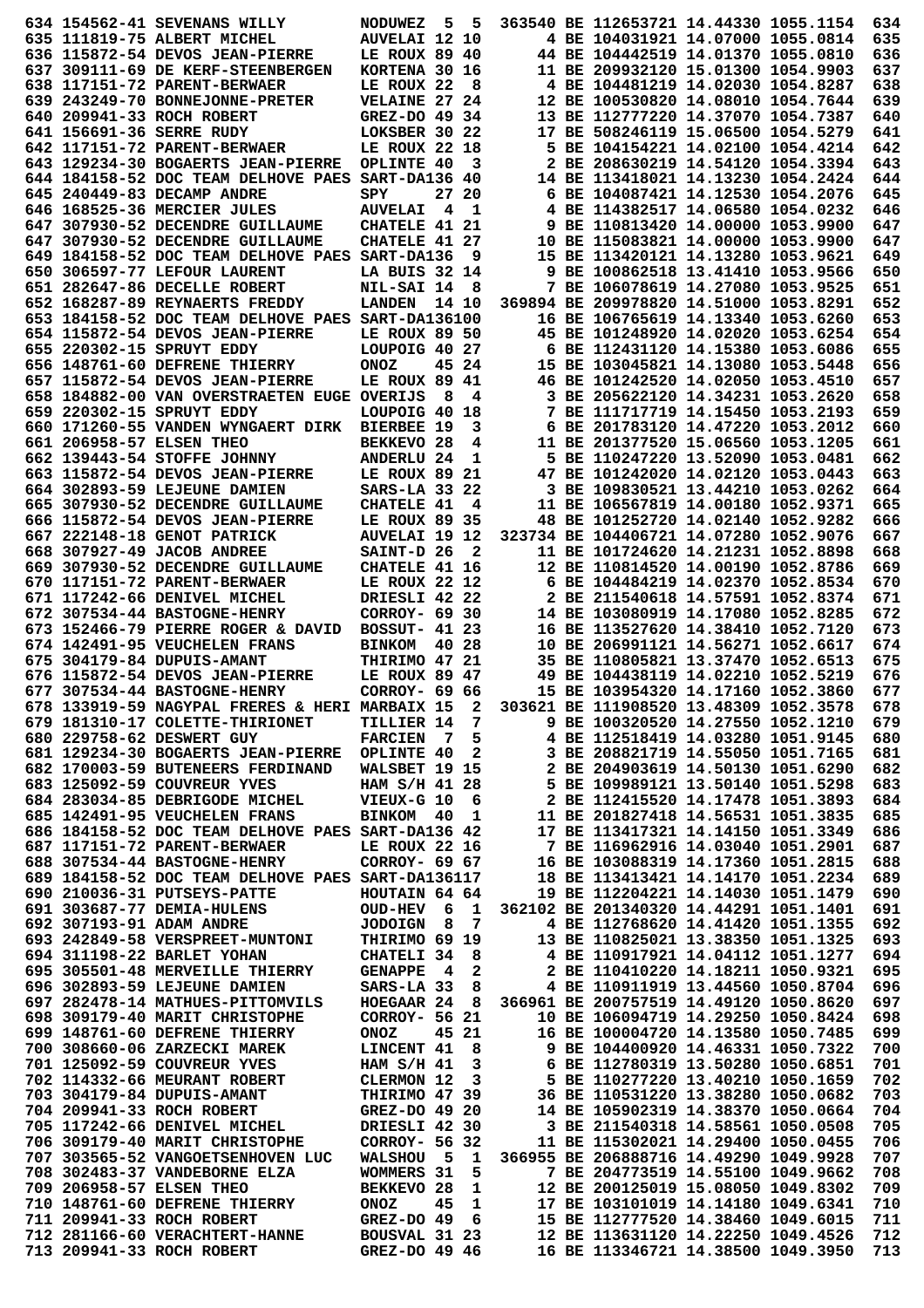|                              | 714 226792-06 DELSTANCHE-GOFFARD                                                    | BIERGES 50 31                      |             |                         |  | 6 BE 113710820 14.33409 1049.3894                                        |                                    | 714        |
|------------------------------|-------------------------------------------------------------------------------------|------------------------------------|-------------|-------------------------|--|--------------------------------------------------------------------------|------------------------------------|------------|
|                              | 715 306597-77 LEFOUR LAURENT                                                        | LA BUIS 32                         |             | 5                       |  | 10 BE 100863218 13.42560 1049.3002                                       |                                    | 715        |
|                              | 716 220302-15 SPRUYT EDDY                                                           | LOUPOIG 40                         |             | 3                       |  | 8 BE 115641518 14.16560 1049.2869                                        |                                    | 716        |
|                              | 717 171932-48 JANSSENS ROMAINE                                                      | MEENSEL 21                         |             | 2                       |  | 377555 BE 211199721 14.59500 1049.2497                                   |                                    | 717        |
|                              | 718 210036-31 PUTSEYS-PATTE                                                         | HOUTAIN 64 39                      |             |                         |  | 20 BE 112201221 14.14430 1048.9213                                       |                                    | 718        |
|                              | 719 182716-65 VAN LUYTEN MICHEL                                                     | VILLERS 10                         |             | 9                       |  | 5 BE 113405820 14.18069 1048.8660                                        |                                    | 719        |
|                              | 720 117151-72 PARENT-BERWAER                                                        | LE ROUX 22                         |             | 1                       |  | 8 BE 111491518 14.03490 1048.6949                                        |                                    | 720        |
|                              | 721 282370-03 CRETEN LAMBERT                                                        | ATTENHO 17                         |             | 2                       |  | 4 BE 212180919 14.54310 1048.6390                                        |                                    | 721        |
|                              | 722 243249-70 BONNEJONNE-PRETER                                                     | VELAINE 27 21                      |             |                         |  | 13 BE 103135121 14.09500 1048.5799                                       |                                    | 722        |
|                              | 723 243249-70 BONNEJONNE-PRETER                                                     | VELAINE 27 22                      |             |                         |  | 14 BE 100530320 14.09540 1048.3543                                       |                                    | 723        |
|                              | 724 305168-06 CHAPELLE-WESTYN BERNA HAM S/H 10                                      |                                    |             | 3                       |  | 3 BE 112630619 13.50001 1048.2733                                        |                                    | 724        |
|                              | 725 282969-20 DENRUYTER-SCHEPERS                                                    | TIENEN                             |             | 32 28                   |  | 5 BE 207210219 14.52070 1048.0134                                        |                                    | 725        |
|                              | 726 307534-44 BASTOGNE-HENRY                                                        | CORROY- 69 49                      |             |                         |  | 17 BE 103083719 14.18360 1047.9818                                       |                                    | 726        |
| 727 309778-57 PYPEN SAM      |                                                                                     | OPLINTE 18                         |             | 7                       |  | 6 BE 209332921 14.56410 1047.8538                                        |                                    | 727        |
|                              | 728 166313-55 VAN HOREBEEK-KENNIS T LUBBEEK                                         |                                    | 8           | 5                       |  | 4 BE 200352719 14.55358 1047.8332                                        |                                    | 728        |
|                              | 729 156691-36 SERRE RUDY                                                            | LOKSBER 30 27                      |             |                         |  | 18 BE 503086621 15.09110 1047.8154                                       |                                    | 729        |
|                              | 730 206958-57 ELSEN THEO                                                            | BEKKEVO 28 15                      |             |                         |  | 13 BE 200123219 15.08500 1047.6954                                       |                                    | 730        |
|                              | 731 184158-52 DOC TEAM DELHOVE PAES SART-DA136 19                                   |                                    |             |                         |  | 19 BE 106779719 14.15220 1047.6123                                       |                                    | 731        |
|                              | 732 139443-54 STOFFE JOHNNY                                                         | <b>ANDERLU 24 24</b><br>LE ROUX 22 |             |                         |  | 6 BE 110246420 13.53420 1047.4906                                        |                                    | 732<br>733 |
|                              | 733 117151-72 PARENT-BERWAER                                                        |                                    | 32          | 2                       |  | 9 BE 104513219 14.04110 1047.4308<br>6 BE 211181320 14.52190 1047.4185   |                                    | 734        |
|                              | 734 282969-20 DENRUYTER-SCHEPERS<br>735 307930-52 DECENDRE GUILLAUME                | <b>TIENEN</b><br>CHATELE 41 26     |             | 1                       |  | 13 BE 110913121 14.01530 1047.4146                                       |                                    | 735        |
|                              | 736 181310-17 COLETTE-THIRIONET                                                     | TILLIER 14                         |             | - 8                     |  | 10 BE 100442220 14.29260 1047.2771                                       |                                    | 736        |
|                              | 737 310059-47 FAYT GEORGES                                                          | LA BUIS 16 11                      |             |                         |  | 5 BE 110902921 13.43260 1047.2727                                        |                                    | 737        |
|                              | 738 210036-31 PUTSEYS-PATTE                                                         | HOUTAIN 64 50                      |             |                         |  | 21 BE 107959321 14.15130 1047.2574                                       |                                    | 738        |
|                              | 739 226792-06 DELSTANCHE-GOFFARD                                                    | <b>BIERGES 50 19</b>               |             |                         |  | 7 BE 106241619 14.34219 1047.2448                                        |                                    | 739        |
|                              | 740 281093-84 GHENNE JACQUES                                                        | <b>JAUCHE</b>                      | 7           | 5                       |  | 357910 BE 112843420 14.41460 1047.2350                                   |                                    | 740        |
|                              | 741 120742-74 MELAIN MARC-FELIX                                                     | RIXENSA 10                         |             | 9                       |  | 346668 BE 105447919 14.31051 1047.0665                                   |                                    | 741        |
|                              | 742 129234-30 BOGAERTS JEAN-PIERRE                                                  | OPLINTE 40 24                      |             |                         |  | 4 BE 204796120 14.56420 1046.9498                                        |                                    | 742        |
|                              | 743 226792-06 DELSTANCHE-GOFFARD                                                    | BIERGES 50 32                      |             |                         |  | 8 BE 116390619 14.34279 1046.9317                                        |                                    | 743        |
|                              | 744 184882-00 VAN OVERSTRAETEN EUGE OVERIJS                                         |                                    | - 8         | 1                       |  | 4 BE 205623020 14.36261 1046.8441                                        |                                    | 744        |
|                              | 745 220302-15 SPRUYT EDDY                                                           | LOUPOIG 40 34                      |             |                         |  | 9 BE 112431820 14.17420 1046.7548                                        |                                    | 745        |
|                              | 746 117242-66 DENIVEL MICHEL                                                        | DRIESLI 42                         |             | 1                       |  | 4 BE 204744719 15.00041 1046.7458                                        |                                    | 746        |
|                              | 747 300732-32 VANDENHOVE BENNY                                                      | HOELEDE 12 11                      |             |                         |  | 7 BE 210551021 15.01590 1046.6946                                        |                                    | 747        |
|                              | 747 306487-64 VAN VOOREN PHILIPPE                                                   | LIGNY                              |             | 7<br>6                  |  | 4 BE 100502120 14.13530 1046.6946                                        |                                    | 747        |
|                              | 749 180351-28 RUCQUOY JEAN                                                          | <b>MARBAIS 14 11</b>               |             |                         |  | 10 BE 113312620 14.16170 1046.5110                                       |                                    | 749        |
|                              | 750 306487-64 VAN VOOREN PHILIPPE                                                   | LIGNY                              | 7           | 7                       |  | 5 BE 104643821 14.13570 1046.4724                                        |                                    | 750        |
|                              | 751 182424-64 DE BELS-CRETON                                                        | LOBBES                             |             | 28 14                   |  | 2 BE 109792521 13.50540 1046.3458                                        |                                    | 751        |
|                              | 752 242849-58 VERSPREET-MUNTONI                                                     | THIRIMO 69 60                      |             |                         |  | 14 BE 115420421 13.39550 1046.1256                                       |                                    | 752        |
|                              | 753 130332-61 KESTENS HECTOR                                                        | <b>BUNSBEE 61 43</b>               |             |                         |  | 375359 BE 213666519 14.58490 1046.1025                                   |                                    | 753        |
|                              | 754 308660-06 ZARZECKI MAREK                                                        | LINCENT 41                         |             | 1                       |  | 10 BE 105838119 14.48061 1046.0536                                       |                                    | 754        |
|                              | 755 242849-58 VERSPREET-MUNTONI                                                     | THIRIMO 69 51                      |             |                         |  | 15 BE 105907417 13.39590 1045.8765                                       |                                    | 755        |
|                              | 756 307930-52 DECENDRE GUILLAUME                                                    | <b>CHATELE 41</b>                  |             | 6                       |  | 14 BE 100582820 14.02220 1045.7403                                       |                                    | 756        |
|                              | 757 282520-56 TASSOUL PIERRE                                                        | <b>CHASTRE</b>                     | - 8         | 2                       |  | 2 BE 106160219 14.24590 1045.5829                                        |                                    | 757        |
| 758 307033-28 HOK SAPIN      |                                                                                     | INCOURT 11                         |             | $\overline{\mathbf{2}}$ |  | 6 BE 301563320 14.38230 1045.5125                                        |                                    | 758        |
|                              | 759 156691-36 SERRE RUDY                                                            | LOKSBER 30 20                      |             |                         |  | 19 NL 131377521 15.10000 1045.5027                                       |                                    | 759        |
|                              | 760 209941-33 ROCH ROBERT                                                           | GREZ-DO 49 43                      |             |                         |  | 17 BE 112770820 14.40070 1045.4354                                       |                                    | 760        |
|                              | 761 114829-78 MAES-MOUTHUY                                                          | THIRIMO 46 33                      |             |                         |  | 5 BE 110859421 13.41240 1045.3305                                        |                                    | 761        |
|                              | 762 242849-58 VERSPREET-MUNTONI                                                     | THIRIMO 69 10                      |             |                         |  | 16 BE 110822921 13.40080 1045.3165                                       |                                    | 762        |
|                              | 763 281596-05 DIELS GERARD                                                          | LIMAL                              | 33          | و _                     |  | 3 BE 113636421 14.31330 1045.2662                                        |                                    | 763        |
|                              | 764 209941-33 ROCH ROBERT                                                           | GREZ-DO 49 14                      |             |                         |  | 18 BE 112778020 14.40110 1045.2305                                       |                                    | 764        |
|                              | 765 280541-17 LISMONT PATRICK                                                       | BEKKEVO 43 13                      |             |                         |  | 34 BE 212340021 15.07421 1045.1924                                       |                                    | 765        |
|                              | 766 309179-40 MARIT CHRISTOPHE                                                      | <b>CORROY- 56 11</b>               |             |                         |  | 12 BE 110632116 14.31120 1045.1842                                       |                                    | 766        |
|                              | 767 311198-22 BARLET YOHAN                                                          | CHATELI 34 16                      |             |                         |  | 5 BE 110805320 14.05552 1045.1720                                        |                                    | 767        |
|                              | 768 243249-70 BONNEJONNE-PRETER                                                     | <b>VELAINE 27 25</b>               |             |                         |  | 15 BE 100541120 14.10510 1045.1504                                       |                                    | 768        |
|                              | 769 195059-89 CROWET JEAN-MARIE                                                     | BOUSSU-                            | $6^{\circ}$ | - 6                     |  | 2 BE 109755620 13.41300 1045.0870                                        |                                    | 769        |
|                              | 770 306597-77 LEFOUR LAURENT                                                        | LA BUIS 32 26                      |             |                         |  | 11 BE 103043316 13.44080 1044.8686                                       |                                    | 770        |
|                              | 771 170003-59 BUTENEERS FERDINAND                                                   | WALSBET 19                         |             | - 8                     |  | 3 BE 211667118 14.52290 1044.8664                                        |                                    | 771        |
|                              | 772 210036-31 PUTSEYS-PATTE                                                         | HOUTAIN 64 15                      |             |                         |  | 22 BE 111748519 14.15580 1044.7716                                       |                                    | 772        |
|                              | 773 242849-58 VERSPREET-MUNTONI                                                     | THIRIMO 69                         |             | 1                       |  | 17 BE 111635220 13.40190 1044.6329                                       |                                    | 773        |
|                              | 773 242849-58 VERSPREET-MUNTONI                                                     | THIRIMO 69 31                      |             |                         |  | 18 BE 110828221 13.40190 1044.6329                                       |                                    | 773        |
|                              | 775 281817-32 VANGOIDSENHOVEN PAUL                                                  | <b>BOUTERS 18</b>                  |             | 5                       |  | 2 BE 200540819 14.54090 1044.4755                                        |                                    | 775        |
|                              | 776 202369-27 MONETTE ROMAIN<br>777 182424-64 DE BELS-CRETON                        | <b>RUMMEN</b><br>LOBBES            | 10<br>28    | 2<br>1                  |  | 2 BE 201153020 15.07520 1044.2561<br>3 BE 112582919 13.51310 1044.1324   |                                    | 776<br>777 |
|                              | 778 148761-60 DEFRENE THIERRY                                                       | <b>ONOZ</b>                        |             | 45 41                   |  | 18 BE 103056421 14.15590 1044.0424                                       |                                    | 778        |
|                              |                                                                                     |                                    |             |                         |  |                                                                          |                                    | 779        |
|                              | 779 309179-40 MARIT CHRISTOPHE<br>780 184158-52 DOC TEAM DELHOVE PAES SART-DA136 87 | CORROY- 56                         |             | 9                       |  | 13 BE 106098019 14.31340 1044.0284<br>20 BE 106768519 14.16290 1043.9160 |                                    | 780        |
|                              | 781 187583-82 VANDERLINDEN-DE BRUYN OVERIJS                                         |                                    | - 8         | $\mathbf{2}$            |  | 3 BE 212125018 14.37560 1043.7562                                        |                                    | 781        |
|                              | 782 307534-44 BASTOGNE-HENRY                                                        | CORROY- 69 15                      |             |                         |  | 18 BE 103964320 14.19550 1043.6687                                       |                                    | 782        |
|                              | 782 307534-44 BASTOGNE-HENRY                                                        | CORROY- 69 56                      |             |                         |  | 19 BE 103084919 14.19550 1043.6687                                       |                                    | 782        |
|                              | 784 148761-60 DEFRENE THIERRY                                                       | <b>ONOZ</b>                        |             | 45 29                   |  | 19 BE 103050921 14.16070 1043.6020                                       |                                    | 784        |
|                              | 785 282969-20 DENRUYTER-SCHEPERS                                                    | <b>TIENEN</b>                      | 32          | 4                       |  | 7 BE 211189520 14.53370 1043.5679                                        |                                    | 785        |
|                              | 786 307534-44 BASTOGNE-HENRY                                                        | CORROY- 69 27                      |             |                         |  | 20 BE 110643420 14.19570 1043.5599                                       |                                    | 786        |
|                              |                                                                                     | ATTENHO 17 12                      |             |                         |  | 5 BE 205981417 14.56150 1043.5368                                        |                                    | 787        |
|                              |                                                                                     |                                    |             |                         |  |                                                                          |                                    |            |
| 787 282370-03 CRETEN LAMBERT |                                                                                     |                                    |             |                         |  |                                                                          |                                    |            |
|                              | 788 184158-52 DOC TEAM DELHOVE PAES SART-DA136 71                                   |                                    |             |                         |  |                                                                          | 21 BE 113422621 14.16360 1043.5313 | 788        |
|                              | 789 307534-44 BASTOGNE-HENRY                                                        | CORROY- 69 50                      |             |                         |  | 21 BE 103960620 14.19590 1043.4512                                       |                                    | 789        |
|                              | 790 281093-84 GHENNE JACQUES                                                        | <b>JAUCHE</b>                      |             | $7\quad 6$              |  | 2 BE 112841420 14.43040 1043.2666<br>5 BE 111016221 13.42580 1043.1370   |                                    | 790        |
|                              | 791 218879-47 DELBRUYERE ROGER (VEU SOLRE S 13 13<br>792 280052-13 SIMONS YVES      | <b>OVERWIN 15</b>                  |             | - 7                     |  | 4 BE 209831120 14.53490 1043.1137                                        |                                    | 791<br>792 |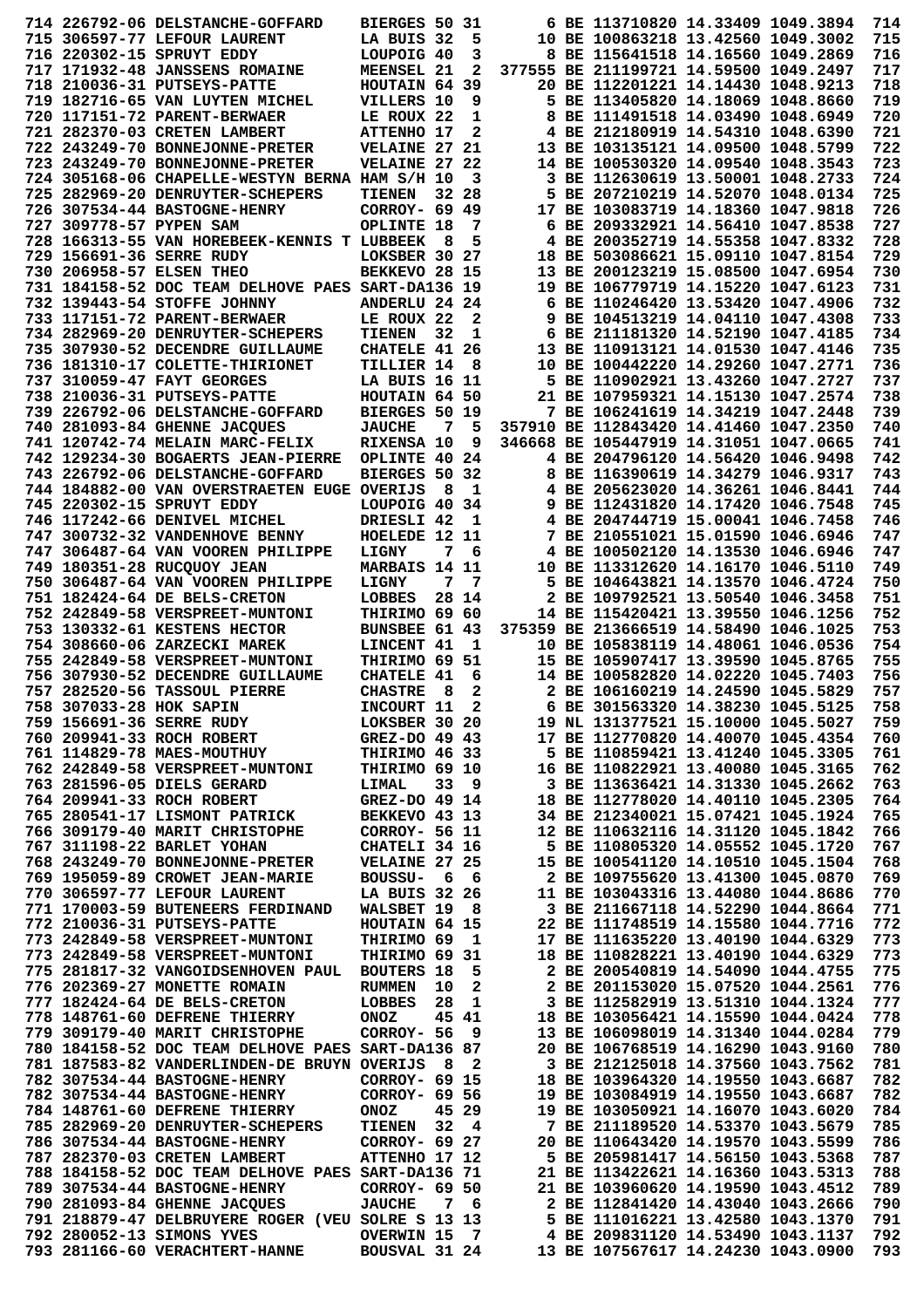|                           | 794 282370-03 CRETEN LAMBERT                                   | ATTENHO 17                            | 5 | 6 BE 212181619 14.56250 1043.0489                                                                            |  | 794        |
|---------------------------|----------------------------------------------------------------|---------------------------------------|---|--------------------------------------------------------------------------------------------------------------|--|------------|
|                           | 795 146932-74 NATENS LEON                                      | MEENSEL 41                            | 5 | 6 BE 201407320 15.02390 1042.8374                                                                            |  | 795        |
|                           | 796 156691-36 SERRE RUDY                                       | LOKSBER 30                            | 9 | 20 BE 508710520 15.10570 1042.8252                                                                           |  | 796        |
|                           | 797 141215-80 PENNINCKX IVO                                    | NEERVEL 31                            | 3 | 4 BE 206666021 14.51410 1042.7961                                                                            |  | 797        |
|                           | 797 141215-80 PENNINCKX IVO                                    | NEERVEL 31 16                         |   | 5 BE 201174520 14.51410 1042.7961                                                                            |  | 797        |
|                           | 799 184158-52 DOC TEAM DELHOVE PAES SART-DA136 53              |                                       |   | 22 BE 113424921 14.16510 1042.7079                                                                           |  | 799        |
|                           | 800 156691-36 SERRE RUDY                                       | LOKSBER 30<br>6                       |   | 21 BE 508620620 15.11000 1042.6846                                                                           |  | 800        |
|                           | 801 226792-06 DELSTANCHE-GOFFARD                               | BIERGES 50 47                         |   | 9 BE 113553817 14.35519 1042.5677                                                                            |  | 801        |
|                           | 802 184882-00 VAN OVERSTRAETEN EUGE OVERIJS                    | - 8                                   | 3 | 5 BE 205623620 14.37491 1042.5574                                                                            |  | 802        |
|                           | 803 170003-59 BUTENEERS FERDINAND                              | WALSBET 19 12                         |   | 4 BE 209890320 14.53160 1042.5495                                                                            |  | 803        |
|                           | 804 120742-74 MELAIN MARC-FELIX                                | RIXENSA 10                            | 7 | 2 BE 109376818 14.32330 1042.4538                                                                            |  | 804        |
|                           | 805 282647-86 DECELLE ROBERT                                   | NIL-SAI 14                            | 5 | 8 BE 113053317 14.30500 1042.1652                                                                            |  | 805        |
|                           | 806 240449-83 DECAMP ANDRE                                     | SPY<br>27 27                          |   | 7 BE 104085321 14.16300 1042.1611                                                                            |  | 806        |
|                           | 807 240449-83 DECAMP ANDRE                                     | 27<br>8<br>SPY                        |   | 8 BE 104591919 14.16320 1042.0514                                                                            |  | 807        |
|                           | 808 125092-59 COUVREUR YVES                                    | <b>HAM S/H 41</b>                     | 4 | 7 BE 112746319 13.52540 1041.9563                                                                            |  | 808        |
|                           | 809 309884-66 DENIES RUDY                                      | SINT-JO 16 11                         |   | 9 BE 200615321 14.45320 1041.9400                                                                            |  | 809        |
|                           | 810 115872-54 DEVOS JEAN-PIERRE                                | LE ROUX 89 36                         |   | 50 BE 116225018 14.05270 1041.8399                                                                           |  | 810        |
|                           | 811 193586-71 VANDEBORNE MARCEL                                | WOMMERS 12                            | 8 | 4 BE 209882120 14.58230 1041.8397                                                                            |  | 811        |
|                           | 812 240449-83 DECAMP ANDRE                                     | 27<br>SPY                             | 3 | 9 BE 104592519 14.16360 1041.8320                                                                            |  | 812        |
|                           | 813 307930-52 DECENDRE GUILLAUME                               | CHATELE 41 35                         |   | 15 B2 110910421 14.03320 1041.7208                                                                           |  | 813        |
|                           | 814 137924-87 SCHOONYANS NOEL<br>815 240449-83 DECAMP ANDRE    | VILLERS 21<br>1<br>27 19              |   | 3 BE 116102316 14.00320 1041.6948<br>10 BE 104085721 14.16390 1041.6675                                      |  | 814<br>815 |
|                           | 816 209941-33 ROCH ROBERT                                      | SPY                                   |   | 19 BE 112776420 14.41220 1041.6073                                                                           |  | 816        |
|                           | 816 209941-33 ROCH ROBERT                                      | GREZ-DO 49 31<br><b>GREZ-DO 49 39</b> |   | 20 BE 105901519 14.41220 1041.6073                                                                           |  | 816        |
|                           | 818 206958-57 ELSEN THEO                                       | <b>BEKKEVO 28</b><br>6                |   | 14 BE 201373120 15.11010 1041.5300                                                                           |  | 818        |
|                           | 819 209941-33 ROCH ROBERT                                      | GREZ-DO $49$ 24                       |   | 21 BE 112772220 14.41240 1041.5056                                                                           |  | 819        |
|                           | 820 308764-13 UYTTEBROEK JEAN-PIERR KERKOM                     | 11                                    | 5 | 371850 BE 206923721 14.57031 1041.4459                                                                       |  | 820        |
|                           | 821 302310-58 POUSSART OLIVIER                                 | <b>VAULX-L 53 53</b>                  |   | 17 BE 112409721 13.25370 1041.2938                                                                           |  | 821        |
|                           | 822 132922-32 BORZSEI CHER & THOMAS NAMUR                      | 18                                    | 5 | 6 BE 100232920 14.22120 1041.2756                                                                            |  | 822        |
|                           | 823 308660-06 ZARZECKI MAREK                                   | LINCENT 41                            | 2 | 11 BE 104409220 14.49421 1041.2676                                                                           |  | 823        |
|                           | 824 308660-06 ZARZECKI MAREK                                   | LINCENT 41 12                         |   | 12 BE 108959618 14.49451 1041.1187                                                                           |  | 824        |
|                           | 825 215026-74 DELVEAUX LOUIS                                   | CEROUX- 11                            | 5 | 5 BE 106128719 14.29241 1041.0087                                                                            |  | 825        |
|                           | 826 310188-79 BUELENS KIM                                      | 7<br><b>MOLENBE</b>                   | 7 | 3 BE 213144220 15.06410 1040.9800                                                                            |  | 826        |
|                           | 827 309510-80 COOSEMANS PATRICK                                | <b>BEAUVEC</b><br>2                   | 2 | 2 BE 113600621 14.46400 1040.8183                                                                            |  | 827        |
|                           | 828 184158-52 DOC TEAM DELHOVE PAES SART-DA136107              |                                       |   | 23 00 110358720 14.17280 1040.6825                                                                           |  | 828        |
|                           | 829 240449-83 DECAMP ANDRE                                     | 27<br>SPY                             | 2 | 11 BE 104593519 14.16570 1040.6815                                                                           |  | 829        |
|                           | 830 166313-55 VAN HOREBEEK-KENNIS T LUBBEEK                    | 8                                     | 1 | 5 BE 202356118 14.58028 1040.6632                                                                            |  | 830        |
|                           | 831 114829-78 MAES-MOUTHUY                                     | THIRIMO 46                            | 1 | 6 BE 110859821 13.42400 1040.6462                                                                            |  | 831        |
|                           | 832 115912-94 GENOT EMMANUEL                                   | 5<br><b>HANNUT</b>                    | 2 | 359797 BE 101732720 14.45470 1040.5273                                                                       |  | 832        |
| 833 126406-15 PETRE FREDY |                                                                | OPHEYLI 12                            | 3 | 364980 BE 113019120 14.50470 1040.4713                                                                       |  |            |
|                           |                                                                |                                       |   |                                                                                                              |  | 833        |
|                           | 834 240449-83 DECAMP ANDRE                                     | 27 11<br>SPY                          |   | 12 BE 101542218 14.17010 1040.4626                                                                           |  | 834        |
| 835 175434-58 SEHA RENE   |                                                                | THOREMB 23 20                         |   | 3 BE 112703417 14.38340 1040.1349                                                                            |  | 835        |
|                           | 836 184158-52 DOC TEAM DELHOVE PAES SART-DA136 60              |                                       |   | 24 BE 113423121 14.17390 1040.0819                                                                           |  | 836        |
|                           | 836 184158-52 DOC TEAM DELHOVE PAES SART-DA136136              |                                       |   | 25 BE 113410921 14.17390 1040.0819                                                                           |  | 836        |
|                           | 838 215026-74 DELVEAUX LOUIS                                   | CEROUX- 11                            | 9 | 6 BE 109594218 14.29421 1040.0615                                                                            |  | 838        |
|                           | 839 310271-65 BEELEN NELLY & JEAN                              | WOMMERS 14                            | 6 | 2 BE 208705319 14.58370 1039.8485                                                                            |  | 839        |
|                           | 840 310110-01 SPRUYT SEBASTIEN & MI VIEUX-G 9                  |                                       | 6 | 3 BE 112420620 14.19510 1039.6530                                                                            |  | 840        |
|                           | 841 117242-66 DENIVEL MICHEL                                   | DRIESLI 42                            | 9 | 5 BE 209811220 15.02361 1039.4326                                                                            |  | 841        |
|                           | 842 310110-01 SPRUYT SEBASTIEN & MI VIEUX-G                    | - 9                                   | 1 | 4 BE 101198718 14.19560 1039.3822                                                                            |  | 842        |
|                           | 843 139443-54 STOFFE JOHNNY                                    | <b>ANDERLU 24</b>                     | 9 | 7 BE 110619219 13.56000 1039.3514                                                                            |  | 843        |
|                           | 844 212640-16 VANDEPOEL YVES                                   | GEETBET 45                            | 6 | 12 BE 202956119 15.09340 1039.2550                                                                           |  | 844        |
|                           | 845 300732-32 VANDENHOVE BENNY                                 | HOELEDE 12                            | 8 | 8 BE 209796620 15.04360 1039.1827                                                                            |  | 845        |
|                           | 846 309179-40 MARIT CHRISTOPHE                                 | CORROY- 56                            | 4 | 14 BE 113380220 14.33070 1039.1705                                                                           |  | 846        |
|                           | 847 309164-25 LISON FREDERIC                                   | <b>WANFERC</b><br>$-5$                | 4 | 324915 BE 101769820 14.12420 1039.0630                                                                       |  | 847        |
|                           | 848 281596-05 DIELS GERARD                                     | <b>LIMAL</b><br>33 19                 |   | 4 BE 105431719 14.33330 1038.9987                                                                            |  | 848        |
|                           | 849 220302-15 SPRUYT EDDY                                      | LOUPOIG 40 30                         |   | 10 BE 111786419 14.20070 1038.8525                                                                           |  | 849        |
|                           | 850 283135-89 VEULEMANS-TECHAVICHIA TIENEN 50 27               |                                       |   | 369280 BE 200774419 14.55291 1038.8061                                                                       |  | 850        |
|                           | 851 309179-40 MARIT CHRISTOPHE                                 | CORROY- 56 28                         |   | 15 BE 113500821 14.33170 1038.6508                                                                           |  | 851        |
|                           | 852 117242-66 DENIVEL MICHEL                                   | DRIESLI 42 17                         |   | 6 BE 210593221 15.02531 1038.6211                                                                            |  | 852        |
|                           | 853 302483-37 VANDEBORNE ELZA                                  | WOMMERS 31 12                         |   | 8 BE 203072817 14.59030 1038.6102                                                                            |  | 853        |
|                           | 854 280751-33 VANDIJCK-DE BEULE                                | GEETBET 16                            | 3 | 5 BE 207054020 15.09150 1038.5322                                                                            |  | 854        |
|                           | 855 242849-58 VERSPREET-MUNTONI                                | THIRIMO 69 9                          |   |                                                                                                              |  | 855        |
|                           | 856 302483-37 VANDEBORNE ELZA                                  | WOMMERS 31 11                         |   | 5 BE 207034020 13.41580 1038.5199<br>19 BE 105895017 13.41580 1038.5199<br>9 BE 210625017 14.59050 1038.5138 |  | 856        |
|                           | 857 210036-31 PUTSEYS-PATTE                                    | HOUTAIN 64 26                         |   | 23 BE 112200521 14.17530 1038.4722                                                                           |  | 857        |
|                           | 858 222148-18 GENOT PATRICK                                    | AUVELAI 19 1                          |   | 2 BE 101279820 14.11460 1038.3855                                                                            |  | 858        |
|                           | 859 304179-84 DUPUIS-AMANT                                     | THIRIMO 47 32                         |   | 37 BE 110530220 13.41370 1038.3228                                                                           |  | 859        |
|                           | 860 125092-59 COUVREUR YVES                                    | HAM S/H 41 38                         |   | 8 BE 109991021 13.53560 1038.2933                                                                            |  | 860        |
|                           | 861 210036-31 PUTSEYS-PATTE                                    | <b>HOUTAIN 64 23</b>                  |   | 24 BE 112200921 14.17580 1038.2000                                                                           |  | 861        |
|                           | 862 309179-40 MARIT CHRISTOPHE CORROY- 56 55                   |                                       |   | 16 BE 113384720 14.33270 1038.1317                                                                           |  | 862        |
|                           | 863 310275-69 DELLIER JEAN MARIE                               | TILLY<br>20 16                        |   | 332899 BE 113260419 14.20441 1037.9254                                                                       |  | 863        |
|                           | 864 309179-40 MARIT CHRISTOPHE                                 | CORROY- 56 6                          |   | 17 BE 106102119 14.33320 1037.8723                                                                           |  | 864        |
|                           | 865 311198-22 BARLET YOHAN                                     | CHATELI 34 7                          |   | 6 BE 110916221 14.08052 1037.8217                                                                            |  | 865        |
|                           | 866 309179-40 MARIT CHRISTOPHE                                 | CORROY- 56 10                         |   | 18 BE 109193718 14.33330 1037.8204                                                                           |  | 866        |
|                           | 867 146932-74 NATENS LEON                                      | MEENSEL 41 15                         |   | 7 BE 201783018 15.04270 1037.6869                                                                            |  | 867        |
|                           | 868 282505-41 MATHUES-STEVENINCK                               | KERSBEE 24 12                         |   | 8 BE 209505021 15.06090 1037.6867                                                                            |  | 868        |
|                           | 869 120742-74 MELAIN MARC-FELIX                                | RIXENSA 10                            | 3 | 3 BE 105450219 14.34060 1037.6175                                                                            |  | 869        |
|                           | 870 226792-06 DELSTANCHE-GOFFARD                               | <b>BIERGES 50</b><br>1<br>CORROY- 56  |   | 3 BE 105450413 14.37289 1037.5734<br>10 BE 106251519 14.37289 1037.5734                                      |  | 870        |
|                           | 871 309179-40 MARIT CHRISTOPHE<br>872 307534-44 BASTOGNE-HENRY | CORROY- 69 40                         | 3 | 19 BE 113073317 14.33380 1037.5612<br>22 BE 103961420 14.21480 1037.5606                                     |  | 871<br>872 |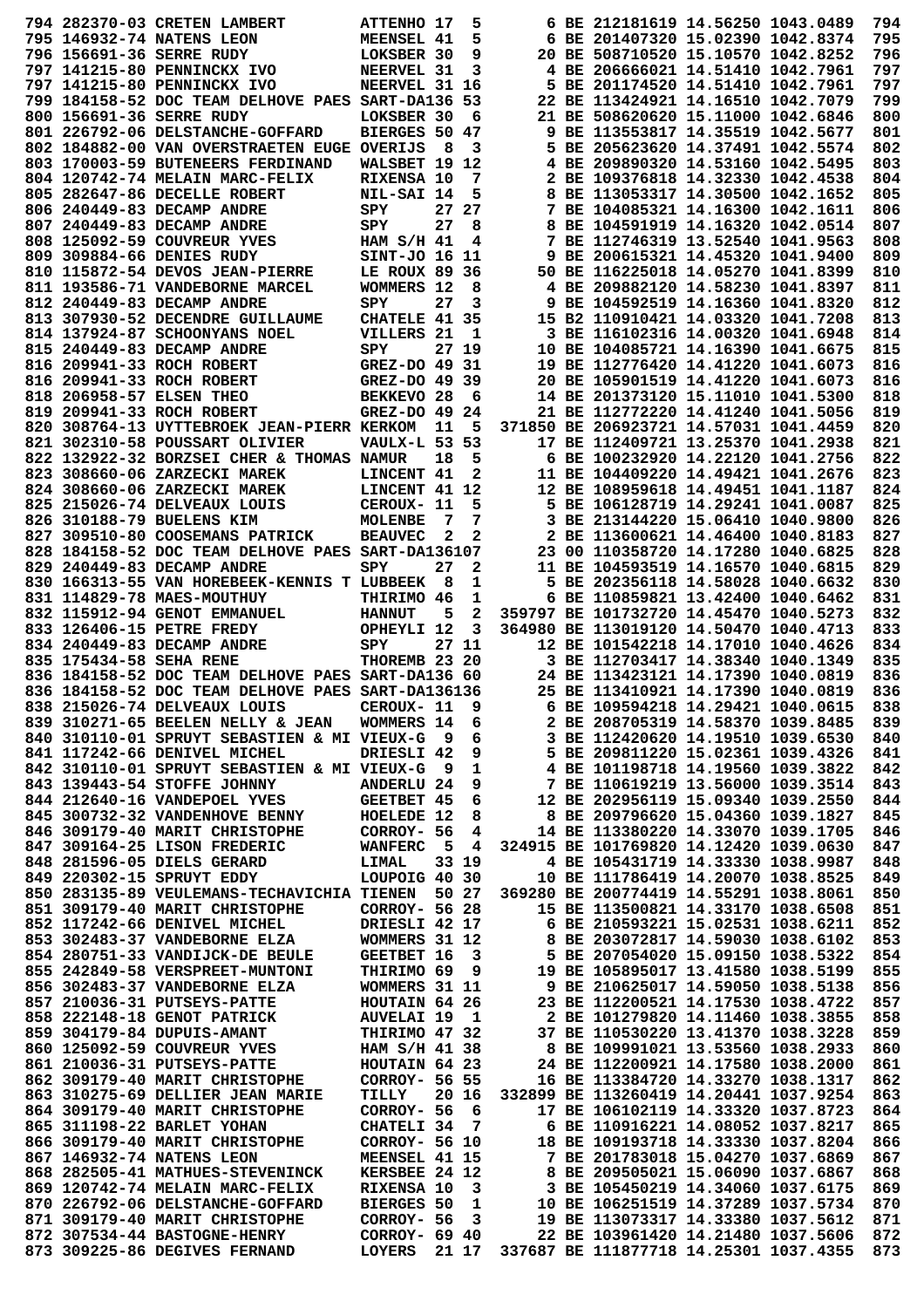|  | 874 281817-32 VANGOIDSENHOVEN PAUL                                                                                                                                                                                                                  | 2<br><b>BOUTERS 18</b>                                                                        |                                                                          | 3 BE 201090920 14.56390 1037.1541      |                                    | 874        |
|--|-----------------------------------------------------------------------------------------------------------------------------------------------------------------------------------------------------------------------------------------------------|-----------------------------------------------------------------------------------------------|--------------------------------------------------------------------------|----------------------------------------|------------------------------------|------------|
|  | 875 182716-65 VAN LUYTEN MICHEL                                                                                                                                                                                                                     | 2<br>VILLERS 10                                                                               |                                                                          | 6 BE 113401920 14.21429 1037.1291      |                                    | 875        |
|  | 876 115872-54 DEVOS JEAN-PIERRE                                                                                                                                                                                                                     | LE ROUX 89 17                                                                                 |                                                                          | 51 BE 101252420 14.06520 1037.0302     |                                    | 876        |
|  | 877 240449-83 DECAMP ANDRE                                                                                                                                                                                                                          | 27<br>SPY<br>4                                                                                |                                                                          | 13 BE 115796116 14.18050 1036.9735     |                                    | 877        |
|  | 878 222148-18 GENOT PATRICK                                                                                                                                                                                                                         | <b>AUVELAI 19</b><br>6                                                                        |                                                                          | 3 BE 101286120 14.12120 1036.9443      |                                    | 878        |
|  | 879 139443-54 STOFFE JOHNNY                                                                                                                                                                                                                         |                                                                                               |                                                                          | 8 BE 110622919 13.56430 1036.8410      |                                    | 879        |
|  |                                                                                                                                                                                                                                                     | ANDERLU 24 10                                                                                 |                                                                          |                                        |                                    |            |
|  | 880 226792-06 DELSTANCHE-GOFFARD                                                                                                                                                                                                                    | BIERGES 50 38                                                                                 |                                                                          | 11 BE 106250819 14.37439 1036.8054     |                                    | 880        |
|  | 881 115872-54 DEVOS JEAN-PIERRE                                                                                                                                                                                                                     | LE ROUX 89 82                                                                                 |                                                                          | 52 BE 104441021 14.06570 1036.7487     |                                    | 881        |
|  | 882 302310-58 POUSSART OLIVIER                                                                                                                                                                                                                      | <b>VAULX-L 53 13</b>                                                                          |                                                                          | 18 BE 110455220 13.26470 1036.7402     |                                    | 882        |
|  | 883 139443-54 STOFFE JOHNNY                                                                                                                                                                                                                         | ANDERLU 24 23                                                                                 |                                                                          | 9 BE 110845121 13.56450 1036.7245      |                                    | 883        |
|  | 884 146932-74 NATENS LEON                                                                                                                                                                                                                           | MEENSEL 41 27                                                                                 | 8                                                                        | BE 201405720 15.04540 1036.4072        |                                    | 884        |
|  | 885 146932-74 NATENS LEON                                                                                                                                                                                                                           | MEENSEL 41 23                                                                                 |                                                                          | 9 BE 201409420 15.04550 1036.3599      |                                    | 885        |
|  | 886 309179-40 MARIT CHRISTOPHE                                                                                                                                                                                                                      | CORROY- 56<br>8                                                                               |                                                                          | 20 BE 109188018 14.34020 1036.3187     |                                    | 886        |
|  | 887 282969-20 DENRUYTER-SCHEPERS                                                                                                                                                                                                                    | 32<br><b>TIENEN</b><br>5                                                                      |                                                                          | 8 BE 211189320 14.56090 1036.1449      |                                    | 887        |
|  | 888 146932-74 NATENS LEON                                                                                                                                                                                                                           | <b>MEENSEL 41</b><br>26                                                                       |                                                                          | 10 BE 201403720 15.05000 1036.1233     |                                    | 888        |
|  | 889 310059-47 FAYT GEORGES                                                                                                                                                                                                                          | LA BUIS 16<br>1                                                                               |                                                                          | 6 BE 110941021 13.46290 1036.1231      |                                    | 889        |
|  | 890 309072-30 PETIT JEAN-MICHEL                                                                                                                                                                                                                     |                                                                                               |                                                                          | 3 BE 111372121 13.52150 1036.0411      |                                    | 890        |
|  |                                                                                                                                                                                                                                                     | THUIN<br>36<br>4                                                                              |                                                                          |                                        |                                    |            |
|  | 891 229758-62 DESWERT GUY                                                                                                                                                                                                                           | <b>FARCIEN</b><br>7<br>1                                                                      |                                                                          | 5 BE 110768320 14.08080 1035.9833      |                                    | 891        |
|  | 892 184158-52 DOC TEAM DELHOVE PAES SART-DA136                                                                                                                                                                                                      | - 77                                                                                          |                                                                          | 26 BE 106773219 14.18550 1035.9509     |                                    | 892        |
|  | 893 148761-60 DEFRENE THIERRY                                                                                                                                                                                                                       | 45 45<br><b>ONOZ</b>                                                                          |                                                                          | 20 BE 103052821 14.18280 1035.9012     |                                    | 893        |
|  | 894 161960-67 LEROY FRERES                                                                                                                                                                                                                          | <b>RACOUR</b><br>29 19                                                                        |                                                                          | 7 BE 102323519 14.53470 1035.8996      |                                    | 894        |
|  | 895 170003-59 BUTENEERS FERDINAND                                                                                                                                                                                                                   | WALSBET 19<br>7                                                                               |                                                                          | 5 BE 207535616 14.55350 1035.7572      |                                    | 895        |
|  | 896 306597-77 LEFOUR LAURENT                                                                                                                                                                                                                        | LA BUIS 32 28                                                                                 |                                                                          | 12 BE 100872318 13.46390 1035.6951     |                                    | 896        |
|  | 897 117242-66 DENIVEL MICHEL                                                                                                                                                                                                                        | DRIESLI 42 21                                                                                 |                                                                          | 7 BE 210597821 15.03551 1035.6719      |                                    | 897        |
|  | 898 202184-36 BULTOT JOSE & PHILIPP CLERMON                                                                                                                                                                                                         | 4<br>3                                                                                        |                                                                          | 295758 BE 117103516 13.45360 1035.5672 |                                    | 898        |
|  | 899 282505-41 MATHUES-STEVENINCK                                                                                                                                                                                                                    | KERSBEE 24 21                                                                                 |                                                                          | 9 BE 209504221 15.06540 1035.5655      |                                    | 899        |
|  | 900 310271-65 BEELEN NELLY & JEAN                                                                                                                                                                                                                   | WOMMERS 14<br>1                                                                               |                                                                          | 3 BE 204970620 15.00100 1035.3734      |                                    | 900        |
|  | 901 307930-52 DECENDRE GUILLAUME                                                                                                                                                                                                                    |                                                                                               |                                                                          | 16 BE 105038220 14.05250 1035.2971     |                                    | 901        |
|  |                                                                                                                                                                                                                                                     | <b>CHATELE 41</b><br>3                                                                        |                                                                          |                                        |                                    |            |
|  | 902 281326-26 JAUBIN DIRK                                                                                                                                                                                                                           | 5<br><b>OVERIJS</b><br>- 8                                                                    |                                                                          | 2 BE 209007219 14.42190 1035.2549      |                                    | 902        |
|  | 903 302893-59 LEJEUNE DAMIEN                                                                                                                                                                                                                        | SARS-LA 33 25                                                                                 |                                                                          | 5 BE 109831021 13.49200 1034.8894      |                                    | 903        |
|  | 904 161960-67 LEROY FRERES                                                                                                                                                                                                                          | 29 27<br><b>RACOUR</b>                                                                        |                                                                          | 8 BE 102314719 14.54090 1034.8271      |                                    | 904        |
|  | 905 132922-32 BORZSEI CHER & THOMAS NAMUR                                                                                                                                                                                                           | 18<br>4                                                                                       |                                                                          | 7 BE 100230320 14.24150 1034.6924      |                                    | 905        |
|  | 906 115872-54 DEVOS JEAN-PIERRE                                                                                                                                                                                                                     | LE ROUX 89 85                                                                                 |                                                                          | 53 BE 104435221 14.07380 1034.4458     |                                    | 906        |
|  | 907 117151-72 PARENT-BERWAER                                                                                                                                                                                                                        | LE ROUX 22 10                                                                                 |                                                                          | 10 BE 110832520 14.08010 1034.3953     |                                    | 907        |
|  | 908 115872-54 DEVOS JEAN-PIERRE                                                                                                                                                                                                                     | LE ROUX 89 44                                                                                 |                                                                          | 54 BE 101241920 14.07390 1034.3897     |                                    | 908        |
|  | 909 309884-66 DENIES RUDY                                                                                                                                                                                                                           | SINT-JO 16 14                                                                                 |                                                                          | 10 BE 200618021 14.48040 1034.3564     |                                    | 909        |
|  | 910 309072-30 PETIT JEAN-MICHEL                                                                                                                                                                                                                     | <b>THUIN</b><br>36 31                                                                         |                                                                          | 4 BE 111373321 13.52440 1034.3304      |                                    | 910        |
|  | 911 184158-52 DOC TEAM DELHOVE PAES SART-DA136109                                                                                                                                                                                                   |                                                                                               |                                                                          | 27 BE 113411721 14.19260 1034.2753     |                                    | 911        |
|  |                                                                                                                                                                                                                                                     |                                                                                               |                                                                          |                                        |                                    |            |
|  | 912 117242-66 DENIVEL MICHEL                                                                                                                                                                                                                        | DRIESLI 42<br>з                                                                               |                                                                          | 8 BE 210595421 15.04251 1034.2509      |                                    | 912        |
|  | 913 161960-67 LEROY FRERES                                                                                                                                                                                                                          | <b>RACOUR</b><br>29 14                                                                        |                                                                          | 9 BE 102325319 14.54230 1034.1457      |                                    | 913        |
|  | 914 282520-56 TASSOUL PIERRE                                                                                                                                                                                                                        | 8<br><b>CHASTRE</b><br>3                                                                      |                                                                          | 3 BE 106162919 14.28350 1034.1273      |                                    | 914        |
|  | 915 115872-54 DEVOS JEAN-PIERRE                                                                                                                                                                                                                     | LE ROUX 89 54                                                                                 |                                                                          | 55 BE 101241720 14.07440 1034.1096     |                                    | 915        |
|  | 916 115872-54 DEVOS JEAN-PIERRE                                                                                                                                                                                                                     | LE ROUX 89 68                                                                                 |                                                                          | 56 BE 111576318 14.07450 1034.0536     |                                    | 916        |
|  | 917 243249-70 BONNEJONNE-PRETER                                                                                                                                                                                                                     | <b>VELAINE 27 16</b>                                                                          |                                                                          | 16 BE 104653121 14.14130 1033.9522     |                                    | 917        |
|  | 918 161960-67 LEROY FRERES                                                                                                                                                                                                                          | 29 11<br><b>RACOUR</b>                                                                        |                                                                          | 10 BE 104314020 14.54290 1033.8540     |                                    | 918        |
|  | 919 309225-86 DEGIVES FERNAND                                                                                                                                                                                                                       | <b>LOYERS</b> 21 11                                                                           |                                                                          | 2 BE 103719419 14.26381 1033.8359      |                                    | 919        |
|  | 920 209941-33 ROCH ROBERT                                                                                                                                                                                                                           | <b>GREZ-DO 49 42</b>                                                                          |                                                                          | 22 BE 108734918 14.43560 1033.8341     |                                    | 920        |
|  | 921 309179-40 MARIT CHRISTOPHE                                                                                                                                                                                                                      | CORROY- 56 13                                                                                 |                                                                          | 21 BE 110626916 14.34510 1033.7912     |                                    | 921        |
|  | 922 307930-52 DECENDRE GUILLAUME                                                                                                                                                                                                                    | CHATELE 41 33                                                                                 |                                                                          | 17 BE 110911721 14.05520 1033.7740     |                                    | 922        |
|  | 923 309179-40 MARIT CHRISTOPHE                                                                                                                                                                                                                      | CORROY- 56 14                                                                                 |                                                                          | 22 BE 109180218 14.34520 1033.7398     |                                    | 923        |
|  |                                                                                                                                                                                                                                                     |                                                                                               |                                                                          |                                        |                                    |            |
|  | 924 184158-52 DOC TEAM DELHOVE PAES SART-DA136 22                                                                                                                                                                                                   |                                                                                               |                                                                          | 28 BE 110360120 14.19360 1033.7359     |                                    | 924        |
|  | 925 184158-52 DOC TEAM DELHOVE PAES SART-DA136108                                                                                                                                                                                                   |                                                                                               | 29 BE 113412721 14.19380 1033.6281<br>57 BE 104437021 14.07530 1033.6058 |                                        |                                    | 925        |
|  | 926 115872-54 DEVOS JEAN-PIERRE                                                                                                                                                                                                                     | LE ROUX 89 77                                                                                 |                                                                          |                                        |                                    | 926        |
|  | 927 302483-37 VANDEBORNE ELZA                                                                                                                                                                                                                       |                                                                                               |                                                                          |                                        | 57 BE 104437021 14.07530 1033.6058 |            |
|  |                                                                                                                                                                                                                                                     | WOMMERS 31 17                                                                                 |                                                                          | 10 BE 204772219 15.00490 1033.5249     |                                    | 927        |
|  | 928 281596-05 DIELS GERARD                                                                                                                                                                                                                          | 33 5                                                                                          |                                                                          |                                        |                                    | 928        |
|  | 929 139443-54 STOFFE JOHNNY                                                                                                                                                                                                                         | LIMAL 33 5<br>ANDERLU 24 6                                                                    | 5 BE 113039020 14.35210 1033.4218<br>10 BE 110245620 13.57420 1033.4162  |                                        |                                    | 929        |
|  | 930 146932-74 NATENS LEON                                                                                                                                                                                                                           |                                                                                               |                                                                          | 11 BE 200194019 15.05580 1033.3865     |                                    | 930        |
|  |                                                                                                                                                                                                                                                     | MEENSEL 41 12                                                                                 |                                                                          | 23 BE 109189518 14.34590 1033.3798     |                                    | 931        |
|  |                                                                                                                                                                                                                                                     |                                                                                               |                                                                          |                                        |                                    |            |
|  | 931 309179-40 MARIT CHRISTOPHE CORROY- 56 2<br>932 103295-87 PETRE LEONARD ZOUTLEE 13 5                                                                                                                                                             |                                                                                               |                                                                          | 378448 BE 210154920 15.06180 1033.1641 |                                    | 932        |
|  | 933 302483-37 VANDEBORNE ELZA                                                                                                                                                                                                                       | WOMMERS 31 15                                                                                 |                                                                          | 11 BE 204771119 15.00580 1033.0954     |                                    | 933        |
|  | 934 152730-52 FEDRIGUCCI AVERARDO                                                                                                                                                                                                                   | <b>RANSART</b>                                                                                | 9 2 320959 BE 100905018 14.10410 1033.0745                               |                                        |                                    | 934        |
|  | 934 152730-52 FEDRIGUCCI AVERARDO                                                                                                                                                                                                                   | 9 3<br><b>RANSART</b>                                                                         |                                                                          | 2 BE 100906318 14.10410 1033.0745      |                                    | 934        |
|  | 936 129234-30 BOGAERTS JEAN-PIERRE                                                                                                                                                                                                                  | OPLINTE 40 23                                                                                 | 5 BE 204793320 15.01300 1033.0484                                        |                                        |                                    | 936        |
|  | 937 137924-87 SCHOONYANS NOEL                                                                                                                                                                                                                       | VILLERS 21 21                                                                                 | 4 BE 104197521 14.03030 1033.0441                                        |                                        |                                    | 937        |
|  | 938 162600-28 VERMYLEN DANIEL                                                                                                                                                                                                                       | <b>MARBAIS</b><br>5 1                                                                         | 331554 BE 106749019 14.20570 1033.0394                                   |                                        |                                    | 938        |
|  | 939 171932-48 JANSSENS ROMAINE                                                                                                                                                                                                                      | <b>MEENSEL 21 19</b>                                                                          | 2 BE 212874417 15.05290 1033.0293                                        |                                        |                                    | 939        |
|  |                                                                                                                                                                                                                                                     |                                                                                               |                                                                          |                                        |                                    | 940        |
|  |                                                                                                                                                                                                                                                     |                                                                                               |                                                                          |                                        |                                    | 941        |
|  |                                                                                                                                                                                                                                                     |                                                                                               |                                                                          |                                        |                                    | 942        |
|  | 940 240449-83 DECAMP ANDRE SPY 27 23<br>941 142491-95 VEUCHELEN FRANS BINKOM 40 4 12 BE 203633516 15.03171 1032.9683<br>942 130332-61 KESTENS HECTOR BUNSBEE 61 18 2 BE 213168720 15.03270 1032.7665<br>943 283034-85 DEBRIGODE MICHEL VIEUX-G 10 2 |                                                                                               |                                                                          | 3 BE 106667919 14.23328 1032.7042      |                                    | 943        |
|  |                                                                                                                                                                                                                                                     |                                                                                               |                                                                          |                                        |                                    | 944        |
|  | 944 281772-84 HAUTIER ETIENNE & GUI BAULERS 29 6 331726 BE 109928016 14.21150 1032.6101                                                                                                                                                             |                                                                                               |                                                                          |                                        |                                    |            |
|  | 945 184158-52 DOC TEAM DELHOVE PAES SART-DA136 61                                                                                                                                                                                                   |                                                                                               |                                                                          | 30 BE 113421821 14.19570 1032.6051     |                                    | 945        |
|  | 946 117242-66 DENIVEL MICHEL                                                                                                                                                                                                                        | $\overline{\mathbf{2}}$<br>DRIESLI 42                                                         |                                                                          | 9 BE 210592621 15.05001 1032.5980      |                                    | 946        |
|  | 947 215026-74 DELVEAUX LOUIS                                                                                                                                                                                                                        | $\mathbf{1}$<br><b>CEROUX- 11</b>                                                             |                                                                          | 7 BE 106126119 14.32051 1032.5971      |                                    | 947        |
|  | 948 142491-95 VEUCHELEN FRANS                                                                                                                                                                                                                       |                                                                                               |                                                                          | 13 BE 201433720 15.03231 1032.5770     |                                    | 948        |
|  | 949 306150-18 GILET DANIEL                                                                                                                                                                                                                          |                                                                                               | 339494 BE 103127919 14.28480 1032.5243                                   |                                        |                                    | 949        |
|  | 950 139784-07 PRINCEN HENRI                                                                                                                                                                                                                         |                                                                                               |                                                                          | 4 BE 208450219 15.11250 1032.4281      |                                    | 950        |
|  | 951 281596-05 DIELS GERARD                                                                                                                                                                                                                          |                                                                                               | 6 BE 113037420 14.35410 1032.3956                                        |                                        |                                    | 951        |
|  | 952 282969-20 DENRUYTER-SCHEPERS TIENEN 32 29<br>953 152466-79 PIERRE ROGER & DAVID BOSSUT- 41 15                                                                                                                                                   | NS BINKOM 40 5<br>ERNAGE 23 10 339<br>: GEETBET 43 21<br>-- LIMAL 33 23<br>--- -------- 33 23 | 9 BE 201627320 14.57270 1032.3766<br>17 BE 115807618 14.45230 1032.2907  |                                        |                                    | 952<br>953 |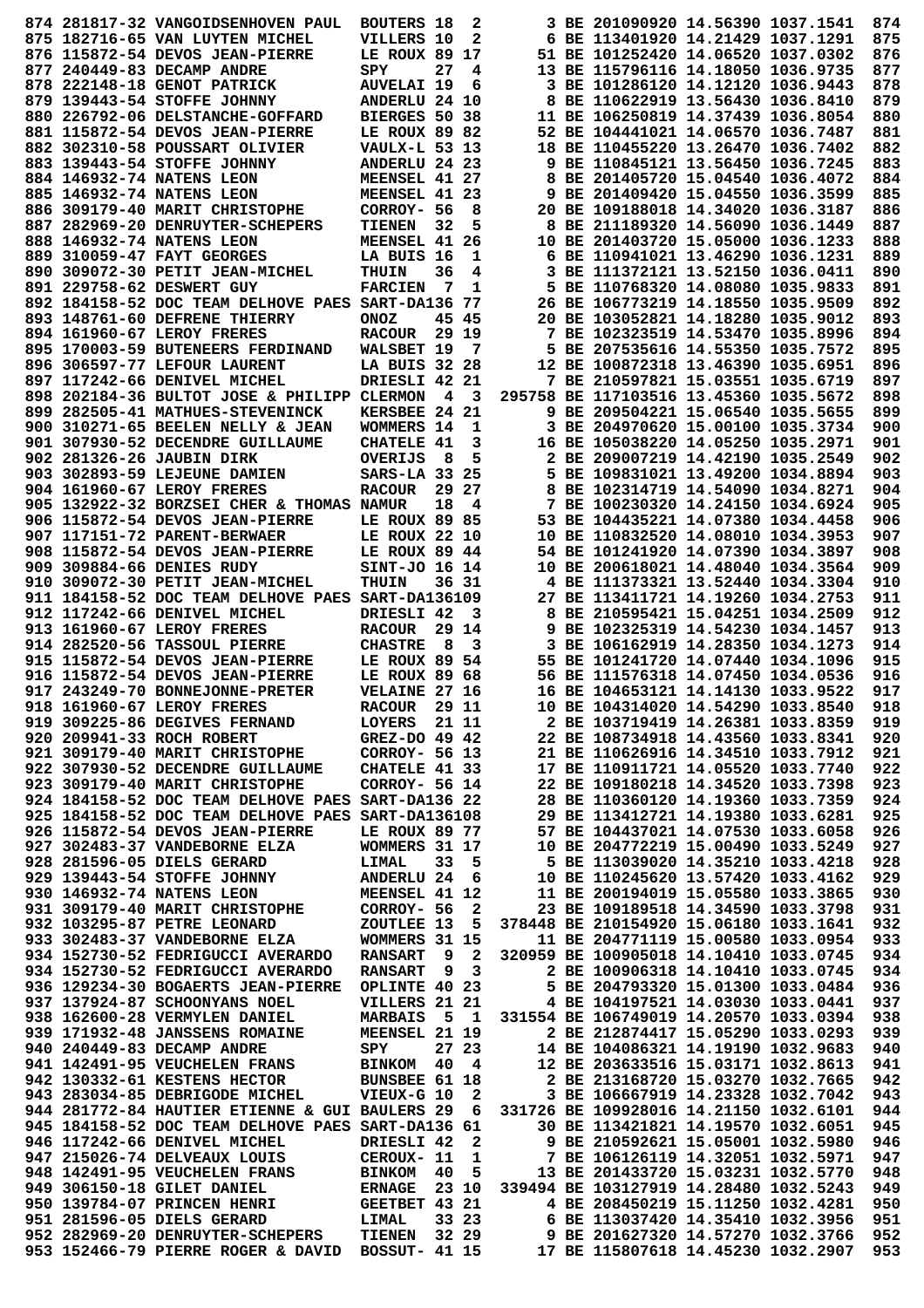|  | 954 282478-14 MATHUES-PITTOMVILS                                                                                                                                                                                                                                                                                                           | HOEGAAR 24             | 2  | 2 BE 200760019 14.55290 1032.2875          |  | 954 |
|--|--------------------------------------------------------------------------------------------------------------------------------------------------------------------------------------------------------------------------------------------------------------------------------------------------------------------------------------------|------------------------|----|--------------------------------------------|--|-----|
|  | 955 305168-06 CHAPELLE-WESTYN BERNA HAM S/H 10                                                                                                                                                                                                                                                                                             |                        | 2  | 4 BE 106779217 13.54301 1032.2556          |  | 955 |
|  | 956 310275-69 DELLIER JEAN MARIE                                                                                                                                                                                                                                                                                                           | TILLY<br>20            | 7  | 2 BE 115670418 14.22301 1032.2396          |  | 956 |
|  | 957 307534-44 BASTOGNE-HENRY                                                                                                                                                                                                                                                                                                               | CORROY- 69             | 1  | 23 BE 103084019 14.23280 1032.2146         |  | 957 |
|  |                                                                                                                                                                                                                                                                                                                                            |                        |    |                                            |  |     |
|  | 958 309884-66 DENIES RUDY                                                                                                                                                                                                                                                                                                                  | SINT-JO 16             | 9  | 11 BE 200612021 14.48480 1032.1818         |  | 958 |
|  | 959 303565-52 VANGOETSENHOVEN LUC                                                                                                                                                                                                                                                                                                          | <b>WALSHOU</b><br>- 5  | 2  | 2 BE 209789320 14.55310 1032.1738          |  | 959 |
|  | 960 210036-31 PUTSEYS-PATTE                                                                                                                                                                                                                                                                                                                | HOUTAIN 64 16          |    | 25 BE 101179718 14.19500 1032.1407         |  | 960 |
|  | 961 281269-66 MOERENHOUT C & E                                                                                                                                                                                                                                                                                                             | HOEILAA 12             | 1  | 4 BE 200633021 14.40250 1032.1234          |  | 961 |
|  | 962 142491-95 VEUCHELEN FRANS                                                                                                                                                                                                                                                                                                              | <b>BINKOM</b><br>40 32 |    | 14 BE 206998921 15.03331 1032.1036         |  | 962 |
|  |                                                                                                                                                                                                                                                                                                                                            |                        |    |                                            |  |     |
|  | 963 306597-77 LEFOUR LAURENT                                                                                                                                                                                                                                                                                                               | LA BUIS 32             | 4  | 13 BE 103038416 13.47390 1032.0946         |  | 963 |
|  | 964 210036-31 PUTSEYS-PATTE                                                                                                                                                                                                                                                                                                                | HOUTAIN 64             | 6  | 26 BE 112401020 14.19520 1032.0331         |  | 964 |
|  | 965 282505-41 MATHUES-STEVENINCK                                                                                                                                                                                                                                                                                                           | KERSBEE 24 14          |    | 10 BE 209506321 15.08100 1032.0027         |  | 965 |
|  | 966 307534-44 BASTOGNE-HENRY                                                                                                                                                                                                                                                                                                               | CORROY- 69 21          |    | 24 NL 158058820 14.23330 1031.9487         |  | 966 |
|  | 967 302483-37 VANDEBORNE ELZA                                                                                                                                                                                                                                                                                                              | WOMMERS 31             | 2  | 12 BE 208080415 15.01240 1031.8567         |  | 967 |
|  |                                                                                                                                                                                                                                                                                                                                            |                        |    |                                            |  |     |
|  | 968 308660-06 ZARZECKI MAREK                                                                                                                                                                                                                                                                                                               | LINCENT 41 37          |    | 13 BE 112724421 14.52540 1031.8305         |  | 968 |
|  | 969 146932-74 NATENS LEON                                                                                                                                                                                                                                                                                                                  | MEENSEL 41 14          |    | 12 BE 201400620 15.06360 1031.6012         |  | 969 |
|  | 970 307930-52 DECENDRE GUILLAUME                                                                                                                                                                                                                                                                                                           | CHATELE 41 34          |    | 18 BE 115083721 14.06330 1031.4696         |  | 970 |
|  | 971 206958-57 ELSEN THEO                                                                                                                                                                                                                                                                                                                   | BEKKEVO 28             | 7  | 15 BE 201772118 15.14400 1031.3835         |  | 971 |
|  | 972 210036-31 PUTSEYS-PATTE                                                                                                                                                                                                                                                                                                                | HOUTAIN 64             | 24 | 27 BE 101092618 14.20050 1031.3345         |  | 972 |
|  |                                                                                                                                                                                                                                                                                                                                            |                        |    |                                            |  |     |
|  | 973 195059-89 CROWET JEAN-MARIE                                                                                                                                                                                                                                                                                                            | BOUSSU-<br>6           | 3  | 3 BE 109755520 13.45160 1031.2877          |  | 973 |
|  | 974 111819-75 ALBERT MICHEL                                                                                                                                                                                                                                                                                                                | <b>AUVELAI 12</b>      | 5  | 5 BE 101517620 14.14070 1031.1774          |  | 974 |
|  | 975 141215-80 PENNINCKX IVO                                                                                                                                                                                                                                                                                                                | NEERVEL 31 20          |    | 6 BE 200626819 14.55400 1031.1172          |  | 975 |
|  | 976 170003-59 BUTENEERS FERDINAND                                                                                                                                                                                                                                                                                                          | WALSBET 19             | 2  | 6 BE 209890120 14.57180 1030.7809          |  | 976 |
|  | 977 226792-06 DELSTANCHE-GOFFARD                                                                                                                                                                                                                                                                                                           | <b>BIERGES 50</b>      | 5  | 12 BE 109700218 14.39439 1030.7017         |  | 977 |
|  | 978 309179-40 MARIT CHRISTOPHE                                                                                                                                                                                                                                                                                                             | CORROY- 56 56          |    | 24 BE 113511421 14.35550 1030.5086         |  | 978 |
|  |                                                                                                                                                                                                                                                                                                                                            |                        |    |                                            |  |     |
|  | 979 308763-12 UYTTEBROEK JOERI                                                                                                                                                                                                                                                                                                             | 15<br><b>KERKOM</b>    | 6  | 2 BE 200427919 15.02191 1030.5054          |  | 979 |
|  | 980 166313-55 VAN HOREBEEK-KENNIS T LUBBEEK                                                                                                                                                                                                                                                                                                | 8                      | 7  | 6 BE 200028519 15.01348 1030.4939          |  | 980 |
|  | 981 115872-54 DEVOS JEAN-PIERRE                                                                                                                                                                                                                                                                                                            | LE ROUX 89 28          |    | 58 BE 104440519 14.08510 1030.3707         |  | 981 |
|  | 982 156691-36 SERRE RUDY                                                                                                                                                                                                                                                                                                                   | LOKSBER 30 16          |    | 22 BE 503075721 15.15270 1030.3263         |  | 982 |
|  | 983 308660-06 ZARZECKI MAREK                                                                                                                                                                                                                                                                                                               | LINCENT 41 29          |    | 14 BE 112729321 14.53250 1030.3221         |  | 983 |
|  |                                                                                                                                                                                                                                                                                                                                            |                        |    |                                            |  |     |
|  | 984 111626-76 LEONARD THIERRY                                                                                                                                                                                                                                                                                                              | DONGELB 11             | 6  | 355735 BE 114962017 14.45160 1030.3196     |  | 984 |
|  | 985 307930-52 DECENDRE GUILLAUME                                                                                                                                                                                                                                                                                                           | CHATELE 41 17          |    | 19 BE 110812520 14.06570 1030.1254         |  | 985 |
|  | 986 302483-37 VANDEBORNE ELZA                                                                                                                                                                                                                                                                                                              | WOMMERS 31 19          |    | 13 BE 210628517 15.02010 1030.0990         |  | 986 |
|  | 987 300732-32 VANDENHOVE BENNY                                                                                                                                                                                                                                                                                                             | HOELEDE 12             | 9  | 9 BE 204781619 15.07540 1029.8614          |  | 987 |
|  | 988 280751-33 VANDIJCK-DE BEULE                                                                                                                                                                                                                                                                                                            | GEETBET 16 12          |    | 6 BE 210974721 15.12220 1029.8398          |  | 988 |
|  |                                                                                                                                                                                                                                                                                                                                            |                        |    |                                            |  |     |
|  | 989 212640-16 VANDEPOEL YVES                                                                                                                                                                                                                                                                                                               | GEETBET 45             | 4  | 13 BE 202960619 15.12570 1029.8271         |  | 989 |
|  | 990 137924-87 SCHOONYANS NOEL                                                                                                                                                                                                                                                                                                              | VILLERS 21             | 8  | 5 BE 101818320 14.04010 1029.7593          |  | 990 |
|  | 991 142491-95 VEUCHELEN FRANS                                                                                                                                                                                                                                                                                                              | <b>BINKOM</b><br>40    | 3  | 15 BE 200482919 15.04251 1029.6491         |  | 991 |
|  | 992 148896-01 LELOIR GONZALES                                                                                                                                                                                                                                                                                                              | MONT-SU 19 13          |    | 4 BE 105994117 14.03220 1029.4539          |  | 992 |
|  | 993 302310-58 POUSSART OLIVIER                                                                                                                                                                                                                                                                                                             | <b>VAULX-L 53 26</b>   |    | 19 BE 207281821 13.28420 1029.3450         |  | 993 |
|  |                                                                                                                                                                                                                                                                                                                                            |                        |    |                                            |  |     |
|  | 994 212640-16 VANDEPOEL YVES                                                                                                                                                                                                                                                                                                               | GEETBET 45             | 1  | 14 BE 208424721 15.13090 1029.2751         |  | 994 |
|  | 995 282178-05 BEELEN DANIEL                                                                                                                                                                                                                                                                                                                | KUMTICH 11             | 3  | 3 BE 201670720 15.00040 1029.1122          |  | 995 |
|  | 996 129234-30 BOGAERTS JEAN-PIERRE                                                                                                                                                                                                                                                                                                         | OPLINTE 40             | 4  | 6 BE 209132217 15.02550 1029.0158          |  | 996 |
|  | 997 184158-52 DOC TEAM DELHOVE PAES                                                                                                                                                                                                                                                                                                        | SART-DA136 82          |    | 31 BE 110356120 14.21070 1028.8535         |  | 997 |
|  | 998 304620-40 DE DEENE GUY                                                                                                                                                                                                                                                                                                                 | <b>RANCE</b><br>12 7   |    | 2 BE 111971120 13.33500 1028.8010 998      |  |     |
|  | 999 301738-68 VANVUCHELEN IVAN                                                                                                                                                                                                                                                                                                             | GRAZEN 39 24           |    | 382898 BE 208462621 15.12140 1028.6505 999 |  |     |
|  |                                                                                                                                                                                                                                                                                                                                            |                        |    |                                            |  |     |
|  | 1000 184158-52 DOC TEAM DELHOVE PAES SART-DA136122                                                                                                                                                                                                                                                                                         |                        |    | 32 BE 113413621 14.21110 1028.6399 1000    |  |     |
|  | 1001 184158-52 DOC TEAM DELHOVE PAES SART-DA136 75                                                                                                                                                                                                                                                                                         |                        |    | 33 BE 110358120 14.21130 1028.5332 1001    |  |     |
|  | 1002 206958-57 ELSEN THEO                                                                                                                                                                                                                                                                                                                  | <b>BEKKEVO 28 18</b>   |    | 16 BE 206643721 15.15430 1028.5011 1002    |  |     |
|  |                                                                                                                                                                                                                                                                                                                                            |                        |    |                                            |  |     |
|  |                                                                                                                                                                                                                                                                                                                                            |                        |    |                                            |  |     |
|  |                                                                                                                                                                                                                                                                                                                                            |                        |    |                                            |  |     |
|  |                                                                                                                                                                                                                                                                                                                                            |                        |    |                                            |  |     |
|  |                                                                                                                                                                                                                                                                                                                                            |                        |    |                                            |  |     |
|  |                                                                                                                                                                                                                                                                                                                                            |                        |    |                                            |  |     |
|  |                                                                                                                                                                                                                                                                                                                                            |                        |    |                                            |  |     |
|  | 1005 302893-59 LEJEUNE DAMIEN SARS-LA 33 16 7 BE 112638919 13.51090 1028.4321 1005<br>1006 242849-58 VERSPREET-MUNTONI THIRIMO 69 17 20 BE 105893917 13.44450 1028.3687 1006<br>1007 282505-41 MATHUES-STEVENINCK KERSBEE 24 19 11 B                                                                                                       |                        |    |                                            |  |     |
|  |                                                                                                                                                                                                                                                                                                                                            |                        |    |                                            |  |     |
|  |                                                                                                                                                                                                                                                                                                                                            |                        |    |                                            |  |     |
|  |                                                                                                                                                                                                                                                                                                                                            |                        |    |                                            |  |     |
|  | 1011 171932-48 JANSSENS ROMAINE MEENSEL 21 5 3 BE 211164021 15.07140 1028.1066 1011                                                                                                                                                                                                                                                        |                        |    |                                            |  |     |
|  |                                                                                                                                                                                                                                                                                                                                            |                        |    |                                            |  |     |
|  |                                                                                                                                                                                                                                                                                                                                            |                        |    |                                            |  |     |
|  |                                                                                                                                                                                                                                                                                                                                            |                        |    |                                            |  |     |
|  |                                                                                                                                                                                                                                                                                                                                            |                        |    |                                            |  |     |
|  |                                                                                                                                                                                                                                                                                                                                            |                        |    |                                            |  |     |
|  |                                                                                                                                                                                                                                                                                                                                            |                        |    |                                            |  |     |
|  |                                                                                                                                                                                                                                                                                                                                            |                        |    |                                            |  |     |
|  |                                                                                                                                                                                                                                                                                                                                            |                        |    |                                            |  |     |
|  |                                                                                                                                                                                                                                                                                                                                            |                        |    |                                            |  |     |
|  | 1011 171932-48 JANSSENS ROMAINE<br>1012 162054-64 VANWINCKEL JOSEPH BUNSBER 15 2<br>1012 162054-64 VANWINCKEL JOSEPH THUILLI 7 7 299033 BE 11165220 15.0310 1027.9960 1012<br>1013 305801-57 TEVEL GERARD LIMAL 33 20 7 BE 113037120<br>1020 174972-81 THIRY GHISLAIN       RACOUR     8   3   366826 BE 112916520 14.57120 1026.9485 1020 |                        |    |                                            |  |     |
|  |                                                                                                                                                                                                                                                                                                                                            |                        |    |                                            |  |     |
|  |                                                                                                                                                                                                                                                                                                                                            |                        |    |                                            |  |     |
|  |                                                                                                                                                                                                                                                                                                                                            |                        |    |                                            |  |     |
|  |                                                                                                                                                                                                                                                                                                                                            |                        |    |                                            |  |     |
|  |                                                                                                                                                                                                                                                                                                                                            |                        |    |                                            |  |     |
|  |                                                                                                                                                                                                                                                                                                                                            |                        |    |                                            |  |     |
|  | 1021 182424-64 DE BELS-CRETON<br>1022 302893-59 LEJEUNE DAMIEN SARS-LA 33 14 8 BE 111877620 13.56250 1026.8721 1021<br>1023 282969-20 DENRUYTER-SCHEPERS TIENEN 32 17 10 BE 207215619 14.59230 1026.8228 1023<br>1024 242849-58 VERS<br>1026 302310-58 POUSSART OLIVIER VAULX-L 53 17                                                      |                        |    | 20 BE 621634820 13.29230 1026.7339 1026    |  |     |
|  |                                                                                                                                                                                                                                                                                                                                            |                        |    |                                            |  |     |
|  |                                                                                                                                                                                                                                                                                                                                            |                        |    |                                            |  |     |
|  | 1027 170003-59 BUTENEERS FERDINAND   WALSBET 19  3        7 BE 209890620 14.58430 1026.7100 1027<br>1028 118014-62 VANHOUCKE IVAN          HALLE-B 12  7        7 BE 209956820 15.06210 1026.7094 1028                                                                                                                                     |                        |    |                                            |  |     |
|  |                                                                                                                                                                                                                                                                                                                                            |                        |    |                                            |  |     |
|  |                                                                                                                                                                                                                                                                                                                                            |                        |    |                                            |  |     |
|  |                                                                                                                                                                                                                                                                                                                                            |                        |    |                                            |  |     |
|  |                                                                                                                                                                                                                                                                                                                                            |                        |    |                                            |  |     |
|  | 1029 302310-58 POUSSART OLIVIER<br>1029 302310-58 POUSSART OLIVIER<br>1030 303687-77 DEMIA-HULENS<br>1031 215026-74 DELVEAUX LOUIS<br>1032 103295-87 PETRE LEONARD<br>2007LEE 13 7 2 BE 206250521 15.08460 1026.2533 1032<br>1033 302483-3                                                                                                 |                        |    |                                            |  |     |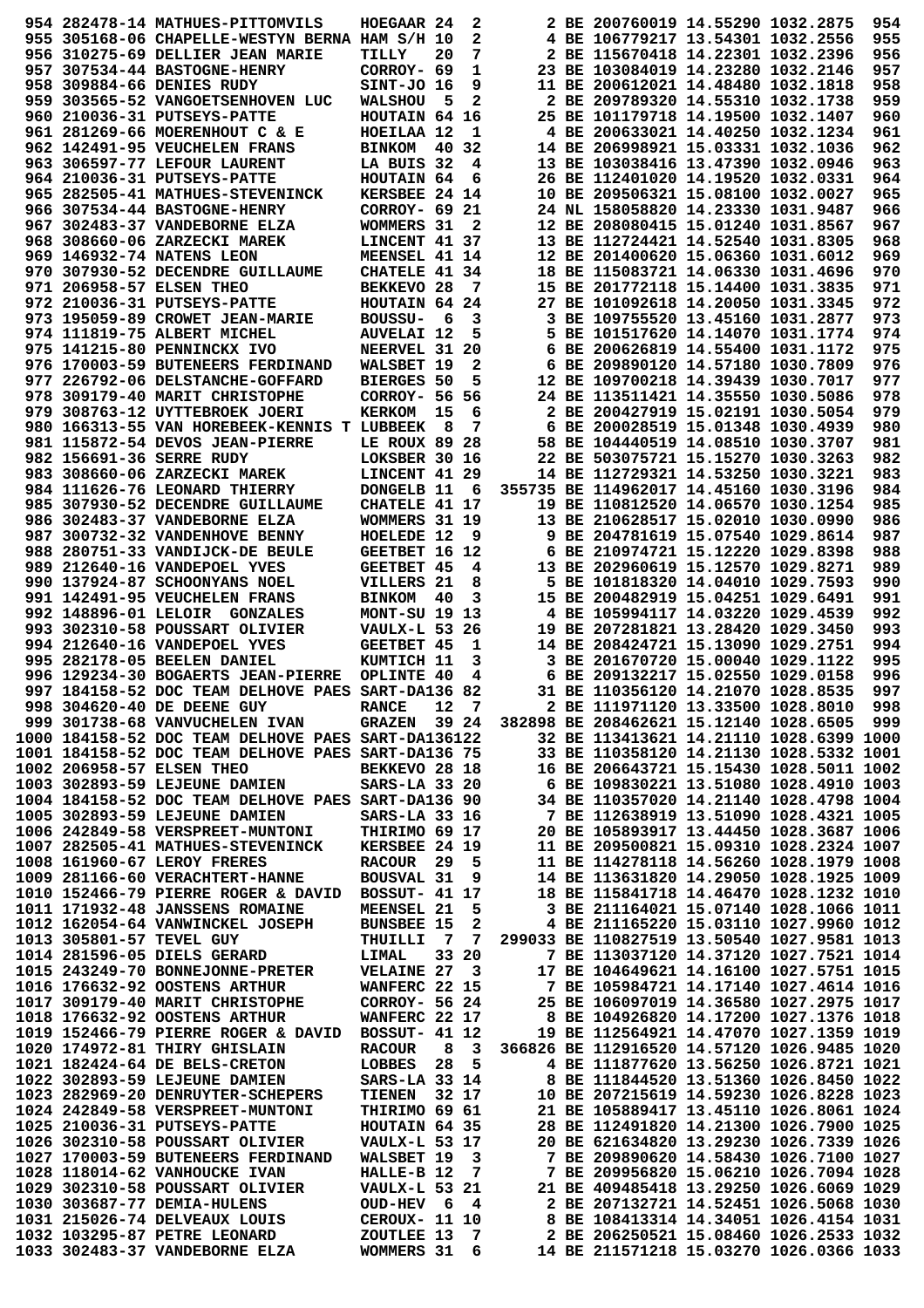|                          | 1034 114332-66 MEURANT ROBERT                                                                                                         | CLERMON 12<br>5                              |   | 6 BE 110276020 13.46580 1025.9519 1034                                                |
|--------------------------|---------------------------------------------------------------------------------------------------------------------------------------|----------------------------------------------|---|---------------------------------------------------------------------------------------|
|                          | 1035 220302-15 SPRUYT EDDY                                                                                                            | LOUPOIG 40 32                                |   | 11 BE 112434120 14.24100 1025.8735 1035                                               |
|                          | 1036 283184-41 DUERINCKX GUIDO                                                                                                        | ST JORI 12<br>- 5                            |   | 2 BE 201571717 15.06130 1025.8217 1036                                                |
|                          | 1037 226792-06 DELSTANCHE-GOFFARD                                                                                                     | BIERGES 50 50                                |   | 13 BE 113555717 14.41219 1025.7701 1037                                               |
|                          |                                                                                                                                       |                                              |   |                                                                                       |
|                          | 1038 281772-84 HAUTIER ETIENNE & GUI BAULERS 29 17                                                                                    |                                              |   | 2 BE 113881820 14.23240 1025.7452 1038                                                |
|                          | 1039 220302-15 SPRUYT EDDY                                                                                                            | LOUPOIG 40 15                                |   | 12 BE 101187518 14.24130 1025.7153 1039                                               |
|                          | 1040 114829-78 MAES-MOUTHUY                                                                                                           | THIRIMO 46 34                                |   | 7 BE 115323121 13.46470 1025.7081 1040                                                |
|                          | 1041 146932-74 NATENS LEON                                                                                                            | MEENSEL 41 16                                |   | 13 BE 201782818 15.08470 1025.4937 1041                                               |
|                          | 1042 307534-44 BASTOGNE-HENRY                                                                                                         | CORROY- 69 69                                |   | 25 BE 100811319 14.25360 1025.4515 1042                                               |
|                          | 1043 141215-80 PENNINCKX IVO                                                                                                          | NEERVEL 31 14                                |   | 7 BE 200627019 14.57410 1025.3036 1043                                                |
|                          | 1044 280541-17 LISMONT PATRICK                                                                                                        | BEKKEVO 43 35                                |   | 35 BE 212339421 15.14501 1025.3018 1044                                               |
|                          | 1045 283218-75 LEMASSON BEN                                                                                                           | OVERIJS<br>$\overline{\mathbf{3}}$<br>6      |   | 352571 BE 209076719 14.43550 1025.1640 1045                                           |
|                          | 1046 141215-80 PENNINCKX IVO                                                                                                          | NEERVEL 31 22                                |   | 8 BE 200626419 14.57470 1025.0170 1046                                                |
|                          | 1047 303687-77 DEMIA-HULENS                                                                                                           | $\overline{\mathbf{2}}$<br>OUD-HEV 6         |   | 3 BE 201343720 14.53171 1024.9572 1047                                                |
|                          | 1048 210036-31 PUTSEYS-PATTE                                                                                                          | HOUTAIN 64 57                                |   | 29 BE 111753219 14.22060 1024.8774 1048                                               |
|                          | 1049 206958-57 ELSEN THEO                                                                                                             | BEKKEVO 28<br>9                              |   | 17 BE 206642621 15.17030 1024.8641 1049                                               |
|                          | 1050 302483-37 VANDEBORNE ELZA                                                                                                        | WOMMERS 31 21                                |   | 15 BE 214705518 15.03530 1024.8147 1050                                               |
|                          | 1051 184158-52 DOC TEAM DELHOVE PAES SART-DA136104                                                                                    |                                              |   | 35 BE 110359020 14.22270 1024.5992 1051                                               |
|                          | 1052 307534-44 BASTOGNE-HENRY                                                                                                         | CORROY- 69 28                                |   | 26 BE 103952720 14.25550 1024.4551 1052                                               |
|                          | 1053 243249-70 BONNEJONNE-PRETER                                                                                                      | <b>VELAINE 27</b><br>9                       |   | 18 BE 100566720 14.17080 1024.4429 1053                                               |
|                          |                                                                                                                                       |                                              |   |                                                                                       |
|                          | 1054 184158-52 DOC TEAM DELHOVE PAES SART-DA136 84                                                                                    |                                              |   | 36 BE 110356020 14.22300 1024.4403 1054                                               |
|                          | 1055 111819-75 ALBERT MICHEL                                                                                                          | <b>AUVELAI 12</b><br>3                       | 6 | BE 100518720 14.16120 1024.3833 1055                                                  |
|                          | 1056 280052-13 SIMONS YVES                                                                                                            | <b>OVERWIN 15</b><br>1                       | 5 | BE 204762619 15.00190 1024.2962 1056                                                  |
|                          | 1057 303811-07 KULIG CHARLES                                                                                                          | FORCHIE 18 13                                |   | 2 BE 109936820 14.05110 1024.2368 1057                                                |
|                          | 1058 168287-89 REYNAERTS FREDDY                                                                                                       | LANDEN 14 14                                 |   | 2 BE 204920819 15.01090 1024.2115 1058                                                |
|                          | 1059 141215-80 PENNINCKX IVO                                                                                                          | NEERVEL 31 24                                |   | 9 BE 206663721 14.58040 1024.2059 1059                                                |
|                          | 1060 226792-06 DELSTANCHE-GOFFARD                                                                                                     | <b>BIERGES 50 11</b>                         |   | 14 BE 106255819 14.41539 1024.1700 1060                                               |
|                          | 1061 146932-74 NATENS LEON                                                                                                            | MEENSEL 41 17                                |   | 14 BE 201783218 15.09170 1024.1052 1061                                               |
|                          | 1062 307534-44 BASTOGNE-HENRY                                                                                                         | $CORROY - 69$ 38                             |   | 27 BE 111668318 14.26040 1023.9838 1062                                               |
|                          | 1063 226792-06 DELSTANCHE-GOFFARD                                                                                                     | BIERGES 50 14                                |   | 15 BE 109789816 14.41589 1023.9204 1063                                               |
|                          | 1064 139443-54 STOFFE JOHNNY                                                                                                          | <b>ANDERLU 24 15</b>                         |   | 11 BE 110848321 14.00290 1023.8438 1064                                               |
|                          | 1065 141215-80 PENNINCKX IVO                                                                                                          | NEERVEL 31 26                                |   | 10 BE 200626519 14.58120 1023.8247 1065                                               |
|                          | 1066 210036-31 PUTSEYS-PATTE                                                                                                          | HOUTAIN 64 42                                |   | 30 BE 112204921 14.22280 1023.7120 1066                                               |
|                          | 1067 115872-54 DEVOS JEAN-PIERRE                                                                                                      | LE ROUX 89 73                                |   | 59 BE 111574618 14.10530 1023.6316 1067                                               |
|                          | 1068 115872-54 DEVOS JEAN-PIERRE                                                                                                      | LE ROUX 89<br>- 8                            |   | 60 BE 111574518 14.10550 1023.5218 1068                                               |
|                          | 1069 309111-69 DE KERF-STEENBERGEN                                                                                                    | KORTENA 30 27                                |   | 12 BE 210579021 15.12370 1023.5157 1069                                               |
|                          |                                                                                                                                       |                                              |   |                                                                                       |
|                          | 1070 309213-74 TOLBECO MAXIME                                                                                                         | 5<br>1<br><b>BOUGE</b>                       |   | 336201 BE 100253620 14.28320 1023.3391 1070                                           |
|                          | 1071 302310-58 POUSSART OLIVIER                                                                                                       | <b>VAULX-L 53 39</b>                         |   | 22 BE 606844121 13.30170 1023.3150 1071                                               |
|                          | 1072 125092-59 COUVREUR YVES                                                                                                          | HAM S/H 41 33                                |   | 9 BE 109991421 13.58170 1023.1514 1072                                                |
|                          | 1073 125092-59 COUVREUR YVES                                                                                                          | HAM S/H 41 13                                |   | 10 BE 110284820 13.58190 1023.0370 1073                                               |
|                          | 1074 308660-06 ZARZECKI MAREK                                                                                                         | LINCENT 41 22                                |   | 15 BE 112723221 14.55590 1022.8934 1074                                               |
|                          | 1075 240449-83 DECAMP ANDRE                                                                                                           | 27 21<br>SPY                                 |   | 15 BE 104086721 14.22280 1022.8778 1075                                               |
|                          | 1076 306597-77 LEFOUR LAURENT                                                                                                         | LA BUIS 32 20                                |   | 14 BE 100863418 13.50170 1022.7318 1076                                               |
|                          | 1077 282969-20 DENRUYTER-SCHEPERS                                                                                                     | 32 12<br>TIENEN                              |   | 11 BE 206167718 15.00520 1022.6021 1077                                               |
|                          | 1078 202369-27 MONETTE ROMAIN                                                                                                         | RUMMEN 10 3                                  |   | 3 BE 200384119 15.15450 1022.3473 1078                                                |
|                          | 1079 142491-95 VEUCHELEN FRANS                                                                                                        | BINKOM 40 25                                 |   | 16 BE 206998321 15.07021 1022.3085 1079                                               |
|                          | 1080 309179-40 MARIT CHRISTOPHE                                                                                                       | CORROY- 56 17                                |   | 26 BE 110634416 14.38370 1022.2917 1080                                               |
|                          | 1081 170003-59 BUTENEERS FERDINAND                                                                                                    | WALSBET 19 6                                 |   | 8 BE 209893320 15.00180 1022.1982 1081                                                |
|                          | 1082 180351-28 RUCQUOY JEAN                                                                                                           | MARBAIS 14 7                                 |   | 11 BE 113310120 14.23520 1022.0070 1082                                               |
|                          | 1083 309901-83 HANNON YVES                                                                                                            | CORROY- 20 17                                |   | 346988 BE 106198419 14.39319 1021.9606 1083                                           |
|                          | 1084 181310-17 COLETTE-THIRIONET                                                                                                      | TILLIER 14 11                                |   | 11 BE 100310520 14.37380 1021.8422 1084                                               |
|                          | 1085 309111-69 DE KERF-STEENBERGEN                                                                                                    | KORTENA 30 13                                |   | 13 BE 210573521 15.13140 1021.8246 1085                                               |
|                          | 1086 125092-59 COUVREUR YVES                                                                                                          | HAM S/H 41 35                                |   | 11 BE 109988121 13.58470 1021.4392 1086                                               |
|                          | 1087 307930-52 DECENDRE GUILLAUME                                                                                                     | <b>CHATELE 41 23</b>                         |   | 20 BE 104164621 14.09350 1021.3631 1087                                               |
|                          |                                                                                                                                       |                                              |   | 2 BE 106196919 14.39439 1021.3590 1088                                                |
|                          |                                                                                                                                       |                                              |   |                                                                                       |
|                          |                                                                                                                                       |                                              |   | 12 BE 101722520 14.31191 1021.3229 1089                                               |
|                          |                                                                                                                                       |                                              |   | 6 BE 101222120 14.06320 1021.3049 1090                                                |
|                          | 1091 310271-65 BEELEN NELLY & JEAN WOMMERS 14 11                                                                                      |                                              |   | 4 BE 204971420 15.05100 1021.1967 1091                                                |
|                          | 1092 184158-52 DOC TEAM DELHOVE PAES SART-DA136 14                                                                                    |                                              |   | 37 BE 113424221 14.23380 1020.8528 1092                                               |
|                          | 1093 283135-89 VEULEMANS-TECHAVICHIA TIENEN 50 3                                                                                      |                                              |   | 2 BE 201604520 15.01451 1020.8108 1093                                                |
|                          | 1094 148761-60 DEFRENE THIERRY                                                                                                        | ONOZ<br>459                                  |   | 21 BE 100015720 14.23110 1020.7828 1094                                               |
|                          | 1095 218879-47 DELBRUYERE ROGER (VEU SOLRE S 13 7                                                                                     |                                              |   | 6 BE 111015121 13.49100 1020.7712 1095                                                |
|                          | 1096 301738-68 VANVUCHELEN IVAN                                                                                                       | GRAZEN 39 17                                 |   | 2 BE 208465421 15.15070 1020.7438 1096                                                |
|                          | 1097 187583-82 VANDERLINDEN-DE BRUYN OVERIJS 8                                                                                        | - 5                                          |   | 4 BE 205642420 14.45340 1020.7003 1097                                                |
|                          | 1098 182424-64 DE BELS-CRETON                                                                                                         | LOBBES 28<br>$\overline{\mathbf{4}}$         |   | 5 BE 110545220 13.58170 1020.4459 1098                                                |
|                          | 1099 148896-01 LELOIR GONZALES                                                                                                        | <b>MONT-SU 19 14</b>                         |   | 5 BE 119319615 14.06030 1020.4280 1099                                                |
|                          | 1100 307930-52 DECENDRE GUILLAUME                                                                                                     | <b>CHATELE 41</b><br>1                       |   | 21 BE 110812220 14.09530 1020.3743 1100                                               |
| 1101 175434-58 SEHA RENE |                                                                                                                                       | THOREMB 23 6                                 |   | 4 BE 108752518 14.45080 1020.3448 1101                                                |
|                          | 1102 184158-52 DOC TEAM DELHOVE PAES SART-DA136125                                                                                    |                                              |   | 38 BE 113410621 14.23480 1020.3274 1102                                               |
|                          | 1103 148761-60 DEFRENE THIERRY                                                                                                        | 45<br><b>ONOZ</b><br>$\overline{\mathbf{2}}$ |   | 22 BE 103101419 14.23200 1020.3093 1103                                               |
|                          | 1104 212640-16 VANDEPOEL YVES                                                                                                         |                                              |   | 15 BE 208401621 15.16280 1020.2072 1104                                               |
|                          | 1105 210036-31 PUTSEYS-PATTE                                                                                                          | <b>GEETBET 45 36<br/>HOUTAIN 64 21</b>       |   |                                                                                       |
|                          |                                                                                                                                       |                                              |   | 31 BE 112208721 14.23360 1020.1267 1105                                               |
|                          | 1106 212640-16 VANDEPOEL YVES GEETBET 45 44<br>1107 148761-60 DEFRENE THIERRY ONOZ 45 43<br>1108 139784-07 PRINCEN HENRI GEETBET 43 3 |                                              |   | 16 BE 208405421 15.16300 1020.1169 1106                                               |
|                          |                                                                                                                                       |                                              |   | 23 BE 103048021 14.23260 1019.9938 1107                                               |
|                          |                                                                                                                                       |                                              |   | 5 BE 208453519 15.15570 1019.9787 1108                                                |
|                          |                                                                                                                                       |                                              |   | 9 BE 112638219 13.53350 1019.9080 1109                                                |
|                          | 1109 302893-59 LEJEUNE DAMIEN SARS-LA 33 1<br>1110 309884-66 DENIES RUDY SINT-JO 16 4<br>1111 125092-59 COUVREUR YVES HAM S/H 41 39   |                                              |   | 12 BE 209121119 14.53010 1019.8527 1110                                               |
|                          |                                                                                                                                       |                                              |   | 12 BE 115293221 13.59160 1019.7895 1111                                               |
|                          |                                                                                                                                       |                                              |   |                                                                                       |
|                          | 1112 115912-94 GENOT EMMANUEL HANNUT 5 1<br>1113 125092-59 COUVREUR YVES HAM S/H 41 17                                                |                                              |   | 5 1 2 BE 101731420 14.52490 1019.7846 1112<br>13 BE 106930917 13.59170 1019.7327 1113 |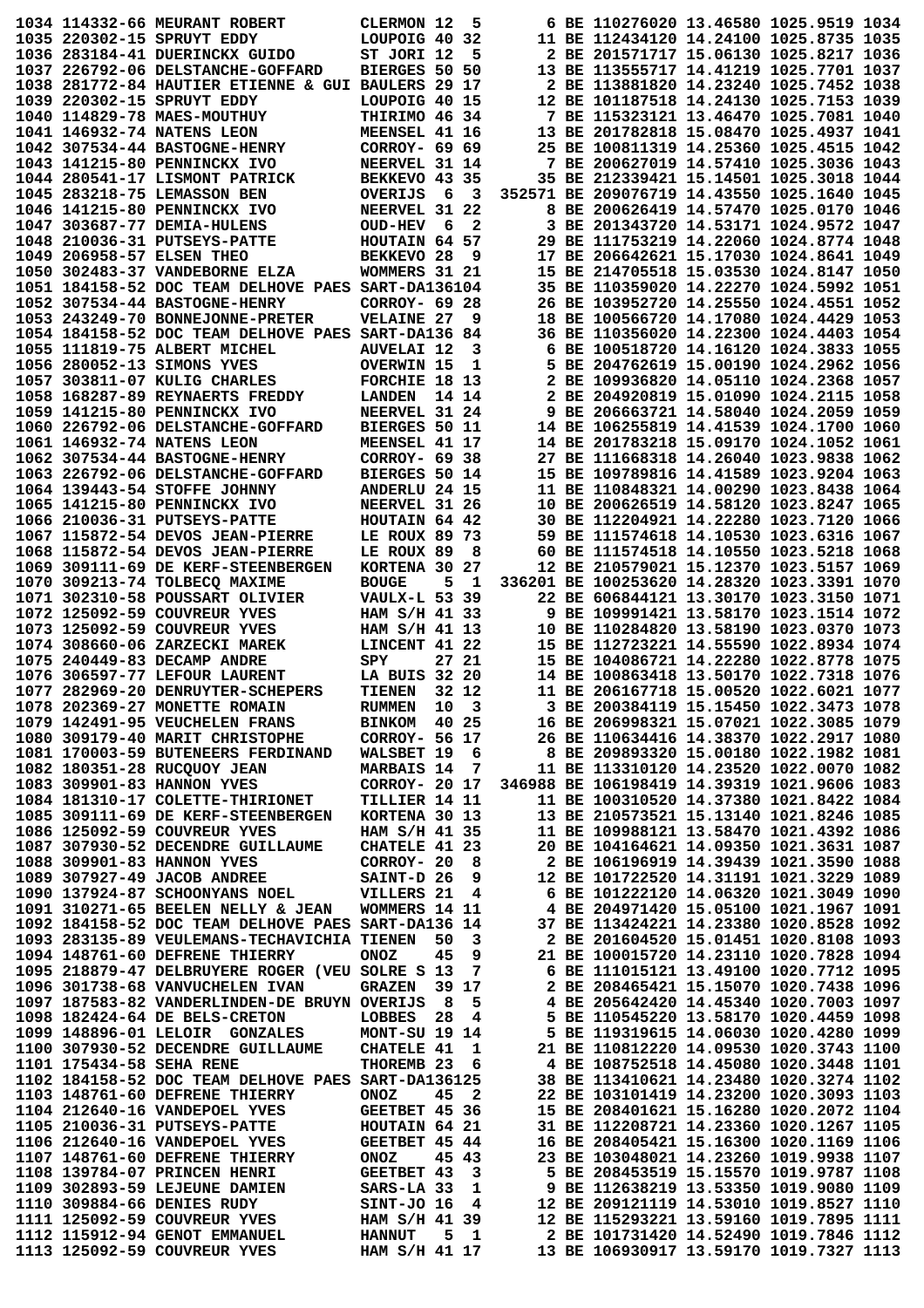|                          | 1114 282478-14 MATHUES-PITTOMVILS                                                                                                              | HOEGAAR 24                   | 4            |   |  | 3 BE 200763619 14.59520 1019.7138 1114      |  |
|--------------------------|------------------------------------------------------------------------------------------------------------------------------------------------|------------------------------|--------------|---|--|---------------------------------------------|--|
|                          | 1115 132922-32 BORZSEI CHER & THOMAS NAMUR                                                                                                     |                              | 18<br>6      |   |  | 8 BE 114201917 14.29010 1019.7021 1115      |  |
|                          | 1116 311423-53 LAEREMANS GUNTHER                                                                                                               | <b>RANSBER 10</b>            | 6            |   |  | 379939 BE 209414321 15.12359 1019.7013 1116 |  |
|                          | 1117 176632-92 OOSTENS ARTHUR                                                                                                                  | WANFERC 22                   | 4            |   |  | 9 BE 104929120 14.19410 1019.5871 1117      |  |
|                          | 1118 184158-52 DOC TEAM DELHOVE PAES SART-DA136 76                                                                                             |                              |              |   |  | 39 BE 110350620 14.24050 1019.4353 1118     |  |
|                          |                                                                                                                                                | CORROY- 69 11                |              |   |  |                                             |  |
|                          | 1119 307534-44 BASTOGNE-HENRY                                                                                                                  |                              |              |   |  | 28 BE 103082819 14.27330 1019.3467 1119     |  |
|                          | 1120 303687-77 DEMIA-HULENS                                                                                                                    | OUD-HEV 6                    | 6            |   |  | 4 BE 207131221 14.55141 1019.3309 1120      |  |
|                          | 1121 184158-52 DOC TEAM DELHOVE PAES SART-DA136127                                                                                             |                              |              |   |  | 40 BE 113416021 14.24090 1019.2257 1121     |  |
|                          | 1122 125092-59 COUVREUR YVES                                                                                                                   | HAM $S/H$ 41                 | 7            |   |  | 14 BE 112781419 13.59260 1019.2219 1122     |  |
| 1123 175434-58 SEHA RENE |                                                                                                                                                | THOREMB 23                   | 7            |   |  | 5 BE 112853320 14.45330 1019.1145 1123      |  |
|                          | 1124 139443-54 STOFFE JOHNNY                                                                                                                   | ANDERLU 24 19                |              |   |  | 12 BE 110846621 14.01530 1019.0957 1124     |  |
|                          | 1125 130332-61 KESTENS HECTOR                                                                                                                  | <b>BUNSBEE 61</b>            | 9            |   |  | 3 BE 213165720 15.08220 1018.9820 1125      |  |
|                          | 1126 310271-65 BEELEN NELLY & JEAN                                                                                                             | WOMMERS 14 10                |              | 5 |  | BE 204970920 15.05580 1018.9644 1126        |  |
|                          | 1127 111626-76 LEONARD THIERRY                                                                                                                 | DONGELB 11                   | 9            |   |  | 2 BE 112604620 14.49120 1018.7142 1127      |  |
| 1128 175434-58 SEHA RENE |                                                                                                                                                | THOREMB 23 19                |              |   |  | 6 BE 105998119 14.45440 1018.5740 1128      |  |
|                          | 1129 310188-79 BUELENS KIM                                                                                                                     | <b>MOLENBE</b>               | 7<br>4       | 4 |  | BE 200111219 15.14450 1018.5724 1129        |  |
|                          | 1130 114829-78 MAES-MOUTHUY                                                                                                                    | THIRIMO 46 26                |              | 8 |  | BE 115323321 13.48480 1018.5457 1130        |  |
|                          | 1131 226792-06 DELSTANCHE-GOFFARD                                                                                                              | BIERGES 50 23                |              |   |  | 16 BE 113552517 14.43479 1018.5099 1131     |  |
|                          |                                                                                                                                                |                              |              |   |  |                                             |  |
|                          | 1132 209941-33 ROCH ROBERT                                                                                                                     | $GREZ-DO$ 49                 | 1            |   |  | 23 BE 112603117 14.49120 1018.2417 1132     |  |
|                          | 1133 139784-07 PRINCEN HENRI                                                                                                                   | GEETBET 43 20                |              |   |  | 6 BE 213347619 15.16380 1018.1282 1133      |  |
|                          | 1134 307534-44 BASTOGNE-HENRY                                                                                                                  | $CORROY - 6962$              |              |   |  | 29 BE 103951820 14.27580 1018.0516 1134     |  |
|                          | 1135 281166-60 VERACHTERT-HANNE                                                                                                                | BOUSVAL 31 12                |              |   |  | 15 BE 111714819 14.32220 1018.0353 1135     |  |
|                          | 1136 226792-06 DELSTANCHE-GOFFARD                                                                                                              | BIERGES 50 21                |              |   |  | 17 BE 113290520 14.44009 1017.8684 1136     |  |
|                          | 1136 226792-06 DELSTANCHE-GOFFARD                                                                                                              | BIERGES 50 34                |              |   |  | 18 BE 113712020 14.44009 1017.8684 1136     |  |
|                          | 1138 210036-31 PUTSEYS-PATTE                                                                                                                   | HOUTAIN 64                   | 4            |   |  | 32 BE 112490220 14.24200 1017.8201 1138     |  |
|                          | 1139 209941-33 ROCH ROBERT                                                                                                                     | $GREZ-DO$ 49 29              |              |   |  | 24 BE 105904519 14.49270 1017.5132 1139     |  |
|                          | 1140 126156-56 VANDIJCK-TOREMANS                                                                                                               | KORTENA 19 15                |              |   |  | 3 BE 204917820 15.17289 1017.4295 1140      |  |
|                          | 1141 303225-03 PEETERS BOB                                                                                                                     | MELDERT 15                   | 4            | 2 |  | BE 200691719 14.58110 1017.4259 1141        |  |
|                          | 1142 209941-33 ROCH ROBERT                                                                                                                     | $GREZ-DO$ 49 21              |              |   |  | 25 BE 112772020 14.49300 1017.3677 1142     |  |
|                          |                                                                                                                                                |                              |              |   |  | 22 BE 115421021 13.47530 1017.1759 1143     |  |
|                          | 1143 242849-58 VERSPREET-MUNTONI                                                                                                               | THIRIMO 69 33                |              |   |  |                                             |  |
|                          | 1144 176632-92 OOSTENS ARTHUR                                                                                                                  | WANFERC 22                   | 1            |   |  | 10 BE 106521719 14.20270 1017.1478 1144     |  |
|                          | 1145 300044-23 BALEAU JEAN JACQUES                                                                                                             | MOIGNEL 18                   | 1            |   |  | 2 BE 101834020 14.16560 1016.9962 1145      |  |
|                          | 1146 302483-37 VANDEBORNE ELZA                                                                                                                 | WOMMERS 31 23                |              |   |  | 16 BE 214705218 15.06410 1016.9892 1146     |  |
| 1147 308549-89 MEES JAN  |                                                                                                                                                | <b>HEVERLE</b>               | 6<br>5       |   |  | 366437 BE 200441821 15.00201 1016.9342 1147 |  |
|                          | 1148 307930-52 DECENDRE GUILLAUME                                                                                                              | CHATELE 41 13                |              |   |  | 22 BE 110813820 14.10570 1016.8741 1148     |  |
|                          | 1149 222148-18 GENOT PATRICK                                                                                                                   | <b>AUVELAI 19 18</b>         |              |   |  | 4 BE 104406621 14.18220 1016.8590 1149      |  |
| 1150 305801-57 TEVEL GUY |                                                                                                                                                | THUILLI                      | 7<br>2       |   |  | 2 BE 109702720 13.54060 1016.7732 1150      |  |
|                          | 1151 282520-56 TASSOUL PIERRE                                                                                                                  | <b>CHASTRE</b>               | 8<br>8       |   |  | 4 BE 109277118 14.34120 1016.7475 1151      |  |
|                          | 1152 125092-59 COUVREUR YVES                                                                                                                   | HAM $S/H$ 41                 | 2            |   |  | 15 BE 112747219 14.00100 1016.7318 1152     |  |
|                          | 1153 222148-18 GENOT PATRICK                                                                                                                   | <b>AUVELAI 19 11</b>         |              |   |  | 5 BE 104404821 14.18250 1016.6993 1153      |  |
|                          | 1154 141215-80 PENNINCKX IVO                                                                                                                   | NEERVEL 31 15                |              |   |  | 11 BE 201177420 15.00450 1016.5877 1154     |  |
|                          | 1155 184158-52 DOC TEAM DELHOVE PAES SART-DA136 73                                                                                             |                              |              |   |  | 41 00 110362320 14.25000 1016.5600 1155     |  |
|                          | 1156 114829-78 MAES-MOUTHUY                                                                                                                    |                              |              |   |  | 9 BE 115322221 13.49220 1016.5511 1156      |  |
|                          |                                                                                                                                                | <b>THIRIMO 46 27</b>         |              |   |  |                                             |  |
|                          | 1157 242849-58 VERSPREET-MUNTONI                                                                                                               | THIRIMO 69                   | 3            |   |  | 23 BE 101141218 13.48040 1016.5286 1157     |  |
|                          | 1158 282647-86 DECELLE ROBERT                                                                                                                  | NIL-SAI 14                   | 4            |   |  | 9 BE 113052917 14.39120 1016.4593 1158      |  |
|                          | 1159 184158-52 DOC TEAM DELHOVE PAES SART-DA136103                                                                                             |                              |              |   |  | 42 BE 110353920 14.25030 1016.4036 1159     |  |
|                          | 1160 209941-33 ROCH ROBERT                                                                                                                     | $GREZ-DO 49 8$               |              |   |  | 26 BE 113342721 14.49500 1016.3983 1160     |  |
|                          | 1161 209941-33 ROCH ROBERT                                                                                                                     | <b>GREZ-DO 49 16</b>         |              |   |  | 27 BE 112773920 14.49510 1016.3499 1161     |  |
|                          | 1162 115872-54 DEVOS JEAN-PIERRE LE ROUX 89 45                                                                                                 |                              |              |   |  | 61 BE 104431019 14.13070 1016.3304 1162     |  |
|                          | 1163 309179-40 MARIT CHRISTOPHE                                                                                                                | CORROY- 56 51                |              |   |  | 27 BE 113512421 14.40370 1016.2891 1163     |  |
|                          | 1164 302483-37 VANDEBORNE ELZA                                                                                                                 | WOMMERS 31 18                |              |   |  | 17 BE 204771019 15.06570 1016.2502 1164     |  |
|                          | 1165 307534-44 BASTOGNE-HENRY                                                                                                                  | CORROY- 69 18                |              |   |  | 30 BE 103959920 14.28330 1016.2441 1165     |  |
|                          | 1166 301813-46 LOSSIGNOL MICHEL                                                                                                                | <b>BUDINGE 14 1</b>          |              |   |  | 7 BE 208644619 15.14130 1016.1947 1166      |  |
|                          | 1167 218879-47 DELBRUYERE ROGER (VEU SOLRE S 13 11                                                                                             |                              |              |   |  | 7 BE 111015421 13.50290 1016.1444 1167      |  |
|                          | 1168 282478-14 MATHUES-PITTOMVILS                                                                                                              | HOEGAAR 24                   | $\mathbf{1}$ |   |  | 4 BE 200767219 15.01080 1016.1372 1168      |  |
|                          | 1169 308876-28 LADRIERE JEAN FRANCOI MAZY                                                                                                      |                              | 8 4          |   |  | 2 BE 100530020 14.26320 1016.0678 1169      |  |
|                          | 1170 125092-59 COUVREUR YVES                                                                                                                   | HAM S/H 41 1                 |              |   |  | 16 BE 101484018 14.00220 1016.0548 1170     |  |
|                          |                                                                                                                                                |                              |              |   |  |                                             |  |
|                          | 1171 311198-22 BARLET YOHAN                                                                                                                    | CHATELI 34 13                |              |   |  | 7 BE 110919821 14.14432 1015.9475 1171      |  |
|                          | 1172 115872-54 DEVOS JEAN-PIERRE                                                                                                               | LE ROUX 89 16                |              |   |  | 62 BE 104439219 14.13150 1015.8978 1172     |  |
|                          | 1173 282370-03 CRETEN LAMBERT                                                                                                                  | <b>ATTENHO 17 15</b>         |              |   |  | 7 BE 212181419 15.06010 1015.6915 1173      |  |
|                          | 1174 195059-89 CROWET JEAN-MARIE                                                                                                               | BOUSSU- 6 1                  |              |   |  | 4 BE 110862719 13.49390 1015.6810 1174      |  |
|                          | 1175 210036-31 PUTSEYS-PATTE                                                                                                                   |                              |              |   |  | 33 BE 111743919 14.25040 1015.5240 1175     |  |
|                          | 1176 161960-67 LEROY FRERES                                                                                                                    | HOUTAIN 64 36<br>RACOUR 29 6 |              |   |  | 12 BE 114278818 15.00530 1015.5193 1176     |  |
|                          | 1177 307534-44 BASTOGNE-HENRY CORROY- 69 22<br>1178 146932-74 NATENS LEON MEENSEL 41 35<br>1179 307534-44 BASTOGNE-HENRY CORROY- 69 2          |                              |              |   |  | 31 BE 103090919 14.28490 1015.4199 1177     |  |
|                          |                                                                                                                                                |                              |              |   |  | 15 BE 207020421 15.12280 1015.3526 1178     |  |
|                          |                                                                                                                                                |                              |              |   |  | 32 BE 111665118 14.28510 1015.3170 1179     |  |
|                          |                                                                                                                                                |                              |              |   |  | 34 BE 112407420 14.25110 1015.1597 1180     |  |
|                          | 1180 210036-31 PUTSEYS-PATTE           HOUTAIN 64 11<br>1181 309179-40 MARIT CHRISTOPHE       CORROY- 56 29<br>1181 309179-40 MARIT CHRISTOPHE | CORROY- 56 29                |              |   |  | 28 BE 115301821 14.41000 1015.1466 1181     |  |
|                          | 1182 118014-62 VANHOUCKE IVAN                                                                                                                  | HALLE-B 12 8                 |              |   |  | 8 BE 209961520 15.10330 1015.0722 1182      |  |
|                          | 1183 283135-89 VEULEMANS-TECHAVICHIA TIENEN 50 33                                                                                              |                              |              |   |  | 3 BE 201622820 15.03491 1015.0121 1183      |  |
|                          | 1184 309179-40 MARIT CHRISTOPHE                                                                                                                | CORROY- 56 54                |              |   |  | 29 BE 113510321 14.41030 1014.9978 1184     |  |
|                          |                                                                                                                                                |                              |              |   |  |                                             |  |
|                          | 1185 126156-56 VANDIJCK-TOREMANS                                                                                                               | KORTENA 19 3                 |              |   |  | 4 BE 208380619 15.18329 1014.5626 1185      |  |
|                          | 1186 117242-66 DENIVEL MICHEL                                                                                                                  | DRIESLI 42 23                |              |   |  | 10 BE 209813120 15.11341 1014.3491 1186     |  |
|                          | 1187 128444-16 JAUMOTTE MICHEL                                                                                                                 | THOREMB <sub>2</sub> 2       |              |   |  | 2 BE 105505619 14.45550 1014.3166 1187      |  |
|                          | 1188 148761-60 DEFRENE THIERRY                                                                                                                 | <b>ONOZ</b>                  | 45 10        |   |  | 24 BE 111038218 14.25150 1014.2967 1188     |  |
|                          | 1189 184158-52 DOC TEAM DELHOVE PAES SART-DA136 20                                                                                             |                              |              |   |  | 43 BE 106763719 14.25460 1014.1676 1189     |  |
|                          | 1190 226792-06 DELSTANCHE-GOFFARD                                                                                                              | BIERGES 50 41                |              |   |  | 19 BE 106246419 14.45169 1014.1344 1190     |  |
|                          | 1191 282478-14 MATHUES-PITTOMVILS                                                                                                              | HOEGAAR 24 23                |              |   |  | 5 BE 207853717 15.01550 1013.9378 1191      |  |
|                          | 1192 174741-44 BOGHE-SURKIJN                                                                                                                   | HAKENDO 5 3                  |              |   |  | 368940 BE 211904619 15.03530 1013.8964 1192 |  |
|                          | 1193 301738-68 VANVUCHELEN IVAN                                                                                                                | GRAZEN 39 8                  |              |   |  | 3 BE 206769720 15.17400 1013.8517 1193      |  |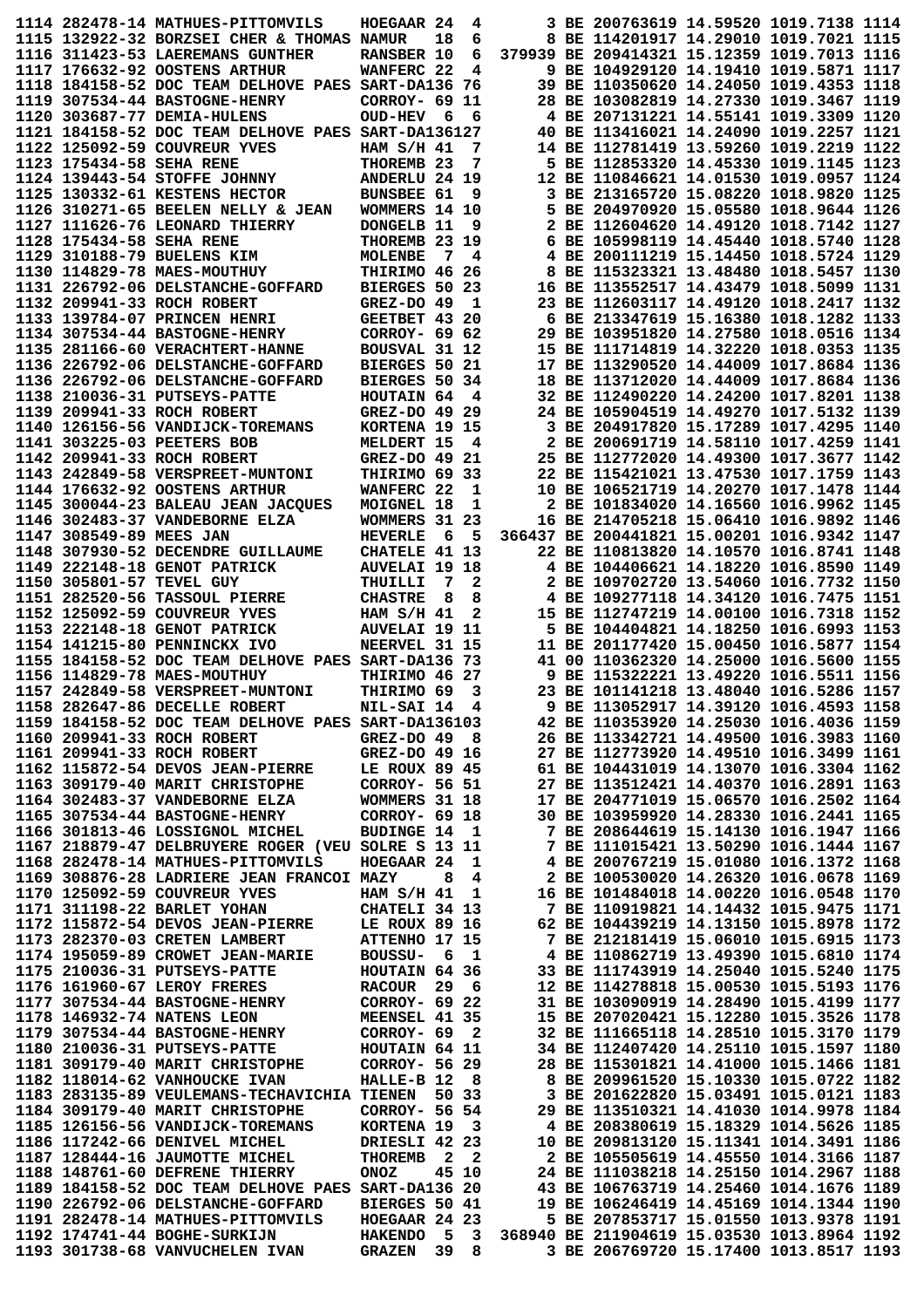**1194 304022-24 BRUGMANS SABRINA HALEN 8 2 8 BE 508661520 15.23520 1013.7921 1194 1195 226106-96 GOFFIN VINCENT NETHEN 8 3 359410 BE 106703219 14.54319 1013.7599 1195 1196 170003-59 BUTENEERS FERDINAND WALSBET 19 16 9 BE 207535216 15.03180 1013.7572 1196 -----------------------------------------------------------------------------------------------**

| LORRIS   | 08-05-22                                                        | 1305 YEARLINGS                     |         |                   |                                                                            | Amateurs:119 LACHER:09.00 |           |                                                                                  |          |
|----------|-----------------------------------------------------------------|------------------------------------|---------|-------------------|----------------------------------------------------------------------------|---------------------------|-----------|----------------------------------------------------------------------------------|----------|
| NR<br>N0 | Naam<br>Nom                                                     |                                    |         |                   | Gemeent AD IG Afstand LD Ring<br>Localit EN MQ Distanc PA Bague AN Constat |                           | JR Bestat | Snelh.<br>Vitesse                                                                | NR<br>NO |
|          | 1 280541-17 LISMONT PATRICK                                     | BEKKEVO 25                         |         | 4                 |                                                                            |                           |           | 384319 BE 212334021 14.26082 1178.3986                                           | 1        |
|          | 2 280541-17 LISMONT PATRICK                                     | BEKKEVO <sub>25</sub>              |         | $\overline{2}$    |                                                                            |                           |           | 2 DV 618271421 14.28272 1170.0871                                                | 2        |
|          | 3 304179-84 DUPUIS-AMANT                                        | THIRIMO 11                         |         | 1                 |                                                                            |                           |           | 292409 BE 110802021 13.11030 1164.7441                                           | 3        |
|          | 4 198090-16 STOCKX LUC                                          | <b>BINKOM</b>                      |         | 14 14             |                                                                            |                           |           | 375689 BE 206725421 14.27480 1146.0921                                           | 4        |
|          | 5 282505-41 MATHUES-STEVENINCK                                  | <b>KERSBEE 22</b>                  |         | 9                 |                                                                            |                           |           | 379949 BE 209502421 14.33200 1139.8470                                           | 5<br>6   |
|          | 6 280541-17 LISMONT PATRICK<br>7 156691-36 SERRE RUDY           | BEKKEVO 25<br>LOKSBER 18           |         | 6<br>$\mathbf{2}$ |                                                                            |                           |           | 3 BE 212337921 14.37402 1138.1497<br>386836 BE 503077021 14.41160 1133.5300      | 7        |
|          | 8 212640-16 VANDEPOEL YVES                                      | <b>GEETBET 31</b>                  |         | 9                 |                                                                            |                           |           | 384074 BE 208409421 14.39021 1132.8447                                           | 8        |
|          | 9 206958-57 ELSEN THEO                                          | <b>BEKKEVO 21</b>                  |         | 7                 |                                                                            |                           |           | 386425 BE 206647021 14.41140 1132.4363                                           | 9        |
|          | 10 206958-57 ELSEN THEO                                         | BEKKEVO 21 10                      |         |                   |                                                                            |                           |           | 2 BE 206645821 14.41410 1130.9448                                                | 10       |
|          | 11 156691-36 SERRE RUDY                                         | LOKSBER 18 11                      |         |                   |                                                                            |                           |           | 2 BE 503072921 14.43130 1127.0898                                                | 11       |
|          | 12 280541-17 LISMONT PATRICK<br>13 301813-46 LOSSIGNOL MICHEL   | BEKKEVO 25<br><b>BUDINGE 10</b>    |         | 3<br>3            |                                                                            |                           |           | 4 DV 618271021 14.41122 1126.3636<br>380277 BE 211038121 14.38050 1124.8026      | 12<br>13 |
|          | 14 206958-57 ELSEN THEO                                         | BEKKEVO <sub>21</sub>              |         | 1                 |                                                                            |                           |           | 3 BE 206640521 14.43460 1124.0910                                                | 14       |
|          | 15 152466-79 PIERRE ROGER & DAVID                               | BOSSUT- 17                         |         | 4                 |                                                                            |                           |           | 356536 BE 112569221 14.17140 1123.8920                                           | 15       |
|          | 16 280541-17 LISMONT PATRICK                                    | BEKKEVO 25 22                      |         |                   |                                                                            |                           |           | 5 BE 212321521 14.42192 1122.6893                                                | 16       |
|          | 17 280541-17 LISMONT PATRICK                                    | BEKKEVO 25 11                      |         |                   |                                                                            |                           |           | 6 BE 212327621 14.42212 1122.5800                                                | 17       |
|          | 18 304022-24 BRUGMANS SABRINA                                   | <b>HALEN</b>                       | 4       | - 1               |                                                                            |                           |           | 389161 BE 500143221 14.46510 1121.9864                                           | 18       |
|          | 19 309884-66 DENIES RUDY<br>20 302310-58 POUSSART OLIVIER       | SINT-JO 12<br><b>VAULX-L 30 17</b> |         | 9                 |                                                                            |                           |           | 360025 BE 200611621 14.21110 1120.9330<br>276585 BE 112406521 13.06460 1120.8361 | 19<br>20 |
|          | 21 141215-80 PENNINCKX IVO                                      | NEERVEL 17 12                      |         |                   |                                                                            |                           |           | 366726 BE 206663221 14.27240 1120.1405                                           | 21       |
|          | 22 307930-52 DECENDRE GUILLAUME                                 | <b>CHATELE 23</b>                  |         | 6                 |                                                                            |                           |           | 316197 BE 104162221 13.42180 1120.0744                                           | 22       |
|          | 23 307930-52 DECENDRE GUILLAUME                                 | <b>CHATELE 23</b>                  |         | 3                 |                                                                            |                           |           | 2 BE 104164521 13.42320 1119.1494                                                | 23       |
|          | 24 304179-84 DUPUIS-AMANT                                       | THIRIMO 11                         |         | 7                 |                                                                            |                           |           | 2 BE 110801521 13.21180 1119.0547                                                | 24       |
|          | 25 282505-41 MATHUES-STEVENINCK                                 | <b>KERSBEE 22</b>                  |         | 3                 |                                                                            |                           |           | 2 BE 407489821 14.39480 1118.1548                                                | 25       |
|          | 26 280541-17 LISMONT PATRICK<br>27 280541-17 LISMONT PATRICK    | BEKKEVO 25 19<br>BEKKEVO 25 12     |         |                   |                                                                            |                           |           | 7 BE 212325321 14.44122 1116.5464<br>8 BE 212326421 14.44162 1116.3302           | 26<br>27 |
|          | 28 304022-24 BRUGMANS SABRINA                                   | <b>HALEN</b>                       | 4       | 2                 |                                                                            |                           |           | 2 BE 500661521 14.48450 1115.8738                                                | 28       |
|          | 29 302310-58 POUSSART OLIVIER                                   | VAULX-L 30                         |         | 8                 |                                                                            |                           |           | 2 BE 112407121 13.07540 1115.7120                                                | 29       |
|          | 30 307927-49 JACOB ANDREE                                       | SAINT-D 14                         |         | 1                 |                                                                            |                           |           | 338383 BE 103273721 14.03241 1115.2971                                           | 30       |
|          | 31 309781-60 PANIS-BESSEMANS                                    | GEETBET 12                         |         | 5                 |                                                                            |                           |           | 385901 BE 211070121 14.46259 1113.9311                                           | 31       |
|          | 32 309778-57 PYPEN SAM                                          | OPLINTE 16                         |         | 1                 |                                                                            |                           |           | 373752 BE 209338721 14.35350 1113.7383                                           | 32       |
|          | 33 142278-76 DEVILERS-LECLERCO<br>34 148761-60 DEFRENE THIERRY  | <b>ST-REMY</b><br><b>ONOZ</b>      | 5<br>22 | 1<br>9            |                                                                            |                           |           | 273422 BE 105743221 13.05418 1112.8438<br>329900 BE 103055221 13.56320 1112.5225 | 33<br>34 |
|          | 35 304022-24 BRUGMANS SABRINA                                   | <b>HALEN</b>                       | 4       | 4                 |                                                                            |                           |           | 3 BE 617512321 14.50030 1111.7298                                                | 35       |
|          | 36 304022-24 BRUGMANS SABRINA                                   | <b>HALEN</b>                       | 4       | 3                 |                                                                            |                           |           | 4 BE 617515721 14.50140 1111.1478                                                | 36       |
|          | 37 280541-17 LISMONT PATRICK                                    | BEKKEVO 25 14                      |         |                   |                                                                            |                           |           | 9 BE 212322921 14.45552 1111.0054                                                | 37       |
|          | 38 301813-46 LOSSIGNOL MICHEL                                   | <b>BUDINGE 10</b>                  |         | 4                 |                                                                            |                           |           | 2 BE 211035121 14.42260 1110.5140                                                | 38       |
|          | 39 282505-41 MATHUES-STEVENINCK<br>40 156691-36 SERRE RUDY      | <b>KERSBEE 22</b><br>LOKSBER 18 14 |         | 4                 |                                                                            |                           |           | 3 BE 209504321 14.42130 1110.2586<br>3 BE 503077521 14.48340 1109.7906           | 39<br>40 |
|          | 41 198090-16 STOCKX LUC                                         | <b>BINKOM</b>                      | 14      | 3                 |                                                                            |                           |           | 2 BE 206728121 14.38380 1109.4271                                                | 41       |
|          | 42 152466-79 PIERRE ROGER & DAVID BOSSUT- 17                    |                                    |         | 3                 |                                                                            |                           |           | 2 BE 112562221 14.21240 1109.3217                                                | 42       |
|          | 43 198090-16 STOCKX LUC                                         | BINKOM 14 11                       |         |                   |                                                                            |                           |           | 3 BE 206725521 14.38520 1108.6632                                                | 43       |
|          | 44 280541-17 LISMONT PATRICK                                    | BEKKEVO 25                         |         | 9                 |                                                                            |                           |           | 10 BE 212323821 14.46392 1108.6551                                               | 44       |
|          | 45 310059-47 FAYT GEORGES                                       | LA BUIS 15                         |         | 6                 |                                                                            |                           |           | 296832 BE 110903521 13.27510 1108.2024                                           | 45       |
|          | 46 206958-57 ELSEN THEO<br>47 309884-66 DENIES RUDY             | BEKKEVO 21 17<br>SINT-JO 12        |         | 3                 |                                                                            |                           |           | 4 BE 206647521 14.49160 1106.3896<br>2 BE 200614521 14.25400 1105.5015           | 46<br>47 |
|          | 48 162054-64 VANWINCKEL JOSEPH                                  | <b>BUNSBEE 11</b>                  |         | 2                 |                                                                            |                           |           | 373351 BE 210165721 14.37520 1105.0247                                           | 48       |
|          | 49 218879-47 DELBRUYERE ROGER (VEU SOLRE S 12                   |                                    |         | 4                 |                                                                            |                           |           | 295173 BE 111016421 13.27090 1104.8961                                           | 49       |
|          | 50 280541-17 LISMONT PATRICK                                    | BEKKEVO 25 24                      |         |                   |                                                                            |                           |           | 11 BE 212334621 14.47502 1104.8835                                               | 50       |
|          | 51 309179-40 MARIT CHRISTOPHE                                   | CORROY- 28                         |         | 7                 |                                                                            |                           |           | 346165 BE 113501021 14.13260 1104.4294                                           | 51       |
|          | 52 209941-33 ROCH ROBERT<br>53 141215-80 PENNINCKX IVO          | GREZ-DO 12                         |         | 5<br>8            |                                                                            |                           |           | 355570 BE 113344821 14.22080 1103.7976<br>2 BE 206663921 14.32150 1103.7893      | 52<br>53 |
|          | 54 141215-80 PENNINCKX IVO                                      | <b>NEERVEL 17</b><br>NEERVEL 17 11 |         |                   |                                                                            |                           |           | 3 BE 206663821 14.32180 1103.6232                                                | 54       |
|          | 55 198090-16 STOCKX LUC                                         | BINKOM 14                          |         | 4                 |                                                                            |                           |           | 4 BE 206723921 14.40340 1103.1291                                                | 55       |
|          | 56 307930-52 DECENDRE GUILLAUME                                 | CHATELE 23 22                      |         |                   |                                                                            |                           |           | 3 BE 110912421 13.46500 1102.3719                                                | 56       |
|          | 57 126156-56 VANDIJCK-TOREMANS                                  | <b>KORTENA</b>                     | - 8     | 2                 |                                                                            |                           |           | 384061 BE 209441721 14.48319 1101.9400                                           | 57       |
|          | 58 243249-70 BONNEJONNE-PRETER                                  | <b>VELAINE 14</b>                  |         | 6                 |                                                                            |                           |           | 324885 BE 104650321 13.54580 1101.4295                                           | 58       |
|          | 59 242849-58 VERSPREET-MUNTONI<br>60 208922-81 MATTERNE ETIENNE | THIRIMO 42<br><b>BINKOM</b>        | 4       | 1<br>1            |                                                                            |                           |           | 292828 BE 110826121 13.25590 1100.9261<br>374389 BE 207000721 14.40099 1100.6100 | 59<br>60 |
|          | 61 161960-67 LEROY FRERES                                       | <b>RACOUR</b>                      | 8       | 1                 |                                                                            |                           |           | 366484 BE 101237421 14.33430 1098.1891                                           | 61       |
|          | 62 210036-31 PUTSEYS-PATTE                                      | HOUTAIN 28 26                      |         |                   |                                                                            |                           |           | 330113 BE 112203421 14.00400 1097.9368                                           | 62       |
|          | 63 309884-66 DENIES RUDY                                        | $SINT-JO$ 12 6                     |         |                   |                                                                            |                           |           | 3 BE 200613521 14.28050 1097.3584                                                | 63       |
|          | 64 280541-17 LISMONT PATRICK                                    | BEKKEVO 25 21                      |         |                   |                                                                            |                           |           | 12 BE 212335321 14.50242 1096.7904                                               | 64       |
|          | 65 156691-36 SERRE RUDY<br>66 310426-26 CLAES EDDY              | LOKSBER 18 13                      |         |                   |                                                                            |                           |           | 4 BE 503078621 14.52430 1096.7330<br>383746 BE 209511021 14.50321 1094.7437      | 65<br>66 |
|          | 66 310426-26 CLAES EDDY                                         | KORTENA 3<br><b>KORTENA</b>        | - 3     | 1<br>2            |                                                                            |                           |           | 2 BE 209516521 14.50321 1094.7437                                                | 66       |
|          | 68 152466-79 PIERRE ROGER & DAVID                               | BOSSUT- 17                         |         | 2                 |                                                                            |                           |           | 3 BE 112562321 14.25420 1094.6761                                                | 68       |
|          |                                                                 |                                    |         |                   |                                                                            |                           |           |                                                                                  |          |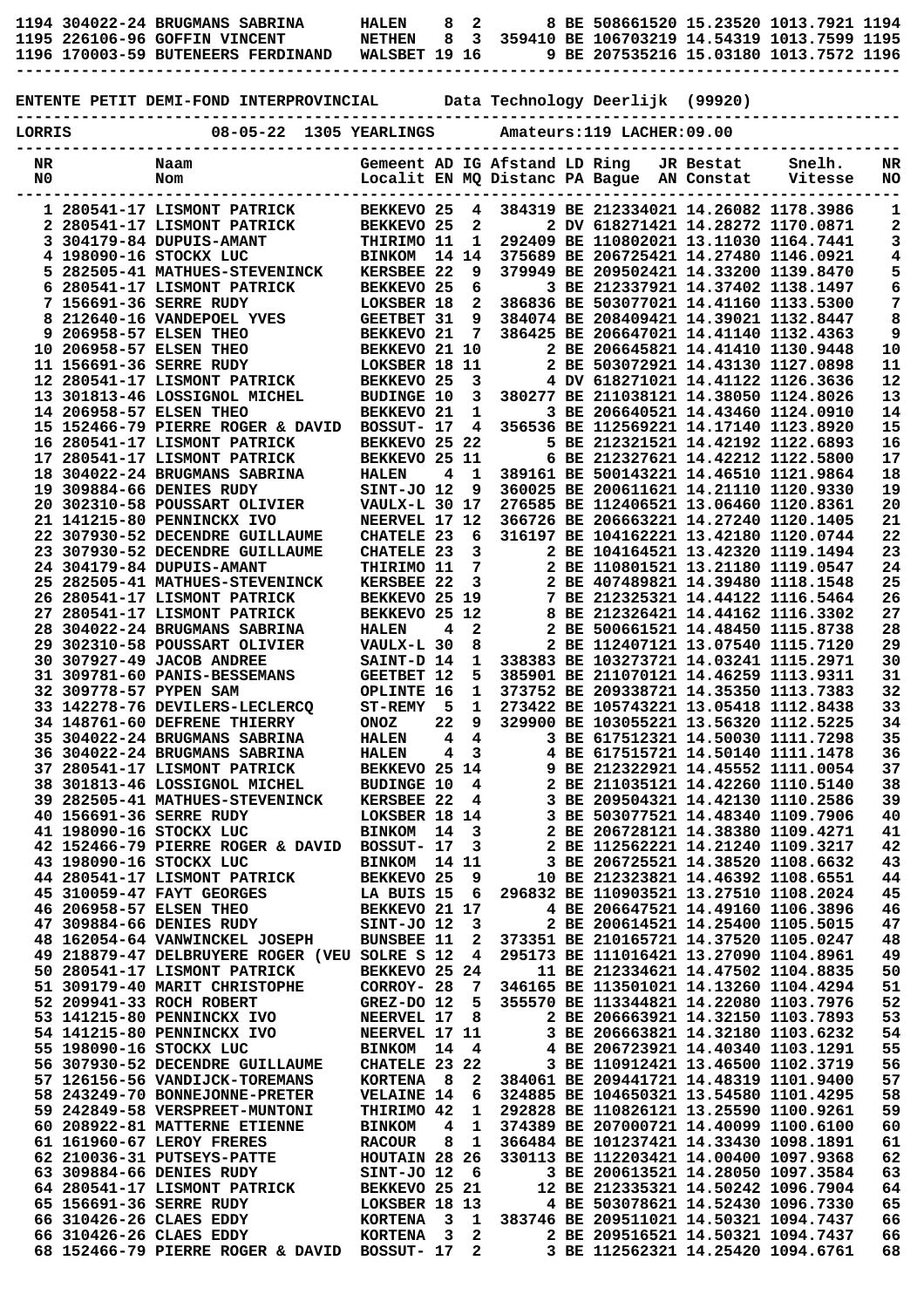|                         | 69 198090-16 STOCKX LUC                                                               | <b>BINKOM</b>        | 14                      | 5                       |                                                                                                             | 5 BE 206729221 14.43130 1094.6118      |  | 69       |
|-------------------------|---------------------------------------------------------------------------------------|----------------------|-------------------------|-------------------------|-------------------------------------------------------------------------------------------------------------|----------------------------------------|--|----------|
|                         | 70 156691-36 SERRE RUDY                                                               | LOKSBER 18 10        |                         |                         |                                                                                                             | 5 BE 503076221 14.53300 1094.3027      |  | 70       |
|                         | 71 304179-84 DUPUIS-AMANT                                                             | THIRIMO 11           |                         | $\mathbf{2}$            |                                                                                                             | 3 BE 110799421 13.27160 1094.0721      |  | 71       |
|                         | 72 309884-66 DENIES RUDY                                                              | SINT-JO 12 12        |                         |                         |                                                                                                             | 4 BE 200610921 14.29170 1093.3593      |  | 72       |
| 73 309778-57 PYPEN SAM  |                                                                                       | OPLINTE 16           |                         | 3                       |                                                                                                             | 2 BE 209340021 14.42030 1092.6824      |  | 73       |
|                         | 74 309179-40 MARIT CHRISTOPHE                                                         | CORROY- 28 14        |                         |                         |                                                                                                             | 2 BE 115302121 14.16490 1092.6351      |  | 74       |
|                         | 75 152466-79 PIERRE ROGER & DAVID                                                     | <b>BOSSUT- 17 17</b> |                         |                         |                                                                                                             | 4 BE 112563921 14.26220 1092.4400      |  | 75       |
|                         | 76 171260-55 VANDEN WYNGAERT DIRK                                                     | <b>BIERBEE</b>       | - 9                     | 4                       |                                                                                                             | 365847 BE 212466321 14.35040 1091.8633 |  | 76       |
|                         | 77 282505-41 MATHUES-STEVENINCK                                                       | <b>KERSBEE 22</b>    |                         | 1                       |                                                                                                             | 4 BE 209502021 14.48060 1091.4938      |  | 77       |
|                         | 78 206958-57 ELSEN THEO                                                               | BEKKEVO 21           |                         | 3                       |                                                                                                             | 5 BE 206641821 14.54130 1090.9283      |  | 78       |
|                         | 79 210036-31 PUTSEYS-PATTE                                                            | HOUTAIN 28 23        |                         |                         |                                                                                                             | 2 BE 112204521 14.02480 1090.2015      |  | 79       |
|                         | 80 210036-31 PUTSEYS-PATTE                                                            | HOUTAIN 28 22        |                         |                         |                                                                                                             | 3 BE 112213621 14.02570 1089.6617      |  | 80       |
|                         | 81 184158-52 DOC TEAM DELHOVE PAES SART-DA 89 38                                      |                      |                         |                         |                                                                                                             | 330382 BE 113429021 14.03140 1089.5306 |  | 81       |
|                         | 82 162054-64 VANWINCKEL JOSEPH                                                        | <b>BUNSBEE 11 10</b> |                         |                         |                                                                                                             | 2 BE 210164121 14.42480 1089.1219      |  | 82       |
|                         | 83 198090-16 STOCKX LUC                                                               | <b>BINKOM</b>        |                         | 14 12                   |                                                                                                             | 6 BE 206723021 14.45000 1088.9536      |  | 83       |
| 84 304668-88 PAEPS WIM  |                                                                                       | <b>BERTEM</b>        | 5                       | - 3                     |                                                                                                             | 366338 BE 301340921 14.36311 1088.6123 |  | 84       |
|                         |                                                                                       | GEETBET 12 11        |                         |                         |                                                                                                             | 2 BE 211072621 14.54440 1087.8622      |  | 85       |
|                         | 85 309781-60 PANIS-BESSEMANS<br>86 184882-00 VAN OVERSTRAETEN EUGE OVERIJS            |                      | $\overline{\mathbf{3}}$ | 1                       |                                                                                                             | 352195 BE 200532621 14.23462 1087.7938 |  | 86       |
|                         | 87 309111-69 DE KERF-STEENBERGEN                                                      | KORTENA 19           |                         | 1                       |                                                                                                             | 381379 BE 210561621 14.50360 1087.7895 |  | 87       |
|                         |                                                                                       |                      |                         |                         |                                                                                                             | 13 BE 212323921 14.53352 1086.9160     |  |          |
|                         | 88 280541-17 LISMONT PATRICK<br>89 184158-52 DOC TEAM DELHOVE PAES SART-DA 89 17      | BEKKEVO 25 23        |                         |                         |                                                                                                             | 2 BE 113428421 14.04120 1086.0684      |  | 88<br>89 |
|                         |                                                                                       |                      |                         |                         |                                                                                                             |                                        |  | 90       |
|                         | 90 184158-52 DOC TEAM DELHOVE PAES SART-DA 89 19                                      |                      |                         |                         |                                                                                                             | 3 BE 115561921 14.04140 1085.9494      |  |          |
| 91 309778-57 PYPEN SAM  |                                                                                       | OPLINTE 16           |                         | 2                       |                                                                                                             | 3 BE 209333621 14.44160 1085.6468      |  | 91       |
|                         | 92 184158-52 DOC TEAM DELHOVE PAES SART-DA 89 65                                      |                      |                         |                         |                                                                                                             | 4 BE 113415921 14.04260 1085.2360      |  | 92       |
|                         | 93 311198-22 BARLET YOHAN                                                             | CHATELI 26           |                         | 3                       |                                                                                                             | 319739 BE 110919021 13.54392 1085.1362 |  | 93       |
|                         | 94 117151-72 PARENT-BERWAER                                                           | LE ROUX 10           |                         | $\mathbf{2}$            |                                                                                                             | 318611 BE 104154721 13.53380 1085.0641 |  | 94       |
|                         | 95 152466-79 PIERRE ROGER & DAVID                                                     | <b>BOSSUT- 17 12</b> |                         |                         |                                                                                                             | 5 BE 112561921 14.28430 1084.6301      |  | 95       |
|                         | 96 218879-47 DELBRUYERE ROGER (VEU SOLRE S 12                                         |                      |                         | 9                       |                                                                                                             | 2 BE 111112021 13.32150 1084.1983      |  | 96       |
|                         | 97 206958-57 ELSEN THEO                                                               | BEKKEVO 21 18        |                         |                         |                                                                                                             | 6 BE 206647721 14.56270 1084.0931      |  | 97       |
|                         | 98 302310-58 POUSSART OLIVIER                                                         | <b>VAULX-L 30 29</b> |                         |                         |                                                                                                             | 3 BE 112404521 13.15220 1083.0897      |  | 98       |
|                         | 99 156691-36 SERRE RUDY                                                               | LOKSBER 18           |                         | 1                       |                                                                                                             | 6 BE 503075421 14.57140 1082.8665      |  | 99       |
|                         | 100 182424-64 DE BELS-CRETON                                                          | LOBBES               | 17                      | 5                       |                                                                                                             | 304382 BE 109791121 13.41070 1082.7604 |  | 100      |
|                         | 101 184158-52 DOC TEAM DELHOVE PAES SART-DA 89 82                                     |                      |                         |                         |                                                                                                             | 5 BE 113414221 14.05100 1082.6281      |  | 101      |
|                         | 102 302310-58 POUSSART OLIVIER                                                        | <b>VAULX-L 30 12</b> |                         |                         |                                                                                                             | 4 BE 112408321 13.15320 1082.3833      |  | 102      |
|                         | 103 309781-60 PANIS-BESSEMANS                                                         | <b>GEETBET 12</b>    |                         | - 7                     |                                                                                                             | 3 BE 211075821 14.57070 1080.6020      |  | 103      |
|                         | 104 309884-66 DENIES RUDY                                                             | SINT-JO 12 11        |                         |                         |                                                                                                             | 5 BE 200613821 14.33150 1080.3451      |  | 104      |
|                         | 105 307930-52 DECENDRE GUILLAUME                                                      | CHATELE 23 18        |                         |                         |                                                                                                             | 4 BE 115008421 13.52430 1080.2152      |  | 105      |
|                         | 106 184158-52 DOC TEAM DELHOVE PAES SART-DA 89 76                                     |                      |                         |                         |                                                                                                             | 6 BE 113412321 14.06030 1079.5033      |  | 106      |
|                         | 107 156691-36 SERRE RUDY                                                              | LOKSBER 18           |                         | 7                       |                                                                                                             | 7 BE 503075621 14.58360 1078.7395      |  | 107      |
|                         | 108 156691-36 SERRE RUDY                                                              | <b>LOKSBER 18</b>    |                         | 9                       |                                                                                                             | 8 BE 503073521 14.58390 1078.5892      |  | 108      |
|                         | 109 304179-84 DUPUIS-AMANT                                                            | THIRIMO 11 11        |                         |                         |                                                                                                             | 4 BE 110806121 13.31090 1078.4031      |  | 109      |
|                         | 110 242849-58 VERSPREET-MUNTONI                                                       | THIRIMO 42           |                         | 5                       |                                                                                                             | 2 BE 110830021 13.31350 1078.2252      |  | 110      |
|                         | 111 139443-54 STOFFE JOHNNY                                                           | <b>ANDERLU</b>       | 9                       | 8                       |                                                                                                             | 307648 BE 110846821 13.45310 1077.5133 |  | 111      |
|                         | 112 184158-52 DOC TEAM DELHOVE PAES SART-DA 89 53                                     |                      |                         |                         |                                                                                                             | 7 BE 113424121 14.06380 1077.4497      |  | 112      |
|                         | 113 309111-69 DE KERF-STEENBERGEN                                                     | KORTENA 19 12        |                         |                         |                                                                                                             | 2 BE 210576021 14.54000 1077.3418      |  | 113      |
|                         | 114 310059-47 FAYT GEORGES LA BUIS 15 4                                               |                      |                         |                         |                                                                                                             | 2 BE 210570021 14:34000 1077.3416      |  | 114      |
|                         | 115 309179-40 MARIT CHRISTOPHE CORROY- 28 11                                          |                      |                         |                         |                                                                                                             | 3 BE 115300921 14.21240 1077.0535      |  | 115      |
|                         | 116 184158-52 DOC TEAM DELHOVE PAES SART-DA 89 36                                     |                      |                         |                         |                                                                                                             | 8 BE 113418621 14.06450 1077.0399      |  | 116      |
|                         | 117 240449-83 DECAMP ANDRE                                                            | SPY                  |                         | 16 14                   | 329844 BE 104085621 14.06190 1076.8072                                                                      |                                        |  | 117      |
|                         | 118 114829-78 MAES-MOUTHUY                                                            | THIRIMO 27 11        |                         |                         | 294156 BE 107132521 13.33170 1076.3774                                                                      |                                        |  | 118      |
|                         | 119 282505-41 MATHUES-STEVENINCK KERSBEE 22 5                                         |                      |                         |                         |                                                                                                             | 5 BE 209506921 14.53060 1076.0379      |  | 119      |
|                         | 120 114829-78 MAES-MOUTHUY                                                            | THIRIMO 27 21        |                         |                         |                                                                                                             | 2 BE 115322721 13.33310 1075.4591      |  | 120      |
|                         | 121 206958-57 ELSEN THEO                                                              | BEKKEVO 21 2         |                         |                         | 7 BE 206643521 14.59210 1075.3444<br>3 BE 115421321 13.32330 1074.4010                                      |                                        |  | 121      |
|                         | 122 242849-58 VERSPREET-MUNTONI                                                       | THIRIMO 42 39        |                         |                         |                                                                                                             |                                        |  | 122      |
|                         | 123 310059-47 FAYT GEORGES                                                            | LA BUIS 15 12        |                         |                         | 3 BE 110942421 13.36180 1074.3105<br>6 BE 209501821 14.54020 1073.2012<br>8 BE 206646721 15.00150 1072.6579 |                                        |  | 123      |
|                         | 124 282505-41 MATHUES-STEVENINCK                                                      | KERSBEE 22 6         |                         |                         |                                                                                                             |                                        |  | 124      |
|                         | 125 206958-57 ELSEN THEO                                                              | BEKKEVO 21 15        |                         |                         |                                                                                                             |                                        |  | 125      |
|                         | 126 242849-58 VERSPREET-MUNTONI                                                       | THIRIMO 42 24        |                         |                         | 4 BE 110822221 13.33150 1071.6487                                                                           |                                        |  | 126      |
|                         | 127 243249-70 BONNEJONNE-PRETER                                                       | <b>VELAINE 14</b>    |                         | $\overline{\mathbf{3}}$ |                                                                                                             | 2 BE 103135621 14.03150 1071.3438      |  | 127      |
|                         | 128 193586-71 VANDEBORNE MARCEL                                                       | <b>WOMMERS</b>       | - 9                     |                         | 9 373378 BE 210685421 14.48360 1071.0786                                                                    |                                        |  | 128      |
|                         | 129 156691-36 SERRE RUDY                                                              | LOKSBER 18           |                         |                         | $3 \quad \blacksquare$                                                                                      | 9 BE 503079821 15.01150 1070.8263      |  | 129      |
|                         | 130 304179-84 DUPUIS-AMANT                                                            | THIRIMO 11           |                         | $3^{\circ}$             |                                                                                                             | 5 BE 110799821 13.33050 1070.7684      |  | 130      |
|                         | 131 193586-71 VANDEBORNE MARCEL                                                       | <b>WOMMERS</b>       | و _                     | 5 <sub>5</sub>          |                                                                                                             | 2 BE 210680321 14.48500 1070.3622      |  | 131      |
|                         | 132 282969-20 DENRUYTER-SCHEPERS                                                      | <b>TIENEN</b>        | $\mathbf{2}$            |                         | 2 369023 BE 210140021 14.44520 1070.0454                                                                    |                                        |  | 132      |
|                         | 133 282178-05 BEELEN DANIEL                                                           |                      |                         |                         | KUMTICH 5 3 370549 BE 207078021 14.46190 1069.9716                                                          |                                        |  | 133      |
|                         | 134 242849-58 VERSPREET-MUNTONI                                                       | THIRIMO 42 40        |                         |                         |                                                                                                             | 5 BE 110831021 13.33440 1069.7565      |  | 134      |
| 135 309778-57 PYPEN SAM |                                                                                       | OPLINTE 16 11        |                         |                         |                                                                                                             | 4 BE 209335221 14.49230 1069.7477      |  | 135      |
|                         | 136 115872-54 DEVOS JEAN-PIERRE                                                       | LE ROUX 14           |                         | $\mathbf{1}$            | 318230 BE 104432221 13.57350 1069.3811                                                                      |                                        |  | 136      |
|                         | 137 193586-71 VANDEBORNE MARCEL                                                       | <b>WOMMERS</b>       | - 9                     | $\mathbf{2}$            |                                                                                                             | 3 BE 210684721 14.49260 1068.5243      |  | 137      |
|                         | 138 146932-74 NATENS LEON                                                             | MEENSEL 9 2          |                         |                         | 378185 BE 213684521 14.54010 1068.2689                                                                      |                                        |  | 138      |
|                         | <b>139 142491-95 VEUCHELEN FRANS</b>                                                  | BINKOM 21 19         |                         |                         | 375223 BE 206994621 14.51241 1067.7895                                                                      |                                        |  | 139      |
|                         | 140 302310-58 POUSSART OLIVIER                                                        | <b>VAULX-L 30 22</b> |                         |                         |                                                                                                             | 5 BE 112402621 13.19090 1067.2776      |  | 140      |
|                         | 141 218879-47 DELBRUYERE ROGER (VEU SOLRE S 12 2                                      |                      |                         |                         |                                                                                                             | 3 BE 111011921 13.36350 1067.2118      |  | 141      |
|                         | 142 309072-30 PETIT JEAN-MICHEL                                                       | <b>THUIN</b>         |                         |                         | 33 13 302783 BE 111371721 13.44000 1066.1373                                                                |                                        |  | 142      |
|                         | 143 308660-06 ZARZECKI MAREK                                                          |                      |                         |                         | LINCENT 22 12 364133 BE 112721121 14.41441 1065.5420                                                        |                                        |  | 143      |
|                         | 144 309072-30 PETIT JEAN-MICHEL THUIN                                                 |                      |                         | 33 11                   |                                                                                                             | 2 BE 111372921 13.44160 1065.1372      |  | 144      |
|                         | 145 208922-81 MATTERNE ETIENNE BINKOM                                                 |                      |                         | $4 \quad 3$             |                                                                                                             | 2 BE 207000521 14.51369 1064.7697      |  | 145      |
|                         | 146 281817-32 VANGOIDSENHOVEN PAUL BOUTERS 7 2 369901 BE 207156621 14.47470 1063.5961 |                      |                         |                         |                                                                                                             |                                        |  | 146      |
|                         | 147 307927-49 JACOB ANDREE SAINT-D 14 11 2 BE 103010021 14.18131 1063.3674            |                      |                         |                         |                                                                                                             |                                        |  | 147      |
|                         |                                                                                       |                      |                         |                         | 22 14 2 BE 103051621 14.10160 1063.2789                                                                     |                                        |  | 148      |
|                         | 148 148761-60 DEFRENE THIERRY                                                         | <b>ONOZ</b>          |                         |                         |                                                                                                             |                                        |  |          |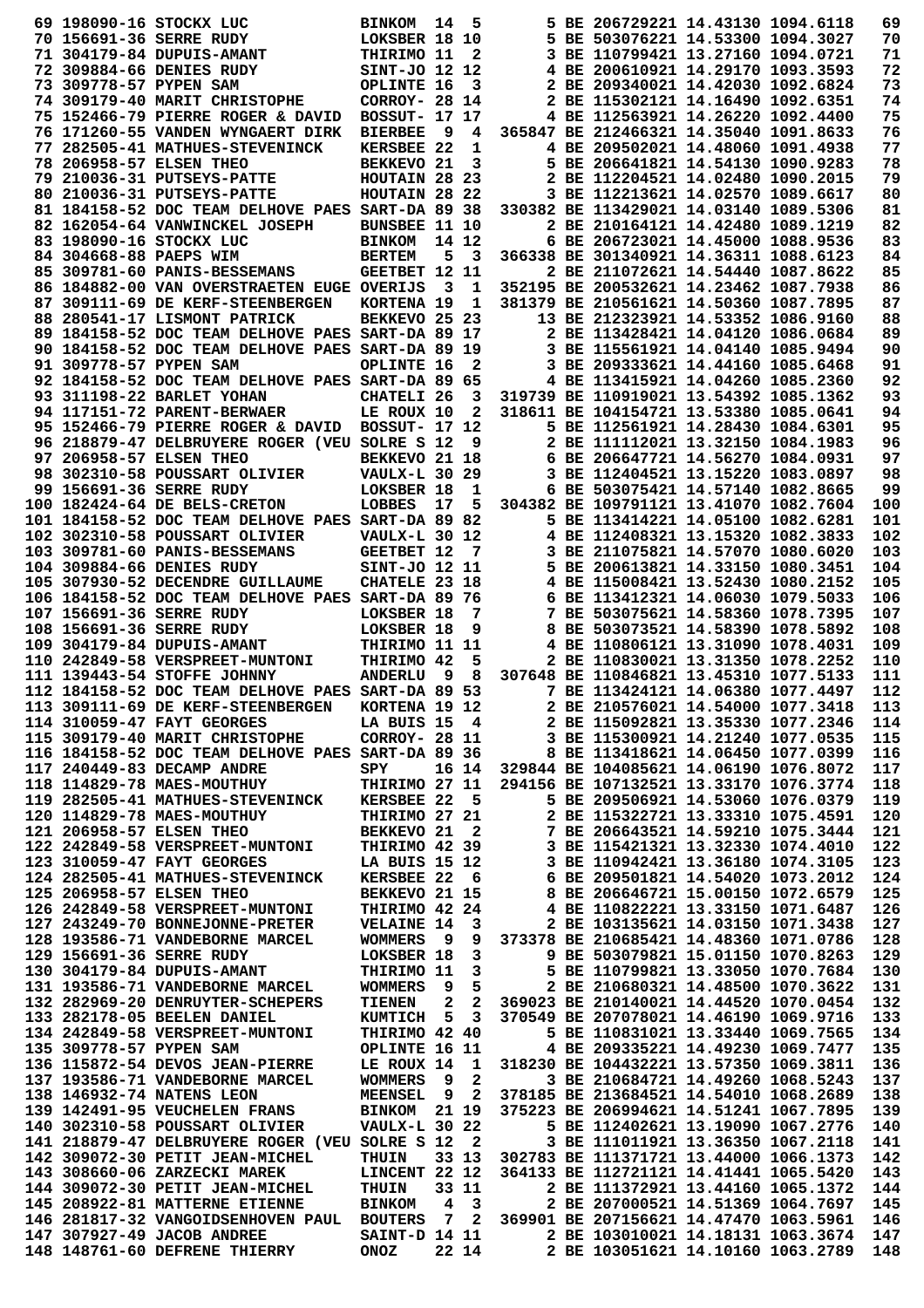|                         | 149 301813-46 LOSSIGNOL MICHEL                                                                                                                                       | <b>BUDINGE 10</b>     |                         | 5                       |                                                                                                    | 3 BE 211032721 14.57390 1063.2658      |  | 149        |
|-------------------------|----------------------------------------------------------------------------------------------------------------------------------------------------------------------|-----------------------|-------------------------|-------------------------|----------------------------------------------------------------------------------------------------|----------------------------------------|--|------------|
|                         | 150 281269-66 MOERENHOUT C & E                                                                                                                                       | HOEILAA               | - 6                     | 2                       |                                                                                                    | 351352 BE 200630921 14.30330 1062.9315 |  | 150        |
|                         | 151 198090-16 STOCKX LUC                                                                                                                                             | <b>BINKOM</b>         | 14                      | 7                       |                                                                                                    | 7 BE 206729121 14.53270 1062.9198      |  | 151        |
|                         | 152 307927-49 JACOB ANDREE                                                                                                                                           | SAINT-D 14            |                         | 3                       |                                                                                                    | 3 BE 103006821 14.18221 1062.8664      |  | 152        |
|                         | 153 184158-52 DOC TEAM DELHOVE PAES SART-DA 89                                                                                                                       |                       |                         | 2                       |                                                                                                    | 9 BE 113420821 14.10590 1062.3785      |  | 153        |
|                         | 154 184158-52 DOC TEAM DELHOVE PAES SART-DA 89 40                                                                                                                    |                       |                         |                         |                                                                                                    | 10 BE 113422521 14.11090 1061.8094     |  | 154        |
|                         |                                                                                                                                                                      |                       |                         |                         |                                                                                                    |                                        |  |            |
|                         | 155 310059-47 FAYT GEORGES                                                                                                                                           | LA BUIS 15            |                         | 3                       |                                                                                                    | 4 BE 114002021 13.39340 1061.7575      |  | 155        |
|                         | 156 210036-31 PUTSEYS-PATTE                                                                                                                                          | HOUTAIN 28 14         |                         |                         |                                                                                                    | 4 BE 112205421 14.10580 1061.5704      |  | 156        |
|                         | 157 280541-17 LISMONT PATRICK                                                                                                                                        | BEKKEVO 25 20         |                         |                         |                                                                                                    | 14 BE 212322521 15.02031 1061.5032     |  | 157        |
|                         | 158 206958-57 ELSEN THEO                                                                                                                                             | <b>BEKKEVO 21</b>     |                         | 6                       |                                                                                                    | 9 BE 206643021 15.04030 1061.4613      |  | 158        |
|                         | 159 309179-40 MARIT CHRISTOPHE                                                                                                                                       | CORROY- 28 20         |                         |                         |                                                                                                    | 4 BE 113514021 14.26080 1061.4217      |  | 159        |
|                         | 160 280541-17 LISMONT PATRICK                                                                                                                                        | BEKKEVO 25 16         |                         |                         |                                                                                                    | 15 BE 212337121 15.02061 1061.3566     |  | 160        |
|                         | 161 114829-78 MAES-MOUTHUY                                                                                                                                           | THIRIMO 27            |                         | 7                       |                                                                                                    | 3 BE 115425221 13.37180 1060.7862      |  | 161        |
|                         | 162 209941-33 ROCH ROBERT                                                                                                                                            | GREZ-DO 12            |                         | 3                       |                                                                                                    | 2 BE 113340621 14.35130 1060.7169      |  | 162        |
|                         | 163 309111-69 DE KERF-STEENBERGEN                                                                                                                                    | KORTENA 19 16         |                         |                         |                                                                                                    | 3 BE 210563421 14.59430 1060.2205      |  | 163        |
|                         | 164 142491-95 VEUCHELEN FRANS                                                                                                                                        | <b>BINKOM</b>         | 21                      | 7                       |                                                                                                    | 2 BE 206994721 14.53571 1060.0967      |  | 164        |
|                         |                                                                                                                                                                      | HOELEDE               | 3                       | 1                       |                                                                                                    | 378886 BE 210551921 14.57360 1059.5246 |  | 165        |
|                         | 165 300732-32 VANDENHOVE BENNY                                                                                                                                       |                       |                         |                         |                                                                                                    |                                        |  |            |
|                         | 166 308660-06 ZARZECKI MAREK                                                                                                                                         | LINCENT 22            |                         | 6                       |                                                                                                    | 2 BE 112731821 14.43411 1059.4963      |  | 166        |
|                         | 167 281269-66 MOERENHOUT C & E                                                                                                                                       | HOEILAA               | 6                       | 6                       |                                                                                                    | 2 BE 200632021 14.31430 1059.1931      |  | 167        |
|                         | 168 152466-79 PIERRE ROGER & DAVID                                                                                                                                   | <b>BOSSUT- 17 11</b>  |                         |                         |                                                                                                    | 6 BE 112569421 14.36380 1059.1227      |  | 168        |
|                         | 169 212640-16 VANDEPOEL YVES                                                                                                                                         | GEETBET 31 15         |                         |                         |                                                                                                    | 2 BE 208403721 15.02470 1058.6870      |  | 169        |
|                         | 170 311198-22 BARLET YOHAN                                                                                                                                           | CHATELI 26 21         |                         |                         |                                                                                                    | 2 BE 110919921 14.02012 1058.6684      |  | 170        |
|                         | 171 132922-32 BORZSEI CHER & THOMAS NAMUR                                                                                                                            |                       | 6                       | 4                       |                                                                                                    | 335499 BE 103150921 14.16580 1058.4678 |  | 171        |
|                         | 172 139443-54 STOFFE JOHNNY                                                                                                                                          | <b>ANDERLU</b>        | 9                       | 2                       |                                                                                                    | 2 BE 110846421 13.50590 1057.2702      |  | 172        |
|                         | 173 280541-17 LISMONT PATRICK                                                                                                                                        | BEKKEVO <sub>25</sub> |                         | 8                       |                                                                                                    | 16 BE 212335521 15.03501 1056.3002     |  | 173        |
|                         | 174 280541-17 LISMONT PATRICK                                                                                                                                        | BEKKEVO 25 18         |                         |                         |                                                                                                    | 17 BE 211094421 15.03591 1055.8649     |  | 174        |
|                         | 175 184158-52 DOC TEAM DELHOVE PAES SART-DA 89 26                                                                                                                    |                       |                         |                         |                                                                                                    | 11 BE 113418821 14.12570 1055.7022     |  | 175        |
|                         | 176 308660-06 ZARZECKI MAREK                                                                                                                                         |                       |                         |                         |                                                                                                    | 3 BE 112724621 14.44581 1055.5549      |  | 176        |
|                         |                                                                                                                                                                      | LINCENT 22 14         |                         |                         |                                                                                                    |                                        |  |            |
|                         | 177 156691-36 SERRE RUDY                                                                                                                                             | LOKSBER 18 18         |                         |                         |                                                                                                    | 10 BE 503073821 15.06300 1055.4870     |  | 177        |
|                         | 178 154562-41 SEVENANS WILLY                                                                                                                                         | <b>NODUWEZ</b>        | 1                       | 1                       |                                                                                                    | 363540 BE 112653721 14.44330 1055.1154 |  | 178        |
|                         | 179 111819-75 ALBERT MICHEL                                                                                                                                          | <b>AUVELAI</b>        | 1                       | 1                       |                                                                                                    | 323910 BE 104031921 14.07000 1055.0814 |  | 179        |
|                         | 180 117151-72 PARENT-BERWAER                                                                                                                                         | LE ROUX 10            |                         | 7                       |                                                                                                    | 2 BE 104154221 14.02100 1054.4214      |  | 180        |
|                         | 181 184158-52 DOC TEAM DELHOVE PAES SART-DA 89                                                                                                                       |                       |                         | 28                      |                                                                                                    | 12 BE 113418021 14.13230 1054.2424     |  | 181        |
|                         | 182 240449-83 DECAMP ANDRE                                                                                                                                           | SPY                   | 16                      | 9                       |                                                                                                    | 2 BE 104087421 14.12530 1054.2076      |  | 182        |
|                         | 183 307930-52 DECENDRE GUILLAUME                                                                                                                                     | <b>CHATELE 23</b>     |                         | 9                       |                                                                                                    | 5 BE 115083821 14.00000 1053.9900      |  | 183        |
|                         | 184 184158-52 DOC TEAM DELHOVE PAES SART-DA 89                                                                                                                       |                       |                         | 9                       |                                                                                                    | 13 BE 113420121 14.13280 1053.9621     |  | 184        |
|                         | 185 148761-60 DEFRENE THIERRY                                                                                                                                        | <b>ONOZ</b>           | 22                      | 1                       |                                                                                                    | 3 BE 103045821 14.13080 1053.5448      |  | 185        |
|                         | 186 302893-59 LEJEUNE DAMIEN                                                                                                                                         |                       |                         | 3                       |                                                                                                    | 299428 BE 109830521 13.44210 1053.0262 |  | 186        |
|                         |                                                                                                                                                                      | SARS-LA 14            |                         |                         |                                                                                                    |                                        |  |            |
|                         | 187 222148-18 GENOT PATRICK                                                                                                                                          | <b>AUVELAI 11</b>     |                         | 4                       |                                                                                                    | 323734 BE 104406721 14.07280 1052.9076 |  | 187        |
|                         | 188 142491-95 VEUCHELEN FRANS                                                                                                                                        | <b>BINKOM</b>         | 21                      | 9                       |                                                                                                    | 3 BE 206991121 14.56271 1052.6617      |  | 188        |
|                         | 189 304179-84 DUPUIS-AMANT                                                                                                                                           | THIRIMO 11            |                         | 6                       |                                                                                                    | 6 BE 110805821 13.37470 1052.6513      |  | 189        |
|                         | 190 125092-59 COUVREUR YVES                                                                                                                                          | HAM $S/H$ 16          |                         | 4                       |                                                                                                    | 305189 BE 109989121 13.50140 1051.5298 |  | 190        |
|                         | 191 184158-52 DOC TEAM DELHOVE PAES SART-DA 89 30                                                                                                                    |                       |                         |                         |                                                                                                    | 14 BE 113417321 14.14150 1051.3349     |  | 191        |
|                         | 192 184158-52 DOC TEAM DELHOVE PAES SART-DA 89 70                                                                                                                    |                       |                         |                         |                                                                                                    | 15 BE 113413421 14.14170 1051.2234     |  | 192        |
|                         | 193 210036-31 PUTSEYS-PATTE                                                                                                                                          | HOUTAIN 28 28         |                         |                         |                                                                                                    | 5 BE 112204221 14.14030 1051.1479      |  | 193        |
|                         | 194 242849-58 VERSPREET-MUNTONI                                                                                                                                      | THIRIMO 42 12         |                         |                         |                                                                                                    | 6 BE 110825021 13.38350 1051.1325      |  | 194        |
|                         | 195 311198-22 BARLET YOHAN                                                                                                                                           | CHATELI 26 5          |                         |                         |                                                                                                    | 3 BE 110917921 14.04112 1051.1277      |  | 195        |
|                         | 196 309179-40 MARIT CHRISTOPHE                                                                                                                                       | CORROY- 28            |                         | 5                       |                                                                                                    | 5 BE 115302021 14.29400 1050.0455      |  | 196        |
|                         | 197 209941-33 ROCH ROBERT                                                                                                                                            | GREZ-DO 12            |                         |                         | $9$ and $\sim$                                                                                     | 3 BE 113346721 14.38500 1049.3950      |  | 197        |
|                         | 198 171932-48 JANSSENS ROMAINE                                                                                                                                       | <b>MEENSEL</b> 7      |                         |                         | 2 377555 BE 211199721 14.59500 1049.2497                                                           |                                        |  | 198        |
|                         |                                                                                                                                                                      |                       |                         |                         |                                                                                                    |                                        |  |            |
|                         | 199 210036-31 PUTSEYS-PATTE                                                                                                                                          | <b>HOUTAIN 28</b>     |                         | 6                       |                                                                                                    | 6 BE 112201221 14.14430 1048.9213      |  | 199        |
|                         | 200 243249-70 BONNEJONNE-PRETER                                                                                                                                      | <b>VELAINE 14 13</b>  |                         |                         |                                                                                                    | 3 BE 103135121 14.09500 1048.5799      |  | 200        |
| 201 309778-57 PYPEN SAM |                                                                                                                                                                      | OPLINTE 16 5          |                         |                         |                                                                                                    | 5 BE 209332921 14.56410 1047.8538      |  | 201        |
|                         | 202 156691-36 SERRE RUDY                                                                                                                                             | LOKSBER 18 15         |                         |                         |                                                                                                    | 11 BE 503086621 15.09110 1047.8154     |  | 202        |
|                         | 203 307930-52 DECENDRE GUILLAUME                                                                                                                                     | CHATELE 23 8          |                         |                         | 6 BE 110913121 14.01530 1047.4146<br>5 BE 110902921 13.43260 1047.2727                             |                                        |  | 203        |
|                         | 204 310059-47 FAYT GEORGES                                                                                                                                           | LA BUIS 15 11         |                         |                         |                                                                                                    |                                        |  | 204        |
|                         | 205 210036-31 PUTSEYS-PATTE                                                                                                                                          | HOUTAIN 28 17         |                         |                         | 7 BE 107959321 14.15130 1047.2574                                                                  |                                        |  | 205        |
|                         | 206 300732-32 VANDENHOVE BENNY                                                                                                                                       |                       |                         | $\overline{\mathbf{2}}$ |                                                                                                    |                                        |  |            |
|                         |                                                                                                                                                                      | <b>HOELEDE</b>        | $\overline{\mathbf{3}}$ |                         |                                                                                                    | 2 BE 210551021 15.01590 1046.6946      |  |            |
|                         |                                                                                                                                                                      |                       |                         |                         |                                                                                                    |                                        |  | 206        |
|                         | 207 306487-64 VAN VOOREN PHILIPPE                                                                                                                                    | LIGNY                 | $\mathbf{1}$            | $\mathbf{1}$            |                                                                                                    | 328540 BE 104643821 14.13570 1046.4724 |  | 207        |
|                         | 208 182424-64 DE BELS-CRETON                                                                                                                                         | LOBBES 17             |                         | 6                       |                                                                                                    | 2 BE 109792521 13.50540 1046.3458      |  | 208        |
|                         |                                                                                                                                                                      | THIRIMO 42 38         |                         |                         |                                                                                                    | 7 BE 115420421 13.39550 1046.1256      |  | 209        |
|                         | 209 242849-58 VERSPREET-MUNTONI<br>210 156691-36 SERRE RUDY                                                                                                          | LOKSBER 18 12         |                         |                         |                                                                                                    | 12 NL 131377521 15.10000 1045.5027     |  | 210        |
|                         | 211 114829-78 MAES-MOUTHUY THIRIMO 27 18                                                                                                                             |                       |                         |                         |                                                                                                    | 4 BE 110859421 13.41240 1045.3305      |  | 211        |
|                         |                                                                                                                                                                      |                       |                         | $\overline{4}$          |                                                                                                    | 8 BE 110822921 13.40080 1045.3165      |  | 212        |
|                         | 212  242849-58  VERSPREET-MUNTONI  THIRIMO  42<br>213  281596-05  DIELS  GERARD  LIMAL  16<br>213 281596-05 DIELS GERARD                                             | LIMAL                 |                         | 16 1                    |                                                                                                    | 346558 BE 113636421 14.31330 1045.2662 |  | 213        |
|                         | 214 280541-17 LISMONT PATRICK BEKKEVO 25 1                                                                                                                           |                       |                         |                         |                                                                                                    | 18 BE 212340021 15.07421 1045.1924     |  | 214        |
|                         | 215 242849-58 VERSPREET-MUNTONI                                                                                                                                      | THIRIMO 42 20         |                         |                         |                                                                                                    | 9 BE 110828221 13.40190 1044.6329      |  | 215        |
|                         | 216 148761-60 DEFRENE THIERRY                                                                                                                                        | <b>ONOZ</b>           |                         | 22 18                   |                                                                                                    | 4 BE 103056421 14.15590 1044.0424      |  | 216        |
|                         | 217 148761-60 DEFRENE THIERRY                                                                                                                                        | <b>ONOZ</b>           |                         | $22\quad 6$             |                                                                                                    | 5 BE 103050921 14.16070 1043.6020      |  | 217        |
|                         | 218 184158-52 DOC TEAM DELHOVE PAES SART-DA 89 59                                                                                                                    |                       |                         |                         |                                                                                                    |                                        |  | 218        |
|                         | 219 218879-47 DELBRUYERE ROGER (VEU SOLRE S 12 12                                                                                                                    |                       |                         |                         | 16 BE 113422621 14.16360 1043.5313                                                                 | 4 BE 111016221 13.42580 1043.1370      |  | 219        |
|                         | 220 141215-80 PENNINCKX IVO                                                                                                                                          |                       |                         |                         |                                                                                                    |                                        |  | 220        |
|                         |                                                                                                                                                                      | NEERVEL 17 3          |                         |                         |                                                                                                    |                                        |  |            |
|                         | 221 184158-52 DOC TEAM DELHOVE PAES SART-DA 89 41                                                                                                                    |                       |                         |                         |                                                                                                    |                                        |  | 221        |
|                         | 222 240449-83 DECAMP ANDRE                                                                                                                                           | SPY                   |                         | 16 16                   | ماست 200000021 14.51410 1042.7961<br>17 BE 113424921 14.16510 1042.7079<br>3 BE 104085221 14.16510 | 3 BE 104085321 14.16300 1042.1611      |  | 222        |
|                         | SINT-JO 12 7<br>223 309884-66 DENIES RUDY                                                                                                                            |                       |                         |                         | 6 BE 200615321 14.45320 1041.9400                                                                  |                                        |  | 223        |
|                         | 224 307930-52 DECENDRE GUILLAUME CHATELE 23 17                                                                                                                       |                       |                         |                         |                                                                                                    | 7 B2 110910421 14.03320 1041.7208      |  | 224        |
|                         | 225 240449-83 DECAMP ANDRE<br>SPY                                                                                                                                    |                       |                         | 16 8                    |                                                                                                    | 4 BE 104085721 14.16390 1041.6675      |  | 225        |
|                         | 226 308764-13 UYTTEBROEK JEAN-PIERR KERKOM                                                                                                                           |                       |                         | 9 3                     |                                                                                                    | 371850 BE 206923721 14.57031 1041.4459 |  | 226        |
|                         | 227 302310-58 POUSSART OLIVIER WAULX-L 30 30 6 BE 112409721 13.25370 1041.2938<br>228 309510-80 COOSEMANS PATRICK BEAUVEC 1 1 360817 BE 113600621 14.46400 1040.8183 |                       |                         |                         |                                                                                                    |                                        |  | 227<br>228 |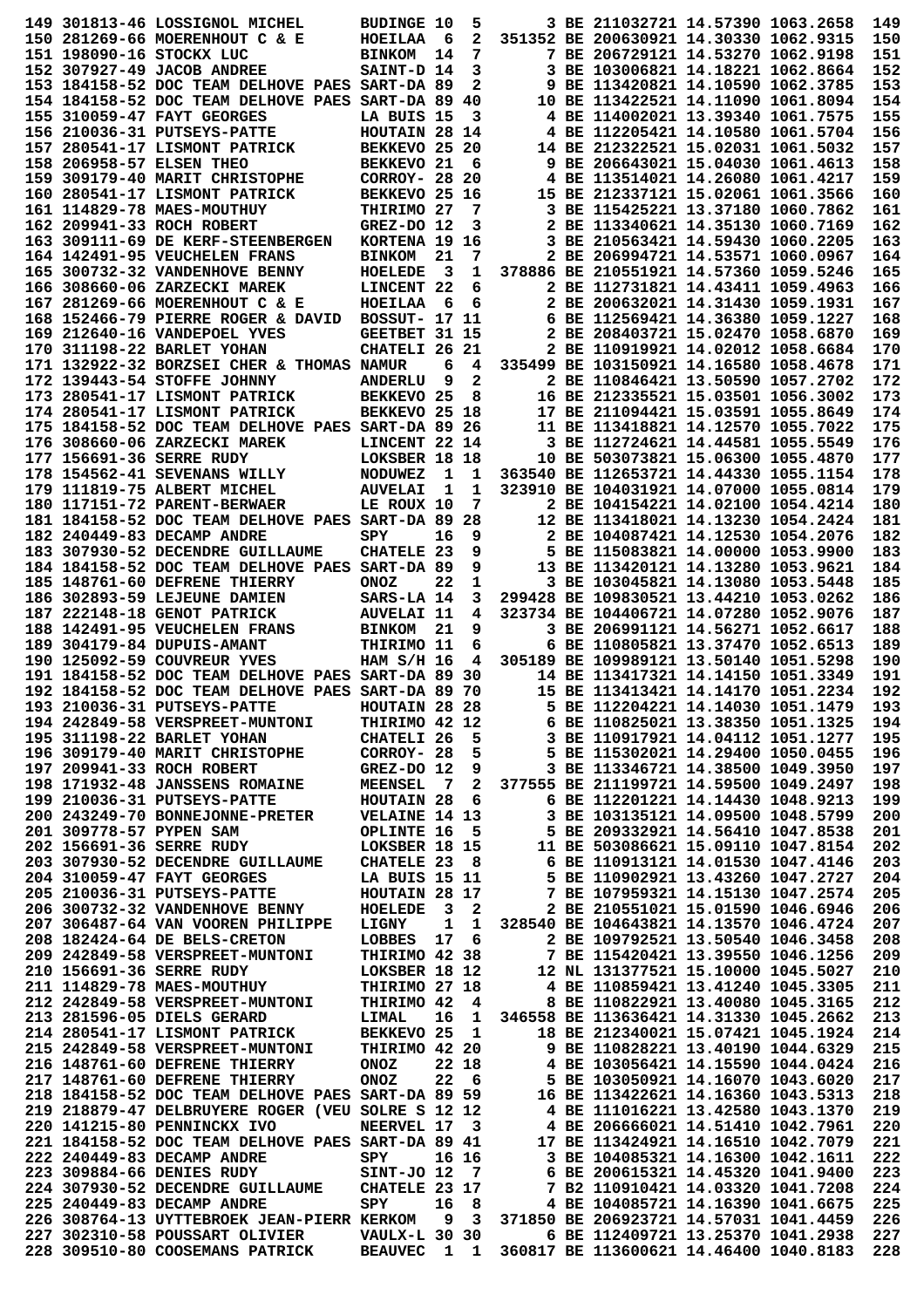|  | 229 114829-78 MAES-MOUTHUY                        | THIRIMO 27                          |             | 1              |                                                                         | 5 BE 110859821 13.42400 1040.6462      |  | 229 |
|--|---------------------------------------------------|-------------------------------------|-------------|----------------|-------------------------------------------------------------------------|----------------------------------------|--|-----|
|  | 230 184158-52 DOC TEAM DELHOVE PAES SART-DA 89 48 |                                     |             |                |                                                                         | 18 BE 113423121 14.17390 1040.0819     |  | 230 |
|  | 230 184158-52 DOC TEAM DELHOVE PAES SART-DA 89 89 |                                     |             |                |                                                                         | 19 BE 113410921 14.17390 1040.0819     |  | 230 |
|  | 232 309179-40 MARIT CHRISTOPHE                    | CORROY- 28                          |             | 1              |                                                                         | 6 BE 113500821 14.33170 1038.6508      |  | 232 |
|  | 233 117242-66 DENIVEL MICHEL                      | DRIESLI 19                          |             | 8              |                                                                         | 376900 BE 210593221 15.02531 1038.6211 |  | 233 |
|  | 234 210036-31 PUTSEYS-PATTE                       | HOUTAIN 28                          |             | 4              |                                                                         | 8 BE 112200521 14.17530 1038.4722      |  | 234 |
|  | 235 125092-59 COUVREUR YVES                       | HAM S/H 16 14                       |             |                |                                                                         | 2 BE 109991021 13.53560 1038.2933      |  | 235 |
|  | 236 210036-31 PUTSEYS-PATTE                       | HOUTAIN 28                          |             | 3              |                                                                         | 9 BE 112200921 14.17580 1038.2000      |  | 236 |
|  | 237 311198-22 BARLET YOHAN                        | CHATELI 26                          |             | 4              |                                                                         | 4 BE 110916221 14.08052 1037.8217      |  | 237 |
|  | 238 282505-41 MATHUES-STEVENINCK                  | KERSBEE 22 11                       |             |                |                                                                         | 7 BE 209505021 15.06090 1037.6867      |  | 238 |
|  | 239 115872-54 DEVOS JEAN-PIERRE                   | LE ROUX 14                          |             | 7              |                                                                         | 2 BE 104441021 14.06570 1036.7487      |  | 239 |
|  | 240 139443-54 STOFFE JOHNNY                       | <b>ANDERLU</b>                      | - 9         | 9              |                                                                         | 3 BE 110845121 13.56450 1036.7245      |  | 240 |
|  | 241 310059-47 FAYT GEORGES                        | LA BUIS 15                          |             | 1              |                                                                         | BE 110941021 13.46290 1036.1231        |  | 241 |
|  | 242 309072-30 PETIT JEAN-MICHEL                   | THUIN                               | 33          | 1              |                                                                         | 3 BE 111372121 13.52150 1036.0411      |  | 242 |
|  | 243 148761-60 DEFRENE THIERRY                     | <b>ONOZ</b>                         |             | 22 22          |                                                                         | 6 BE 103052821 14.18280 1035.9012      |  | 243 |
|  | 244 117242-66 DENIVEL MICHEL                      | DRIESLI 19 11                       |             |                |                                                                         | 2 BE 210597821 15.03551 1035.6719      |  | 244 |
|  | 245 282505-41 MATHUES-STEVENINCK                  | KERSBEE 22 19                       |             |                |                                                                         | 8 BE 209504221 15.06540 1035.5655      |  | 245 |
|  | 246 302893-59 LEJEUNE DAMIEN                      | $SARS-LA$ 14 6                      |             |                |                                                                         | 2 BE 109831021 13.49200 1034.8894      |  | 246 |
|  | 247 115872-54 DEVOS JEAN-PIERRE                   | LE ROUX 14 10                       |             |                |                                                                         | 3 BE 104435221 14.07380 1034.4458      |  | 247 |
|  | 248 309884-66 DENIES RUDY                         | SINT-JO 12 10                       |             |                |                                                                         | 7 BE 200618021 14.48040 1034.3564      |  | 248 |
|  | 249 309072-30 PETIT JEAN-MICHEL                   | <b>THUIN</b>                        |             | 33 28          |                                                                         | 4 BE 111373321 13.52440 1034.3304      |  | 249 |
|  | 250 184158-52 DOC TEAM DELHOVE PAES SART-DA 89 62 |                                     |             |                |                                                                         | 20 BE 113411721 14.19260 1034.2753     |  | 250 |
|  | 251 117242-66 DENIVEL MICHEL                      | DRIESLI 19                          |             | 2              |                                                                         | 3 BE 210595421 15.04251 1034.2509      |  | 251 |
|  | 252 243249-70 BONNEJONNE-PRETER                   | <b>VELAINE 14</b>                   |             | 8              |                                                                         | 4 BE 104653121 14.14130 1033.9522      |  | 252 |
|  | 253 307930-52 DECENDRE GUILLAUME                  | CHATELE 23 15                       |             |                |                                                                         | 8 BE 110911721 14.05520 1033.7740      |  | 253 |
|  | 254 184158-52 DOC TEAM DELHOVE PAES SART-DA 89 61 |                                     |             |                |                                                                         | 21 BE 113412721 14.19380 1033.6281     |  | 254 |
|  | 255 115872-54 DEVOS JEAN-PIERRE                   | LE ROUX 14                          |             | 2              |                                                                         | 4 BE 104437021 14.07530 1033.6058      |  | 255 |
|  | 256 137924-87 SCHOONYANS NOEL                     | VILLERS 10 10                       |             |                |                                                                         | 313064 BE 104197521 14.03030 1033.0441 |  | 256 |
|  | 257 240449-83 DECAMP ANDRE                        | SPY                                 |             | 16 12          |                                                                         | 5 BE 104086321 14.19190 1032.9683      |  | 257 |
|  | 258 184158-52 DOC TEAM DELHOVE PAES SART-DA 89 49 |                                     |             |                |                                                                         | 22 BE 113421821 14.19570 1032.6051     |  | 258 |
|  | 259 117242-66 DENIVEL MICHEL                      | DRIESLI 19                          |             | 1              |                                                                         | 4 BE 210592621 15.05001 1032.5980      |  | 259 |
|  | 260 309884-66 DENIES RUDY                         | SINT-JO 12                          |             | 5              |                                                                         | 8 BE 200612021 14.48480 1032.1818      |  | 260 |
|  | 261 281269-66 MOERENHOUT C & E                    | HOEILAA                             | -6          | 1              |                                                                         | 3 BE 200633021 14.40250 1032.1234      |  | 261 |
|  | 262 142491-95 VEUCHELEN FRANS                     | <b>BINKOM</b>                       | 21 13       |                |                                                                         | 4 BE 206998921 15.03331 1032.1036      |  | 262 |
|  | 263 282505-41 MATHUES-STEVENINCK                  | KERSBEE 22 13                       |             |                |                                                                         | 9 BE 209506321 15.08100 1032.0027      |  | 263 |
|  | 264 308660-06 ZARZECKI MAREK                      | LINCENT 22 18                       |             |                |                                                                         | 4 BE 112724421 14.52540 1031.8305      |  | 264 |
|  | 265 307930-52 DECENDRE GUILLAUME                  | CHATELE 23 16                       |             |                |                                                                         | 9 BE 115083721 14.06330 1031.4696      |  | 265 |
|  | 266 309179-40 MARIT CHRISTOPHE                    | CORROY- 28 28                       |             |                |                                                                         | 7 BE 113511421 14.35550 1030.5086      |  | 266 |
|  | 267 156691-36 SERRE RUDY                          | LOKSBER 18                          |             | 8              |                                                                         | 13 BE 503075721 15.15270 1030.3263     |  | 267 |
|  | 268 308660-06 ZARZECKI MAREK                      | LINCENT 22 10                       |             |                |                                                                         | 5 BE 112729321 14.53250 1030.3221      |  | 268 |
|  | 269 280751-33 VANDIJCK-DE BEULE                   | <b>GEETBET</b>                      | 5           | 1              |                                                                         | 383478 BE 210974721 15.12220 1029.8398 |  | 269 |
|  | 270 302310-58 POUSSART OLIVIER                    | VAULX-L 30                          |             | 3              |                                                                         | 7 BE 207281821 13.28420 1029.3450      |  | 270 |
|  | 271 212640-16 VANDEPOEL YVES                      | GEETBET 31                          |             | 1              |                                                                         | 3 BE 208424721 15.13090 1029.2751      |  | 271 |
|  | 272 301738-68 VANVUCHELEN IVAN                    | <b>GRAZEN</b>                       |             | 28 14          |                                                                         | 382898 BE 208462621 15.12140 1028.6505 |  | 272 |
|  | 273 184158-52 DOC TEAM DELHOVE PAES SART-DA 89 75 |                                     |             |                |                                                                         | 23 BE 113413621 14.21110 1028.6399     |  | 273 |
|  | 274 206958-57 ELSEN THEO                          | BEKKEVO 21 12                       |             |                |                                                                         | 10 BE 206643721 15.15430 1028.5011     |  | 274 |
|  | 275 302893-59 LEJEUNE DAMIEN                      | SARS-LA 14 1                        |             |                |                                                                         | 3 BE 109830221 13.51080 1028.4910      |  | 275 |
|  | 276 282505-41 MATHUES-STEVENINCK KERSBEE 22 17    |                                     |             |                | 10 BE 209500821 15.09310 1028.2324                                      |                                        |  | 276 |
|  | 277 171932-48 JANSSENS ROMAINE                    | <b>MEENSEL</b>                      | $7^{\circ}$ | 5              |                                                                         | 2 BE 211164021 15.07140 1028.1066      |  | 277 |
|  | 278 243249-70 BONNEJONNE-PRETER                   | <b>VELAINE 14</b>                   |             | $\mathbf{2}$   |                                                                         | 5 BE 104649621 14.16100 1027.5751      |  | 278 |
|  | 279 176632-92 OOSTENS ARTHUR                      | WANFERC                             | - 3         | - 2            |                                                                         | 325945 BE 105984721 14.17140 1027.4614 |  | 279 |
|  | 280 152466-79 PIERRE ROGER & DAVID BOSSUT- 17     |                                     |             | 6              |                                                                         | 7 BE 112564921 14.47070 1027.1359      |  | 280 |
|  | 281 303687-77 DEMIA-HULENS                        | <b>OUD-HEV 4</b>                    |             | $2^{\circ}$    |                                                                         | 362102 BE 207132721 14.52451 1026.5068 |  | 281 |
|  | 282 103295-87 PETRE LEONARD                       | ZOUTLEE 8 2                         |             |                |                                                                         | 378448 BE 206250521 15.08460 1026.2533 |  | 282 |
|  | 283 114829-78 MAES-MOUTHUY                        | THIRIMO 27 19<br>BEKKEVO 25 17      |             |                |                                                                         | 6 BE 115323121 13.46470 1025.7081      |  | 283 |
|  | 284  280541-17  LISMONT PATRICK                   |                                     |             |                |                                                                         | 19 BE 212339421 15.14501 1025.3018     |  | 284 |
|  | 285 206958-57 ELSEN THEO                          | BEKKEVO 21 4                        |             |                |                                                                         | 11 BE 206642621 15.17030 1024.8641     |  | 285 |
|  | 286 141215-80 PENNINCKX IVO                       | <b>NEERVEL 17 14</b><br>ANDERIU 0 1 |             |                |                                                                         | 5 BE 206663721 14.58040 1024.2059      |  | 286 |
|  | 287 139443-54 STOFFE JOHNNY                       | <b>ANDERLU 9 1</b>                  |             |                |                                                                         | 4 BE 110848321 14.00290 1023.8438      |  | 287 |
|  | 288 210036-31 PUTSEYS-PATTE                       | HOUTAIN 28 9                        |             |                |                                                                         | 10 BE 112204921 14.22280 1023.7120     |  | 288 |
|  | 289 309111-69 DE KERF-STEENBERGEN KORTENA 19 18   |                                     |             |                | 4 BE 210579021 15.12370 1023.5157                                       |                                        |  | 289 |
|  | 290 302310-58 POUSSART OLIVIER                    | <b>VAULX-L 30 16</b>                |             |                |                                                                         | 8 BE 606844121 13.30170 1023.3150      |  | 290 |
|  | 291 125092-59 COUVREUR YVES                       | HAM S/H 16 9                        |             |                |                                                                         | 3 BE 109991421 13.58170 1023.1514      |  | 291 |
|  | 292 308660-06 ZARZECKI MAREK                      | LINCENT 22 3                        |             |                |                                                                         | 6 BE 112723221 14.55590 1022.8934      |  | 292 |
|  | 293 240449-83 DECAMP ANDRE                        | SPY                                 |             | 16 10          |                                                                         | 6 BE 104086721 14.22280 1022.8778      |  | 293 |
|  | 294 142491-95 VEUCHELEN FRANS BINKOM 21 6         |                                     |             |                |                                                                         | 5 BE 206998321 15.07021 1022.3085      |  | 294 |
|  | 295 309111-69 DE KERF-STEENBERGEN KORTENA 19 10   |                                     |             |                |                                                                         | 5 BE 210573521 15.13140 1021.8246      |  | 295 |
|  | 296 125092-59 COUVREUR YVES                       | <b>HAM S/H 16 11</b>                |             |                |                                                                         |                                        |  | 296 |
|  | 297 307930-52 DECENDRE GUILLAUME                  | CHATELE 23 5                        |             |                | 4 BE 109988121 13.58470 1021.8246<br>10 BE 104164621 13.58470 1021.4392 |                                        |  | 297 |
|  | 298 184158-52 DOC TEAM DELHOVE PAES SART-DA 89 14 |                                     |             |                |                                                                         | 24 BE 113424221 14.23380 1020.8528     |  | 298 |
|  | 299 218879-47 DELBRUYERE ROGER (VEU SOLRE S 12 6  |                                     |             |                |                                                                         | 5 BE 111015121 13.49100 1020.7712      |  | 299 |
|  | 300 301738-68 VANVUCHELEN IVAN                    | GRAZEN 28                           |             | $\overline{7}$ |                                                                         | 2 BE 208465421 15.15070 1020.7438      |  | 300 |
|  | 301 184158-52 DOC TEAM DELHOVE PAES SART-DA 89 78 |                                     |             |                | 25 BE 113410621 14.23480 1020.3274                                      |                                        |  | 301 |
|  | 302 212640-16 VANDEPOEL YVES                      | GEETBET 31 23                       |             |                |                                                                         | 4 BE 208401621 15.16280 1020.2072      |  | 302 |
|  | 303 210036-31 PUTSEYS-PATTE                       | <b>HOUTAIN 28 2</b>                 |             |                |                                                                         | 11 BE 112208721 14.23360 1020.1267     |  | 303 |
|  | 304 212640-16 VANDEPOEL YVES                      | <b>GEETBET 31 30</b>                |             |                |                                                                         | 5 BE 208405421 15.16300 1020.1169      |  | 304 |
|  | 305 148761-60 DEFRENE THIERRY                     | <b>ONOZ</b>                         |             | 22 20          |                                                                         | 7 BE 103048021 14.23260 1019.9938      |  | 305 |
|  | 306 125092-59 COUVREUR YVES                       | HAM S/H 16 15                       |             |                |                                                                         | 5 BE 115293221 13.59160 1019.7895      |  | 306 |
|  | 307 311423-53 LAEREMANS GUNTHER RANSBER 10 6      |                                     |             |                | 379939 BE 209414321 15.12359 1019.7013                                  |                                        |  | 307 |
|  | 308 303687-77 DEMIA-HULENS                        | <b>OUD-HEV 4 4</b>                  |             |                |                                                                         | 2 BE 207131221 14.55141 1019.3309      |  | 308 |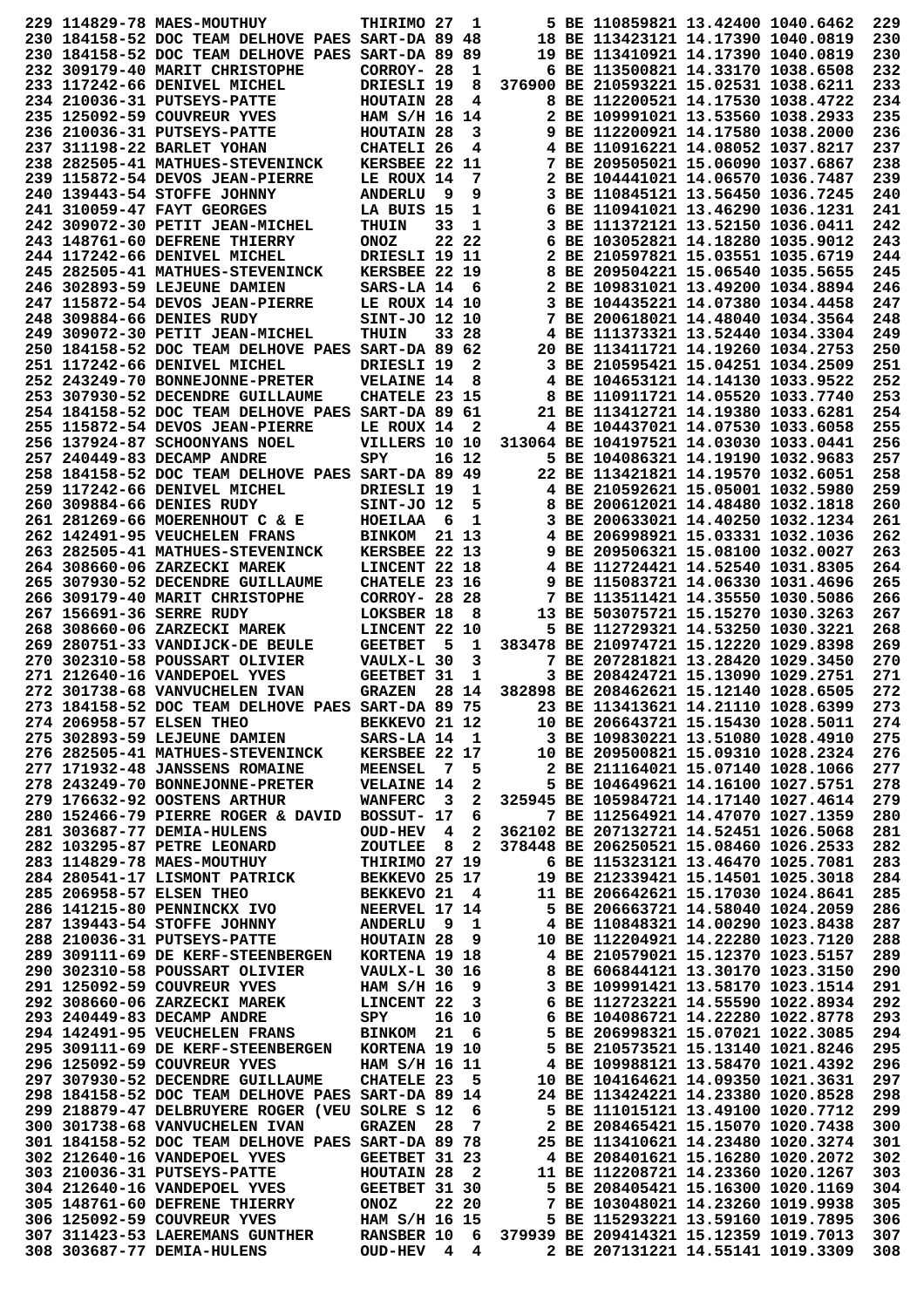|                        | 309 184158-52 DOC TEAM DELHOVE PAES SART-DA 89 80                            |                                      |                 |                         |  | 26 BE 113416021 14.24090 1019.2257                                          |                      | 309        |
|------------------------|------------------------------------------------------------------------------|--------------------------------------|-----------------|-------------------------|--|-----------------------------------------------------------------------------|----------------------|------------|
|                        | 310 139443-54 STOFFE JOHNNY                                                  | <b>ANDERLU</b>                       | 9               | 5                       |  | 5 BE 110846621 14.01530 1019.0957                                           |                      | 310        |
|                        | 311 114829-78 MAES-MOUTHUY                                                   | THIRIMO 27 14                        |                 |                         |  | 7 BE 115323321 13.48480 1018.5457                                           |                      | 311        |
|                        | 312 242849-58 VERSPREET-MUNTONI                                              | THIRIMO 42 21                        |                 |                         |  | 10 BE 115421021 13.47530 1017.1759                                          |                      | 312        |
| 313 308549-89 MEES JAN |                                                                              | <b>HEVERLE</b>                       | $_{3}$          | $\mathbf{2}$            |  | 366437 BE 200441821 15.00201 1016.9342                                      |                      | 313        |
|                        | 314 222148-18 GENOT PATRICK                                                  | <b>AUVELAI 11 10</b>                 |                 |                         |  | 2 BE 104406621 14.18220 1016.8590                                           |                      | 314        |
|                        | 315 222148-18 GENOT PATRICK                                                  | <b>AUVELAI 11</b>                    |                 | 3                       |  | 3 BE 104404821 14.18250 1016.6993                                           |                      | 315        |
|                        | 316 114829-78 MAES-MOUTHUY                                                   | THIRIMO 27 15                        |                 |                         |  | 8 BE 115322221 13.49220 1016.5511                                           |                      | 316        |
|                        | 317 209941-33 ROCH ROBERT                                                    | GREZ-DO 12                           |                 | 2                       |  | 4 BE 113342721 14.49500 1016.3983                                           |                      | 317        |
|                        | 318 309179-40 MARIT CHRISTOPHE                                               | CORROY- 28 24                        |                 |                         |  | 8 BE 113512421 14.40370 1016.2891                                           |                      | 318        |
|                        | 319 218879-47 DELBRUYERE ROGER (VEU SOLRE S 12 10                            |                                      |                 |                         |  | 6 BE 111015421 13.50290 1016.1444                                           |                      | 319        |
|                        | 320 311198-22 BARLET YOHAN                                                   | CHATELI 26                           |                 | 8                       |  | 5 BE 110919821 14.14432 1015.9475                                           |                      | 320        |
|                        | 321 146932-74 NATENS LEON                                                    | <b>MEENSEL</b>                       | 9               | 4                       |  | 2 BE 207020421 15.12280 1015.3526                                           |                      | 321        |
|                        | 322 309179-40 MARIT CHRISTOPHE                                               | CORROY- 28                           |                 | 2                       |  | 9 BE 115301821 14.41000 1015.1466                                           |                      | 322        |
|                        | 323 309179-40 MARIT CHRISTOPHE                                               | CORROY- 28                           |                 | 27                      |  | 10 BE 113510321 14.41030 1014.9978                                          |                      | 323        |
|                        | 324 174972-81 THIRY GHISLAIN                                                 | <b>RACOUR</b>                        | 4               | 1                       |  | 366826 BE 114873521 15.02030 1013.1915                                      |                      | 324        |
|                        | 325 146932-74 NATENS LEON                                                    | <b>MEENSEL</b>                       | 9               | 8                       |  | 3 BE 207019821 15.13180 1013.0860                                           |                      | 325        |
|                        | 326 309179-40 MARIT CHRISTOPHE                                               | CORROY- 28                           |                 | 8                       |  | 11 BE 113503121 14.42110 1011.6361                                          |                      | 326        |
|                        | 327 311198-22 BARLET YOHAN                                                   | <b>CHATELI 26</b>                    |                 | 22                      |  | 6 BE 110918621 14.16082 1011.3949                                           |                      | 327        |
|                        | 328 242648-51 GIARRIZZO GIAMPIERO                                            | <b>GOSSELI</b>                       | 4               | 4                       |  | 319685 BE 107843421 14.16050 1011.3947                                      |                      | 328        |
|                        | 329 161960-67 LEROY FRERES                                                   | <b>RACOUR</b>                        | 8               | 3                       |  | 2 BE 101233821 15.02270 1011.1298                                           |                      | 329        |
|                        | 330 302893-59 LEJEUNE DAMIEN                                                 | SARS-LA 14                           |                 | 5                       |  | 4 BE 109831121 13.56150 1010.7274                                           |                      | 330        |
|                        | 331 148761-60 DEFRENE THIERRY                                                | <b>ONOZ</b>                          |                 | 22 21                   |  | 8 BE 103052221 14.26310 1010.3619                                           |                      | 331        |
|                        | 332 304179-84 DUPUIS-AMANT<br>333 184158-52 DOC TEAM DELHOVE PAES SART-DA 89 | THIRIMO 11                           |                 | 5                       |  | 7 BE 110803021 13.49280 1010.1647                                           |                      | 332<br>333 |
|                        |                                                                              |                                      |                 | 27                      |  | 27 BE 113416821 14.27150 1009.5707                                          |                      |            |
|                        | 334 307949-71 CLOSSE JOSEPH<br>335 282178-05 BEELEN DANIEL                   | <b>LINCENT</b>                       | 7<br>5          | 6                       |  | 364189 BE 101314921 15.00470 1009.4396<br>2 BE 207079621 15.07070 1009.3494 |                      | 334<br>335 |
|                        |                                                                              | <b>KUMTICH</b>                       | 17              | 4<br>4                  |  | 3 BE 109887421 14.01420 1008.8896                                           |                      | 336        |
|                        | 336 182424-64 DE BELS-CRETON                                                 | LOBBES                               |                 |                         |  | 6 BE 208412121 15.20570 1008.2006                                           |                      | 337        |
|                        | 337 212640-16 VANDEPOEL YVES<br>338 281817-32 VANGOIDSENHOVEN PAUL           | GEETBET 31 16<br><b>BOUTERS</b>      | 7               | 3                       |  | 2 BE 207159421 15.06550 1008.1335                                           |                      | 338        |
|                        | 339 208922-81 MATTERNE ETIENNE                                               | <b>BINKOM</b>                        | 4               | 2                       |  | 3 BE 207001121 15.11329 1007.6455                                           |                      | 339        |
|                        | 340 307927-49 JACOB ANDREE                                                   | SAINT-D 14                           |                 | 7                       |  | 4 BE 103275521 14.35511 1007.5371                                           |                      | 340        |
|                        | 341 280541-17 LISMONT PATRICK                                                | BEKKEVO 25 15                        |                 |                         |  | 20 BE 212323721 15.21291 1007.4289                                          |                      | 341        |
|                        | 342 280052-13 SIMONS YVES                                                    | <b>OVERWIN</b>                       | 8               | 1                       |  | 369071 BE 210651721 15.06270 1007.1524                                      |                      | 342        |
|                        | 343 209941-33 ROCH ROBERT                                                    | GREZ-DO 12 10                        |                 |                         |  | 5 BE 113341921 14.53060 1006.9952                                           |                      | 343        |
|                        | 344 176632-92 OOSTENS ARTHUR                                                 | <b>WANFERC</b>                       | 3               | 3                       |  | 2 BE 105984421 14.23470 1006.6763                                           |                      | 344        |
|                        | 345 117242-66 DENIVEL MICHEL                                                 | DRIESLI 19                           |                 | 9                       |  | 5 BE 210598221 15.14271 1006.5384                                           |                      | 345        |
|                        | 346 302893-59 LEJEUNE DAMIEN                                                 | SARS-LA 14 10                        |                 |                         |  | 5 BE 109831921 13.57340 1006.2552                                           |                      | 346        |
|                        | 347 184158-52 DOC TEAM DELHOVE PAES SART-DA 89 83                            |                                      |                 |                         |  | 28 BE 113420421 14.28270 1005.8822                                          |                      | 347        |
|                        | 348 301738-68 VANVUCHELEN IVAN                                               | <b>GRAZEN</b>                        | 28              | 8                       |  | 3 BE 208460421 15.20430 1005.7295                                           |                      | 348        |
|                        | 349 162054-64 VANWINCKEL JOSEPH                                              | <b>BUNSBEE 11</b>                    |                 | 4                       |  | 3 BE 210164621 15.11180 1005.5238                                           |                      | 349        |
|                        | 350 117242-66 DENIVEL MICHEL                                                 | DRIESLI 19 15                        |                 |                         |  | 6 BE 210597321 15.15101 1004.6157                                           |                      | 350        |
|                        | 351 309072-30 PETIT JEAN-MICHEL                                              | <b>THUIN</b>                         | 33              | 9                       |  | 5 BE 111374221 14.01460 1003.3679                                           |                      | 351        |
|                        | 352 184882-00 VAN OVERSTRAETEN EUGE OVERIJS                                  |                                      | 3               | 3                       |  | 2 BE 200561421 14.51091 1002.9712                                           |                      | 352        |
|                        | 353 281596-05 DIELS GERARD                                                   | LIMAL                                | 16 11           |                         |  | 2 BE 113632521 14.45330 1002.9171                                           |                      | 353        |
|                        | 354 302310-58 POUSSART OLIVIER                                               | <b>VAULX-L 30 6</b>                  |                 |                         |  | 9 BE 112401921 13.35480 1002.8463                                           |                      | 354        |
|                        | 355 206958-57 ELSEN THEO                                                     | BEKKEVO 21 19                        |                 |                         |  | 12 BE 213443221 15.25210 1002.7897                                          |                      | 355        |
|                        | 356 184158-52 DOC TEAM DELHOVE PAES SART-DA 89 15                            |                                      |                 |                         |  | 29 BE 113411621 14.29290 1002.7275                                          |                      | 356        |
|                        | 357 114829-78 MAES-MOUTHUY                                                   | THIRIMO 27 10                        |                 |                         |  | 9 BE 110859521 13.53310 1002.1782                                           |                      | 357        |
|                        | 358 148761-60 DEFRENE THIERRY                                                | <b>ONOZ</b>                          | 22 <sub>2</sub> | $\overline{\mathbf{3}}$ |  | 9 BE 103053621 14.29170 1001.8728                                           |                      | 358        |
|                        | 359 242849-58 VERSPREET-MUNTONI                                              | THIRIMO 42 2                         |                 |                         |  | 11 BE 110825721 13.52210 1001.6350                                          |                      | 359        |
|                        | 360 210036-31 PUTSEYS-PATTE                                                  | HOUTAIN 28 16                        |                 |                         |  | 12 BE 107958121 14.29360 1001.5564                                          |                      | 360        |
|                        | 361 242849-58 VERSPREET-MUNTONI                                              | THIRIMO 42 17                        |                 |                         |  | 12 BE 115324221 13.52250 1001.4067                                          |                      | 361        |
|                        | 362 282505-41 MATHUES-STEVENINCK                                             | <b>KERSBEE 22 20</b>                 |                 |                         |  | 11 BE 407482721 15.19330 1001.0512                                          |                      | 362        |
|                        | 363 301738-68 VANVUCHELEN IVAN                                               | GRAZEN 28 15                         |                 |                         |  | 4 BE 208464321 15.22420 1000.5174                                           |                      | 363        |
|                        | 364 161960-67 LEROY FRERES                                                   | <b>RACOUR</b>                        |                 | 8 7                     |  | 3 BE 101232221 15.06200 1000.4113                                           |                      | 364        |
|                        | 365 212640-16 VANDEPOEL YVES                                                 | GEETBET 31 19                        |                 |                         |  | 7 BE 208400921 15.24280                                                     | 998.9787             | 365        |
|                        | 366 114829-78 MAES-MOUTHUY                                                   | <b>THIRIMO 27 20</b>                 |                 |                         |  | 10 BE 115425621 13.54320                                                    | 998.7189             | 366        |
|                        | 367 301738-68 VANVUCHELEN IVAN                                               | <b>GRAZEN 28 20</b>                  |                 |                         |  | 5 BE 208461521 15.23290                                                     | 998.4736             | 367        |
|                        | 368 311198-22 BARLET YOHAN                                                   | CHATELI 26 16                        |                 |                         |  | 7 BE 110918921 14.20282                                                     | 997.7190             | 368        |
|                        | 369 184158-52 DOC TEAM DELHOVE PAES SART-DA 89 34                            |                                      |                 |                         |  | 30 BE 113429921 14.31210                                                    | 997.0786             | 369        |
|                        | 370 152466-79 PIERRE ROGER & DAVID BOSSUT- 17 9                              |                                      |                 |                         |  | 8 BE 112563821 14.57370                                                     | 996.9781             | 370        |
|                        | 371 308764-13 UYTTEBROEK JEAN-PIERR KERKOM                                   |                                      |                 | 9 <sub>2</sub>          |  | 2 BE 206925121 15.12591                                                     | 996.9570             | 371        |
|                        | 372 311423-53 LAEREMANS GUNTHER                                              | <b>RANSBER 10</b>                    |                 | 9 <sup>°</sup>          |  | 2 BE 505613121 15.21169                                                     | 996.4785             | 372        |
|                        | 373 129234-30 BOGAERTS JEAN-PIERRE OPLINTE 8 2                               |                                      |                 |                         |  | 373447 BE 209372321 15.14470                                                | 996.4344             | 373        |
|                        | 374 114829-78 MAES-MOUTHUY                                                   | THIRIMO 27 24                        |                 |                         |  | 11 BE 115322521 13.55210                                                    | 995.9573             | 374        |
|                        | 375 212640-16 VANDEPOEL YVES                                                 | GEETBET 31 14                        |                 |                         |  | 8 BE 208421321 15.25490                                                     | 995.4832             | 375        |
|                        | 376 184158-52 DOC TEAM DELHOVE PAES SART-DA 89 39                            |                                      |                 |                         |  | 31 BE 113417221 14.31530                                                    | 995.4763             | 376        |
|                        | 377 280052-13 SIMONS YVES                                                    | OVERWIN 8 7                          |                 |                         |  | 2 BE 210650721 15.10460                                                     | 995.4266             | 377        |
|                        | 378 309179-40 MARIT CHRISTOPHE                                               | CORROY- 28 25                        |                 |                         |  | 12 BE 115300521 14.47590                                                    | 994.7747             | 378        |
|                        | 379 311126-47 SCHURMANS JACQUES                                              | <b>RUMMEN</b>                        |                 | 10 1                    |  | 388163 BE 210312121 15.30200                                                | 994.4398             | 379        |
|                        | 380 240449-83 DECAMP ANDRE                                                   | SPY                                  |                 | 16 11                   |  | 7 BE 104088021 14.31440                                                     | 994.3047             | 380        |
|                        | 381 309778-57 PYPEN SAM                                                      | <b>OPLINTE 16 15</b>                 |                 |                         |  | 6 BE 209335921 15.16080                                                     | 993.6689             | 381        |
|                        | 382 209941-33 ROCH ROBERT<br>383 310059-47 FAYT GEORGES                      | GREZ-DO 12 12                        |                 |                         |  | 6 BE 113341521 14.57530                                                     | 993.5361             | 382        |
|                        |                                                                              | LA BUIS 15 9                         |                 |                         |  | 7 BE 114001321 13.58500                                                     | 993.3028             | 383        |
|                        | 384 129234-30 BOGAERTS JEAN-PIERRE OPLINTE                                   |                                      |                 | 87                      |  | 2 BE 209372021 15.16050                                                     | 992.9900             | 384        |
|                        |                                                                              |                                      |                 |                         |  |                                                                             |                      |            |
|                        | 385 309179-40 MARIT CHRISTOPHE                                               | CORROY- 28 23                        |                 |                         |  | 13 BE 113514121 14.48370                                                    | 992.9674             | 385        |
|                        | 386 152466-79 PIERRE ROGER & DAVID                                           | <b>BOSSUT- 17 16</b>                 |                 |                         |  | 9 BE 112566521 14.59190                                                     | 992.2612             | 386        |
|                        | 387 307930-52 DECENDRE GUILLAUME<br>388 302310-58 POUSSART OLIVIER           | CHATELE 23 10<br><b>VAULX-L 30 5</b> |                 |                         |  | 11 BE 110912321 14.18400<br>10 BE 112402521 13.38470                        | 992.2500<br>992.1145 | 387<br>388 |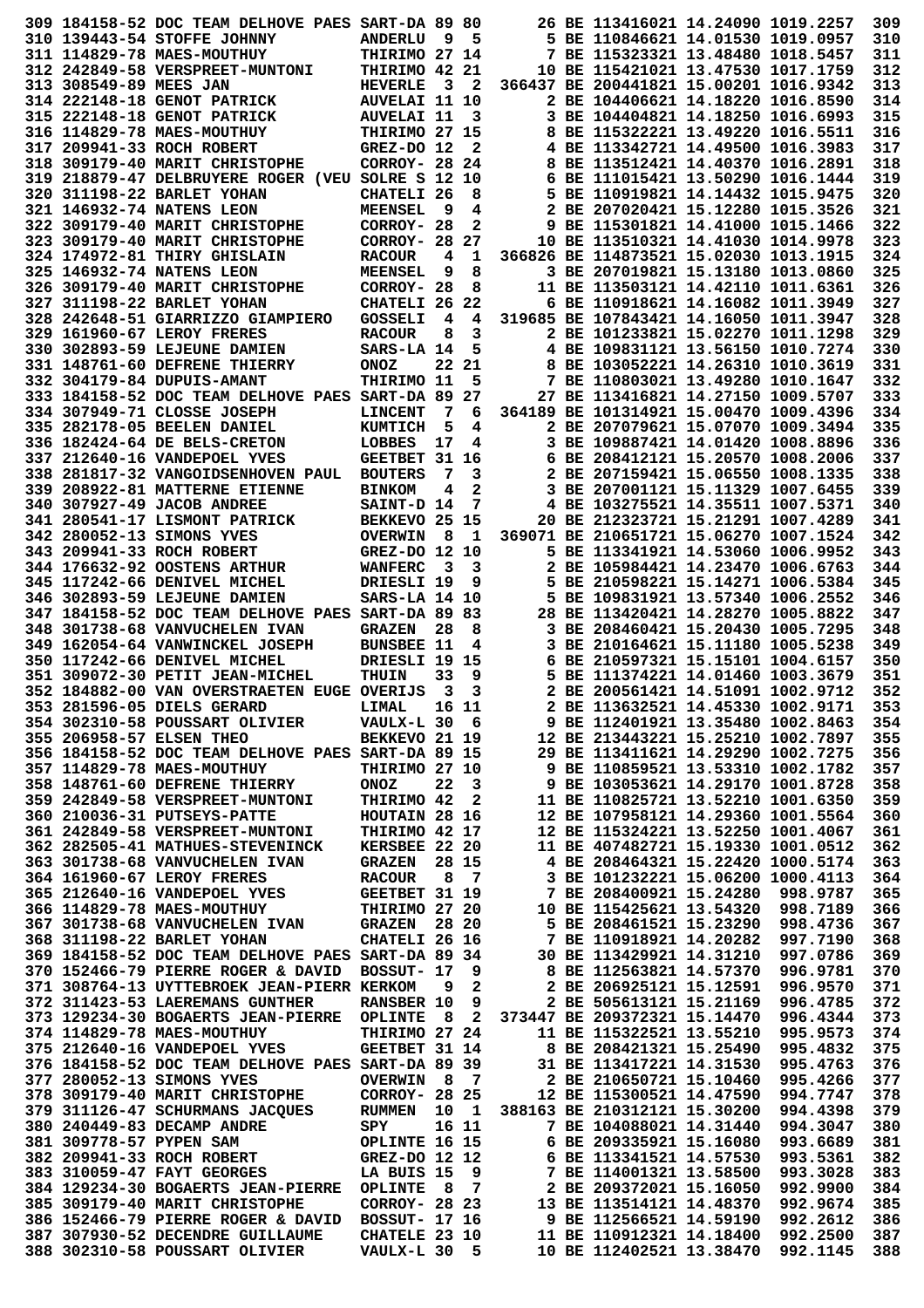|                         | 389 311198-22 BARLET YOHAN                        | CHATELI 26 20     |        |       |  | 8 BE 110919421 14.22212      | 991.8899 | 389 |
|-------------------------|---------------------------------------------------|-------------------|--------|-------|--|------------------------------|----------|-----|
|                         | 390 115872-54 DEVOS JEAN-PIERRE                   | LE ROUX 14        |        | 8     |  | 5 BE 104439821 14.20570      | 991.5252 | 390 |
|                         | 391 311198-22 BARLET YOHAN                        | CHATELI 26        |        | 9     |  | 9 BE 110918821 14.22292      | 991.4798 | 391 |
|                         | 392 283218-75 LEMASSON BEN                        | <b>OVERIJS</b>    | $_{3}$ | 2     |  | 352571 BE 200623621 14.55370 | 991.4355 | 392 |
|                         | 393 210036-31 PUTSEYS-PATTE                       | HOUTAIN 28        |        | 5     |  | 13 BE 107958321 14.33200     | 990.3390 | 393 |
|                         | 394 141215-80 PENNINCKX IVO                       | NEERVEL 17        |        | 7     |  | 6 BE 206663121 15.10210      | 990.2363 | 394 |
|                         | 395 182424-64 DE BELS-CRETON                      | LOBBES            |        | 17 16 |  | 4 BE 109792421 14.07230      | 990.2359 | 395 |
|                         | 396 198090-16 STOCKX LUC                          | <b>BINKOM</b>     |        | 14 10 |  | 8 BE 206723621 15.19280      | 990.0448 | 396 |
|                         | 397 139784-07 PRINCEN HENRI                       | GEETBET 15        |        | 3     |  | 383461 BE 210883321 15.27420 | 989.0663 | 397 |
|                         | 398 311198-22 BARLET YOHAN                        | CHATELI 26        |        | 1     |  | 10 BE 110916721 14.23251     | 988.6237 | 398 |
|                         | 399 282505-41 MATHUES-STEVENINCK                  | <b>KERSBEE 22</b> |        | 7     |  | 12 BE 407488521 15.24250     | 988.3781 | 399 |
|                         | 400 210036-31 PUTSEYS-PATTE                       | HOUTAIN 28 10     |        |       |  | 14 BE 112208121 14.34020     | 988.2636 | 400 |
|                         | 401 309179-40 MARIT CHRISTOPHE                    | CORROY- 28 21     |        |       |  | 14 BE 113510721 14.50300     | 987.6320 | 401 |
|                         | 402 184158-52 DOC TEAM DELHOVE PAES SART-DA 89 74 |                   |        |       |  | 32 BE 113413521 14.34390     | 987.2464 | 402 |
|                         | 403 184158-52 DOC TEAM DELHOVE PAES SART-DA 89 58 |                   |        |       |  | 33 BE 113420721 14.34400     | 987.1972 | 403 |
| 404 307033-28 HOK SAPIN |                                                   | <b>INCOURT</b>    | 5      | 5     |  | 353784 BE 302467121 14.58340 | 986.6617 | 404 |
|                         | 405 184158-52 DOC TEAM DELHOVE PAES SART-DA 89 88 |                   |        |       |  | 34 BE 113413921 14.34560     | 986.4112 | 405 |
|                         | 406 308660-06 ZARZECKI MAREK                      | LINCENT 22        |        | 7     |  | 7 BE 112729621 15.09370      | 985.1639 | 406 |
|                         | 407 281596-05 DIELS GERARD                        | LIMAL             | 16     | 8     |  | 3 BE 113633721 14.52010      | 984.4932 | 407 |
|                         | 408 309781-60 PANIS-BESSEMANS                     | <b>GEETBET 12</b> |        | 2     |  | 4 BE 211070421 15.32060      | 984.1903 | 408 |
|                         | 409 125092-59 COUVREUR YVES                       | HAM S/H 16 16     |        |       |  | 6 BE 115293121 14.10100      | 983.9516 | 409 |
|                         | 410 311198-22 BARLET YOHAN                        | CHATELI 26 15     |        |       |  | 11 BE 110916521 14.25011     | 983.7569 | 410 |
|                         | 411 242849-58 VERSPREET-MUNTONI                   | THIRIMO 42 28     |        |       |  | 13 BE 110821421 13.58060     | 982.3147 | 411 |
|                         | 412 146932-74 NATENS LEON                         | <b>MEENSEL</b>    | 9      | 3     |  | 4 BE 207011021 15.25020      | 982.2137 | 412 |
|                         | 413 184158-52 DOC TEAM DELHOVE PAES SART-DA 89 13 |                   |        |       |  | 35 BE 113411321 14.36240     | 982.1106 | 413 |
|                         | 414 311198-22 BARLET YOHAN                        | CHATELI 26 26     |        |       |  | 12 BE 110919721 14.25381     | 981.8939 | 414 |
|                         | 415 184158-52 DOC TEAM DELHOVE PAES SART-DA 89    |                   |        | 6     |  | 36 BE 113415721 14.36430     | 981.1870 | 415 |
|                         |                                                   |                   |        | 5     |  |                              |          |     |
|                         | 416 218879-47 DELBRUYERE ROGER (VEU SOLRE S 12    |                   |        |       |  | 7 BE 111014021 14.01060      | 980.3155 | 416 |
|                         | 417 129234-30 BOGAERTS JEAN-PIERRE                | <b>OPLINTE</b>    | 8      | 6     |  | 3 BE 209375521 15.21030      | 980.0472 | 417 |
|                         | 418 310426-26 CLAES EDDY                          | <b>KORTENA</b>    | 3      | 3     |  | 3 BE 209515021 15.31481      | 979.4394 | 418 |
|                         | 419 142278-76 DEVILERS-LECLERCQ                   | <b>ST-REMY</b>    | 5      | 4     |  | 2 BE 105743421 13.39149      | 979.1357 | 419 |
|                         | 420 117242-66 DENIVEL MICHEL                      | DRIESLI 19        |        | 7     |  | 7 BE 210597021 15.25021      | 978.8721 | 420 |
|                         | 421 242849-58 VERSPREET-MUNTONI                   | THIRIMO 42 41     |        |       |  | 14 BE 115325421 13.59180     | 978.3762 | 421 |
|                         | 422 182424-64 DE BELS-CRETON                      | LOBBES            | 17     | 3     |  | 5 BE 109790521 14.11110      | 978.1436 | 422 |
|                         | 423 241562-32 TESTA MICHEL                        | VITRIVA           | 5      | 2     |  | 319082 BE 104411221 14.26170 | 977.9292 | 423 |
|                         | 424 309111-69 DE KERF-STEENBERGEN                 | KORTENA 19 19     |        |       |  | 6 BE 210568521 15.30250      | 976.8512 | 424 |
|                         | 425 302893-59 LEJEUNE DAMIEN                      | SARS-LA 14        |        | 7     |  | 6 BE 109831421 14.06380      | 976.5018 | 425 |
|                         | 426 184158-52 DOC TEAM DELHOVE PAES SART-DA 89 86 |                   |        |       |  | 37 BE 113413721 14.38220     | 976.4023 | 426 |
|                         | 427 184158-52 DOC TEAM DELHOVE PAES               | SART-DA 89 32     |        |       |  | 38 BE 113427821 14.38390     | 975.5854 | 427 |
|                         | 428 282505-41 MATHUES-STEVENINCK                  | KERSBEE 22 12     |        |       |  | 13 00 209505721 15.29290     | 975.5206 | 428 |
|                         | 429 212640-16 VANDEPOEL YVES                      | GEETBET 31 21     |        |       |  | 9 BE 208412821 15.33430      | 975.5086 | 429 |
|                         | 429 212640-16 VANDEPOEL YVES                      | GEETBET 31 24     |        |       |  | 10 BE 208406921 15.33430     | 975.5086 | 429 |
|                         | 431 139784-07 PRINCEN HENRI                       | GEETBET 15 12     |        |       |  | 2 BE 210883721 15.33300      | 974.4879 | 431 |
|                         | 432 132922-32 BORZSEI CHER & THOMAS NAMUR         |                   | 6      | 6     |  | 2 BE 013152021 14.44290      | 973.9194 | 432 |
|                         | 433 309179-40 MARIT CHRISTOPHE                    | CORROY- 28 10     |        |       |  | 15 BE 113505621 14.55310     | 973.6956 | 433 |
|                         | 434 307927-49 JACOB ANDREE                        | SAINT-D 14 10     |        |       |  | 5 BE 103006721 14.47341      | 973.5726 | 434 |
|                         | 435 282178-05 BEELEN DANIEL                       | KUMTICH           | - 5    | 5     |  | 3 BE 207074721 15.20430      | 973.2934 | 435 |
|                         |                                                   |                   |        |       |  |                              |          |     |

|           |                                                                                                                                                                                                                                                                                                                                                                                                                                                                                                        |  |                                    |             |  | ENTENTE PETIT DEMI-FOND INTERPROVINCIAL Data Technology Deerlijk (99920)                                                                                                                                                                                                                                                                                                                                                              |                                                                                                                                                                                                                                                                                                                                                                                                                                                                                                      |                                                                                                                                       |
|-----------|--------------------------------------------------------------------------------------------------------------------------------------------------------------------------------------------------------------------------------------------------------------------------------------------------------------------------------------------------------------------------------------------------------------------------------------------------------------------------------------------------------|--|------------------------------------|-------------|--|---------------------------------------------------------------------------------------------------------------------------------------------------------------------------------------------------------------------------------------------------------------------------------------------------------------------------------------------------------------------------------------------------------------------------------------|------------------------------------------------------------------------------------------------------------------------------------------------------------------------------------------------------------------------------------------------------------------------------------------------------------------------------------------------------------------------------------------------------------------------------------------------------------------------------------------------------|---------------------------------------------------------------------------------------------------------------------------------------|
|           | --------------------------------                                                                                                                                                                                                                                                                                                                                                                                                                                                                       |  |                                    |             |  | LORRIS 68-05-22 2282 VIEUX Amateurs:180 LACHER:09.00                                                                                                                                                                                                                                                                                                                                                                                  | -----------------                                                                                                                                                                                                                                                                                                                                                                                                                                                                                    |                                                                                                                                       |
| NR<br>N0. |                                                                                                                                                                                                                                                                                                                                                                                                                                                                                                        |  |                                    |             |  |                                                                                                                                                                                                                                                                                                                                                                                                                                       | Naam                    Gemeent AD IG Afstand LD Ring   JR Bestat    Snelh.<br>Nom                             Localit EN MQ Distanc PA Bague  AN Constat    Vitesse                                                                                                                                                                                                                                                                                                                                 | NR<br>NO                                                                                                                              |
|           | 4 212640-16 VANDEPOEL YVES<br>5 115872-54 DEVOS JEAN-PIERRE LE ROUX 75 64<br>6 304022-24 BRUGMANS SABRINA<br>7 243249-70 BONNEJONNE-PRETER WELAINE 13 10 32<br>8 304179-84 DUPUIS-AMANT THIRIMO 36 3 29<br>9 304179-84 DUPUIS-AMANT THIRIMO 36 30<br>10 309111-69 DE KERF-STEENBERGEN KORTENA 11<br>11 210036-31 PUTSEYS-PATTE           HOUTAIN 36 14<br>12 280541-17 LISMONT PATRICK         BEKKEVO 18 1 3843<br>13 280541-17 LISMONT PATRICK BEKKEVO 18<br>17 280541-17 LISMONT PATRICK BEKKEVO 18 |  | <b>HALEN</b>                       |             |  | GEETBET 14 3 384074 BE 206705020 14.32431 1154.3518<br>2 BE 111577718 13.35530 1153.4948<br>4 4 389161 BE 507842620 14.37340 1152.8419<br>324885 BE 100582120 13.41580 1152.2107<br>3 292409 BE 110537020 13.13480 1152.1237<br>2 BE 110536020 13.13530 1151.7456<br>8 381379 BE 209936220 14.32090 1148.2132<br>2 BE 112407720 13.49330 1140.0898<br>1 384319 BE 211977620 14.37352 1138.4306<br>4 2 BE 211970820 14.37442 1137.9250 | 1 210036-31 PUTSEYS-PATTE MOUTAIN 36 1 330113 BE 112402120 13.41380 1172.1375<br>2 309781-60 PANIS-BESSEMANS GEETBET 4 1 385901 BE 206883620 14.30459 1166.6924<br>3 115872-54 DEVOS JEAN-PIERRE LE ROUX 75 67 318230 BE 101255020 13.35280 1155.2396<br>14 304179-84 DUPUIS-AMANT<br>15 212640-16 VANDEPOEL YVES<br>16 210036-31 PUTSEYS-PATTE<br>17 280541-17 LISMONT PATRICK<br>17 280541-17 LISMONT PATRICK<br>17 280541-17 LISMONT PATRICK<br>17 280541-17 LISMONT PATRICK<br>280541-17 LISMONT | 1<br>$\overline{\mathbf{c}}$<br>3<br>$\overline{\mathbf{4}}$<br>5<br>6<br>7<br>8<br>9<br>10<br>11<br>12<br>13<br>14<br>15<br>16<br>17 |
|           | 18 180351-28 RUCQUOY JEAN<br>19 304022-24 BRUGMANS SABRINA HALEN<br>20 115872-54 DEVOS JEAN-PIERRE<br>21 115872-54 DEVOS JEAN-PIERRE<br>22 243249-70 BONNEJONNE-PRETER                                                                                                                                                                                                                                                                                                                                 |  | LE ROUX 75 55<br><b>VELAINE 13</b> | $4 \quad 3$ |  | MARBAIS 13 10 330994 BE 106014819 13.52080 1133.0237<br>LE ROUX 75 74 4 BE 104437919 13.41120 1131.6856<br>1 2 BE 100540720 13.47050 1131.6749                                                                                                                                                                                                                                                                                        | 2 BE 508272319 14.43340 1132.7088<br>3 BE 101242120 13.41000 1132.4911<br>23 280751-33 VANDIJCK-DE BEULE GEETBET 11 7 383478 BE 207029420 14.39210 1130.0368<br>24 300732-32 VANDENHOVE BENNY HOELEDE 9 1 378886 BE 204781319 14.35370 1128.9249                                                                                                                                                                                                                                                     | 18<br>19<br>20<br>21<br>22<br>23<br>24                                                                                                |
|           |                                                                                                                                                                                                                                                                                                                                                                                                                                                                                                        |  |                                    |             |  |                                                                                                                                                                                                                                                                                                                                                                                                                                       |                                                                                                                                                                                                                                                                                                                                                                                                                                                                                                      |                                                                                                                                       |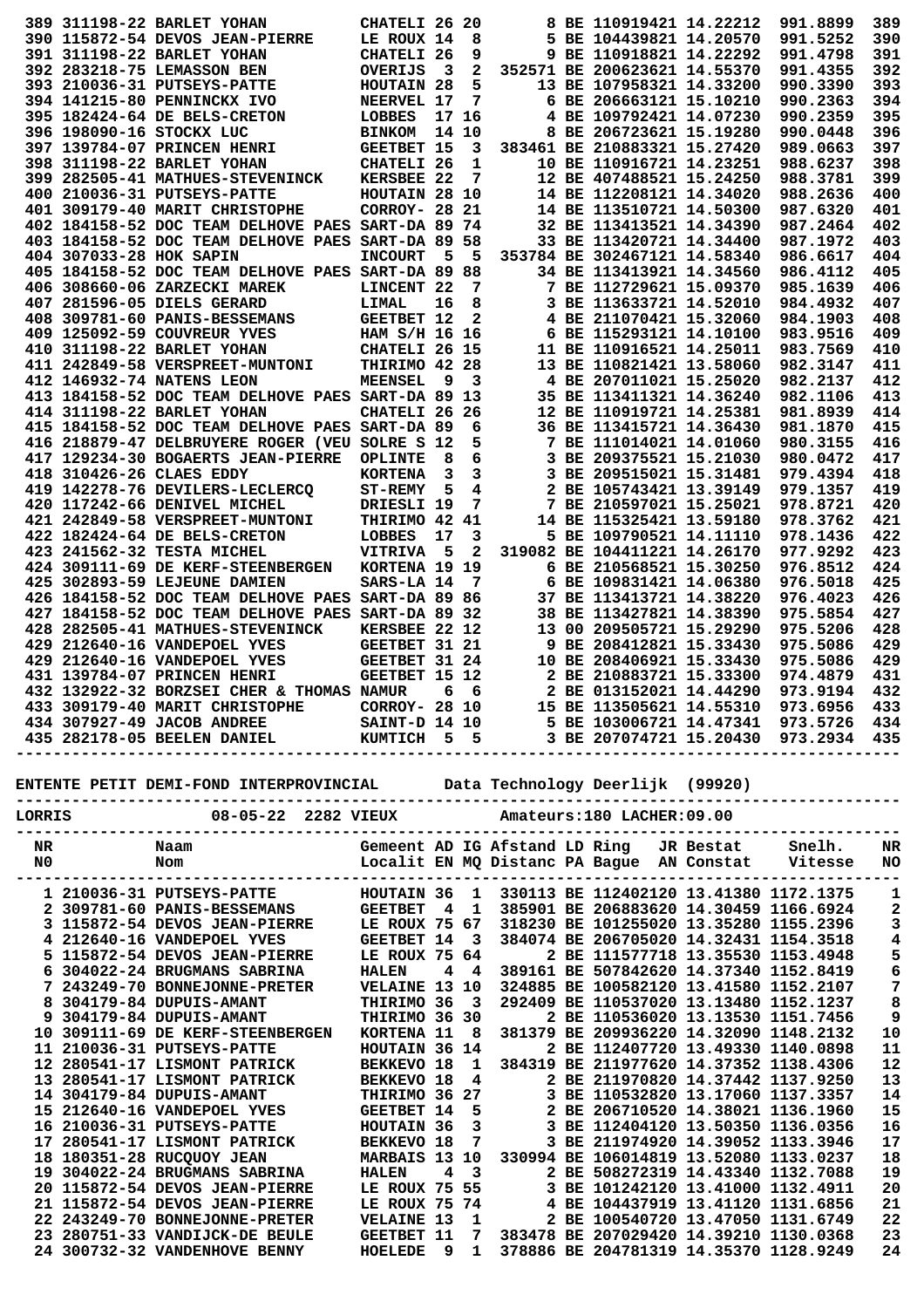|                        | 25 307927-49 JACOB ANDREE                                                     | SAINT-D 12                       |                   | 5                     |                                                    | 338383 BE 101724920 14.00191 1126.7477                                           |  | 25         |
|------------------------|-------------------------------------------------------------------------------|----------------------------------|-------------------|-----------------------|----------------------------------------------------|----------------------------------------------------------------------------------|--|------------|
|                        | 26 132922-32 BORZSEI CHER & THOMAS NAMUR                                      |                                  | 12                | $\mathbf{1}$          |                                                    | 335499 BE 100234320 13.57520 1126.3395                                           |  | 26         |
|                        | 27 142491-95 VEUCHELEN FRANS                                                  | <b>BINKOM</b>                    | 19 18             |                       |                                                    | 375223 BE 201435520 14.33221 1125.5508                                           |  | 27         |
|                        | 28 212640-16 VANDEPOEL YVES<br>29 304179-84 DUPUIS-AMANT                      | GEETBET 14 13<br>THIRIMO 36 22   |                   |                       |                                                    | 3 BE 206731320 14.41241 1124.9916<br>4 BE 110533020 13.19590 1124.7221           |  | 28<br>29   |
|                        | 30 304179-84 DUPUIS-AMANT                                                     | THIRIMO 36                       |                   | 7                     |                                                    | 5 BE 110813419 13.20010 1124.5779                                                |  | 30         |
|                        | 31 180351-28 RUCQUOY JEAN                                                     | <b>MARBAIS 13</b>                |                   | 9                     |                                                    | 2 BE 113315320 13.54200 1124.5549                                                |  | 31         |
|                        | 32 115872-54 DEVOS JEAN-PIERRE                                                | LE ROUX 75 31                    |                   |                       |                                                    | 5 BE 104441619 13.43000 1124.4876                                                |  | 32         |
|                        | 33 182716-65 VAN LUYTEN MICHEL                                                | VILLERS 10                       |                   | 5                     |                                                    | 333660 BE 113833217 13.56439 1124.4503                                           |  | 33         |
|                        | 34 115872-54 DEVOS JEAN-PIERRE                                                | LE ROUX 75 62                    |                   |                       |                                                    | 6 BE 101243620 13.43050 1124.1566                                                |  | 34         |
|                        | 35 280541-17 LISMONT PATRICK                                                  | BEKKEVO 18 16                    |                   |                       |                                                    | 4 BE 211968420 14.41542 1124.0575                                                |  | 35         |
|                        | 36 280541-17 LISMONT PATRICK<br>36 280541-17 LISMONT PATRICK                  | BEKKEVO 18<br><b>BEKKEVO 18</b>  |                   | 2<br>3                |                                                    | 5 BE 211962420 14.42032 1123.5646<br>6 BE 209685119 14.42032 1123.5646           |  | 36<br>36   |
|                        | 38 115872-54 DEVOS JEAN-PIERRE                                                | LE ROUX 75                       |                   | 1                     |                                                    | 7 BE 101249420 13.43150 1123.4951                                                |  | 38         |
|                        | 39 243249-70 BONNEJONNE-PRETER                                                | <b>VELAINE 13</b>                |                   | 7                     |                                                    | 3 BE 100530520 13.49120 1123.3921                                                |  | 39         |
|                        | 40 310426-26 CLAES EDDY                                                       | <b>KORTENA</b>                   | - 6               | 4                     |                                                    | 383746 BE 213989518 14.41511 1122.5512                                           |  | 40         |
|                        | 41 309111-69 DE KERF-STEENBERGEN                                              | KORTENA 11                       |                   | 6                     |                                                    | 2 BE 209944120 14.39450 1122.5283                                                |  | 41         |
|                        | 42 280541-17 LISMONT PATRICK                                                  | BEKKEVO 18                       |                   | 5                     |                                                    | 7 BE 209697419 14.42242 1122.4161                                                |  | 42         |
|                        | 43 306487-64 VAN VOOREN PHILIPPE                                              | LIGNY                            | 6                 | 3                     |                                                    | 328540 BE 100502320 13.52460 1122.1906                                           |  | 43         |
| 44 309778-57 PYPEN SAM | 45 166313-55 VAN HOREBEEK-KENNIS T LUBBEEK                                    | <b>OPLINTE</b>                   | $\mathbf{2}$<br>7 | 1<br>4                |                                                    | 373752 BE 204895420 14.33060 1122.0414<br>372606 BE 200029019 14.32168 1121.3615 |  | 44<br>45   |
|                        | 46 115872-54 DEVOS JEAN-PIERRE                                                | LE ROUX 75 33                    |                   |                       |                                                    | 8 BE 101250020 13.43540 1120.9229                                                |  | 46         |
|                        | 47 182716-65 VAN LUYTEN MICHEL                                                | VILLERS 10                       |                   | 6                     |                                                    | 2 BE 113402820 13.57479 1120.4227                                                |  | 47         |
|                        | 48 281166-60 VERACHTERT-HANNE                                                 | <b>BOUSVAL 31</b>                |                   | 1                     |                                                    | 338361 BE 107568517 14.02010 1120.3388                                           |  | 48         |
|                        | 49 212640-16 VANDEPOEL YVES                                                   | <b>GEETBET 14</b>                |                   | 6                     |                                                    | 4 BE 206726620 14.42541 1120.0704                                                |  | 49         |
|                        | 50 304179-84 DUPUIS-AMANT                                                     | THIRIMO 36                       |                   | 9                     |                                                    | 6 BE 110534220 13.21080 1119.7690                                                |  | 50         |
|                        | 51 304179-84 DUPUIS-AMANT                                                     | THIRIMO 36 24                    |                   |                       |                                                    | 7 BE 110534020 13.21250 1118.5553                                                |  | 51         |
|                        | 52 226792-06 DELSTANCHE-GOFFARD                                               | BIERGES 50 36                    |                   |                       |                                                    | 350162 BE 113703220 14.13039 1118.4962                                           |  | 52         |
| 54 307033-28 HOK SAPIN | 53 229758-62 DESWERT GUY                                                      | <b>FARCIEN</b><br><b>INCOURT</b> | 7<br>6            | 6<br>1                |                                                    | 319221 BE 103941016 13.45310 1118.0469<br>353784 BE 301562220 14.16300 1117.8009 |  | 53<br>54   |
|                        | 55 148761-60 DEFRENE THIERRY                                                  | <b>ONOZ</b>                      | 23                | 8                     |                                                    | 329900 BE 103102619 13.55100 1117.6736                                           |  | 55         |
|                        | 56 161960-67 LEROY FRERES                                                     | <b>RACOUR</b>                    | 21                | 9                     |                                                    | 366484 BE 102315219 14.28010 1117.2725                                           |  | 56         |
|                        | 57 280541-17 LISMONT PATRICK                                                  | BEKKEVO 18 14                    |                   |                       |                                                    | 8 BE 211961320 14.44192 1116.1681                                                |  | 57         |
|                        | 58 302310-58 POUSSART OLIVIER                                                 | VAULX-L 23                       |                   | - 6                   |                                                    | 276585 BE 202034120 13.07490 1116.0872                                           |  | 58         |
|                        | 59 280541-17 LISMONT PATRICK                                                  | BEKKEVO 18 13                    |                   |                       |                                                    | 9 BE 209689619 14.44302 1115.5741                                                |  | 59         |
|                        | 60 280541-17 LISMONT PATRICK                                                  | BEKKEVO 18 17                    |                   |                       |                                                    | 10 BE 209689019 14.44332 1115.4122                                               |  | 60         |
|                        | 61 280751-33 VANDIJCK-DE BEULE                                                | GEETBET 11                       |                   | 1                     |                                                    | 2 BE 207053220 14.43540 1115.0858                                                |  | 61<br>62   |
|                        | 62 310426-26 CLAES EDDY<br>63 181310-17 COLETTE-THIRIONET                     | <b>KORTENA</b><br>TILLIER 14     | - 6               | 2<br>4                |                                                    | 2 BE 204955320 14.44171 1114.6173<br>345008 BE 103940219 14.09560 1113.1684      |  | 63         |
|                        | 64 181310-17 COLETTE-THIRIONET                                                | TILLIER 14                       |                   | $\mathbf{2}$          |                                                    | 2 BE 100320020 14.09580 1113.0487                                                |  | 64         |
|                        | 65 307927-49 JACOB ANDREE                                                     | SAINT-D 12 11                    |                   |                       |                                                    | 2 BE 101724320 14.04051 1112.7908                                                |  | 65         |
|                        | 66 212640-16 VANDEPOEL YVES                                                   | GEETBET 14 11                    |                   |                       |                                                    | 5 BE 202976219 14.45111 1112.6613                                                |  | 66         |
|                        | 67 198090-16 STOCKX LUC                                                       | <b>BINKOM</b>                    | 6                 | 6                     |                                                    | 375689 BE 201045820 14.37390 1112.6581                                           |  | 67         |
|                        | 68 212640-16 VANDEPOEL YVES                                                   | <b>GEETBET 14</b>                |                   | 8                     |                                                    | 6 BE 206736620 14.45121 1112.6076                                                |  | 68         |
|                        | 69 152466-79 PIERRE ROGER & DAVID                                             | BOSSUT- 24 20<br>HOELEDE 9 3     |                   |                       | 2 BE 209790520 14.40540 1111.4286                  | 356536 PT 931904319 14.20390 1111.9164                                           |  | 69         |
|                        | 70 300732-32 VANDENHOVE BENNY<br>71 282178-05 BEELEN DANIEL                   |                                  |                   |                       | KUMTICH 6 4 370549 BE 201676420 14.33280 1111.2025 |                                                                                  |  | 70<br>71   |
|                        | 72 280541-17 LISMONT PATRICK                                                  | <b>BEKKEVO 18 11</b>             |                   |                       |                                                    | 11 BE 209697819 14.45542 1111.0590                                               |  | 72         |
|                        | 73 243249-70 BONNEJONNE-PRETER                                                | <b>VELAINE 13</b>                |                   | - 8                   |                                                    | 4 BE 100530920 13.52250 1111.0345                                                |  | 73         |
|                        | 74 209941-33 ROCH ROBERT                                                      | $GREZ-DO$ 37                     |                   | 3                     |                                                    | 355570 BE 112771720 14.20080 1110.6935                                           |  | 74         |
|                        | 75 115872-54 DEVOS JEAN-PIERRE                                                | LE ROUX 75 20                    |                   |                       |                                                    | 9 BE 101241020 13.46370 1110.2983                                                |  | 75         |
|                        | 76 300732-32 VANDENHOVE BENNY                                                 | HOELEDE                          | 92                |                       |                                                    | 3 BE 209792820 14.41150 1110.2886                                                |  | 76         |
|                        | 77 304179-84 DUPUIS-AMANT<br>77 304179-84 DUPUIS-AMANT                        | THIRIMO 36 31<br>THIRIMO 36 36   |                   |                       |                                                    | 8 BE 110536320 13.23230 1110.2031<br>9 BE 110812919 13.23230 1110.2031           |  | 77<br>77   |
| 79 175434-58 SEHA RENE |                                                                               | THOREMB 23 5                     |                   |                       | 352155 BE 210588217 14.17120 1110.1986             |                                                                                  |  | 79         |
| 80 175434-58 SEHA RENE |                                                                               | THOREMB 23 10                    |                   |                       |                                                    | 2 BE 112852620 14.17150 1110.0236                                                |  | 80         |
|                        | 81 304179-84 DUPUIS-AMANT THIRIMO 36                                          |                                  |                   | 6                     |                                                    | 10 BE 110812819 13.23260 1109.9924                                               |  | 81         |
|                        | 82 115872-54 DEVOS JEAN-PIERRE LE ROUX 75                                     |                                  |                   | $\mathbf{2}$          |                                                    | 10 BE 104430919 13.46420 1109.9756                                               |  | 82         |
|                        | 83 280541-17 LISMONT PATRICK                                                  | <b>BEKKEVO 18</b>                |                   | 9                     |                                                    | 12 BE 213833118 14.46182 1109.7756                                               |  | 83         |
|                        | 84 304179-84 DUPUIS-AMANT                                                     | THIRIMO 36 10                    |                   |                       |                                                    | 11 BE 110533420 13.23310 1109.6414                                               |  | 84         |
|                        | 85 152466-79 PIERRE ROGER & DAVID BOSSUT- 24<br>86 301813-46 LOSSIGNOL MICHEL |                                  |                   | - 6<br>3 <sup>7</sup> |                                                    | 2 BE 106369219 14.21190 1109.6094                                                |  | 85<br>86   |
|                        | 87 306597-77 LEFOUR LAURENT                                                   | <b>BUDINGE 4</b><br>LA BUIS 32 1 |                   |                       |                                                    | 380277 BE 204821120 14.42440 1109.5419<br>296882 BE 212037318 13.27390 1109.2173 |  | 87         |
|                        | 88 115872-54 DEVOS JEAN-PIERRE LE ROUX 75 18                                  |                                  |                   |                       |                                                    | 11 BE 101251320 13.46540 1109.2018                                               |  | 88         |
|                        | 89 220302-15 SPRUYT EDDY                                                      | LOUPOIG 40 24                    |                   |                       | 332554 BE 114908319 13.59500 1109.1295             |                                                                                  |  | 89         |
|                        | 90 280541-17 LISMONT PATRICK                                                  | BEKKEVO 18 12                    |                   |                       |                                                    | 13 BE 200730919 14.46402 1108.6018                                               |  | 90         |
|                        | 91 115872-54 DEVOS JEAN-PIERRE                                                | LE ROUX 75 65                    |                   |                       |                                                    | 12 BE 111581618 13.47060 1108.4291                                               |  | 91         |
|                        | 92 114332-66 MEURANT ROBERT                                                   | CLERMON 12                       |                   | $\overline{2}$        |                                                    | 294414 BE 112772519 13.25470 1107.7218                                           |  | 92         |
|                        | 93 243249-70 BONNEJONNE-PRETER                                                | <b>VELAINE 13</b>                |                   | $\overline{2}$        |                                                    | 5 BE 100541020 13.53190 1107.6254                                                |  | 93         |
|                        | 94 202369-27 MONETTE ROMAIN<br>95 280751-33 VANDIJCK-DE BEULE                 | RUMMEN 10<br>GEETBET 11          |                   | $\mathbf{1}$<br>6     | 384147 BE 201152320 14.46500 1107.5839             | 3 BE 207029520 14.46160 1107.4644                                                |  | 94<br>95   |
|                        | 96 115872-54 DEVOS JEAN-PIERRE                                                | LE ROUX 75 11                    |                   |                       |                                                    | 13 BE 101244520 13.47220 1107.4005                                               |  | 96         |
|                        | 97 307927-49 JACOB ANDREE                                                     | SAINT-D 12                       |                   | 1                     |                                                    | 3 BE 101722120 14.05361 1107.2682                                                |  | 97         |
|                        | 98 171260-55 VANDEN WYNGAERT DIRK BIERBEE 10                                  |                                  |                   | $\overline{2}$        |                                                    | 365847 BE 201785320 14.30340 1106.7268                                           |  | 98         |
|                        | 99 304179-84 DUPUIS-AMANT                                                     | THIRIMO 36                       |                   | 5                     |                                                    | 12 BE 110530120 13.24140 1106.6318                                               |  | 99         |
|                        | 100 156691-36 SERRE RUDY                                                      | LOKSBER 12 4                     |                   |                       | 386836 BE 508703320 14.49360 1106.5103             |                                                                                  |  | 100        |
|                        | 101 115872-54 DEVOS JEAN-PIERRE<br>102 115872-54 DEVOS JEAN-PIERRE            | LE ROUX 75 52<br>LE ROUX 75 32   |                   |                       |                                                    | 14 BE 101246720 13.47450 1105.9253<br>15 BE 101240520 13.47480 1105.7331         |  | 101<br>102 |
|                        | 102 115872-54 DEVOS JEAN-PIERRE                                               | LE ROUX 75 57                    |                   |                       | 16 BE 101247120 13.47480 1105.7331                 |                                                                                  |  | 102        |
|                        | 104 304179-84 DUPUIS-AMANT                                                    | THIRIMO 36 17                    |                   |                       |                                                    | 13 BE 110530520 13.24310 1105.4464                                               |  | 104        |
|                        |                                                                               |                                  |                   |                       |                                                    |                                                                                  |  |            |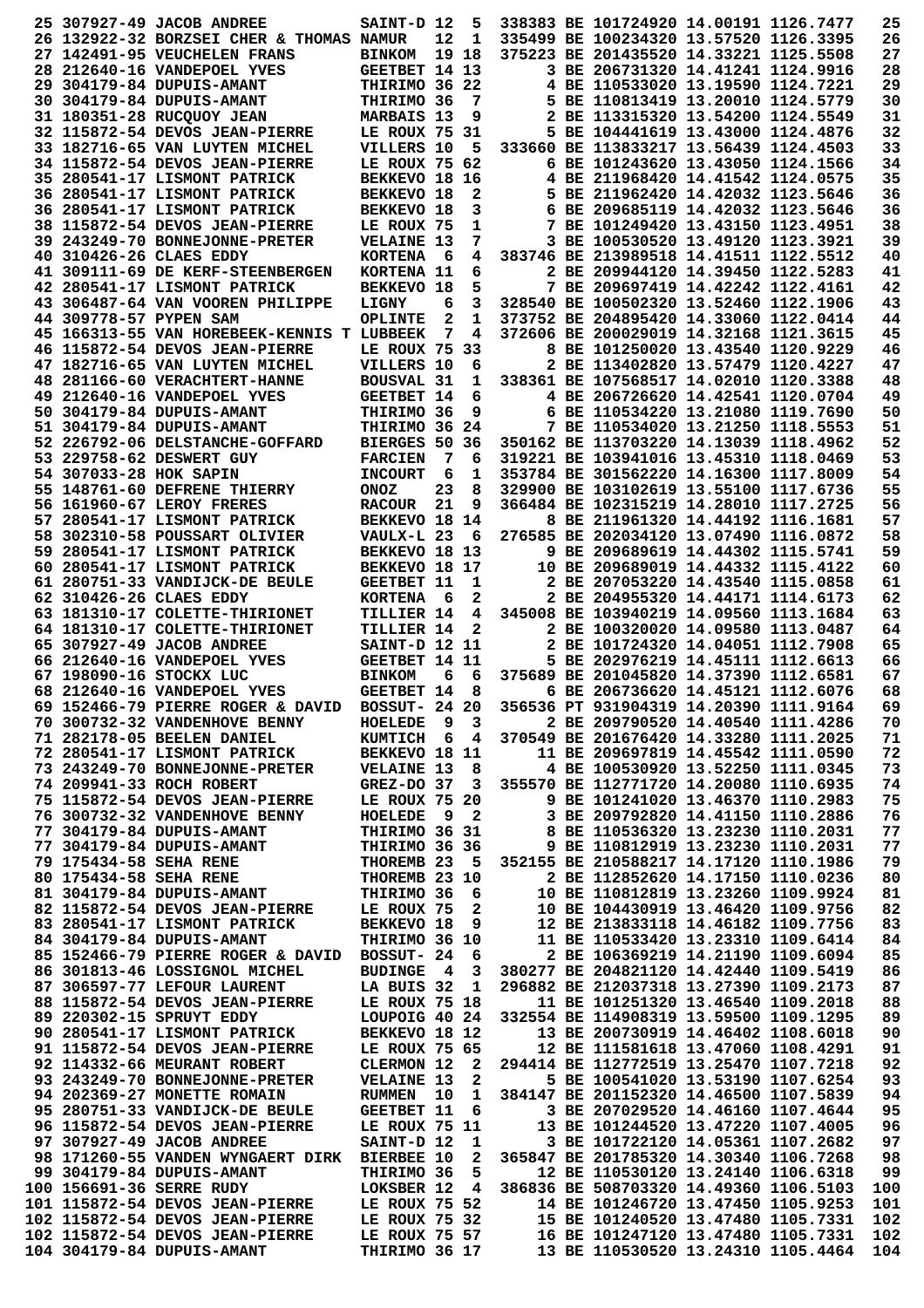|                         | 105 282505-41 MATHUES-STEVENINCK                                                                                                                                                                                                     | <b>KERSBEE</b>                       | 2   | $\mathbf{2}$ |                                                                                                                            | 379949 BE 209795120 14.43430 1105.4134 |                                   | 105        |
|-------------------------|--------------------------------------------------------------------------------------------------------------------------------------------------------------------------------------------------------------------------------------|--------------------------------------|-----|--------------|----------------------------------------------------------------------------------------------------------------------------|----------------------------------------|-----------------------------------|------------|
|                         | 106 148761-60 DEFRENE THIERRY                                                                                                                                                                                                        | <b>ONOZ</b>                          |     | 23 13        |                                                                                                                            | 2 BE 100013120 13.58280 1105.3161      |                                   | 106        |
|                         | 107 310426-26 CLAES EDDY                                                                                                                                                                                                             | <b>KORTENA</b>                       | 6   | 1            |                                                                                                                            | 3 BE 204951520 14.47151 1105.0948      |                                   | 107        |
|                         | 108 115872-54 DEVOS JEAN-PIERRE                                                                                                                                                                                                      | LE ROUX 75                           |     | 3            |                                                                                                                            | 17 BE 114416117 13.47580 1105.0932     |                                   | 108        |
|                         | 109 148761-60 DEFRENE THIERRY                                                                                                                                                                                                        | <b>ONOZ</b>                          | 23  | 5            |                                                                                                                            | 3 BE 103100219 13.58330 1105.0075      |                                   | 109        |
|                         | 110 302483-37 VANDEBORNE ELZA                                                                                                                                                                                                        | WOMMERS 31                           |     | 4            |                                                                                                                            | 372913 BE 211572718 14.37350 1104.6547 |                                   | 110        |
|                         | 111 210036-31 PUTSEYS-PATTE                                                                                                                                                                                                          | HOUTAIN 36 10                        |     |              |                                                                                                                            | 4 BE 112401520 13.58550 1104.3647      |                                   | 111        |
|                         | 111 210036-31 PUTSEYS-PATTE                                                                                                                                                                                                          | HOUTAIN 36 27                        |     |              |                                                                                                                            | 5 BE 104231916 13.58550 1104.3647      |                                   | 111        |
|                         | 113 302310-58 POUSSART OLIVIER                                                                                                                                                                                                       | <b>VAULX-L 23 12</b>                 |     |              |                                                                                                                            | 2 BE 114013919 13.10280 1104.2787      |                                   | 113        |
|                         |                                                                                                                                                                                                                                      |                                      |     |              |                                                                                                                            | 3 BE 110451220 13.10300 1104.1317      |                                   | 114        |
|                         | 114 302310-58 POUSSART OLIVIER                                                                                                                                                                                                       | <b>VAULX-L 23 10</b>                 |     |              |                                                                                                                            |                                        |                                   |            |
|                         | 115 281166-60 VERACHTERT-HANNE                                                                                                                                                                                                       | BOUSVAL 31 16                        |     |              |                                                                                                                            | 2 BE 113636820 14.06280 1104.0711      |                                   | 115        |
|                         | 116 302310-58 POUSSART OLIVIER                                                                                                                                                                                                       | VAULX-L 23                           |     | 3            |                                                                                                                            | 4 BE 114010519 13.10320 1103.9848      |                                   | 116        |
|                         | 117 176632-92 OOSTENS ARTHUR                                                                                                                                                                                                         | WANFERC 19 17                        |     |              |                                                                                                                            | 325945 BE 104927020 13.55160 1103.9004 |                                   | 117        |
|                         | 118 302310-58 POUSSART OLIVIER                                                                                                                                                                                                       | <b>VAULX-L 23 14</b>                 |     |              |                                                                                                                            | 5 BE 110459720 13.10340 1103.8380      |                                   | 118        |
|                         | 119  282647-86 DECELLE ROBERT                                                                                                                                                                                                        | <b>NIL-SAI</b>                       | 9   | 2            |                                                                                                                            | 344783 BE 109219618 14.12250 1103.5999 |                                   | 119        |
|                         | 120 142491-95 VEUCHELEN FRANS                                                                                                                                                                                                        | <b>BINKOM</b>                        |     | 19 13        |                                                                                                                            | 2 BE 201434220 14.40161 1102.7268      |                                   | 120        |
|                         | 121 168525-36 MERCIER JULES                                                                                                                                                                                                          | <b>AUVELAI</b>                       | 4   | 3            |                                                                                                                            | 323550 BE 116144316 13.53250 1102.6981 |                                   | 121        |
|                         | 122 304179-84 DUPUIS-AMANT                                                                                                                                                                                                           | THIRIMO 36 32                        |     |              |                                                                                                                            | 14 BE 110816419 13.25120 1102.5980     |                                   | 122        |
|                         | 123 311198-22 BARLET YOHAN                                                                                                                                                                                                           | <b>CHATELI</b>                       | - 8 | $\mathbf{1}$ |                                                                                                                            | 319739 BE 110804720 13.50002 1102.5357 |                                   | 123        |
|                         | 124 243249-70 BONNEJONNE-PRETER                                                                                                                                                                                                      | VELAINE 13 13                        |     |              |                                                                                                                            | 6 BE 100541520 13.54480 1102.0522      |                                   | 124        |
|                         | 125 243249-70 BONNEJONNE-PRETER                                                                                                                                                                                                      | <b>VELAINE 13</b>                    |     | 3            |                                                                                                                            | 7 BE 100583420 13.54510 1101.8654      |                                   | 125        |
|                         | 126 310188-79 BUELENS KIM                                                                                                                                                                                                            | <b>MOLENBE</b>                       | - 7 | 5            |                                                                                                                            | 381710 BE 213146320 14.46310 1101.5632 |                                   | 126        |
|                         | 127 182716-65 VAN LUYTEN MICHEL                                                                                                                                                                                                      | VILLERS 10                           |     | 3            |                                                                                                                            | 3 BE 113400820 14.02589 1101.2548      |                                   | 127        |
|                         | 128 307930-52 DECENDRE GUILLAUME                                                                                                                                                                                                     | CHATELE 18 16                        |     |              |                                                                                                                            | 316197 BE 110810120 13.47100 1101.0923 |                                   | 128        |
|                         | 129 240449-83 DECAMP ANDRE                                                                                                                                                                                                           | SPY                                  |     | 11 10        |                                                                                                                            | 329844 BE 101540518 13.59340 1101.0704 |                                   | 129        |
|                         | 130 281166-60 VERACHTERT-HANNE                                                                                                                                                                                                       | BOUSVAL 31 11                        |     |              |                                                                                                                            | 3 BE 107566017 14.07270 1100.5399      |                                   | 130        |
|                         | 131 210036-31 PUTSEYS-PATTE                                                                                                                                                                                                          | HOUTAIN 36                           |     | 9            |                                                                                                                            | 6 BE 115982918 13.59590 1100.4378      |                                   | 131        |
|                         | 132 309111-69 DE KERF-STEENBERGEN                                                                                                                                                                                                    | KORTENA 11                           |     | 9            |                                                                                                                            | 3 BE 209939620 14.46350 1100.3962      |                                   | 132        |
|                         | 133 307927-49 JACOB ANDREE                                                                                                                                                                                                           | SAINT-D 12                           |     | 8            |                                                                                                                            | 4 BE 101722320 14.07351 1100.1284      |                                   | 133        |
|                         | 134 302310-58 POUSSART OLIVIER                                                                                                                                                                                                       | VAULX-L 23                           |     | 2            |                                                                                                                            | 6 BE 114018219 13.11330 1099.5230      |                                   | 134        |
|                         | 135 181310-17 COLETTE-THIRIONET                                                                                                                                                                                                      | TILLIER 14 10                        |     |              |                                                                                                                            | 3 BE 100318220 14.13480 1099.4519      |                                   | 135        |
|                         | 136 152466-79 PIERRE ROGER & DAVID                                                                                                                                                                                                   | BOSSUT- 24                           |     | 4            |                                                                                                                            | 3 BE 106364119 14.24220 1099.1758      |                                   | 136        |
|                         | 137 242849-58 VERSPREET-MUNTONI                                                                                                                                                                                                      | THIRIMO 27                           |     | 2            |                                                                                                                            | 292828 BE 107607717 13.26330 1098.5856 |                                   | 137        |
|                         |                                                                                                                                                                                                                                      |                                      |     | 1            |                                                                                                                            | 373351 BE 211162520 14.39510 1098.5758 |                                   | 138        |
|                         | 138 162054-64 VANWINCKEL JOSEPH                                                                                                                                                                                                      | <b>BUNSBEE</b>                       | 4   |              |                                                                                                                            |                                        |                                   |            |
| 139 307033-28 HOK SAPIN |                                                                                                                                                                                                                                      | <b>INCOURT</b>                       | 6   | 3            |                                                                                                                            | 2 BE 611114220 14.22070 1098.3101      |                                   | 139        |
|                         | 140 308876-28 LADRIERE JEAN FRANCOI MAZY                                                                                                                                                                                             |                                      | 6   | $\mathbf{z}$ |                                                                                                                            | 331780 BE 100577520 14.02050 1098.3062 |                                   | 140        |
|                         | 141 281166-60 VERACHTERT-HANNE                                                                                                                                                                                                       | BOUSVAL 31 31                        |     |              |                                                                                                                            | 4 BE 107568417 14.08070 1098.1587      |                                   | 141        |
|                         | 142 304179-84 DUPUIS-AMANT                                                                                                                                                                                                           | THIRIMO 36 21                        |     |              |                                                                                                                            | 15 BE 110531820 13.26240 1097.6314     |                                   | 142        |
|                         | 143 309111-69 DE KERF-STEENBERGEN                                                                                                                                                                                                    | KORTENA 11                           |     | 4            |                                                                                                                            | 4 BE 209946620 14.47310 1097.4409      |                                   | 143        |
|                         | 144 180351-28 RUCQUOY JEAN                                                                                                                                                                                                           | MARBAIS 13                           |     | 1            |                                                                                                                            | 3 BE 113313720 14.01420 1097.0965      |                                   | 144        |
|                         | 145 171260-55 VANDEN WYNGAERT DIRK                                                                                                                                                                                                   | <b>BIERBEE 10</b>                    |     | 9            |                                                                                                                            | 2 BE 201783720 14.33310 1096.9377      |                                   | 145        |
|                         | 146 310426-26 CLAES EDDY                                                                                                                                                                                                             | <b>KORTENA</b>                       | - 6 | 6            |                                                                                                                            | 4 BE 208316519 14.49511 1096.8820      |                                   | 146        |
|                         | 147 148761-60 DEFRENE THIERRY                                                                                                                                                                                                        | <b>ONOZ</b>                          | 23  | 3            |                                                                                                                            | 4 BE 103106619 14.00490 1096.6813      |                                   | 147        |
|                         | 148 306597-77 LEFOUR LAURENT                                                                                                                                                                                                         | LA BUIS 32 22                        |     |              |                                                                                                                            | 2 BE 100398118 13.30430 1096.6521      |                                   | 148        |
|                         | 149 142491-95 VEUCHELEN FRANS                                                                                                                                                                                                        | BINKOM 19 16                         |     |              |                                                                                                                            | 3 BE 203640416 14.42101 1096.6035      |                                   | 149        |
|                         | 150 280541-17 LISMONT PATRICK                                                                                                                                                                                                        |                                      |     |              | BEKKEVO 18 10<br>BEKKEVO 18 10 14 BE 208711418 14.50322 1096.3732<br>BEKKEVO 18 6 15 BE 209680319 14.50342 1096.2689       |                                        |                                   | 150        |
|                         | 151 280541-17 LISMONT PATRICK                                                                                                                                                                                                        |                                      |     |              |                                                                                                                            |                                        |                                   | 151        |
|                         | 152 212640-16 VANDEPOEL YVES                                                                                                                                                                                                         | GEETBET 14 9                         |     |              |                                                                                                                            | 7 BE 206700520 14.50211 1096.2528      |                                   | 152        |
|                         | 153 304179-84 DUPUIS-AMANT                                                                                                                                                                                                           | THIRIMO 36 34                        |     |              | 16 BE 110531120 13.26450 1096.1912<br>17 BE 110531920 13.26510 1095.7804                                                   |                                        |                                   | 153        |
|                         | 154 304179-84 DUPUIS-AMANT                                                                                                                                                                                                           | THIRIMO 36 25                        |     |              |                                                                                                                            |                                        |                                   | 154        |
|                         | <b>155 176632-92 OOSTENS ARTHUR</b>                                                                                                                                                                                                  | WANFERC 19 12                        |     |              |                                                                                                                            | 2 BE 112445719 13.57290 1095.6748      |                                   | 155        |
|                         | 156 304179-84 DUPUIS-AMANT                                                                                                                                                                                                           | THIRIMO 36 8                         |     |              |                                                                                                                            | 18 BE 110817719 13.26530 1095.6435     |                                   | 156        |
|                         | 157 307534-44 BASTOGNE-HENRY                                                                                                                                                                                                         |                                      |     |              | CORROY- 69 29 333887 BE 103950920 14.04470 1095.4897                                                                       |                                        |                                   | 157        |
|                         | 158 282370-03 CRETEN LAMBERT                                                                                                                                                                                                         |                                      |     |              | ATTENHO 17 3 371760 BE 210092520 14.39230 1095.3985                                                                        |                                        |                                   | 158        |
|                         | 159 125092-59 COUVREUR YVES                                                                                                                                                                                                          |                                      |     |              | HAM S/H 25 5 305189 BE 114938220 13.38370 1095.3724                                                                        |                                        |                                   | 159        |
|                         | 160 307534-44 BASTOGNE-HENRY                                                                                                                                                                                                         | CORROY- 69 16                        |     |              |                                                                                                                            |                                        |                                   | 160        |
|                         |                                                                                                                                                                                                                                      |                                      |     |              |                                                                                                                            | 2 BE 103963420 14.04500 1095.3100      |                                   |            |
| 161 307033-28 HOK SAPIN |                                                                                                                                                                                                                                      | INCOURT 6 4                          |     |              | 3 BE 301562920 14.23000 1095.3065                                                                                          |                                        |                                   | 161        |
|                         | 162 152466-79 PIERRE ROGER & DAVID BOSSUT- 24 18                                                                                                                                                                                     |                                      |     |              |                                                                                                                            | $4$ BE 109520018 14.25340 1095.1244    |                                   | 162        |
|                         | 163 301813-46 LOSSIGNOL MICHEL                                                                                                                                                                                                       |                                      |     |              | BUDINGE 4 4 2 BE 208643319 14.47180 1094.9525                                                                              |                                        |                                   | 163        |
|                         | 164 111819-75 ALBERT MICHEL                                                                                                                                                                                                          |                                      |     |              | AUVELAI 11 2 323910 BE 104053019 13.55530 1094.7220                                                                        |                                        |                                   | 164        |
|                         | 165 209941-33 ROCH ROBERT                                                                                                                                                                                                            | GREZ-DO 37 36                        |     |              |                                                                                                                            | 2 BE 112774020 14.24520 1094.5106      |                                   | 165        |
|                         | 166 129234-30 BOGAERTS JEAN-PIERRE OPLINTE 32 19 373447 BE 204793020 14.41160 1094.2967                                                                                                                                              |                                      |     |              |                                                                                                                            |                                        |                                   | 166        |
|                         | 167 281166-60 VERACHTERT-HANNE                                                                                                                                                                                                       | BOUSVAL 31 6                         |     |              |                                                                                                                            | 5 BE 107566217 14.09130 1094.2521      |                                   | 167        |
|                         | 168 142491-95 VEUCHELEN FRANS                                                                                                                                                                                                        | BINKOM 19 12                         |     |              |                                                                                                                            |                                        |                                   | 168        |
|                         |                                                                                                                                                                                                                                      |                                      |     |              |                                                                                                                            |                                        | 4 BE 200485419 14.42561 1094.1520 |            |
|                         | 169 307534-44 BASTOGNE-HENRY                                                                                                                                                                                                         | CORROY- 69 17                        |     |              |                                                                                                                            | 3 BE 103093919 14.05110 1094.0538      |                                   | 169        |
|                         | 170 282969-20 DENRUYTER-SCHEPERS TIENEN 30 2                                                                                                                                                                                         |                                      |     |              |                                                                                                                            | 369023 BE 211189920 14.37250 1093.6715 |                                   | 170        |
|                         | 171  243249-70  BONNEJONNE-PRETER                                                                                                                                                                                                    |                                      |     |              |                                                                                                                            |                                        |                                   | 171        |
|                         | 172 281166-60 VERACHTERT-HANNE                                                                                                                                                                                                       |                                      |     |              |                                                                                                                            |                                        |                                   | 172        |
|                         | 173 281166-60 VERACHTERT-HANNE                                                                                                                                                                                                       | <b>VELAINE 13 4<br/>BOUSVAL 31 2</b> |     |              | 8 BE 100583120 13.57040 1093.6434<br>8 BE 100583120 13.57040 1093.6434<br>6 BE 107568617 14 09390 1003 1005                |                                        |                                   | 173        |
|                         | 174 146932-74 NATENS LEON                                                                                                                                                                                                            |                                      |     |              |                                                                                                                            |                                        |                                   | 174        |
|                         |                                                                                                                                                                                                                                      |                                      |     |              |                                                                                                                            |                                        |                                   |            |
|                         | 175 309884-66 DENIES RUDY                                                                                                                                                                                                            |                                      |     |              | BOUSVAL 31 25<br>MEENSEL 32 2 378185 BE 201409720 14.46030 1092.8623<br>SINT-JO 4 3 360025 BE 209127119 14.29290 1092.6956 |                                        |                                   | 175        |
|                         | 176 309884-66 DENIES RUDY                                                                                                                                                                                                            |                                      |     |              | SINT-JO 4 1 2 BE 205481420 14.29300 1092.6404                                                                              |                                        |                                   | 176        |
|                         |                                                                                                                                                                                                                                      |                                      |     |              |                                                                                                                            |                                        |                                   | 177        |
|                         |                                                                                                                                                                                                                                      |                                      |     |              |                                                                                                                            |                                        |                                   | 178        |
|                         | 177 142491-95 VEUCHELEN FRANS BINKOM 19 8 5 BE 201433420 14.43251 1092.6120<br>178 152466-79 PIERRE ROGER & DAVID BOSSUT- 24 24 5 BE 109510018 14.26190 1092.6074<br>179 115872-54 DEVOS JEAN-PIERRE LE ROUX 75 30 18 BE 104444719 1 |                                      |     |              |                                                                                                                            |                                        |                                   | 179        |
|                         | 180 148761-60 DEFRENE THIERRY                                                                                                                                                                                                        | <b>ONOZ</b>                          |     | 23 22        |                                                                                                                            | 5 BE 114999717 14.01580 1092.5047      |                                   | 180        |
|                         | 181 215026-74 DELVEAUX LOUIS                                                                                                                                                                                                         |                                      |     |              |                                                                                                                            |                                        |                                   | 181        |
|                         | 182 209941-33 ROCH ROBERT                                                                                                                                                                                                            |                                      |     |              | S<br>CEROUX- 11 3 342910 BE 113455220 14.13551 1092.3542<br>GREZ-DO 37 14 3 BE 112606817 14.25320 1092.2691                |                                        |                                   | 182        |
|                         | 183 115872-54 DEVOS JEAN-PIERRE LE ROUX 75 38 19 BE 101245220 13.51210 1092.2602<br>184 280052-13 SIMONS YVES OVERWIN 7 3 369071 BE 209836020 14.37540 1092.2492                                                                     |                                      |     |              |                                                                                                                            |                                        |                                   | 183<br>184 |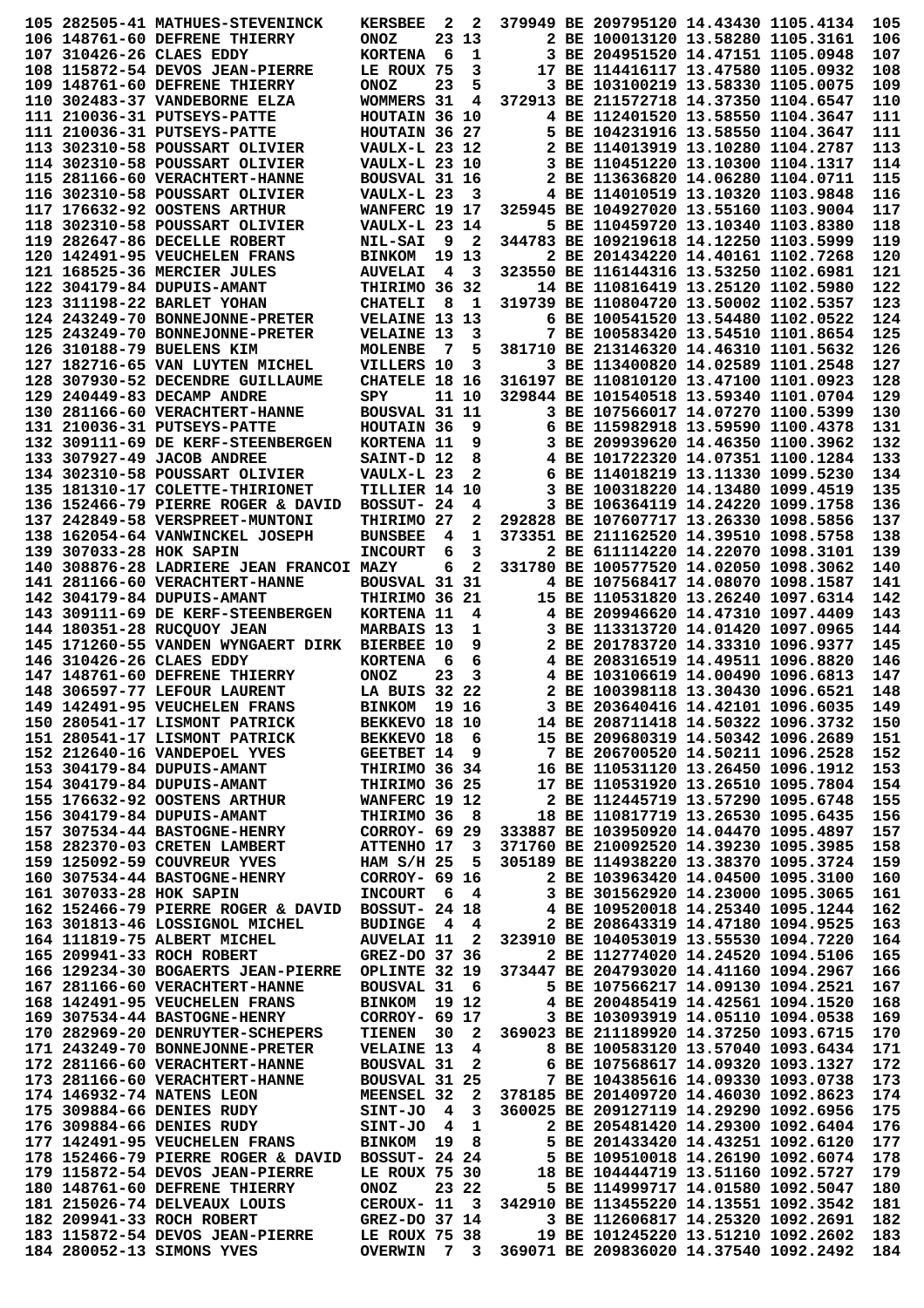|                         | 185 226792-06 DELSTANCHE-GOFFARD                                                                                                                                       | BIERGES 50 44                        |                |        |                                                                                                                                                                                                                                        | 2 BE 113702320 14.20389 1092.0437                                       |  | 185        |
|-------------------------|------------------------------------------------------------------------------------------------------------------------------------------------------------------------|--------------------------------------|----------------|--------|----------------------------------------------------------------------------------------------------------------------------------------------------------------------------------------------------------------------------------------|-------------------------------------------------------------------------|--|------------|
|                         | 186 161960-67 LEROY FRERES                                                                                                                                             | <b>RACOUR</b>                        | 21             | 2      |                                                                                                                                                                                                                                        | 2 BE 102319019 14.35420 1091.7009                                       |  | 186        |
|                         | 187 308660-06 ZARZECKI MAREK                                                                                                                                           | LINCENT 19                           |                | 3      |                                                                                                                                                                                                                                        | 364133 BE 204416918 14.33361 1091.5203                                  |  | 187        |
|                         | 188 281596-05 DIELS GERARD                                                                                                                                             | LIMAL                                | 17             | 6      |                                                                                                                                                                                                                                        | 346558 BE 105434619 14.17310 1091.4640                                  |  | 188        |
|                         | 189 307534-44 BASTOGNE-HENRY                                                                                                                                           | CORROY- 69 63                        |                |        |                                                                                                                                                                                                                                        | 4 BE 103954020 14.05550 1091.4312                                       |  | 189        |
|                         | 190 148761-60 DEFRENE THIERRY                                                                                                                                          | <b>ONOZ</b>                          |                | 23 19  |                                                                                                                                                                                                                                        | 6 BE 103103019 14.02170 1091.3602                                       |  | 190        |
|                         | 191 310426-26 CLAES EDDY                                                                                                                                               | <b>KORTENA</b>                       | - 6            | 3      |                                                                                                                                                                                                                                        | 5 BE 208319019 14.51511 1090.6471                                       |  | 191        |
|                         | 192 308660-06 ZARZECKI MAREK                                                                                                                                           | LINCENT 19                           |                | 9      |                                                                                                                                                                                                                                        | 2 BE 105841019 14.34031 1090.0499                                       |  | 192        |
|                         | 193 240449-83 DECAMP ANDRE                                                                                                                                             | SPY                                  | 11             | 7      |                                                                                                                                                                                                                                        | 2 BE 101542120 14.02360 1090.0330                                       |  | 193        |
|                         | 194 210036-31 PUTSEYS-PATTE                                                                                                                                            | HOUTAIN 36 28                        |                |        |                                                                                                                                                                                                                                        | 7 BE 115983418 14.02510 1090.0215                                       |  | 194        |
|                         | 195 302310-58 POUSSART OLIVIER                                                                                                                                         | <b>VAULX-L 23 16</b>                 |                |        |                                                                                                                                                                                                                                        | 7 BE 114014119 13.13490 1089.7039                                       |  | 195        |
|                         | 196 132922-32 BORZSEI CHER & THOMAS NAMUR                                                                                                                              |                                      | 12             | 3      |                                                                                                                                                                                                                                        | 2 BE 103729119 14.07540 1089.6362                                       |  | 196        |
|                         | 197 184882-00 VAN OVERSTRAETEN EUGE OVERIJS                                                                                                                            |                                      | 5              | 2      |                                                                                                                                                                                                                                        | 352195 BE 205623820 14.23142 1089.5886                                  |  | 197        |
|                         | 198 304179-84 DUPUIS-AMANT<br>199 180351-28 RUCQUOY JEAN                                                                                                               | THIRIMO 36<br><b>MARBAIS 13</b>      |                | 2<br>5 |                                                                                                                                                                                                                                        | 19 BE 110535720 13.28220 1089.5876<br>4 BE 106125019 14.03470 1089.5726 |  | 198<br>199 |
|                         | 200 180351-28 RUCOUOY JEAN                                                                                                                                             | MARBAIS 13 12                        |                |        |                                                                                                                                                                                                                                        | 5 BE 113313920 14.03480 1089.5128                                       |  | 200        |
|                         | 201 302310-58 POUSSART OLIVIER                                                                                                                                         | VAULX-L 23                           |                | 7      |                                                                                                                                                                                                                                        | 8 BE 202031120 13.13530 1089.4177                                       |  | 201        |
|                         | 201 302310-58 POUSSART OLIVIER                                                                                                                                         | VAULX-L 23                           |                | 8      |                                                                                                                                                                                                                                        | 9 BE 110459820 13.13530 1089.4177                                       |  | 201        |
|                         | 203 152466-79 PIERRE ROGER & DAVID                                                                                                                                     | <b>BOSSUT- 24 15</b>                 |                |        |                                                                                                                                                                                                                                        | 6 BE 113532720 14.27180 1089.3248                                       |  | 203        |
|                         | 204 242849-58 VERSPREET-MUNTONI                                                                                                                                        | THIRIMO 27 10                        |                |        |                                                                                                                                                                                                                                        | 2 BE 100816418 13.28490 1089.3223                                       |  | 204        |
|                         | 205 302310-58 POUSSART OLIVIER                                                                                                                                         | VAULX-L 23                           |                | 1      |                                                                                                                                                                                                                                        | 10 BE 114012419 13.13560 1089.2032                                      |  | 205        |
|                         | 206 184158-52 DOC TEAM DELHOVE PAES SART-DA 47 19                                                                                                                      |                                      |                |        |                                                                                                                                                                                                                                        | 330382 BE 106769819 14.03250 1088.8723                                  |  | 206        |
|                         | 207 212640-16 VANDEPOEL YVES                                                                                                                                           | GEETBET 14                           |                | - 1    |                                                                                                                                                                                                                                        | 8 BE 202993719 14.52550 1088.2852                                       |  | 207        |
|                         | 208 209941-33 ROCH ROBERT                                                                                                                                              | GREZ-DO 37 12                        |                |        |                                                                                                                                                                                                                                        | 4 BE 112773120 14.26460 1088.1465                                       |  | 208        |
|                         | 209 148761-60 DEFRENE THIERRY                                                                                                                                          | ONOZ                                 |                | 23 15  |                                                                                                                                                                                                                                        | 7 BE 100009420 14.03170 1087.7617                                       |  | 209        |
|                         | 210 166313-55 VAN HOREBEEK-KENNIS T LUBBEEK                                                                                                                            |                                      | $\overline{7}$ | 2      |                                                                                                                                                                                                                                        | 2 BE 201414620 14.42338 1087.6996                                       |  | 210        |
|                         | 211 309111-69 DE KERF-STEENBERGEN                                                                                                                                      | KORTENA 11                           |                | 3      |                                                                                                                                                                                                                                        | 5 BE 209940520 14.50510 1087.0144                                       |  | 211        |
|                         | 212 129649-57 DEHERTOGH JEAN                                                                                                                                           | <b>OVERIJS</b>                       | 6              | 1      |                                                                                                                                                                                                                                        | 353527 BE 212320418 14.25149 1086.9448                                  |  | 212        |
|                         | 213 107607-34 HERMANS R-BONNE W                                                                                                                                        | <b>LOKSBER</b>                       | 6              | 6      |                                                                                                                                                                                                                                        | 385818 BE 504327719 14.55030 1086.6582                                  |  | 213        |
|                         | 214 152466-79 PIERRE ROGER & DAVID                                                                                                                                     | <b>BOSSUT- 24 22</b>                 |                |        |                                                                                                                                                                                                                                        | 7 BE 113527120 14.28070 1086.6135                                       |  | 214        |
|                         | 215 305168-06 CHAPELLE-WESTYN BERNA HAM S/H                                                                                                                            |                                      | -6             | 5      |                                                                                                                                                                                                                                        | 304001 BE 112631419 13.39491 1086.4227                                  |  | 215        |
|                         | 216 137924-87 SCHOONYANS NOEL                                                                                                                                          | VILLERS 11 11                        |                |        |                                                                                                                                                                                                                                        | 313064 BE 101816120 13.48120 1086.2734                                  |  | 216        |
| 217 307033-28 HOK SAPIN |                                                                                                                                                                        | <b>INCOURT</b>                       | 6              | 6      |                                                                                                                                                                                                                                        | 4 BE 301562120 14.25490 1085.8376                                       |  | 217        |
|                         | 218 132922-32 BORZSEI CHER & THOMAS NAMUR                                                                                                                              |                                      |                | 12 11  |                                                                                                                                                                                                                                        | 3 BE 100238020 14.09010 1085.6987                                       |  | 218        |
|                         | 219 283034-85 DEBRIGODE MICHEL                                                                                                                                         | <b>VIEUX-G</b>                       | - 9            | 1      |                                                                                                                                                                                                                                        | 334128 BE 107636817 14.07498 1085.4303                                  |  | 219        |
|                         | 220 210036-31 PUTSEYS-PATTE                                                                                                                                            | HOUTAIN 36 33                        |                |        |                                                                                                                                                                                                                                        | 8 BE 112402620 14.04080 1085.4220                                       |  | 220        |
|                         | 221 205288-36 BRUYNINCKX MARIO                                                                                                                                         | <b>ZUURBEM</b>                       | 4              | - 2    |                                                                                                                                                                                                                                        | 375447 BE 205842520 14.45550 1085.3683                                  |  | 221        |
|                         | 222 115872-54 DEVOS JEAN-PIERRE                                                                                                                                        | LE ROUX 75 42                        |                |        |                                                                                                                                                                                                                                        | 20 BE 101251720 13.53130 1085.3067                                      |  | 222        |
|                         | 223 307534-44 BASTOGNE-HENRY                                                                                                                                           | CORROY- 69 20                        |                |        |                                                                                                                                                                                                                                        | 5 BE 103085419 14.07410 1085.1644                                       |  | 223        |
|                         | 224 215026-74 DELVEAUX LOUIS                                                                                                                                           | CEROUX- 11                           |                | 2      |                                                                                                                                                                                                                                        | 2 BE 113910517 14.16021 1085.0380                                       |  | 224        |
|                         | 225 161960-67 LEROY FRERES                                                                                                                                             | <b>RACOUR</b>                        |                | 21 17  |                                                                                                                                                                                                                                        | 3 BE 114326318 14.37460 1085.0212                                       |  | 225        |
|                         | 226 304179-84 DUPUIS-AMANT                                                                                                                                             | THIRIMO 36 18                        |                |        |                                                                                                                                                                                                                                        | 20 BE 105860617 13.29300 1085.0056                                      |  | 226        |
|                         | 227 307534-44 BASTOGNE-HENRY                                                                                                                                           | CORROY- 69 25                        |                |        |                                                                                                                                                                                                                                        | 6 BE 103086419 14.07440 1084.9881                                       |  | 227        |
|                         | 228 310426-26 CLAES EDDY                                                                                                                                               | <b>KORTENA</b>                       | - 6            | 5      |                                                                                                                                                                                                                                        | 6 BE 211024718 14.53431 1084.8915                                       |  | 228        |
|                         | 229 300732-32 VANDENHOVE BENNY                                                                                                                                         | HOELEDE                              | 9              | 4      |                                                                                                                                                                                                                                        | 4 BE 204781519 14.49150 1084.8561                                       |  | 229        |
|                         | 230 281166-60 VERACHTERT-HANNE                                                                                                                                         | BOUSVAL 31 17                        |                |        |                                                                                                                                                                                                                                        | 8 BE 101177718 14.11560 1084.7222                                       |  | 230        |
|                         | 231 210036-31 PUTSEYS-PATTE                                                                                                                                            | <b>HOUTAIN 36 25</b>                 |                |        |                                                                                                                                                                                                                                        | 9 BE 101087318 14.04210 1084.6493                                       |  | 231        |
|                         | 232 215026-74 DELVEAUX LOUIS<br>233 281166-60 VERACHTERT-HANNE                                                                                                         | <b>CEROUX- 11 8</b><br>BOUSVAL 31 26 |                |        |                                                                                                                                                                                                                                        | 3 BE 113914417 14.16111 1084.5233                                       |  | 232<br>233 |
|                         | 234 181310-17 COLETTE-THIRIONET                                                                                                                                        |                                      |                |        | 9 BE 107566517 14.12020 1084.3745                                                                                                                                                                                                      |                                                                         |  | 234        |
|                         | 235 209941-33 ROCH ROBERT                                                                                                                                              | TILLIER 14 5<br>GREZ-DO 37           |                | 4      |                                                                                                                                                                                                                                        | 4 BE 100311020 14.18110 1084.3057<br>5 BE 112777320 14.28080 1083.6144  |  | 235        |
|                         | 236 226792-06 DELSTANCHE-GOFFARD                                                                                                                                       | BIERGES 50 6                         |                |        |                                                                                                                                                                                                                                        | 3 BE 115868618 14.23139 1083.3159                                       |  | 236        |
|                         | 237 304179-84 DUPUIS-AMANT                                                                                                                                             | THIRIMO 36 16                        |                |        |                                                                                                                                                                                                                                        | 21 BE 110813219 13.29580 1083.1300                                      |  | 237        |
|                         | 238 282647-86 DECELLE ROBERT                                                                                                                                           | NIL-SAI 9                            |                | 3      |                                                                                                                                                                                                                                        | 2 BE 106072919 14.18200 1083.0880                                       |  | 238        |
|                         | 238 282647-86 DECELLE ROBERT                                                                                                                                           | NIL-SAI 9 9                          |                |        |                                                                                                                                                                                                                                        | 3 BE 113129120 14.18200 1083.0880                                       |  | 238        |
|                         | 240 304179-84 DUPUIS-AMANT                                                                                                                                             | THIRIMO 36 12                        |                |        |                                                                                                                                                                                                                                        | 22 BE 110815119 13.30010 1082.9294                                      |  | 240        |
|                         | 241 281326-26 JAUBIN DIRK                                                                                                                                              | OVERIJS                              |                |        | 8 2 354385 BE 205529720 14.27180 1082.7528                                                                                                                                                                                             |                                                                         |  | 241        |
|                         | 242 117151-72 PARENT-BERWAER LE ROUX 12                                                                                                                                |                                      |                | 9      | 318611 BE 104514119 13.54180 1082.6062                                                                                                                                                                                                 |                                                                         |  | 242        |
|                         | 243 301813-46 LOSSIGNOL MICHEL                                                                                                                                         | <b>BUDINGE</b>                       | 4              |        | $2^{\sim}$                                                                                                                                                                                                                             | 3 BE 208642919 14.51210 1082.3310                                       |  | 243        |
|                         | 244 210036-31 PUTSEYS-PATTE                                                                                                                                            | HOUTAIN 36 2                         |                |        |                                                                                                                                                                                                                                        | 10 BE 112407220 14.05030 1082.1603                                      |  | 244        |
|                         | 245 304022-24 BRUGMANS SABRINA                                                                                                                                         |                                      |                |        |                                                                                                                                                                                                                                        |                                                                         |  | 245        |
|                         | 246 229758-62 DESWERT GUY                                                                                                                                              |                                      |                |        | HALEN 4 1 3 BE 508276019 14.59370 1082.1551<br>FARCIEN 7 3 2 BE 112519819 13.55020 1081.9828<br>MEENSEL 32 8 2 BE 201792918 14.49340 1081.8680<br>MOMMERS 31 16 2 BE 204772719 14.44420 1081.8480<br>MEENSEL 32 31 3 BE 201405820 14.4 |                                                                         |  | 246        |
|                         | 247 146932-74 NATENS LEON                                                                                                                                              |                                      |                |        |                                                                                                                                                                                                                                        |                                                                         |  | 247        |
|                         |                                                                                                                                                                        |                                      |                |        |                                                                                                                                                                                                                                        |                                                                         |  | 248        |
|                         | 248 302483-37 VANDEBORNE ELZA WOMMERS 31 16<br>249 146932-74 NATENS LEON MEENSEL 32 31                                                                                 |                                      |                |        |                                                                                                                                                                                                                                        |                                                                         |  | 249        |
|                         | 250 148761-60 DEFRENE THIERRY                                                                                                                                          | ONOZ                                 |                |        | 23 16 8 BE 114011817 14.05020 1081.5211                                                                                                                                                                                                |                                                                         |  | 250        |
|                         | 251 307193-91 ADAM ANDRE                                                                                                                                               |                                      |                |        | JODOIGN 8 2 359173 BE 112767920 14.32120 1081.1951                                                                                                                                                                                     |                                                                         |  | 251        |
|                         | 252 282520-56 TASSOUL PIERRE                                                                                                                                           |                                      |                |        | CHASTRE 8 1 339797 BE 109277418 14.14170 1081.1805                                                                                                                                                                                     |                                                                         |  | 252        |
|                         | 253 126156-56 VANDIJCK-TOREMANS                                                                                                                                        | <b>KORTENA 11</b>                    |                |        | 3 384061 BE 204921320 14.55159 1081.0550                                                                                                                                                                                               |                                                                         |  | 253        |
|                         | 254 302483-37 VANDEBORNE ELZA                                                                                                                                          | WOMMERS 31 9<br>LE ROUX 75 29        |                |        |                                                                                                                                                                                                                                        | 3 BE 211576918 14.44580 1081.0117                                       |  | 254        |
|                         | 255 115872-54 DEVOS JEAN-PIERRE                                                                                                                                        |                                      |                |        |                                                                                                                                                                                                                                        | 21 BE 111578818 13.54280 1080.6996                                      |  | 255        |
|                         | 256 125092-59 COUVREUR YVES                                                                                                                                            | HAM S/H 25 6                         |                |        |                                                                                                                                                                                                                                        | 2 BE 112745919 13.42240 1080.6976                                       |  | 256        |
|                         | 257 303811-07 KULIG CHARLES                                                                                                                                            |                                      |                |        | FORCHIE 18 2 312580 BE 108112817 13.49160 1080.5946                                                                                                                                                                                    |                                                                         |  | 257        |
|                         | 258 115872-54 DEVOS JEAN-PIERRE                                                                                                                                        | LE ROUX 75 46                        |                |        |                                                                                                                                                                                                                                        | 22 BE 101248220 13.54300 1080.5772                                      |  | 258        |
|                         | 259 181310-17 COLETTE-THIRIONET                                                                                                                                        |                                      |                |        |                                                                                                                                                                                                                                        |                                                                         |  | 259        |
|                         | 260 115872-54 DEVOS JEAN-PIERRE                                                                                                                                        |                                      |                |        |                                                                                                                                                                                                                                        |                                                                         |  | 260        |
|                         | 261 282370-03 CRETEN LAMBERT                                                                                                                                           |                                      |                |        | TILLIER 14 6 5 BE 100320120 14.19180 1080.5136<br>LE ROUX 75 71 23 BE 104436419 13.54320 1080.4550<br>ATTENHO 17 14 2 BE 212183019 14.44050 1080.4359<br>SINT-JO 4 2 3 BE 209121219 14.33140 1080.3991                                 |                                                                         |  | 261        |
|                         | 262 309884-66 DENIES RUDY                                                                                                                                              |                                      |                |        |                                                                                                                                                                                                                                        |                                                                         |  | 262        |
|                         | 263 281269-66 MOERENHOUT C & E HOEILAA 6 1 351352 BE 205753320 14.25160 1080.1968<br>264 118014-62 VANHOUCKE IVAN HALLE-B 12 12 376135 BE 212106419 14.48130 1080.1752 |                                      |                |        |                                                                                                                                                                                                                                        |                                                                         |  | 263        |
|                         |                                                                                                                                                                        |                                      |                |        |                                                                                                                                                                                                                                        |                                                                         |  | 264        |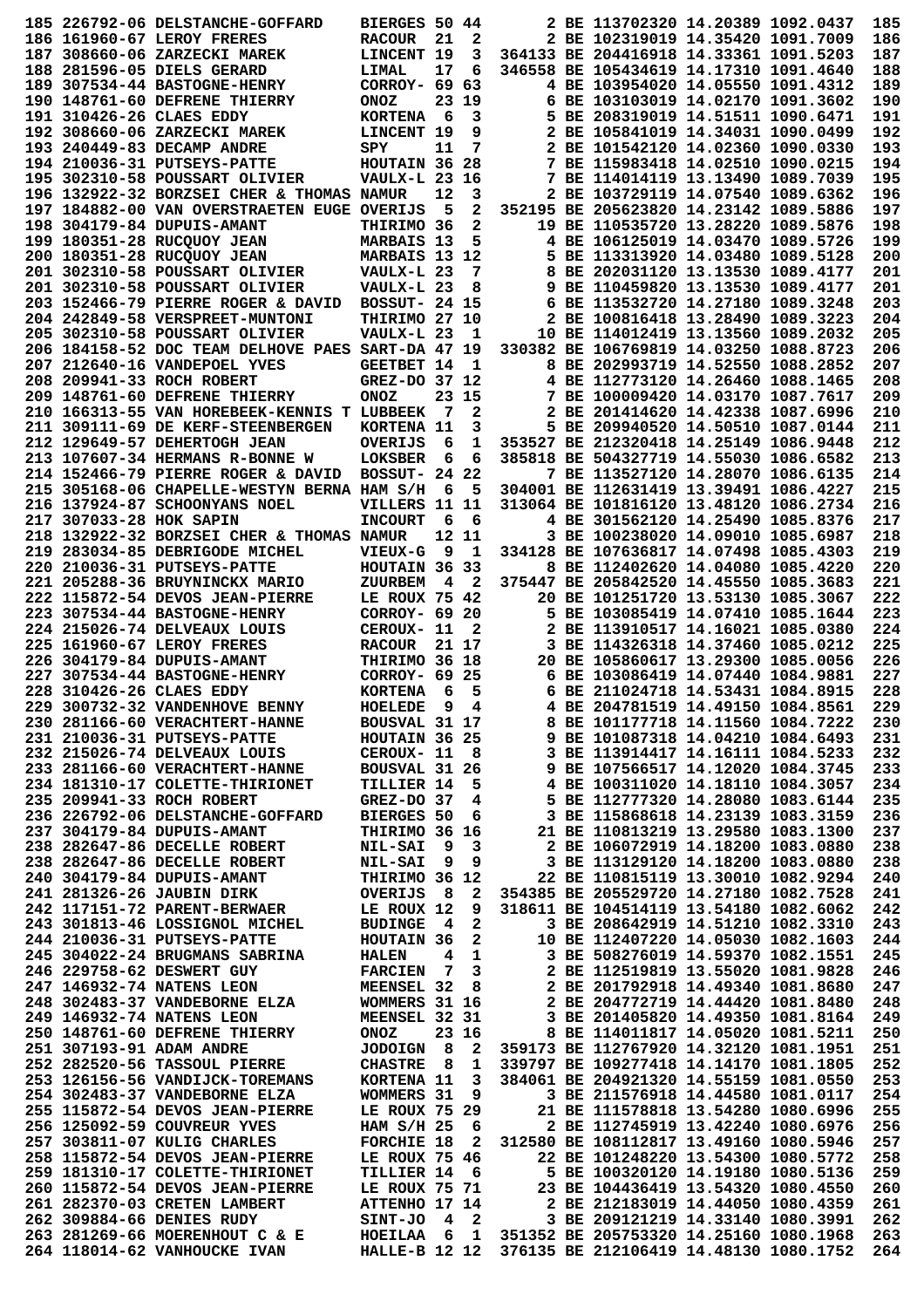|  | 265 209941-33 ROCH ROBERT                                                    | GREZ-DO 37 30                             |                |                         |                                                                         | 6 BE 105901619 14.29130 1080.0486                                      |  | 265        |
|--|------------------------------------------------------------------------------|-------------------------------------------|----------------|-------------------------|-------------------------------------------------------------------------|------------------------------------------------------------------------|--|------------|
|  | 266 209941-33 ROCH ROBERT                                                    | GREZ-DO 37 23                             |                |                         |                                                                         | 7 BE 112774520 14.29150 1079.9393                                      |  | 266        |
|  | 267 187583-82 VANDERLINDEN-DE BRUYN OVERIJS                                  |                                           | - 8            | 1                       |                                                                         | 352720 BE 212124718 14.26430 1079.5899                                 |  | 267        |
|  | 268 215026-74 DELVEAUX LOUIS                                                 | CEROUX- 11                                |                | 4                       |                                                                         | 4 BE 113455820 14.17411 1079.4026                                      |  | 268        |
|  | 269 302310-58 POUSSART OLIVIER                                               | VAULX-L 23                                |                | 9                       |                                                                         | 11 BE 110450620 13.16180 1079.1455                                     |  | 269        |
|  | 270 310188-79 BUELENS KIM                                                    | <b>MOLENBE</b>                            | $\overline{7}$ | 3                       |                                                                         | 2 BE 201575420 14.53450 1079.0389                                      |  | 270        |
|  | 271 152466-79 PIERRE ROGER & DAVID                                           | BOSSUT- 24                                |                | 8                       |                                                                         | 8 BE 210954717 14.30260 1078.9953                                      |  | 271        |
|  | 272 148896-01 LELOIR GONZALES                                                | MONT-SU 19 10                             |                |                         |                                                                         | 312302 BE 105994317 13.49280 1078.8876                                 |  | 272        |
|  | 273 152466-79 PIERRE ROGER & DAVID                                           | BOSSUT- 24                                |                | 5                       |                                                                         | 9 BE 211551819 14.30280 1078.8864                                      |  | 273        |
|  | 274 180351-28 RUCQUOY JEAN                                                   | <b>MARBAIS 13</b>                         |                | 6                       |                                                                         | 6 BE 113315720 14.06540 1078.5077                                      |  | 274        |
|  | 275 306597-77 LEFOUR LAURENT                                                 | LA BUIS 32                                |                | 8                       |                                                                         | 3 BE 106059017 13.35170 1078.4598                                      |  | 275        |
|  | 276 142491-95 VEUCHELEN FRANS                                                | <b>BINKOM</b>                             |                | 19 11                   |                                                                         | 6 BE 200483419 14.47571 1078.3768                                      |  | 276        |
|  | 277 132922-32 BORZSEI CHER & THOMAS NAMUR                                    |                                           |                | 12 10                   |                                                                         | 4 BE 100231820 14.11090 1078.2549                                      |  | 277        |
|  | 278 307534-44 BASTOGNE-HENRY                                                 | CORROY- 69<br>CORROY- 69 34               |                | 6                       |                                                                         | 7 BE 103953320 14.09430 1078.0401<br>8 BE 114830217 14.09480 1077.7502 |  | 278<br>279 |
|  | 279 307534-44 BASTOGNE-HENRY                                                 | CORROY- 69                                |                | 8                       |                                                                         | 9 BE 103953120 14.09490 1077.6922                                      |  | 280        |
|  | 280 307534-44 BASTOGNE-HENRY<br>281 307534-44 BASTOGNE-HENRY                 | CORROY- 69 68                             |                |                         |                                                                         | 10 BE 103087719 14.09580 1077.1707                                     |  | 281        |
|  | 282 220302-15 SPRUYT EDDY                                                    | LOUPOIG 40                                |                | 2                       |                                                                         | 2 BE 115646418 14.08460 1077.0398                                      |  | 282        |
|  | 283 181310-17 COLETTE-THIRIONET                                              | TILLIER 14                                |                | 1                       |                                                                         | 6 BE 100314420 14.20270 1076.6360                                      |  | 283        |
|  | 284 115872-54 DEVOS JEAN-PIERRE                                              | LE ROUX 75 10                             |                |                         |                                                                         | 24 BE 101243820 13.55380 1076.4348                                     |  | 284        |
|  | 284 115872-54 DEVOS JEAN-PIERRE                                              | LE ROUX 75 72                             |                |                         |                                                                         | 25 BE 104443819 13.55380 1076.4348                                     |  | 284        |
|  | 286 304620-40 DE DEENE GUY                                                   | <b>RANCE</b>                              | 10             | 5                       |                                                                         | 281720 BE 111972420 13.21430 1076.4313                                 |  | 286        |
|  | 287 307927-49 JACOB ANDREE                                                   | SAINT-D 12                                |                | 3                       |                                                                         | 5 BE 103022919 14.14221 1076.3902                                      |  | 287        |
|  | 288  241745-21  NALINNES MARCEL                                              | <b>BOUSSU</b>                             | 7              | 6                       |                                                                         | 293909 BE 115072620 13.33050 1076.2612                                 |  | 288        |
|  | 289 118014-62 VANHOUCKE IVAN                                                 | HALLE-B 12                                |                | 6                       |                                                                         | 2 BE 209959720 14.49290 1076.2602                                      |  | 289        |
|  | 290 139784-07 PRINCEN HENRI                                                  | GEETBET 28 19                             |                |                         |                                                                         | 383461 BE 206932420 14.56240 1075.9287                                 |  | 290        |
|  | 291 242849-58 VERSPREET-MUNTONI                                              | THIRIMO 27 21                             |                |                         |                                                                         | 3 BE 105908417 13.32100 1075.9143                                      |  | 291        |
|  | 292 139784-07 PRINCEN HENRI                                                  | GEETBET 28                                |                | 5                       |                                                                         | 2 BE 208457319 14.56270 1075.7778                                      |  | 292        |
|  | 293 281166-60 VERACHTERT-HANNE                                               | BOUSVAL 31 10                             |                |                         |                                                                         | 10 BE 101171718 14.14340 1075.6416                                     |  | 293        |
|  | 294 242849-58 VERSPREET-MUNTONI                                              | THIRIMO 27                                |                | 9                       |                                                                         | 4 BE 100835618 13.32190 1075.3216                                      |  | 294        |
|  | 295 282647-86 DECELLE ROBERT                                                 | <b>NIL-SAI</b>                            | 9              | 6                       |                                                                         | 4 BE 106075819 14.20430 1075.0392                                      |  | 295        |
|  | 296 171260-55 VANDEN WYNGAERT DIRK                                           | <b>BIERBEE 10</b>                         |                | 6                       |                                                                         | 3 BE 201783520 14.40210 1074.9141                                      |  | 296        |
|  | 297 307927-49 JACOB ANDREE                                                   | SAINT-D 12                                |                | 4                       |                                                                         | 6 BE 101722420 14.14521 1074.6810                                      |  | 297        |
|  | 298 168525-36 MERCIER JULES                                                  | <b>AUVELAI</b>                            | 4              | 2                       |                                                                         | 2 BE 104465619 14.01040 1074.6789                                      |  | 298        |
|  | 299 300044-23 BALEAU JEAN JACQUES                                            | MOIGNEL 14                                |                | 8                       |                                                                         | 322320 BE 104071619 13.59560 1074.6388                                 |  | 299        |
|  | 300 128444-16 JAUMOTTE MICHEL                                                | THOREMB                                   | 2              | 1                       |                                                                         | 350869 BE 105592819 14.26300 1074.6371                                 |  | 300        |
|  | 301 115872-54 DEVOS JEAN-PIERRE                                              | LE ROUX 75 39                             |                |                         |                                                                         | 26 BE 115517719 13.56080 1074.6173                                     |  | 301        |
|  | 302 212640-16 VANDEPOEL YVES                                                 | GEETBET 14 14                             |                |                         |                                                                         | 9 BE 202969119 14.57370 1073.9824                                      |  | 302        |
|  | 303 115872-54 DEVOS JEAN-PIERRE                                              | LE ROUX 75 13                             |                |                         |                                                                         | 27 BE 111579318 13.56200 1073.8920                                     |  | 303        |
|  | 304 310110-01 SPRUYT SEBASTIEN & MI VIEUX-G                                  |                                           | 9              | 7                       |                                                                         | 332533 BE 111799519 14.09420 1073.7262                                 |  | 304        |
|  | 305 114332-66 MEURANT ROBERT                                                 | CLERMON 12                                |                | 7                       |                                                                         | 2 BE 110278120 13.34120 1073.7199                                      |  | 305        |
|  | 306 208922-81 MATTERNE ETIENNE                                               | <b>BINKOM</b>                             | 5              | $\mathbf{2}$            |                                                                         | 374389 BE 201142320 14.48429 1073.6246                                 |  | 306        |
|  | 307 115872-54 DEVOS JEAN-PIERRE                                              | LE ROUX 75 48                             |                |                         |                                                                         | 28 00 101251820 13.56250 1073.5901                                     |  | 307        |
|  | 308 210036-31 PUTSEYS-PATTE                                                  | HOUTAIN 36 13                             |                |                         |                                                                         | 11 BE 112405220 14.07300 1073.5382                                     |  | 308        |
|  | 309 111819-75 ALBERT MICHEL                                                  | AUVELAI 11 7                              |                |                         |                                                                         | 2 BE 101516620 14.01470 1073.3197                                      |  | 309        |
|  | 309 111819-75 ALBERT MICHEL                                                  | AUVELAI 11 8                              |                |                         |                                                                         | 3 BE 104050419 14.01470 1073.3197                                      |  | 309        |
|  | 311 242849-58 VERSPREET-MUNTONI                                              | <b>THIRIMO 27 22</b><br><b>MARBAIS 13</b> |                |                         |                                                                         | 5 BE 111629820 13.32510 1073.2197                                      |  | 311        |
|  | 312 180351-28 RUCOUOY JEAN                                                   |                                           |                | - 8                     | 281940 BE 111959720 13.22500 1072.6951                                  | 7 BE 109588018 14.08310 1072.8561                                      |  | 312<br>313 |
|  | 313 310674-80 JEANMENNE JM et ELOIS SIVRY<br>314 243249-70 BONNEJONNE-PRETER | <b>VELAINE 13</b>                         | 1              | 1<br>5                  |                                                                         |                                                                        |  | 314        |
|  | 315 306597-77 LEFOUR LAURENT                                                 | LA BUIS 32 12                             |                |                         |                                                                         | 9 BE 100540120 14.02530 1072.6407<br>4 BE 103036216 13.36500 1072.4214 |  | 315        |
|  | 316 307193-91 ADAM ANDRE                                                     | JODOIGN 8                                 |                | 6                       |                                                                         | 2 BE 111023516 14.34570 1072.3183                                      |  | 316        |
|  | 317 302483-37 VANDEBORNE ELZA                                                | WOMMERS 31                                |                | 8                       |                                                                         | 4 BE 211572818 14.47520 1071.9998                                      |  | 317        |
|  | 318 309179-40 MARIT CHRISTOPHE                                               | CORROY- 28                                |                | 5                       |                                                                         | 346165 BE 113464620 14.22590 1071.7736                                 |  | 318        |
|  | 319 307193-91 ADAM ANDRE                                                     | JODOIGN 8                                 |                | 3                       |                                                                         | 3 BE 112406317 14.35130 1071.4652                                      |  | 319        |
|  | 320 304179-84 DUPUIS-AMANT                                                   | THIRIMO 36 26                             |                |                         |                                                                         | 23 BE 100624118 13.32590 1071.1606                                     |  | 320        |
|  | 321 115872-54 DEVOS JEAN-PIERRE LE ROUX 75 66                                |                                           |                |                         | 29 BE 101251920 13.57070 1071.0608                                      |                                                                        |  | 321        |
|  | 322 139784-07 PRINCEN HENRI                                                  | GEETBET 28 2                              |                |                         |                                                                         |                                                                        |  | 322        |
|  | 323 117151-72 PARENT-BERWAER                                                 | LE ROUX 12 10                             |                |                         | 3 BE 213341719 14.58030 1070.9705<br>2 BE 104512819 13.57340 1070.7214  | 2 BE 104512819 13.57340 1070.7214                                      |  | 323        |
|  | 324 115872-54 DEVOS JEAN-PIERRE                                              | LE ROUX 75                                |                | - 7                     |                                                                         | 30 BE 101242220 13.57140 1070.6403                                     |  | 324        |
|  | 325 114332-66 MEURANT ROBERT                                                 | CLERMON 12                                |                | 1                       |                                                                         | 3 BE 112775319 13.35000 1070.5964                                      |  | 325        |
|  | 326 139443-54 STOFFE JOHNNY                                                  | ANDERLU 15                                |                |                         | 4 307648 BE 110622319 13.47250 1070.3903                                |                                                                        |  | 326        |
|  | 327 307930-52 DECENDRE GUILLAUME                                             | <b>CHATELE 18 18</b>                      |                |                         |                                                                         | 2 BE 110810720 13.55290 1070.1010                                      |  | 327        |
|  | 328 137924-87 SCHOONYANS NOEL                                                | VILLERS 11                                |                | $\overline{\mathbf{3}}$ |                                                                         | 2 BE 101816220 13.52380 1069.8166                                      |  | 328        |
|  | 329 156691-36 SERRE RUDY                                                     | <b>LOKSBER 12</b>                         |                | $\mathbf{2}$            |                                                                         | 2 BE 508240719 15.01370 1069.7405                                      |  | 329        |
|  | 330 282647-86 DECELLE ROBERT                                                 | <b>NIL-SAI</b>                            | - 9            |                         | $7\overline{ }$                                                         | 5 BE 106070619 14.22190 1069.7027                                      |  | 330        |
|  | 331 306597-77 LEFOUR LAURENT                                                 | LA BUIS 32                                |                | 9                       |                                                                         | 5 BE 100867818 13.37330 1069.6523                                      |  | 331        |
|  | 332 186395-58 COCU J & V                                                     |                                           |                |                         | FORGES 23 14 266976 BE 109762320 13.09360 1069.6154                     |                                                                        |  | 332        |
|  | 333 242849-58 VERSPREET-MUNTONI THIRIMO 27 26                                |                                           |                |                         |                                                                         | 6 BE 105901917 13.33470 1069.5611                                      |  | 333        |
|  | 334 168525-36 MERCIER JULES                                                  | AUVELAI 4 4                               |                |                         |                                                                         |                                                                        |  | 334        |
|  | 335 306597-77 LEFOUR LAURENT                                                 | LA BUIS 32 2                              |                |                         | 3 BE 104517219 14.02320 1069.3054<br>6 BE 103038116 13.37370 1069.3954  |                                                                        |  | 335        |
|  | 336 115872-54 DEVOS JEAN-PIERRE                                              | LE ROUX 75 56                             |                |                         | 31 BE 104443919 13.57360 1069.3212                                      |                                                                        |  | 336        |
|  | 337 148761-60 DEFRENE THIERRY                                                | ONOZ                                      |                | 23 11                   | 9 BE 100006520 14.08330 1069.1946<br>10 BE 103109219 14.08330 1069.1946 |                                                                        |  | 337        |
|  | 337 148761-60 DEFRENE THIERRY                                                | <b>ONOZ</b>                               |                | 23 18                   |                                                                         |                                                                        |  | 337        |
|  | 339 309179-40 MARIT CHRISTOPHE                                               | CORROY- 28 1                              |                |                         |                                                                         | 2 BE 109191718 14.23520 1068.8503                                      |  | 339        |
|  | 340 148761-60 DEFRENE THIERRY                                                | <b>ONOZ</b>                               |                | 23 14                   |                                                                         | 11 BE 103108619 14.08410 1068.7328                                     |  | 340        |
|  | 341 303225-03 PEETERS BOB<br>342 304179-84 DUPUIS-AMANT                      | MELDERT 15 1<br>THIRIMO 36 28             |                |                         | 364425 BE 213774618 14.41030 1068.5383                                  | 24 BE 110531320 13.33430 1068.2908                                     |  | 341<br>342 |
|  | 343 309111-69 DE KERF-STEENBERGEN KORTENA 11                                 |                                           |                | 7                       | 6 BE 204732119 14.57050 1068.0392                                       |                                                                        |  | 343        |
|  | 344 142491-95 VEUCHELEN FRANS                                                | BINKOM 19 6                               |                |                         |                                                                         | 7 BE 200751219 14.51251 1067.7388                                      |  | 344        |
|  |                                                                              |                                           |                |                         |                                                                         |                                                                        |  |            |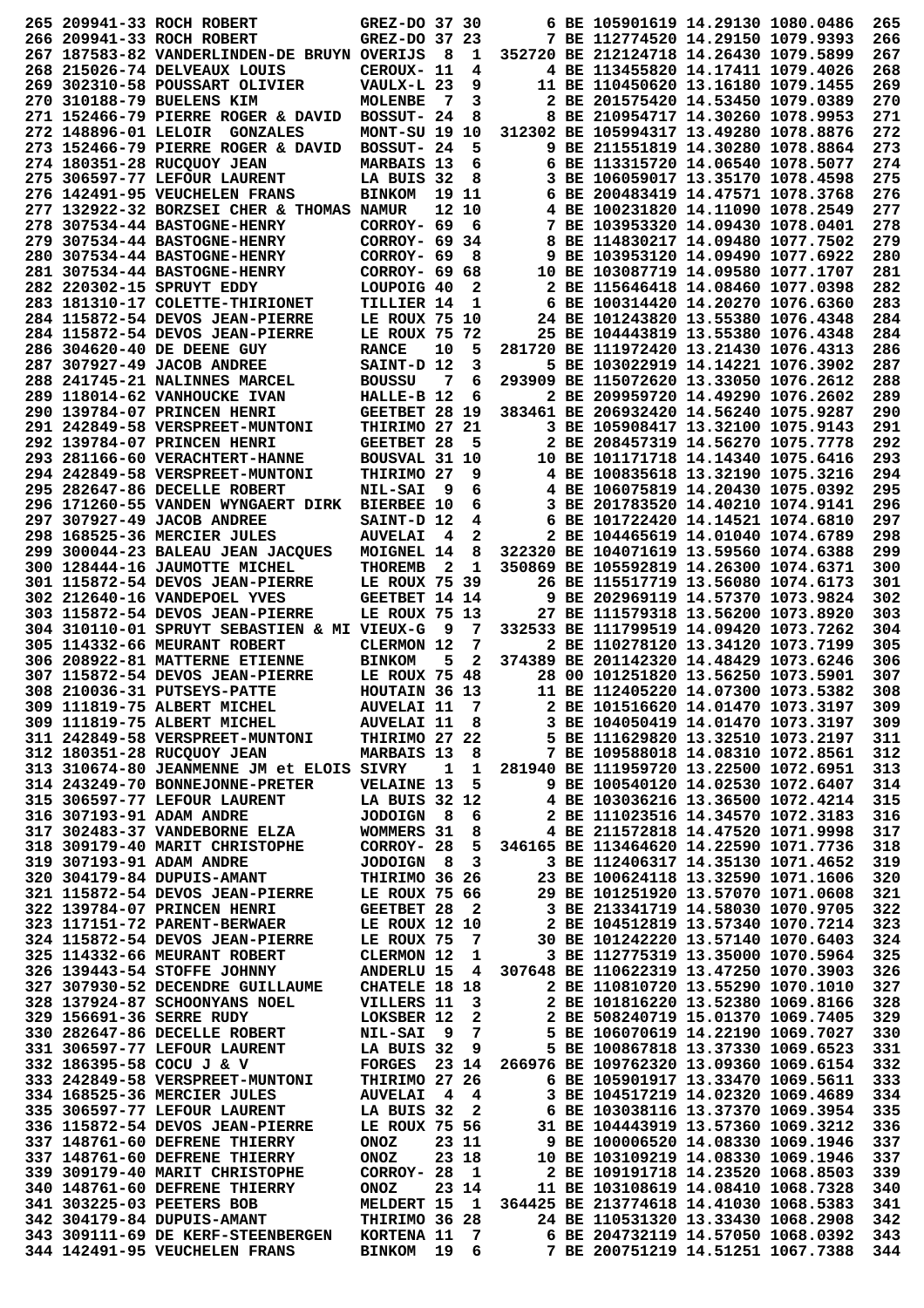|                         | 345 283184-41 DUERINCKX GUIDO                                            | ST JORI 10                                   |     | 8              |                                     | 375673 BE 204736920 14.51530 1067.6067                                     |  | 345        |
|-------------------------|--------------------------------------------------------------------------|----------------------------------------------|-----|----------------|-------------------------------------|----------------------------------------------------------------------------|--|------------|
|                         | 346 306487-64 VAN VOOREN PHILIPPE                                        | LIGNY                                        | 6   | 1              |                                     | 2 BE 115308619 14.07480 1067.3814                                          |  | 346        |
|                         | 347 240449-83 DECAMP ANDRE                                               | SPY                                          | 11  | 5              |                                     | 3 BE 104230119 14.09030 1067.2836                                          |  | 347        |
|                         | 348 148896-01 LELOIR GONZALES                                            | MONT-SU 19                                   |     | 2              |                                     | 2 BE 112570119 13.52370 1067.2735                                          |  | 348        |
|                         | 349 305501-48 MERVEILLE THIERRY                                          | <b>GENAPPE</b>                               | - 4 | 3              |                                     | 334566 BE 106675119 14.13301 1067.1905                                     |  | 349        |
|                         | 350 307534-44 BASTOGNE-HENRY                                             | CORROY- 69                                   |     | 44             |                                     | 11 BE 103080619 14.12530 1067.1294                                         |  | 350        |
|                         | 351 309510-80 COOSEMANS PATRICK                                          | <b>BEAUVEC</b>                               | 1   | 1              |                                     | 360817 BE 112988720 14.38080 1067.0850                                     |  | 351        |
|                         | 352 242849-58 VERSPREET-MUNTONI                                          | THIRIMO 27                                   |     | 4              |                                     | 7 BE 110989119 13.34300 1066.7687                                          |  | 352        |
|                         | 353 161960-67 LEROY FRERES                                               | <b>RACOUR</b>                                | 21  | 8              |                                     | 4 BE 102320419 14.43330 1066.7559                                          |  | 353        |
|                         | 354 206958-57 ELSEN THEO                                                 | <b>BEKKEVO</b>                               | -7  | 2              |                                     | 386425 BE 201374620 15.02170 1066.6375                                     |  | 354        |
|                         | 355 182716-65 VAN LUYTEN MICHEL                                          | VILLERS 10                                   |     | 4              |                                     | 4 BE 113834017 14.12489 1066.6368                                          |  | 355        |
|                         | 356 115872-54 DEVOS JEAN-PIERRE                                          | LE ROUX 75 23                                |     |                |                                     | 32 BE 104432119 13.58220 1066.5736                                         |  | 356        |
|                         | 357 115872-54 DEVOS JEAN-PIERRE                                          | LE ROUX 75 26                                |     |                |                                     | 33 BE 116224818 13.58250 1066.3949                                         |  | 357        |
|                         | 358 306597-77 LEFOUR LAURENT<br>359 300732-32 VANDENHOVE BENNY           | LA BUIS 32                                   | 9   | 6<br>5         |                                     | 7 BE 103044116 13.38270 1066.1950<br>5 BE 211564318 14.55220 1066.1833     |  | 358<br>359 |
|                         | 360 118014-62 VANHOUCKE IVAN                                             | HOELEDE<br>HALLE-B 12                        |     | 5              |                                     | 3 BE 208434818 14.52530 1065.8905                                          |  | 360        |
|                         | 361 218879-47 DELBRUYERE ROGER (VEU SOLRE S                              |                                              | 1   | 1              |                                     | 295173 BE 110601320 13.36560 1065.8630                                     |  | 361        |
|                         | 362 282969-20 DENRUYTER-SCHEPERS                                         | <b>TIENEN</b>                                |     | 30 11          |                                     | 2 BE 206161618 14.46160 1065.7191                                          |  | 362        |
|                         | 363 309111-69 DE KERF-STEENBERGEN                                        | KORTENA 11                                   |     | 1              |                                     | 7 BE 209939420 14.57540 1065.6021                                          |  | 363        |
|                         | 364 125092-59 COUVREUR YVES                                              | HAM S/H 25 22                                |     |                |                                     | 3 BE 110288020 13.46280 1065.3561                                          |  | 364        |
|                         | 365 156691-36 SERRE RUDY                                                 | LOKSBER 12                                   |     | 1              |                                     | 3 BE 508702420 15.03070 1065.3215                                          |  | 365        |
|                         | 366 176632-92 OOSTENS ARTHUR                                             | WANFERC 19 11                                |     |                |                                     | 3 BE 104923920 14.06000 1065.1797                                          |  | 366        |
|                         | 367 307930-52 DECENDRE GUILLAUME                                         | <b>CHATELE 18</b>                            |     | 2              |                                     | 3 BE 110813520 13.56510 1065.1743                                          |  | 367        |
|                         | 368 307930-52 DECENDRE GUILLAUME                                         | CHATELE 18 11                                |     |                |                                     | 4 BE 114856320 13.56540 1064.9949                                          |  | 368        |
|                         | 369 280541-17 LISMONT PATRICK                                            | BEKKEVO 18 15                                |     |                |                                     | 16 BE 209681619 15.00531 1064.9348                                         |  | 369        |
|                         | 370 302893-59 LEJEUNE DAMIEN                                             | SARS-LA 19 15                                |     |                |                                     | 299428 BE 112638419 13.41110 1064.8853                                     |  | 370        |
|                         | 371 118014-62 VANHOUCKE IVAN                                             | HALLE-B 12                                   |     | 1              |                                     | 4 BE 212103419 14.53130 1064.8846                                          |  | 371        |
|                         | 372 280052-13 SIMONS YVES                                                | <b>OVERWIN</b>                               | 7   | 5              |                                     | 2 BE 209830420 14.46350 1064.8839                                          |  | 372        |
|                         | 373 308660-06 ZARZECKI MAREK                                             | LINCENT 19 10                                |     |                |                                     | 3 BE 104410020 14.41581 1064.8150                                          |  | 373        |
|                         | 374 139443-54 STOFFE JOHNNY                                              | <b>ANDERLU 15</b>                            |     | 8              |                                     | 2 BE 110500719 13.48590 1064.5873                                          |  | 374        |
|                         | 375 107607-34 HERMANS R-BONNE W                                          | <b>LOKSBER</b>                               | - 6 | 4              |                                     | 2 BE 504327119 15.02260 1064.5213                                          |  | 375        |
|                         | 376 226792-06 DELSTANCHE-GOFFARD                                         | BIERGES 50 22                                |     |                |                                     | 4 BE 109700918 14.28589 1064.3815                                          |  | 376        |
|                         | 377 304179-84 DUPUIS-AMANT                                               | THIRIMO 36                                   |     | 1              |                                     | 25 BE 608224020 13.34460 1064.2084                                         |  | 377        |
|                         | 378 125092-59 COUVREUR YVES                                              | HAM S/H 25 16                                |     |                |                                     | 4 BE 110286620 13.46490 1064.0560                                          |  | 378        |
|                         | 379 282647-86 DECELLE ROBERT                                             | <b>NIL-SAI</b>                               | 9   | 1              |                                     | 6 BE 106076019 14.24050 1063.8714                                          |  | 379        |
|                         | 380 310271-65 BEELEN NELLY & JEAN                                        | WOMMERS 14                                   |     | 4              |                                     | 372907 BE 208706919 14.50330 1063.7769                                     |  | 380        |
|                         | 381 210036-31 PUTSEYS-PATTE                                              | HOUTAIN 36 34                                |     |                |                                     | 12 BE 112408620 14.10200 1063.7368                                         |  | 381        |
|                         | 382 280052-13 SIMONS YVES                                                | <b>OVERWIN</b>                               | - 7 | 4              |                                     | 3 BE 209841020 14.47010 1063.5541                                          |  | 382        |
|                         | 383 114829-78 MAES-MOUTHUY                                               | THIRIMO 19                                   |     | 1              |                                     | 294156 BE 111642120 13.36380 1063.3426                                     |  | 383        |
| 384 307033-28 HOK SAPIN |                                                                          | <b>INCOURT</b>                               | 6   | 5              |                                     | 5 BE 301563820 14.32430 1063.3191                                          |  | 384        |
|                         | 385 205288-36 BRUYNINCKX MARIO                                           | ZUURBEM                                      | 4   | 1              |                                     | 2 BE 205841820 14.53060 1063.2880                                          |  | 385        |
|                         | 386 282370-03 CRETEN LAMBERT                                             | ATTENHO 17 17                                |     |                |                                     | 3 BE 205984317 14.49380 1063.2853                                          |  | 386        |
|                         | 387 307927-49 JACOB ANDREE                                               | <b>SAINT-D 12 10</b>                         |     |                |                                     | 7 BE 101722620 14.18161 1063.2003                                          |  | 387        |
|                         | 388 310110-01 SPRUYT SEBASTIEN & MI VIEUX-G                              |                                              | 9   | 3              |                                     | 2 BE 108358215 14.12480 1063.0850                                          |  | 388        |
|                         | 389 187583-82 VANDERLINDEN-DE BRUYN OVERIJS                              |                                              | 8   | 4              |                                     | 2 BE 212122818 14.31480 1063.0500                                          |  | 389        |
|                         | 390 280751-33 VANDIJCK-DE BEULE                                          | GEETBET 11 5                                 |     |                |                                     | 4 BE 207055220 15.00520 1062.6584                                          |  | 390        |
|                         | 391 156691-36 SERRE RUDY                                                 | LOKSBER 12 12                                |     |                |                                     | 4 BE 508709820 15.04030 1062.5903                                          |  | 391        |
|                         | 392 148896-01 LELOIR GONZALES<br>393 115872-54 DEVOS JEAN-PIERRE         | MONT-SU 19 12                                |     |                |                                     | 3 BE 105805117 13.53560 1062.4926<br>34 BE 101242720 13.59320 1062.4193    |  | 392        |
|                         | 394 115872-54 DEVOS JEAN-PIERRE                                          | <b>LE ROUX 75 49</b><br><b>LE ROUX 75 15</b> |     |                |                                     | 35 BE 101240320 13.59410 1061.8875                                         |  | 393<br>394 |
|                         | 395 209941-33 ROCH ROBERT                                                |                                              |     |                |                                     | 8 BE 105904119 14.34530 1061.7728                                          |  | 395        |
|                         | 396 115872-54 DEVOS JEAN-PIERRE                                          | GREZ-DO 37 16<br>LE ROUX 75 43               |     |                |                                     | 36 BE 104440919 13.59430 1061.7694                                         |  | 396        |
|                         | 397 115872-54 DEVOS JEAN-PIERRE                                          | LE ROUX 75 5                                 |     |                |                                     | 37 BE 101243720 13.59450 1061.6514                                         |  | 397        |
|                         | 397 115872-54 DEVOS JEAN-PIERRE                                          | LE ROUX 75 12                                |     |                |                                     | 38 BE 101252320 13.59450 1061.6514                                         |  | 397        |
|                         | 397 115872-54 DEVOS JEAN-PIERRE                                          | LE ROUX 75 34                                |     |                |                                     | 39 BE 101249820 13.59450 1061.6514                                         |  | 397        |
|                         | 400 146932-74 NATENS LEON                                                | <b>MEENSEL 32</b>                            |     | $\mathbf{3}$   |                                     | 4 BE 200203219 14.56150 1061.5719                                          |  | 400        |
|                         | 401 302893-59 LEJEUNE DAMIEN                                             | SARS-LA 19                                   |     | $\mathbf{2}$   |                                     | 2 BE 110913019 13.42040 1061.5505                                          |  | 401        |
|                         | 402 209941-33 ROCH ROBERT                                                | GREZ-DO 37 5                                 |     |                |                                     | 9 BE 112777420 14.34580 1061.5505<br>26 BE 112777420 14.34580 1061.5086 36 |  | 402        |
|                         | 403 304179-84 DUPUIS-AMANT                                               | THIRIMO 36 13                                |     |                |                                     |                                                                            |  | 403        |
|                         | 404 115872-54 DEVOS JEAN-PIERRE LE ROUX 75 69                            |                                              |     |                |                                     | 40 BE 101241820 13.59500 1061.3563                                         |  | 404        |
|                         | 405 229758-62 DESWERT GUY                                                | <b>FARCIEN 7</b>                             |     | 7              |                                     | 3 BE 103940916 14.00480 1061.2400                                          |  | 405        |
|                         | 406 115872-54 DEVOS JEAN-PIERRE                                          | LE ROUX 75                                   |     | 4              |                                     | 41 BE 104440719 13.59520 1061.2383                                         |  | 406        |
|                         | 407 118014-62 VANHOUCKE IVAN                                             | <b>HALLE-B 12</b>                            |     | 9              |                                     | 5 BE 209957320 14.54260 1061.2292                                          |  | 407        |
|                         | 408 142278-76 DEVILERS-LECLERCO                                          | <b>ST-REMY</b> 5                             |     | 5 <sub>1</sub> |                                     | 273422 BE 618486518 13.17388 1061.2286                                     |  | 408        |
|                         | 409 170003-59 BUTENEERS FERDINAND WALSBET 19 1                           |                                              |     |                |                                     | 368298 BE 204901619 14.47040 1061.1736                                     |  | 409        |
|                         | 410 220302-15 SPRUYT EDDY                                                | LOUPOIG 40 13                                |     |                |                                     | 3 BE 112478220 14.13230 1061.1732                                          |  | 410        |
|                         | 411 281596-05 DIELS GERARD                                               | <b>LIMAL</b>                                 | 17  | $\mathbf{2}$   |                                     | 2 BE 105430719 14.26350 1061.1625                                          |  | 411        |
|                         | 412 118014-62 VANHOUCKE IVAN                                             | $HALLE-B$ 12 2                               |     |                |                                     | 6 BE 209961220 14.54280 1061.1294                                          |  | 412        |
|                         | 413 210036-31 PUTSEYS-PATTE                                              | HOUTAIN 36 35                                |     |                |                                     | 13 BE 111751619 14.11110 1060.8312                                         |  | 413        |
|                         | 414 166313-55 VAN HOREBEEK-KENNIS T LUBBEEK 7 3                          |                                              |     |                |                                     | 3 BE 204919320 14.51148 1060.8101                                          |  | 414        |
|                         | 415 306597-77 LEFOUR LAURENT                                             | LA BUIS 32 25                                |     |                |                                     | 8 BE 110950719 13.39520 1060.7980                                          |  | 415        |
|                         | 416 148761-60 DEFRENE THIERRY                                            | <b>ONOZ</b>                                  |     | 23 20          |                                     | 12 BE 114984517 14.11010 1060.7149                                         |  | 416        |
|                         | 417 210036-31 PUTSEYS-PATTE                                              | HOUTAIN 36 26                                |     |                |                                     | 14 BE 107536017 14.11140 1060.6608                                         |  | 417        |
|                         | 418 184158-52 DOC TEAM DELHOVE PAES SART-DA 47 42                        |                                              |     |                |                                     | 2 BE 106773619 14.11390 1060.1059                                          |  | 418        |
|                         | 419 115872-54 DEVOS JEAN-PIERRE                                          | LE ROUX 75 22                                |     |                |                                     | 42 BE 104441719 14.00120 1060.0600                                         |  | 419        |
|                         | 420 181310-17 COLETTE-THIRIONET                                          | <b>TILLIER 14 14</b>                         |     |                |                                     | 7 BE 103945319 14.25280 1060.0410                                          |  | 420        |
|                         | 421 308660-06 ZARZECKI MAREK                                             | <b>LINCENT 19 6</b>                          |     |                |                                     | 4 BE 104411620 14.43381 1059.6505                                          |  | 421        |
|                         | 422 226792-06 DELSTANCHE-GOFFARD BIERGES 50                              |                                              |     | 3              |                                     | 5 BE 109700318 14.30289 1059.5505                                          |  | 422        |
|                         | 423 306487-64 VAN VOOREN PHILIPPE LIGNY<br>424 302483-37 VANDEBORNE ELZA | WOMMERS 31                                   | 6   | 7              | 5 3 BE 100502220 14.10150 1058.9525 | 5 BE 210627717 14.52110 1058.8604                                          |  | 423<br>424 |
|                         |                                                                          |                                              |     |                |                                     |                                                                            |  |            |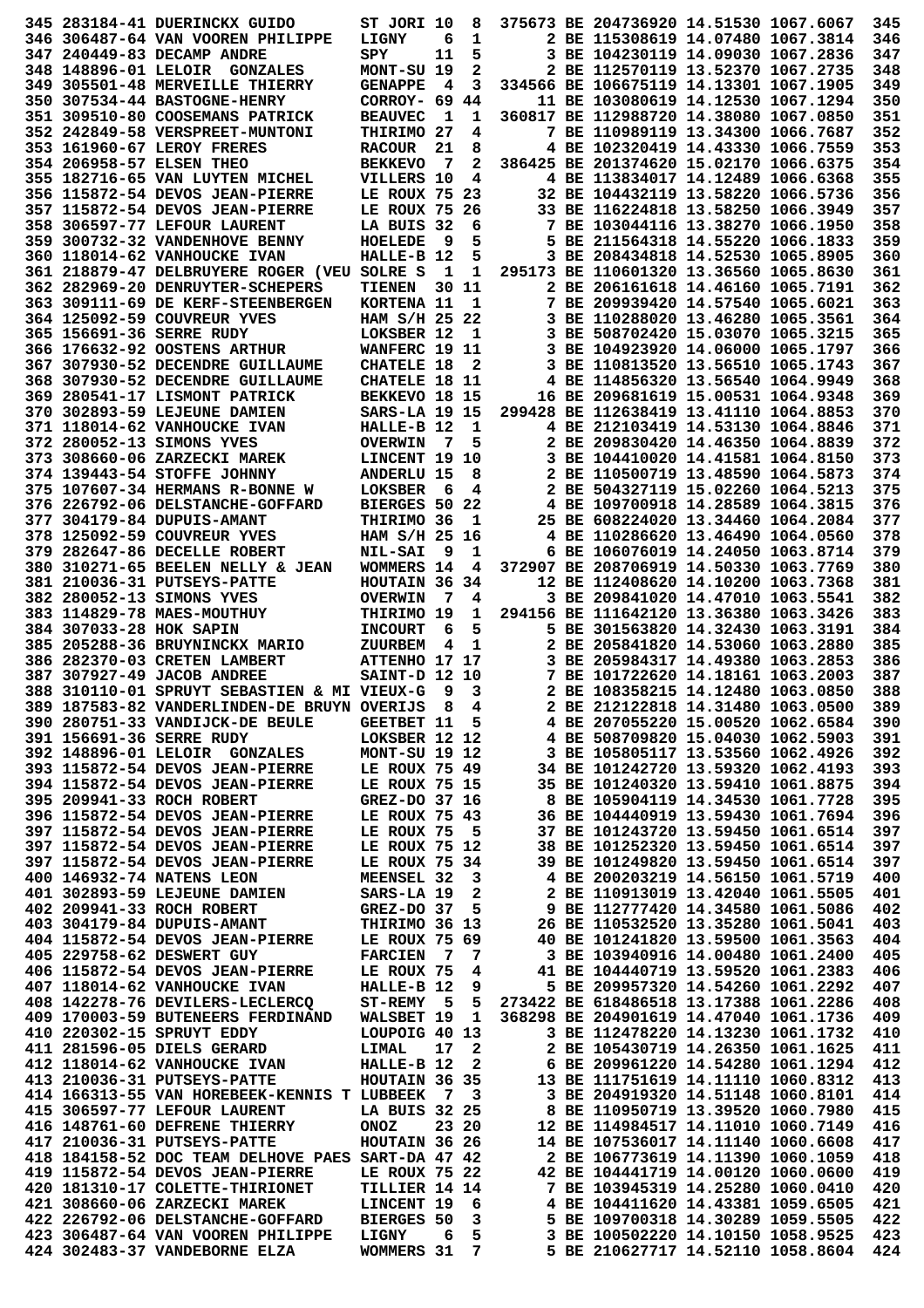|  | 425 304179-84 DUPUIS-AMANT                                                                                                                                                                                                           | <b>THIRIMO 36 20</b>           |                |              | 27 BE 110532720 13.36100 1058.8135                                                                                                                                                       |  | 425        |
|--|--------------------------------------------------------------------------------------------------------------------------------------------------------------------------------------------------------------------------------------|--------------------------------|----------------|--------------|------------------------------------------------------------------------------------------------------------------------------------------------------------------------------------------|--|------------|
|  | 426 308763-12 UYTTEBROEK JOERI                                                                                                                                                                                                       | <b>KERKOM</b>                  | 15             | 7            | 373371 BE 200433419 14.52401 1058.7029                                                                                                                                                   |  | 426        |
|  | 427 305168-06 CHAPELLE-WESTYN BERNA HAM S/H                                                                                                                                                                                          |                                | - 6            | 4            | 2 BE 111891320 13.47111 1058.5546                                                                                                                                                        |  | 427        |
|  | 428 180351-28 RUCOUOY JEAN                                                                                                                                                                                                           | <b>MARBAIS 13</b>              |                | 2            | 8 BE 109587618 14.12440 1058.3905                                                                                                                                                        |  | 428        |
|  | 429 220302-15 SPRUYT EDDY                                                                                                                                                                                                            | LOUPOIG 40 35                  |                |              | 4 BE 111775919 14.14200 1057.9661                                                                                                                                                        |  | 429        |
|  | 430 114332-66 MEURANT ROBERT                                                                                                                                                                                                         | CLERMON 12                     |                | 4            | 4 BE 110279520 13.38180 1057.9015                                                                                                                                                        |  | 430        |
|  | 431 117242-66 DENIVEL MICHEL                                                                                                                                                                                                         | DRIESLI 23                     |                | 7            | 376900 BE 209816020 14.56171 1057.8610                                                                                                                                                   |  | 431        |
|  | 432 220302-15 SPRUYT EDDY                                                                                                                                                                                                            | LOUPOIG 40 31                  |                |              | 5 BE 110128119 14.14270 1057.5735                                                                                                                                                        |  | 432        |
|  | 433 176632-92 OOSTENS ARTHUR                                                                                                                                                                                                         | WANFERC 19                     |                | 2            | 4 BE 100019720 14.08140 1057.4619                                                                                                                                                        |  | 433        |
|  | 434 176632-92 OOSTENS ARTHUR                                                                                                                                                                                                         | WANFERC 19                     |                | 5            | 5 BE 112443619 14.08180 1057.2332                                                                                                                                                        |  | 434        |
|  | 435 176632-92 OOSTENS ARTHUR                                                                                                                                                                                                         | WANFERC 19                     |                | 6            | 6 BE 115319619 14.08190 1057.1761                                                                                                                                                        |  | 435        |
|  | 436 307534-44 BASTOGNE-HENRY                                                                                                                                                                                                         | CORROY- 69 33                  |                |              | 12 BE 103081619 14.15510 1057.1062                                                                                                                                                       |  | 436        |
|  | 437 195059-89 CROWET JEAN-MARIE                                                                                                                                                                                                      | BOUSSU-                        | 6              | 5            | 294192 BE 109756720 13.38190 1057.0405                                                                                                                                                   |  | 437        |
|  | 438 240449-83 DECAMP ANDRE                                                                                                                                                                                                           | SPY                            | 11             | 9            | 4 BE 108166418 14.12040 1056.9665                                                                                                                                                        |  | 438        |
|  | 439 281166-60 VERACHTERT-HANNE                                                                                                                                                                                                       | BOUSVAL 31 29                  |                |              | 11 BE 101176618 14.20100 1056.8277                                                                                                                                                       |  | 439        |
|  | 440 302483-37 VANDEBORNE ELZA                                                                                                                                                                                                        | WOMMERS 31 10                  |                |              | 6 BE 204771919 14.52520 1056.8099                                                                                                                                                        |  | 440        |
|  | 441 171260-55 VANDEN WYNGAERT DIRK<br>442 304179-84 DUPUIS-AMANT                                                                                                                                                                     | BIERBEE 10 10<br>THIRIMO 36 19 |                |              | 4 BE 201780320 14.46160 1056.5470<br>28 BE 110811619 13.36480 1056.3909                                                                                                                  |  | 441<br>442 |
|  | 443 309179-40 MARIT CHRISTOPHE                                                                                                                                                                                                       | CORROY- 28 19                  |                |              | 3 BE 113375820 14.27430 1056.2935                                                                                                                                                        |  | 443        |
|  | 443 309179-40 MARIT CHRISTOPHE                                                                                                                                                                                                       | CORROY- 28 22                  |                |              | 4 BE 113464120 14.27430 1056.2935                                                                                                                                                        |  | 443        |
|  | 445 304179-84 DUPUIS-AMANT                                                                                                                                                                                                           | THIRIMO 36 15                  |                |              | 29 BE 110537220 13.36510 1056.2001                                                                                                                                                       |  | 445        |
|  | 446 309179-40 MARIT CHRISTOPHE                                                                                                                                                                                                       | CORROY- 28                     |                | 7            | 5 BE 106091619 14.27460 1056.1324                                                                                                                                                        |  | 446        |
|  | 447 282969-20 DENRUYTER-SCHEPERS                                                                                                                                                                                                     | <b>TIENEN</b>                  |                | 30 13        | 3 BE 206258118 14.49250 1056.1116                                                                                                                                                        |  | 447        |
|  | 448 209941-33 ROCH ROBERT                                                                                                                                                                                                            | GREZ-DO 37 20                  |                |              | 10 BE 112775920 14.36480 1055.7304                                                                                                                                                       |  | 448        |
|  | 449 156691-36 SERRE RUDY                                                                                                                                                                                                             | LOKSBER 12                     |                | 8            | 5 BE 508703920 15.06290 1055.5350                                                                                                                                                        |  | 449        |
|  | 450 307534-44 BASTOGNE-HENRY                                                                                                                                                                                                         | CORROY- 69 24                  |                |              | 13 BE 103080519 14.16200 1055.4910                                                                                                                                                       |  | 450        |
|  | 451 180351-28 RUCQUOY JEAN                                                                                                                                                                                                           | MARBAIS 13                     |                | 3            | 9 BE 113311720 14.13360 1055.4656                                                                                                                                                        |  | 451        |
|  | 452 198090-16 STOCKX LUC                                                                                                                                                                                                             | <b>BINKOM</b>                  | 6              | 2            | 2 BE 200705019 14.55580 1055.4050                                                                                                                                                        |  | 452        |
|  | 453 156691-36 SERRE RUDY                                                                                                                                                                                                             | LOKSBER 12 10                  |                |              | 6 BE 508242319 15.06320 1055.3911                                                                                                                                                        |  | 453        |
|  | 454 181310-17 COLETTE-THIRIONET                                                                                                                                                                                                      | TILLIER 14                     |                | 9            | 8 BE 103938619 14.26550 1055.3393                                                                                                                                                        |  | 454        |
|  | 455 308660-06 ZARZECKI MAREK                                                                                                                                                                                                         | LINCENT 19                     |                | 7            | 5 BE 105840319 14.45051 1055.1980                                                                                                                                                        |  | 455        |
|  | 456 161960-67 LEROY FRERES                                                                                                                                                                                                           | <b>RACOUR</b>                  | 21             | 3            | 5 BE 114340018 14.47190 1055.1869                                                                                                                                                        |  | 456        |
|  | 457 115872-54 DEVOS JEAN-PIERRE                                                                                                                                                                                                      | LE ROUX 75                     |                | 40           | 43 BE 104442519 14.01370 1055.0810                                                                                                                                                       |  | 457        |
|  | 458 309111-69 DE KERF-STEENBERGEN                                                                                                                                                                                                    | KORTENA 11                     |                | 5            | 8 BE 209932120 15.01300 1054.9903                                                                                                                                                        |  | 458        |
|  | 459 117151-72 PARENT-BERWAER                                                                                                                                                                                                         | LE ROUX 12                     |                | 3            | 3 BE 104481219 14.02030 1054.8287                                                                                                                                                        |  | 459        |
|  | 460 243249-70 BONNEJONNE-PRETER                                                                                                                                                                                                      | <b>VELAINE 13 11</b>           |                |              | 10 BE 100530820 14.08010 1054.7644                                                                                                                                                       |  | 460        |
|  | 461 209941-33 ROCH ROBERT                                                                                                                                                                                                            | GREZ-DO 37 28                  |                |              | 11 BE 112777220 14.37070 1054.7387                                                                                                                                                       |  | 461        |
|  | 462 156691-36 SERRE RUDY                                                                                                                                                                                                             | LOKSBER 12                     |                | 9            | 7 BE 508246119 15.06500 1054.5279                                                                                                                                                        |  | 462        |
|  | 463 129234-30 BOGAERTS JEAN-PIERRE                                                                                                                                                                                                   | OPLINTE 32                     |                | 3            | 2 BE 208630219 14.54120 1054.3394                                                                                                                                                        |  | 463        |
|  | 464 168525-36 MERCIER JULES                                                                                                                                                                                                          | <b>AUVELAI</b>                 | 4              | 1            | 4 BE 114382517 14.06580 1054.0232                                                                                                                                                        |  | 464        |
|  | 465 307930-52 DECENDRE GUILLAUME                                                                                                                                                                                                     | CHATELE 18 17                  |                |              | 5 BE 110813420 14.00000 1053.9900                                                                                                                                                        |  | 465        |
|  | 466 306597-77 LEFOUR LAURENT                                                                                                                                                                                                         | LA BUIS 32 14                  |                |              | 9 BE 100862518 13.41410 1053.9566                                                                                                                                                        |  | 466        |
|  | 467 282647-86 DECELLE ROBERT                                                                                                                                                                                                         | <b>NIL-SAI</b>                 | 9              | - 8          | 7 BE 106078619 14.27080 1053.9525                                                                                                                                                        |  | 467        |
|  | 468 168287-89 REYNAERTS FREDDY                                                                                                                                                                                                       | <b>LANDEN</b>                  |                | 14 10        | 369894 BE 209978820 14.51000 1053.8291                                                                                                                                                   |  | 468        |
|  | 469 184158-52 DOC TEAM DELHOVE PAES SART-DA 47 40                                                                                                                                                                                    |                                |                |              | 3 BE 106765619 14.13340 1053.6260                                                                                                                                                        |  | 469        |
|  | 470 115872-54 DEVOS JEAN-PIERRE LE ROUX 75 50<br>471 220302-15 SPRUYT EDDY LOUPOIG 40 27                                                                                                                                             |                                |                |              | 44 BE 101248920 14.02020 1053.6254                                                                                                                                                       |  | 470        |
|  | 472 115872-54 DEVOS JEAN-PIERRE LE ROUX 75 41                                                                                                                                                                                        |                                |                |              | 6 BE 112431120 14.15380 1053.6086                                                                                                                                                        |  | 471        |
|  |                                                                                                                                                                                                                                      |                                |                |              | 45 BE 101242520 14.02050 1053.4510                                                                                                                                                       |  | 472        |
|  | 473 184882-00 VAN OVERSTRAETEN EUGE OVERIJS                                                                                                                                                                                          |                                |                | 5 4          | 2 BE 205622120 14.34231 1053.2620                                                                                                                                                        |  | 473        |
|  | 474 220302-15 SPRUYT EDDY                                                                                                                                                                                                            | LOUPOIG 40 18                  |                |              | 7 BE 111717719 14.15450 1053.2193                                                                                                                                                        |  | 474        |
|  | 475 171260-55 VANDEN WYNGAERT DIRK BIERBEE 10<br>476 206958-57 ELSEN THEO                                                                                                                                                            | <b>BEKKEVO</b>                 | $\overline{7}$ | 3<br>3       | 5 BE 201783120 14.47220 1053.2012<br>2 BE 201377520 15.06560 1053.1205                                                                                                                   |  | 475<br>476 |
|  | 477 139443-54 STOFFE JOHNNY                                                                                                                                                                                                          | <b>ANDERLU 15</b>              |                | $\mathbf{1}$ | 3 BE 110247220 13.52090 1053.0481                                                                                                                                                        |  | 477        |
|  | 478 115872-54 DEVOS JEAN-PIERRE LE ROUX 75 21                                                                                                                                                                                        |                                |                |              | 46 BE 101242020 14.02120 1053.0443                                                                                                                                                       |  | 478        |
|  | 479 307930-52 DECENDRE GUILLAUME                                                                                                                                                                                                     | <b>CHATELE 18</b>              |                | - 4          | 6 BE 106567819 14.00180 1052.9371                                                                                                                                                        |  | 479        |
|  | 480 115872-54 DEVOS JEAN-PIERRE                                                                                                                                                                                                      | LE ROUX 75 35                  |                |              | 47 BE 101252720 14.02140 1052.9282                                                                                                                                                       |  | 480        |
|  | 481 307927-49 JACOB ANDREE                                                                                                                                                                                                           | SAINT-D 12 2                   |                |              | 8 BE 101724620 14.21231 1052.8898                                                                                                                                                        |  | 481        |
|  | 482 307930-52 DECENDRE GUILLAUME                                                                                                                                                                                                     | <b>CHATELE 18 12</b>           |                |              |                                                                                                                                                                                          |  | 482        |
|  | 483 117151-72 PARENT-BERWAER                                                                                                                                                                                                         | LE ROUX 12 7                   |                |              | 7 BE 110814520 14.00190 1052.8786<br>4 BE 104484219 14.02370 1052.8534                                                                                                                   |  | 483        |
|  | 484 117242-66 DENIVEL MICHEL                                                                                                                                                                                                         | DRIESLI 23 11                  |                |              |                                                                                                                                                                                          |  | 484        |
|  | 485 307534-44 BASTOGNE-HENRY                                                                                                                                                                                                         | CORROY- 69 30                  |                |              |                                                                                                                                                                                          |  | 485        |
|  | 486 152466-79 PIERRE ROGER & DAVID BOSSUT- 24 16                                                                                                                                                                                     |                                |                |              | 2 BE 104464219 14.02370 1052.8374<br>2 BE 211540618 14.57591 1052.8374<br>14 BE 103080919 14.17080 1052.8285<br>10 BE 113527620 14.38410 1052.7120<br>48 BE 104438119 14.02210 1052.5219 |  | 486        |
|  | 487 115872-54 DEVOS JEAN-PIERRE                                                                                                                                                                                                      | LE ROUX 75 47                  |                |              |                                                                                                                                                                                          |  | 487        |
|  | 488 307534-44 BASTOGNE-HENRY                                                                                                                                                                                                         | CORROY- 69 66                  |                |              | 15 BE 103954320 14.17160 1052.3860                                                                                                                                                       |  | 488        |
|  | 489 133919-59 NAGYPAL FRERES & HERI MARBAIX 15 2 303621 BE 111908520 13.48309 1052.3578                                                                                                                                              |                                |                |              |                                                                                                                                                                                          |  | 489        |
|  | 490 181310-17 COLETTE-THIRIONET                                                                                                                                                                                                      | TILLIER 14                     |                |              | 7 9 BE 100320520 14.27550 1052.1210                                                                                                                                                      |  | 490        |
|  |                                                                                                                                                                                                                                      |                                |                |              |                                                                                                                                                                                          |  | 491        |
|  |                                                                                                                                                                                                                                      |                                |                |              |                                                                                                                                                                                          |  | 492        |
|  |                                                                                                                                                                                                                                      |                                |                |              |                                                                                                                                                                                          |  | 493        |
|  |                                                                                                                                                                                                                                      |                                |                |              |                                                                                                                                                                                          |  | 494        |
|  | 490 181310-17 COLETIE-THIRLONET 111111-ER 13<br>491 229758-62 DESWERT GUY<br>492 129234-30 BOGAERTS JEAN-PIERRE OPLINTE 32 2 3 BE 208821719 14.55050 1051.7165<br>493 170003-59 BUTENEERS FERDINAND WALSBET 19 15 2 BE 204903619 14. |                                |                |              |                                                                                                                                                                                          |  | 495        |
|  | 496 117151-72 PARENT-BERWAER                                                                                                                                                                                                         | LE ROUX 12 11                  |                |              | 5 BE 116962916 14.03040 1051.2901                                                                                                                                                        |  | 496        |
|  | 497 307534-44 BASTOGNE-HENRY                                                                                                                                                                                                         | CORROY- 69 67                  |                |              | 16 BE 103088319 14.17360 1051.2815                                                                                                                                                       |  | 497        |
|  | 498 303687-77 DEMIA-HULENS                                                                                                                                                                                                           |                                |                |              | OUD-HEV 2 1 362102 BE 201340320 14.44291 1051.1401<br>JODOIGN 8 7 4 BE 112768620 14.41420 1051.1355                                                                                      |  | 498        |
|  | 499 307193-91 ADAM ANDRE                                                                                                                                                                                                             |                                |                |              |                                                                                                                                                                                          |  | 499        |
|  | 499 307193-31 AMAR ANSI-<br>500 305501-48 MERVEILLE THIERRY GENAPPE 4 2<br>501 302893-59 LEJEUNE DAMIEN SARS-LA 19 8                                                                                                                 |                                |                |              | 2 BE 110410220 14.18211 1050.9321                                                                                                                                                        |  | 500        |
|  |                                                                                                                                                                                                                                      |                                |                |              | 3 BE 110911919 13.44560 1050.8704                                                                                                                                                        |  | 501        |
|  | 502 282478-14 MATHUES-PITTOMVILS HOEGAAR 24 8 366961 BE 200757519 14.49120 1050.8620                                                                                                                                                 |                                |                |              |                                                                                                                                                                                          |  | 502        |
|  | 503 309179-40 MARIT CHRISTOPHE                                                                                                                                                                                                       |                                |                | 23 21        | CORROY- 28 21 6 BE 106094719 14.29250 1050.8424<br>13 BE 100004720 14.13580 1050.7485                                                                                                    |  | 503<br>504 |
|  | 504 148761-60 DEFRENE THIERRY                                                                                                                                                                                                        | <b>ONOZ</b>                    |                |              |                                                                                                                                                                                          |  |            |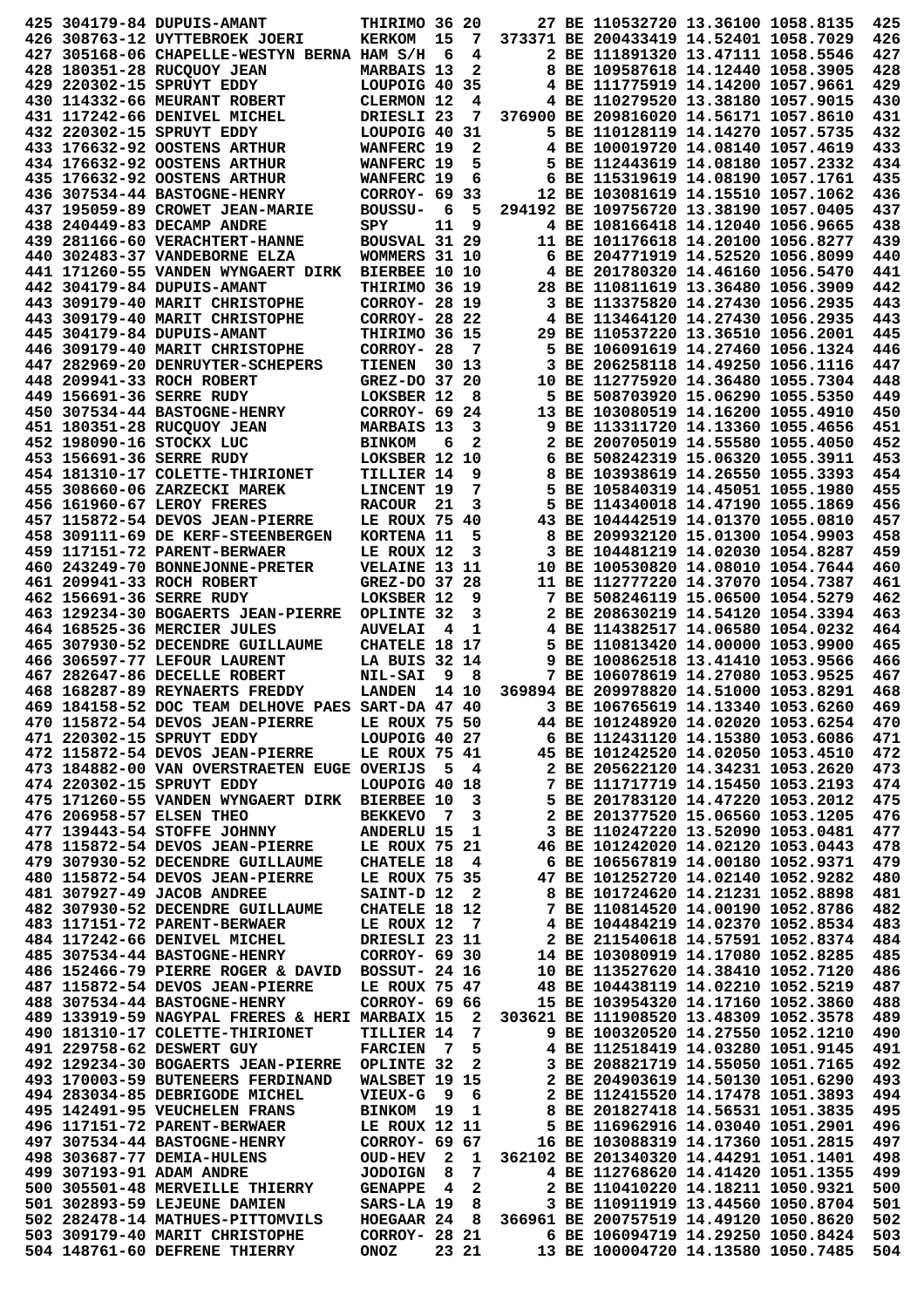|                         | 505 308660-06 ZARZECKI MAREK                                          | LINCENT 19                     |        | 8                   | 6 BE 104400920 14.46331 1050.7322                                                                                     |                                   | 505        |
|-------------------------|-----------------------------------------------------------------------|--------------------------------|--------|---------------------|-----------------------------------------------------------------------------------------------------------------------|-----------------------------------|------------|
|                         | 506 125092-59 COUVREUR YVES                                           | HAM $S/H$ 25                   |        | 3                   | 5 BE 112780319 13.50280 1050.6851                                                                                     |                                   | 506        |
|                         | 507 114332-66 MEURANT ROBERT                                          | CLERMON 12                     |        | 3                   | 5 BE 110277220 13.40210 1050.1659                                                                                     |                                   | 507        |
|                         | 508 304179-84 DUPUIS-AMANT                                            | THIRIMO 36 29                  |        |                     | 30 BE 110531220 13.38280 1050.0682                                                                                    |                                   | 508        |
|                         | 509 209941-33 ROCH ROBERT                                             | GREZ-DO 37 17                  |        |                     | 12 BE 105902319 14.38370 1050.0664                                                                                    |                                   | 509        |
|                         | 510 117242-66 DENIVEL MICHEL                                          | DRIESLI 23 15                  |        |                     | 3 BE 211540318 14.58561 1050.0508                                                                                     |                                   | 510        |
|                         | 511 303565-52 VANGOETSENHOVEN LUC                                     | <b>WALSHOU</b>                 | $_{3}$ | 1                   | 366955 BE 206888716 14.49290 1049.9928                                                                                |                                   | 511        |
|                         | 512 302483-37 VANDEBORNE ELZA                                         | WOMMERS 31                     |        | 5                   | 7 BE 204773519 14.55100 1049.9662                                                                                     |                                   | 512        |
|                         | 513 206958-57 ELSEN THEO                                              | <b>BEKKEVO</b>                 | 7      | 1                   | 3 BE 200125019 15.08050 1049.8302                                                                                     |                                   | 513        |
|                         | 514 148761-60 DEFRENE THIERRY                                         | <b>ONOZ</b>                    | 23     | 1                   | 14 BE 103101019 14.14180 1049.6341                                                                                    |                                   | 514        |
|                         | 515 209941-33 ROCH ROBERT                                             | $GREZ-DO$ 37                   |        | 6                   | 13 BE 112777520 14.38460 1049.6015                                                                                    |                                   | 515        |
|                         | 516 281166-60 VERACHTERT-HANNE                                        | BOUSVAL 31 23                  |        |                     | 12 BE 113631120 14.22250 1049.4526                                                                                    |                                   | 516        |
|                         | 517 226792-06 DELSTANCHE-GOFFARD                                      | BIERGES 50 31                  |        |                     | 6 BE 113710820 14.33409 1049.3894                                                                                     |                                   | 517        |
|                         | 518 306597-77 LEFOUR LAURENT                                          | LA BUIS 32                     |        | 5                   | 10 BE 100863218 13.42560 1049.3002                                                                                    |                                   | 518        |
|                         | 519 220302-15 SPRUYT EDDY                                             | LOUPOIG 40                     |        | 3                   | 8 BE 115641518 14.16560 1049.2869                                                                                     |                                   | 519        |
|                         | 520 182716-65 VAN LUYTEN MICHEL                                       | VILLERS 10                     |        | 9                   | 5 BE 113405820 14.18069 1048.8660                                                                                     |                                   | 520        |
|                         | 521 117151-72 PARENT-BERWAER                                          | LE ROUX 12                     |        | 1                   | 6 BE 111491518 14.03490 1048.6949                                                                                     |                                   | 521        |
|                         | 522 282370-03 CRETEN LAMBERT                                          | <b>ATTENHO 17</b>              |        | 2                   | 4 BE 212180919 14.54310 1048.6390                                                                                     |                                   | 522        |
|                         | 523 243249-70 BONNEJONNE-PRETER                                       | <b>VELAINE 13</b>              |        | 9                   | 11 BE 100530320 14.09540 1048.3543                                                                                    |                                   | 523        |
|                         | 524 305168-06 CHAPELLE-WESTYN BERNA HAM S/H                           |                                | - 6    | 2                   | 3 BE 112630619 13.50001 1048.2733                                                                                     |                                   | 524        |
|                         | 525 282969-20 DENRUYTER-SCHEPERS                                      | <b>TIENEN</b>                  |        | 30 28               | 4 BE 207210219 14.52070 1048.0134                                                                                     |                                   | 525        |
|                         | 526 307534-44 BASTOGNE-HENRY                                          | CORROY- 69                     |        | 49                  | 17 BE 103083719 14.18360 1047.9818                                                                                    |                                   | 526        |
|                         | 527 166313-55 VAN HOREBEEK-KENNIS T LUBBEEK                           |                                | 7      | 5                   | 4 BE 200352719 14.55358 1047.8332                                                                                     |                                   | 527        |
|                         | 528 206958-57 ELSEN THEO                                              | <b>BEKKEVO</b>                 | 7      | 6                   | 4 BE 200123219 15.08500 1047.6954                                                                                     |                                   | 528        |
|                         | 529 184158-52 DOC TEAM DELHOVE PAES SART-DA 47                        |                                |        | 3                   | 4 BE 106779719 14.15220 1047.6123                                                                                     |                                   | 529        |
|                         | 530 139443-54 STOFFE JOHNNY                                           | <b>ANDERLU 15 15</b>           |        |                     | 4 BE 110246420 13.53420 1047.4906                                                                                     |                                   | 530        |
|                         | 531 117151-72 PARENT-BERWAER                                          | LE ROUX 12                     |        | 2                   | 7 BE 104513219 14.04110 1047.4308                                                                                     |                                   | 531        |
|                         | 532 282969-20 DENRUYTER-SCHEPERS                                      | <b>TIENEN</b>                  | 30     | 1                   | 5 BE 211181320 14.52190 1047.4185                                                                                     |                                   | 532        |
|                         | 533 181310-17 COLETTE-THIRIONET                                       | TILLIER 14                     |        | 8                   | 10 BE 100442220 14.29260 1047.2771                                                                                    |                                   | 533        |
|                         | 534 226792-06 DELSTANCHE-GOFFARD                                      | BIERGES 50 19                  |        |                     | 7 BE 106241619 14.34219 1047.2448<br>357910 BE 112843420 14.41460 1047.2350                                           |                                   | 534<br>535 |
|                         | 535 281093-84 GHENNE JACQUES                                          | <b>JAUCHE</b>                  | 7      | 5<br>9              | 346668 BE 105447919 14.31051 1047.0665                                                                                |                                   | 536        |
|                         | 536 120742-74 MELAIN MARC-FELIX<br>537 129234-30 BOGAERTS JEAN-PIERRE | RIXENSA 10<br>OPLINTE 32 24    |        |                     | 4 BE 204796120 14.56420 1046.9498                                                                                     |                                   | 537        |
|                         | 538 226792-06 DELSTANCHE-GOFFARD                                      | BIERGES 50 32                  |        |                     | 8 BE 116390619 14.34279 1046.9317                                                                                     |                                   | 538        |
|                         | 539 184882-00 VAN OVERSTRAETEN EUGE OVERIJS                           |                                | 5      | 1                   | 3 BE 205623020 14.36261 1046.8441                                                                                     |                                   | 539        |
|                         | 540 220302-15 SPRUYT EDDY                                             | LOUPOIG 40 34                  |        |                     | 9 BE 112431820 14.17420 1046.7548                                                                                     |                                   | 540        |
|                         | 541 117242-66 DENIVEL MICHEL                                          | DRIESLI 23                     |        | 1                   | 4 BE 204744719 15.00041 1046.7458                                                                                     |                                   | 541        |
|                         | 542 306487-64 VAN VOOREN PHILIPPE                                     | LIGNY                          | 6      | 6                   | 4 BE 100502120 14.13530 1046.6946                                                                                     |                                   | 542        |
|                         | 543 180351-28 RUCOUOY JEAN                                            | MARBAIS 13 11                  |        |                     | 10 BE 113312620 14.16170 1046.5110                                                                                    |                                   | 543        |
|                         | 544 130332-61 KESTENS HECTOR                                          | <b>BUNSBEE 61 43</b>           |        |                     | 375359 BE 213666519 14.58490 1046.1025                                                                                |                                   | 544        |
|                         | 545 308660-06 ZARZECKI MAREK                                          | LINCENT 19                     |        | 1                   | 7 BE 105838119 14.48061 1046.0536                                                                                     |                                   | 545        |
|                         | 546 242849-58 VERSPREET-MUNTONI                                       | THIRIMO 27                     |        | 20                  | 8 BE 105907417 13.39590 1045.8765                                                                                     |                                   | 546        |
|                         | 547 307930-52 DECENDRE GUILLAUME                                      | <b>CHATELE 18</b>              |        | 6                   | 8 BE 100582820 14.02220 1045.7403                                                                                     |                                   | 547        |
|                         | 548 282520-56 TASSOUL PIERRE                                          | <b>CHASTRE</b>                 | 8      | 2                   | 2 BE 106160219 14.24590 1045.5829                                                                                     |                                   | 548        |
| 549 307033-28 HOK SAPIN |                                                                       | <b>INCOURT</b>                 | 6      | $\overline{a}$      | 6 BE 301563320 14.38230 1045.5125                                                                                     |                                   | 549        |
|                         |                                                                       | GREZ-DO 37 35                  |        |                     | 14 BE 112770820 14.40070 1045.4354                                                                                    |                                   | 550        |
|                         | 550 209941-33 ROCH ROBERT<br>551 209941-33 ROCH ROBERT                | GREZ-DO 37 11                  |        |                     | 15 BE 112778020 14.40110 1045.2305                                                                                    |                                   | 551        |
|                         | 552 309179-40 MARIT CHRISTOPHE                                        | <b>CORROY- 28 11</b>           |        |                     | 7 BE 110632116 14.31120 1045.1842                                                                                     |                                   | 552        |
|                         | 553 311198-22 BARLET YOHAN                                            | CHATELI 8 7                    |        |                     | 2 BE 110805320 14.05552 1045.1720                                                                                     |                                   | 553        |
|                         | 554 243249-70 BONNEJONNE-PRETER                                       | <b>VELAINE 13 12</b>           |        |                     | 12 BE 100541120 14.10510 1045.1504                                                                                    |                                   | 554        |
|                         | 555 195059-89 CROWET JEAN-MARIE                                       | BOUSSU- 6 6                    |        |                     | 2 BE 109755620 13.41300 1045.0870                                                                                     |                                   | 555        |
|                         | 556 306597-77 LEFOUR LAURENT                                          | LA BUIS 32 26                  |        |                     | 11 BE 103043316 13.44080 1044.8686                                                                                    |                                   | 556        |
|                         | 557 170003-59 BUTENEERS FERDINAND                                     | WALSBET 19 8                   |        |                     | 3 BE 211667118 14.52290 1044.8664                                                                                     |                                   | 557        |
|                         | 558 210036-31 PUTSEYS-PATTE                                           | HOUTAIN 36 15                  |        |                     | 15 BE 111748519 14.15580 1044.7716                                                                                    |                                   | 558        |
|                         | 559 242849-58 VERSPREET-MUNTONI                                       | THIRIMO 27                     |        | 1                   | 9 BE 111635220 13.40190 1044.6329                                                                                     |                                   | 559        |
|                         | 560 281817-32 VANGOIDSENHOVEN PAUL BOUTERS 11                         |                                |        | 5                   | 369901 BE 200540819 14.54090 1044.4755                                                                                |                                   | 560        |
|                         | 561 202369-27 MONETTE ROMAIN                                          | RUMMEN 10                      |        | $\mathbf{2}$        | 2 BE 201153020 15.07520 1044.2561                                                                                     |                                   | 561        |
|                         | 562 182424-64 DE BELS-CRETON                                          | LOBBES 11                      |        | 1                   | 304382 BE 112582919 13.51310 1044.1324                                                                                |                                   | 562        |
|                         | 563 309179-40 MARIT CHRISTOPHE                                        | CORROY- 28                     |        | 9                   | 8 BE 106098019 14.31340 1044.0284                                                                                     |                                   | 563        |
|                         | 564 184158-52 DOC TEAM DELHOVE PAES SART-DA 47 27                     |                                |        |                     | 5 BE 106768519 14.16290 1043.9160                                                                                     |                                   | 564        |
|                         | 565 187583-82 VANDERLINDEN-DE BRUYN OVERIJS                           |                                | - 8    | - 2                 |                                                                                                                       | 3 BE 212125018 14.37560 1043.7562 | 565        |
|                         |                                                                       |                                |        |                     |                                                                                                                       |                                   | 566        |
|                         | 566 307534-44 BASTOGNE-HENRY                                          | CORROY- 69 15                  |        |                     |                                                                                                                       |                                   |            |
|                         | 566 307534-44 BASTOGNE-HENRY                                          | CORROY- 69 56                  |        |                     | 3 BE 212123010 11.3.2.<br>18 BE 103964320 14.19550 1043.6687<br>10550 1043 6687<br>19 BE 103084919 14.19550 1043.6687 |                                   | 566        |
|                         | 568 282969-20 DENRUYTER-SCHEPERS                                      | <b>TIENEN</b>                  |        | $30 \t 4$           | 6 BE 211189520 14.53370 1043.5679                                                                                     |                                   | 568        |
|                         | 569 307534-44 BASTOGNE-HENRY                                          | CORROY- 69 27                  |        |                     | 20 BE 110643420 14.19570 1043.5599                                                                                    |                                   | 569        |
|                         | 570 282370-03 CRETEN LAMBERT                                          | ATTENHO 17 12                  |        |                     | 5 BE 205981417 14.56150 1043.5368                                                                                     |                                   | 570        |
|                         | 571 307534-44 BASTOGNE-HENRY                                          | CORROY- 69 50                  |        |                     | 21 BE 103960620 14.19590 1043.4512                                                                                    |                                   | 571        |
|                         | 572 281093-84 GHENNE JACQUES                                          | <b>JAUCHE</b>                  | 7      | 6                   | 2 BE 112841420 14.43040 1043.2666                                                                                     |                                   | 572        |
|                         | 573 280052-13 SIMONS YVES                                             | <b>OVERWIN 7</b>               |        | 7                   | 4 BE 209831120 14.53490 1043.1137                                                                                     |                                   | 573        |
|                         | 574 281166-60 VERACHTERT-HANNE                                        | BOUSVAL 31 24                  |        |                     | 13 BE 107567617 14.24230 1043.0900                                                                                    |                                   | 574        |
|                         | 575 282370-03 CRETEN LAMBERT                                          | <b>ATTENHO 17</b>              |        | 5                   | 6 BE 212181619 14.56250 1043.0489                                                                                     |                                   | 575        |
|                         | 576 146932-74 NATENS LEON                                             | <b>MEENSEL 32</b>              |        | 5                   | 5 BE 201407320 15.02390 1042.8374                                                                                     |                                   | 576        |
|                         | 577 156691-36 SERRE RUDY                                              | LOKSBER 12                     |        | 5                   | 8 BE 508710520 15.10570 1042.8252                                                                                     |                                   | 577        |
|                         | 578 141215-80 PENNINCKX IVO                                           | <b>NEERVEL 14</b>              |        | 6                   | 366726 BE 201174520 14.51410 1042.7961                                                                                |                                   | 578        |
|                         | LOKSBER 12<br>579 156691-36 SERRE RUDY                                |                                |        | 3                   | 9 BE 508620620 15.11000 1042.6846                                                                                     |                                   | 579        |
|                         | 580 226792-06 DELSTANCHE-GOFFARD                                      | BIERGES 50 47                  |        |                     | 9 BE 113553817 14.35519 1042.5677                                                                                     |                                   | 580        |
|                         | 581 184882-00 VAN OVERSTRAETEN EUGE OVERIJS                           |                                | - 5    | 3                   | 4 BE 205623620 14.37491 1042.5574                                                                                     |                                   | 581        |
|                         | 582 170003-59 BUTENEERS FERDINAND                                     | WALSBET 19 12                  |        |                     | 4 BE 209890320 14.53160 1042.5495                                                                                     |                                   | 582        |
|                         | 583 120742-74 MELAIN MARC-FELIX<br>584 282647-86 DECELLE ROBERT       | <b>RIXENSA 10</b><br>NIL-SAI 9 |        | $\overline{7}$<br>5 | 2 BE 109376818 14.32330 1042.4538<br>8 BE 113053317 14.30500 1042.1652                                                |                                   | 583<br>584 |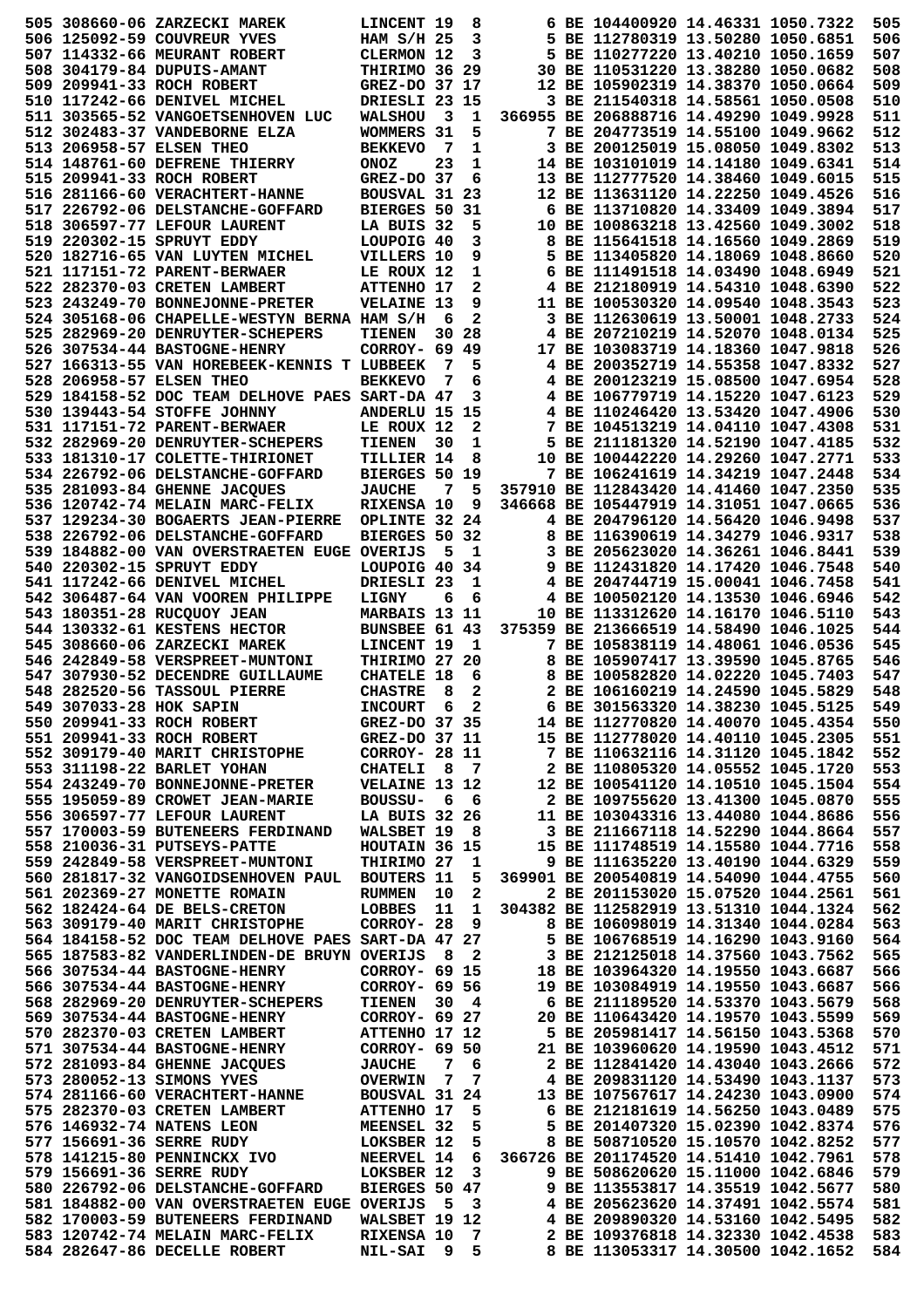|                         | 585 240449-83 DECAMP ANDRE                                                             | SPY                     | 11                      | 8                       |                                                                          | 5 BE 104591919 14.16320 1042.0514      |                                   | 585        |
|-------------------------|----------------------------------------------------------------------------------------|-------------------------|-------------------------|-------------------------|--------------------------------------------------------------------------|----------------------------------------|-----------------------------------|------------|
|                         | 586 125092-59 COUVREUR YVES                                                            | HAM S/H 25              |                         | 4                       |                                                                          | 6 BE 112746319 13.52540 1041.9563      |                                   | 586        |
|                         | 587 115872-54 DEVOS JEAN-PIERRE                                                        | LE ROUX 75 36           |                         |                         |                                                                          | 49 BE 116225018 14.05270 1041.8399     |                                   | 587        |
|                         | 588 193586-71 VANDEBORNE MARCEL                                                        | <b>WOMMERS</b>          | $\overline{\mathbf{3}}$ | 3                       |                                                                          | 373378 BE 209882120 14.58230 1041.8397 |                                   | 588        |
|                         | 589 240449-83 DECAMP ANDRE                                                             | SPY                     | 11                      | 3                       |                                                                          | 6 BE 104592519 14.16360 1041.8320      |                                   | 589        |
|                         | 590 137924-87 SCHOONYANS NOEL                                                          | VILLERS 11              |                         | 1                       |                                                                          | 3 BE 116102316 14.00320 1041.6948      |                                   | 590        |
|                         | 591 209941-33 ROCH ROBERT                                                              | GREZ-DO 37 25           |                         |                         |                                                                          | 16 BE 112776420 14.41220 1041.6073     |                                   | 591        |
|                         | 591 209941-33 ROCH ROBERT                                                              | GREZ-DO 37 31           |                         |                         |                                                                          | 17 BE 105901519 14.41220 1041.6073     |                                   | 591        |
|                         | 593 206958-57 ELSEN THEO                                                               | <b>BEKKEVO</b>          | - 7                     | 4                       |                                                                          | 5 BE 201373120 15.11010 1041.5300      |                                   | 593        |
|                         | 594 209941-33 ROCH ROBERT                                                              | GREZ-DO 37              |                         | 21                      |                                                                          | 18 BE 112772220 14.41240 1041.5056     |                                   | 594        |
|                         | 595 132922-32 BORZSEI CHER & THOMAS NAMUR                                              |                         | 12                      | 5                       |                                                                          | 5 BE 100232920 14.22120 1041.2756      |                                   | 595        |
|                         | 596 308660-06 ZARZECKI MAREK                                                           | LINCENT 19              |                         | 2                       |                                                                          | 8 BE 104409220 14.49421 1041.2676      |                                   | 596        |
|                         | 597 308660-06 ZARZECKI MAREK                                                           | LINCENT 19 12           |                         |                         |                                                                          | 9 BE 108959618 14.49451 1041.1187      |                                   | 597        |
|                         | 598 215026-74 DELVEAUX LOUIS                                                           | CEROUX- 11              |                         | 5                       |                                                                          | 5 BE 106128719 14.29241 1041.0087      |                                   | 598        |
|                         | 599 310188-79 BUELENS KIM                                                              | <b>MOLENBE</b>          | 7                       | 7                       |                                                                          | 3 BE 213144220 15.06410 1040.9800      |                                   | 599        |
|                         | 600 184158-52 DOC TEAM DELHOVE PAES SART-DA 47                                         |                         |                         | 47                      | 6                                                                        | 00 110358720 14.17280 1040.6825        |                                   | 600        |
|                         | 601 240449-83 DECAMP ANDRE                                                             | SPY                     | 11                      | 2                       |                                                                          | 7 BE 104593519 14.16570 1040.6815      |                                   | 601        |
|                         | 602 166313-55 VAN HOREBEEK-KENNIS T LUBBEEK                                            |                         | 7                       | 1                       |                                                                          | 5 BE 202356118 14.58028 1040.6632      |                                   | 602        |
|                         | 603 115912-94 GENOT EMMANUEL                                                           | <b>HANNUT</b>           | 3                       | 2                       |                                                                          | 359797 BE 101732720 14.45470 1040.5273 |                                   | 603        |
|                         | 604 126406-15 PETRE FREDY                                                              | OPHEYLI 12              |                         | 3                       |                                                                          | 364980 BE 113019120 14.50470 1040.4713 |                                   | 604        |
|                         | 605 240449-83 DECAMP ANDRE                                                             | SPY                     |                         | 11 11                   |                                                                          | 8 BE 101542218 14.17010 1040.4626      |                                   | 605        |
| 606 175434-58 SEHA RENE |                                                                                        | THOREMB 23 20           |                         |                         |                                                                          | 3 BE 112703417 14.38340 1040.1349      |                                   | 606        |
|                         | 607 215026-74 DELVEAUX LOUIS                                                           | CEROUX- 11              |                         | 9                       |                                                                          | 6 BE 109594218 14.29421 1040.0615      |                                   | 607        |
|                         | 608 310271-65 BEELEN NELLY & JEAN                                                      | WOMMERS 14              |                         | 6                       |                                                                          | 2 BE 208705319 14.58370 1039.8485      |                                   | 608        |
|                         | 609 310110-01 SPRUYT SEBASTIEN & MI VIEUX-G                                            |                         | 9                       | 6                       |                                                                          | 3 BE 112420620 14.19510 1039.6530      |                                   | 609        |
|                         | 610 117242-66 DENIVEL MICHEL                                                           | DRIESLI 23              |                         | 5                       |                                                                          | 5 BE 209811220 15.02361 1039.4326      |                                   | 610        |
|                         | 611 310110-01 SPRUYT SEBASTIEN & MI VIEUX-G                                            |                         | 9                       | 1                       |                                                                          | 4 BE 101198718 14.19560 1039.3822      |                                   | 611        |
|                         | 612 139443-54 STOFFE JOHNNY                                                            | <b>ANDERLU 15</b>       |                         | 9                       |                                                                          | 5 BE 110619219 13.56000 1039.3514      |                                   | 612        |
|                         | 613 212640-16 VANDEPOEL YVES                                                           | GEETBET 14              |                         | 4                       |                                                                          | 10 BE 202956119 15.09340 1039.2550     |                                   | 613        |
|                         | 614 300732-32 VANDENHOVE BENNY                                                         | HOELEDE                 | 9                       | 8                       |                                                                          | 6 BE 209796620 15.04360 1039.1827      |                                   | 614        |
|                         | 615 309179-40 MARIT CHRISTOPHE                                                         | CORROY- 28              |                         | 4                       |                                                                          | 9 BE 113380220 14.33070 1039.1705      |                                   | 615        |
|                         | 616 309164-25 LISON FREDERIC                                                           | <b>WANFERC</b>          | 3                       | 3                       |                                                                          | 324915 BE 101769820 14.12420 1039.0630 |                                   | 616        |
|                         | 617 281596-05 DIELS GERARD                                                             | LIMAL                   |                         | 17 13                   |                                                                          | 3 BE 105431719 14.33330 1038.9987      |                                   | 617        |
|                         | 618 220302-15 SPRUYT EDDY                                                              | LOUPOIG 40 30           |                         |                         |                                                                          | 10 BE 111786419 14.20070 1038.8525     |                                   | 618        |
|                         | 619 283135-89 VEULEMANS-TECHAVICHIA TIENEN                                             |                         |                         | 50 27                   |                                                                          | 369280 BE 200774419 14.55291 1038.8061 |                                   | 619        |
|                         |                                                                                        | WOMMERS 31 12           |                         |                         |                                                                          | 8 BE 203072817 14.59030 1038.6102      |                                   | 620        |
|                         | 620 302483-37 VANDEBORNE ELZA                                                          |                         |                         |                         |                                                                          | 5 BE 207054020 15.09150 1038.5322      |                                   | 621        |
|                         | 621 280751-33 VANDIJCK-DE BEULE                                                        | GEETBET 11              |                         | 3                       |                                                                          |                                        |                                   |            |
|                         | 622 242849-58 VERSPREET-MUNTONI                                                        | THIRIMO 27              |                         | 6                       |                                                                          | 10 BE 105895017 13.41580 1038.5199     |                                   | 622        |
|                         | 623 302483-37 VANDEBORNE ELZA                                                          | WOMMERS 31 11           |                         |                         |                                                                          | 9 BE 210625017 14.59050 1038.5138      |                                   | 623        |
|                         | 624 222148-18 GENOT PATRICK                                                            | <b>AUVELAI</b>          | 8                       | 1                       |                                                                          | 323734 BE 101279820 14.11460 1038.3855 |                                   | 624        |
|                         | 625 304179-84 DUPUIS-AMANT                                                             | THIRIMO 36 23           |                         |                         |                                                                          | 31 BE 110530220 13.41370 1038.3228     |                                   | 625        |
|                         | 626 309179-40 MARIT CHRISTOPHE                                                         | CORROY- 28 28           |                         |                         |                                                                          | 10 BE 113384720 14.33270 1038.1317     |                                   | 626        |
|                         | 627 310275-69 DELLIER JEAN MARIE                                                       | TILLY                   |                         | 20 16                   |                                                                          | 332899 BE 113260419 14.20441 1037.9254 |                                   | 627        |
|                         | 628 309179-40 MARIT CHRISTOPHE                                                         | CORROY- 28              |                         | 6                       |                                                                          | 11 BE 106102119 14.33320 1037.8723     |                                   | 628        |
|                         | 629 309179-40 MARIT CHRISTOPHE                                                         | CORROY- 28 10           |                         |                         |                                                                          | 12 BE 109193718 14.33330 1037.8204     |                                   | 629        |
|                         | 630 146932-74 NATENS LEON                                                              | MEENSEL 32 15           |                         |                         |                                                                          | 6 BE 201783018 15.04270 1037.6869      |                                   | 630        |
|                         | 631 120742-74 MELAIN MARC-FELIX                                                        | <b>RIXENSA 10 3</b>     |                         |                         |                                                                          | 3 BE 105450219 14.34060 1037.6175      |                                   | 631        |
|                         | 632 226792-06 DELSTANCHE-GOFFARD                                                       | <b>BIERGES 50</b>       |                         | $\mathbf{1}$            |                                                                          | 10 BE 106251519 14.37289 1037.5734     |                                   | 632        |
|                         | 633 309179-40 MARIT CHRISTOPHE                                                         | CORROY- 28              |                         | 3                       |                                                                          | 13 BE 113073317 14.33380 1037.5612     |                                   | 633        |
|                         | 634 307534-44 BASTOGNE-HENRY                                                           | CORROY- 69 40           |                         |                         |                                                                          | 22 BE 103961420 14.21480 1037.5606     |                                   | 634        |
|                         | 635 309225-86 DEGIVES FERNAND                                                          | LOYERS 21 17            |                         |                         |                                                                          | 337687 BE 111877718 14.25301 1037.4355 |                                   | 635        |
|                         | 636 281817-32 VANGOIDSENHOVEN PAUL                                                     | <b>BOUTERS 11</b>       |                         | $\overline{2}$          |                                                                          | 2 BE 201090920 14.56390 1037.1541      |                                   | 636        |
|                         | 637 182716-65 VAN LUYTEN MICHEL                                                        | <b>VILLERS 10</b>       |                         | $\mathbf{2}$            |                                                                          | 6 BE 113401920 14.21429 1037.1291      |                                   | 637        |
|                         | 638 115872-54 DEVOS JEAN-PIERRE                                                        | LE ROUX 75 17           |                         |                         | 50 BE 101252420 14.06520 1037.0302                                       |                                        |                                   | 638        |
|                         | 639 240449-83 DECAMP ANDRE                                                             | SPY                     | 11                      | 4                       |                                                                          | 9 BE 115796116 14.18050 1036.9735      |                                   | 639        |
|                         | 640 222148-18 GENOT PATRICK                                                            | <b>AUVELAI</b>          |                         | 86                      | 6 BE 110622919 13.56430 1036.8410                                        | 2 BE 101286120 14.12120 1036.9443      |                                   | 640        |
|                         | 641 139443-54 STOFFE JOHNNY                                                            | ANDERLU 15 10           |                         |                         |                                                                          |                                        |                                   | 641        |
|                         | 642 226792-06 DELSTANCHE-GOFFARD BIERGES 50 38                                         |                         |                         |                         | 11 BE 106250819 14.37439 1036.8054<br>12 BE 110455220 13.26470 1036.7402 |                                        |                                   | 642        |
|                         | 643 302310-58 POUSSART OLIVIER VAULX-L 23 13                                           |                         |                         |                         |                                                                          |                                        |                                   | 643        |
|                         | 644 146932-74 NATENS LEON                                                              | MEENSEL 32 27           |                         |                         |                                                                          | 7 BE 201405720 15.04540 1036.4072      |                                   | 644        |
|                         | 645 146932-74 NATENS LEON MEENSEL 32 23<br>646 309179-40 MARIT CHRISTOPHE CORROY- 28 8 |                         |                         |                         | 8 BE 201409420 15.04550 1036.3599<br>14 BE 109188018 14.34020 1036.3187  |                                        |                                   | 645        |
|                         |                                                                                        |                         |                         |                         |                                                                          |                                        |                                   | 646        |
|                         | 647 282969-20 DENRUYTER-SCHEPERS TIENEN 30 5                                           |                         |                         |                         |                                                                          | 7 BE 211189320 14.56090 1036.1449      |                                   | 647        |
|                         | 648 146932-74 NATENS LEON                                                              | <b>MEENSEL 32 26</b>    |                         |                         | 9 BE 201403720 15.05000 1036.1233                                        |                                        |                                   | 648        |
|                         | 649 229758-62 DESWERT GUY                                                              | FARCIEN 7 1             |                         |                         |                                                                          | 5 BE 110768320 14.08080 1035.9833      |                                   | 649        |
|                         | 650 184158-52 DOC TEAM DELHOVE PAES SART-DA 47 17                                      |                         |                         |                         |                                                                          | 7 BE 106773219 14.18550 1035.9509      |                                   | 650        |
|                         | 651 161960-67 LEROY FRERES                                                             | RACOUR <sub>21</sub> 18 |                         |                         |                                                                          | 6 BE 102323519 14.53470 1035.8996      |                                   | 651        |
|                         | 652 170003-59 BUTENEERS FERDINAND                                                      | WALSBET 19 7            |                         |                         |                                                                          | 5 BE 207535616 14.55350 1035.7572      |                                   | 652        |
|                         | 653 306597-77 LEFOUR LAURENT                                                           | LA BUIS 32 28           |                         |                         |                                                                          | 12 BE 100872318 13.46390 1035.6951     |                                   | 653        |
|                         | 654 202184-36 BULTOT JOSE & PHILIPP CLERMON                                            |                         | $\frac{4}{3}$           | $\overline{\mathbf{3}}$ | 295758 BE 117103516 13.45360 1035.5672                                   |                                        |                                   | 654        |
|                         | 655 310271-65 BEELEN NELLY & JEAN                                                      | WOMMERS 14 1            |                         |                         |                                                                          | 3 BE 204970620 15.00100 1035.3734      |                                   | 655        |
|                         |                                                                                        | <b>CHATELE 18</b>       |                         | 3                       |                                                                          | 9 BE 105038220 14.05250 1035.2971      |                                   | 656        |
|                         | 656 307930-52 DECENDRE GUILLAUME                                                       |                         |                         |                         |                                                                          |                                        |                                   |            |
|                         | 657 281326-26 JAUBIN DIRK                                                              | OVERIJS                 | - 8                     | 5                       |                                                                          |                                        | 2 BE 209007219 14.42190 1035.2549 | 657        |
|                         | 658 161960-67 LEROY FRERES                                                             | RACOUR                  |                         | 21 21                   |                                                                          | 7 BE 102314719 14.54090 1034.8271      |                                   | 658        |
|                         | 659 132922-32 BORZSEI CHER & THOMAS NAMUR                                              |                         |                         | $12 \quad 4$            |                                                                          | 6 BE 100230320 14.24150 1034.6924      |                                   | 659        |
|                         | 660 117151-72 PARENT-BERWAER                                                           | LE ROUX 12 5            |                         |                         |                                                                          | 8 BE 110832520 14.08010 1034.3953      |                                   | 660        |
|                         | 661 115872-54 DEVOS JEAN-PIERRE                                                        | <b>LE ROUX 75 44</b>    |                         |                         |                                                                          |                                        |                                   | 661        |
|                         | 662 161960-67 LEROY FRERES                                                             | RACOUR <sub>2113</sub>  |                         |                         | 8 BE 110832520 14.08010 1034.3953<br>51 BE 101241920 14.07390 1034.3897  | 8 BE 102325319 14.54230 1034.1457      |                                   | 662        |
|                         |                                                                                        |                         |                         |                         | 3 BE 106162919 14.28350 1034.1273                                        | 52 BE 101241720 14.07440 1034.1096     |                                   | 663<br>664 |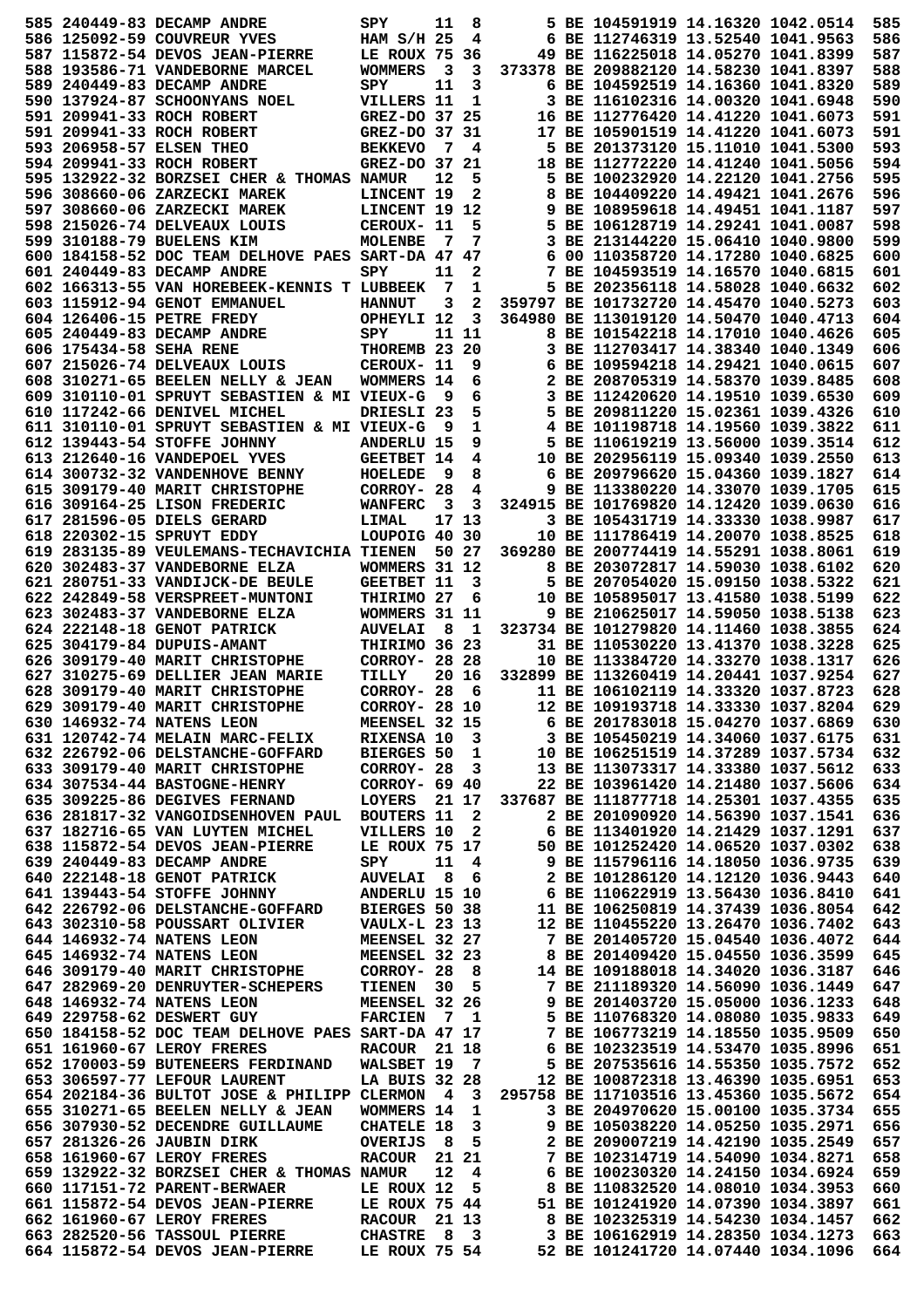|                         | 665 115872-54 DEVOS JEAN-PIERRE                                | LE ROUX 75 68                   |                |                   | 53 BE 111576318 14.07450 1034.0536                                           |  | 665        |
|-------------------------|----------------------------------------------------------------|---------------------------------|----------------|-------------------|------------------------------------------------------------------------------|--|------------|
|                         | 666 161960-67 LEROY FRERES                                     | <b>RACOUR</b>                   |                | 21 10             | 9 BE 104314020 14.54290 1033.8540                                            |  | 666        |
|                         | 667 309225-86 DEGIVES FERNAND                                  | LOYERS                          |                | 21 11             | 2 BE 103719419 14.26381 1033.8359                                            |  | 667        |
|                         | 668 209941-33 ROCH ROBERT                                      | GREZ-DO 37 34                   |                |                   | 19 BE 108734918 14.43560 1033.8341                                           |  | 668        |
|                         | 669 309179-40 MARIT CHRISTOPHE                                 | CORROY- 28 13                   |                |                   | 15 BE 110626916 14.34510 1033.7912                                           |  | 669        |
|                         | 670 309179-40 MARIT CHRISTOPHE                                 | CORROY- 28 14                   |                |                   | 16 BE 109180218 14.34520 1033.7398                                           |  | 670        |
|                         | 671 184158-52 DOC TEAM DELHOVE PAES SART-DA 47                 |                                 |                | 6                 | 8 BE 110360120 14.19360 1033.7359                                            |  | 671        |
|                         | 672 302483-37 VANDEBORNE ELZA                                  | WOMMERS 31 17                   |                |                   | 10 BE 204772219 15.00490 1033.5249                                           |  | 672        |
|                         | 673 281596-05 DIELS GERARD                                     | LIMAL                           | 17             | 5                 | 4 BE 113039020 14.35210 1033.4218                                            |  | 673        |
|                         | 674 139443-54 STOFFE JOHNNY                                    | ANDERLU 15                      |                | 6                 | 7 BE 110245620 13.57420 1033.4162                                            |  | 674        |
|                         | 675 146932-74 NATENS LEON                                      | MEENSEL 32 12                   |                |                   | 10 BE 200194019 15.05580 1033.3865                                           |  | 675        |
|                         | 676 309179-40 MARIT CHRISTOPHE                                 | CORROY- 28                      |                | 2                 | 17 BE 109189518 14.34590 1033.3798                                           |  | 676        |
|                         | 677 103295-87 PETRE LEONARD<br>678 302483-37 VANDEBORNE ELZA   | <b>ZOUTLEE</b>                  | 5              | 5                 | 378448 BE 210154920 15.06180 1033.1641                                       |  | 677        |
|                         | 679 152730-52 FEDRIGUCCI AVERARDO                              | WOMMERS 31 15<br><b>RANSART</b> | 9              | 2                 | 11 BE 204771119 15.00580 1033.0954<br>320959 BE 100905018 14.10410 1033.0745 |  | 678<br>679 |
|                         | 679 152730-52 FEDRIGUCCI AVERARDO                              | <b>RANSART</b>                  | 9              | 3                 | 2 BE 100906318 14.10410 1033.0745                                            |  | 679        |
|                         | 681 129234-30 BOGAERTS JEAN-PIERRE                             | OPLINTE 32 23                   |                |                   | 5 BE 204793320 15.01300 1033.0484                                            |  | 681        |
|                         | 682 162600-28 VERMYLEN DANIEL                                  | <b>MARBAIS</b>                  | 5              | 1                 | 331554 BE 106749019 14.20570 1033.0394                                       |  | 682        |
|                         | 683 171932-48 JANSSENS ROMAINE                                 | MEENSEL 14 12                   |                |                   | 377555 BE 212874417 15.05290 1033.0293                                       |  | 683        |
|                         | 684 142491-95 VEUCHELEN FRANS                                  | <b>BINKOM</b>                   | 19             | 4                 | 9 BE 203633516 15.03171 1032.8613                                            |  | 684        |
|                         | 685 130332-61 KESTENS HECTOR                                   | <b>BUNSBEE 61 18</b>            |                |                   | 2 BE 213168720 15.03270 1032.7665                                            |  | 685        |
|                         | 686 283034-85 DEBRIGODE MICHEL                                 | <b>VIEUX-G</b>                  | 9              | 2                 | 3 BE 106667919 14.23328 1032.7042                                            |  | 686        |
|                         | 687 281772-84 HAUTIER ETIENNE & GUI BAULERS 29                 |                                 |                | 6                 | 331726 BE 109928016 14.21150 1032.6101                                       |  | 687        |
|                         | 688 215026-74 DELVEAUX LOUIS                                   | CEROUX- 11                      |                | 1                 | 7 BE 106126119 14.32051 1032.5971                                            |  | 688        |
|                         | 689 142491-95 VEUCHELEN FRANS                                  | <b>BINKOM</b>                   | 19             | 5                 | 10 BE 201433720 15.03231 1032.5770                                           |  | 689        |
|                         | 690 306150-18 GILET DANIEL                                     | <b>ERNAGE</b>                   |                | 23 10             | 339494 BE 103127919 14.28480 1032.5243                                       |  | 690        |
|                         | 691 139784-07 PRINCEN HENRI                                    | GEETBET 28 21                   |                |                   | 4 BE 208450219 15.11250 1032.4281                                            |  | 691        |
|                         | 692 281596-05 DIELS GERARD                                     | LIMAL                           |                | 17 17             | 5 BE 113037420 14.35410 1032.3956                                            |  | 692        |
|                         | 693 282969-20 DENRUYTER-SCHEPERS                               | <b>TIENEN</b>                   |                | 30 29             | 8 BE 201627320 14.57270 1032.3766                                            |  | 693        |
|                         | 694 152466-79 PIERRE ROGER & DAVID                             | BOSSUT- 24                      |                | 9                 | 11 BE 115807618 14.45230 1032.2907                                           |  | 694        |
|                         | 695 282478-14 MATHUES-PITTOMVILS                               | HOEGAAR 24                      |                | 2                 | 2 BE 200760019 14.55290 1032.2875                                            |  | 695        |
|                         | 696 305168-06 CHAPELLE-WESTYN BERNA HAM S/H                    |                                 | - 6            | 1                 | 4 BE 106779217 13.54301 1032.2556                                            |  | 696        |
|                         | 697 310275-69 DELLIER JEAN MARIE                               | TILLY                           | 20             | 7                 | 2 BE 115670418 14.22301 1032.2396                                            |  | 697        |
|                         | 698 307534-44 BASTOGNE-HENRY                                   | CORROY- 69                      |                | 1                 | 23 BE 103084019 14.23280 1032.2146                                           |  | 698        |
|                         | 699 303565-52 VANGOETSENHOVEN LUC                              | <b>WALSHOU</b>                  | - 3            | 2                 | 2 BE 209789320 14.55310 1032.1738                                            |  | 699        |
|                         | 700 210036-31 PUTSEYS-PATTE                                    | HOUTAIN 36 16                   |                |                   | 16 BE 101179718 14.19500 1032.1407                                           |  | 700        |
|                         | 701 306597-77 LEFOUR LAURENT                                   | LA BUIS 32                      |                | 4                 | 13 BE 103038416 13.47390 1032.0946                                           |  | 701        |
|                         | 702 210036-31 PUTSEYS-PATTE                                    | HOUTAIN 36                      |                | 6                 | 17 BE 112401020 14.19520 1032.0331                                           |  | 702        |
|                         | 703 307534-44 BASTOGNE-HENRY                                   | CORROY- 69 21                   |                |                   | 24 NL 158058820 14.23330 1031.9487                                           |  | 703        |
|                         | 704 302483-37 VANDEBORNE ELZA                                  | WOMMERS 31                      |                | 2                 | 12 BE 208080415 15.01240 1031.8567                                           |  | 704        |
|                         | 705 146932-74 NATENS LEON                                      | MEENSEL 32 14                   |                |                   | 11 BE 201400620 15.06360 1031.6012                                           |  | 705        |
|                         | 706 206958-57 ELSEN THEO                                       | <b>BEKKEVO</b>                  | 7              | 5                 | 6 BE 201772118 15.14400 1031.3835                                            |  | 706        |
|                         | 707 210036-31 PUTSEYS-PATTE<br>708 195059-89 CROWET JEAN-MARIE | HOUTAIN 36 21<br>BOUSSU-        | 6              |                   | 18 BE 101092618 14.20050 1031.3345<br>3 BE 109755520 13.45160 1031.2877      |  | 707<br>708 |
|                         |                                                                | <b>AUVELAI 11</b>               |                | 3<br>5            |                                                                              |  |            |
|                         | 709 111819-75 ALBERT MICHEL<br>710 141215-80 PENNINCKX IVO     | NEERVEL 14                      |                | 7                 | 4 BE 101517620 14.14070 1031.1774<br>2 BE 200626819 14.55400 1031.1172       |  | 709<br>710 |
|                         | 711 170003-59 BUTENEERS FERDINAND                              | WALSBET 19                      |                | 2                 | 6 BE 209890120 14.57180 1030.7809                                            |  | 711        |
|                         | 712 226792-06 DELSTANCHE-GOFFARD                               | <b>BIERGES 50</b>               |                | 5                 | 12 BE 109700218 14.39439 1030.7017                                           |  | 712        |
|                         | 713 308763-12 UYTTEBROEK JOERI                                 | <b>KERKOM</b>                   | 15             | 6                 | 2 BE 200427919 15.02191 1030.5054                                            |  | 713        |
|                         | 714 166313-55 VAN HOREBEEK-KENNIS T LUBBEEK                    |                                 | - 7            | 7                 | 6 BE 200028519 15.01348 1030.4939                                            |  | 714        |
|                         | 715 115872-54 DEVOS JEAN-PIERRE                                | LE ROUX 75 28                   |                |                   | 54 BE 104440519 14.08510 1030.3707                                           |  | 715        |
|                         | 716 111626-76 LEONARD THIERRY                                  | <b>DONGELB</b>                  |                | 96                | 355735 BE 114962017 14.45160 1030.3196                                       |  | 716        |
|                         | 717 307930-52 DECENDRE GUILLAUME                               | CHATELE 18 13                   |                |                   | 10 BE 110812520 14.06570 1030.1254                                           |  | 717        |
|                         | 718 302483-37 VANDEBORNE ELZA                                  | WOMMERS 31 19                   |                |                   | 13 BE 210628517 15.02010 1030.0990                                           |  | 718        |
|                         | 719 300732-32 VANDENHOVE BENNY                                 | HOELEDE                         | - 9            | 9                 | 7 BE 204781619 15.07540 1029.8614                                            |  | 719        |
|                         | 720 212640-16 VANDEPOEL YVES                                   | <b>GEETBET 14</b>               |                | 2                 | 11 BE 202960619 15.12570 1029.8271                                           |  | 720        |
|                         | 721 137924-87 SCHOONYANS NOEL                                  | VILLERS 11                      |                | 8                 | 4 BE 101818320 14.04010 1029.7593                                            |  | 721        |
|                         | 722 142491-95 VEUCHELEN FRANS                                  | <b>BINKOM</b>                   | 19             | 3                 | 11 BE 200482919 15.04251 1029.6491                                           |  | 722        |
|                         | 723 148896-01 LELOIR GONZALES                                  | MONT-SU 19 13                   |                |                   | 4 BE 105994117 14.03220 1029.4539                                            |  | 723        |
|                         | 724 282178-05 BEELEN DANIEL                                    | <b>KUMTICH</b>                  | - 6            | 2                 | 2 BE 201670720 15.00040 1029.1122                                            |  | 724        |
|                         | 725 129234-30 BOGAERTS JEAN-PIERRE                             | OPLINTE 32                      |                | 4                 | 6 BE 209132217 15.02550 1029.0158                                            |  | 725        |
|                         | 726 184158-52 DOC TEAM DELHOVE PAES SART-DA 47 22              |                                 |                |                   | 9 BE 110356120 14.21070 1028.8535                                            |  | 726        |
|                         | 727 304620-40 DE DEENE GUY                                     | <b>RANCE</b>                    | 10             | 6                 | 2 BE 111971120 13.33500 1028.8010                                            |  | 727        |
|                         | 728 184158-52 DOC TEAM DELHOVE PAES SART-DA 47 15              |                                 |                |                   | 10 BE 110358120 14.21130 1028.5332                                           |  | 728        |
|                         | 729 184158-52 DOC TEAM DELHOVE PAES SART-DA 47 30              |                                 |                |                   | 11 BE 110357020 14.21140 1028.4798                                           |  | 729        |
|                         | 730 302893-59 LEJEUNE DAMIEN                                   | SARS-LA 19 16                   |                |                   | 4 BE 112638919 13.51090 1028.4321                                            |  | 730        |
|                         | 731 242849-58 VERSPREET-MUNTONI                                | THIRIMO 27                      |                | 7                 | 11 BE 105893917 13.44450 1028.3687                                           |  | 731        |
|                         | 732 161960-67 LEROY FRERES                                     | <b>RACOUR</b>                   | 21             | 4                 | 10 BE 114278118 14.56260 1028.1979                                           |  | 732        |
|                         | 733 281166-60 VERACHTERT-HANNE                                 | <b>BOUSVAL 31</b>               |                | 9                 | 14 BE 113631820 14.29050 1028.1925                                           |  | 733        |
|                         | 734 152466-79 PIERRE ROGER & DAVID                             | <b>BOSSUT- 24 11</b>            |                |                   | 12 BE 115841718 14.46470 1028.1232                                           |  | 734        |
| 736 305801-57 TEVEL GUY | 735 162054-64 VANWINCKEL JOSEPH                                | <b>BUNSBEE</b><br>THUILLI       | $\overline{4}$ | $\mathbf{2}$<br>7 | 2 BE 211165220 15.03110 1027.9960<br>299033 BE 110827519 13.50540 1027.9581  |  | 735<br>736 |
|                         | 737 281596-05 DIELS GERARD                                     | LIMAL                           | 7              | 17 14             | 6 BE 113037120 14.37120 1027.7521                                            |  | 737        |
|                         | 738 309179-40 MARIT CHRISTOPHE                                 | CORROY- 28 24                   |                |                   | 18 BE 106097019 14.36580 1027.2975                                           |  | 738        |
|                         | 739 176632-92 OOSTENS ARTHUR                                   | WANFERC 19 15                   |                |                   | 7 BE 104926820 14.17200 1027.1376                                            |  | 739        |
|                         | 740 174972-81 THIRY GHISLAIN                                   | <b>RACOUR</b>                   | 4              | 3                 | 366826 BE 112916520 14.57120 1026.9485                                       |  | 740        |
|                         | 741 182424-64 DE BELS-CRETON                                   | LOBBES                          | 11             | 5                 | 2 BE 111877620 13.56250 1026.8721                                            |  | 741        |
|                         | 742 302893-59 LEJEUNE DAMIEN                                   | <b>SARS-LA 19 14</b>            |                |                   | 5 BE 111844520 13.51360 1026.8450                                            |  | 742        |
|                         | 743 282969-20 DENRUYTER-SCHEPERS                               | <b>TIENEN</b>                   |                | 30 17             | 9 BE 207215619 14.59230 1026.8228                                            |  | 743        |
|                         |                                                                |                                 |                |                   |                                                                              |  |            |